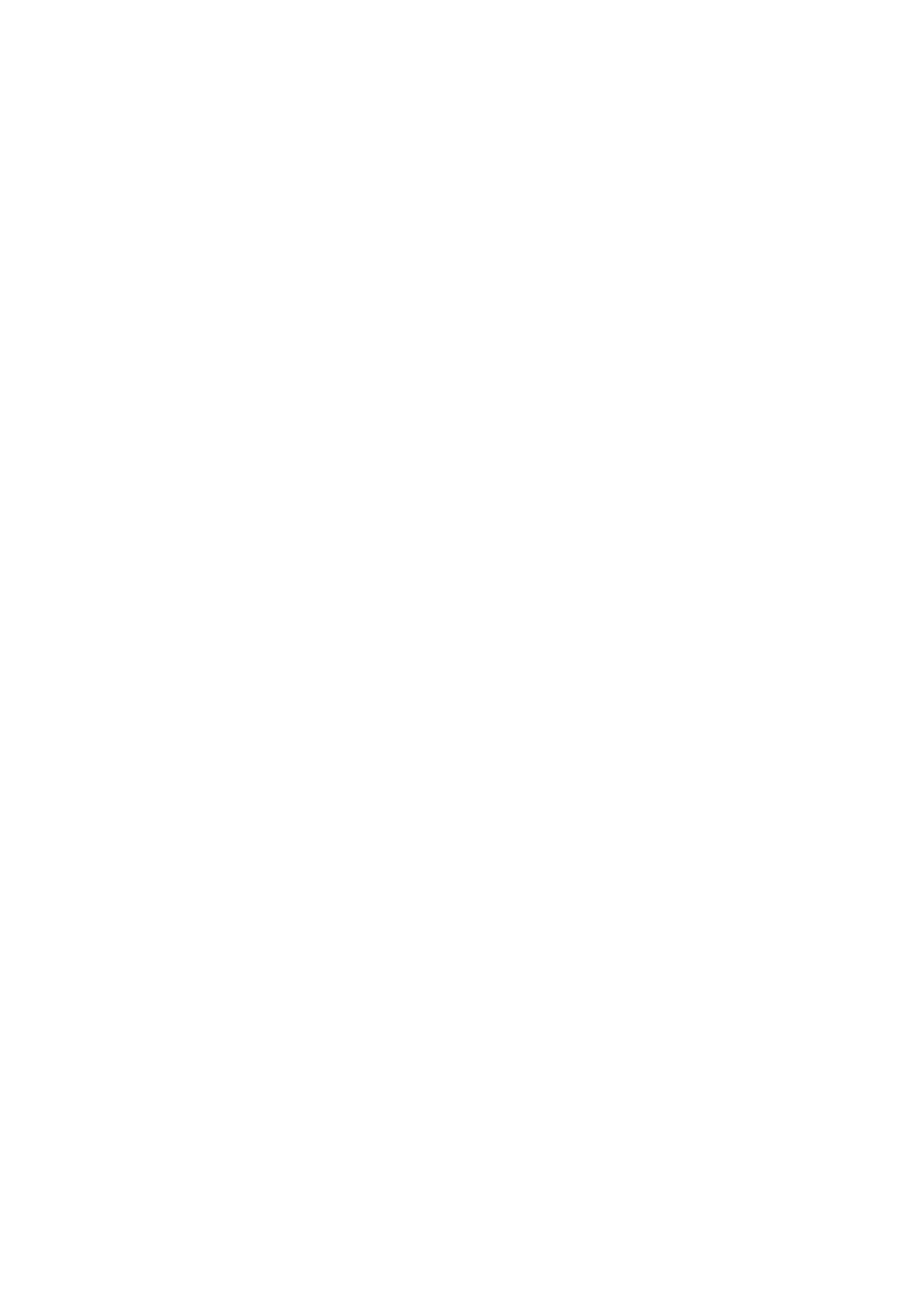IEA International Civic and Citizenship Education Study 2016 European Report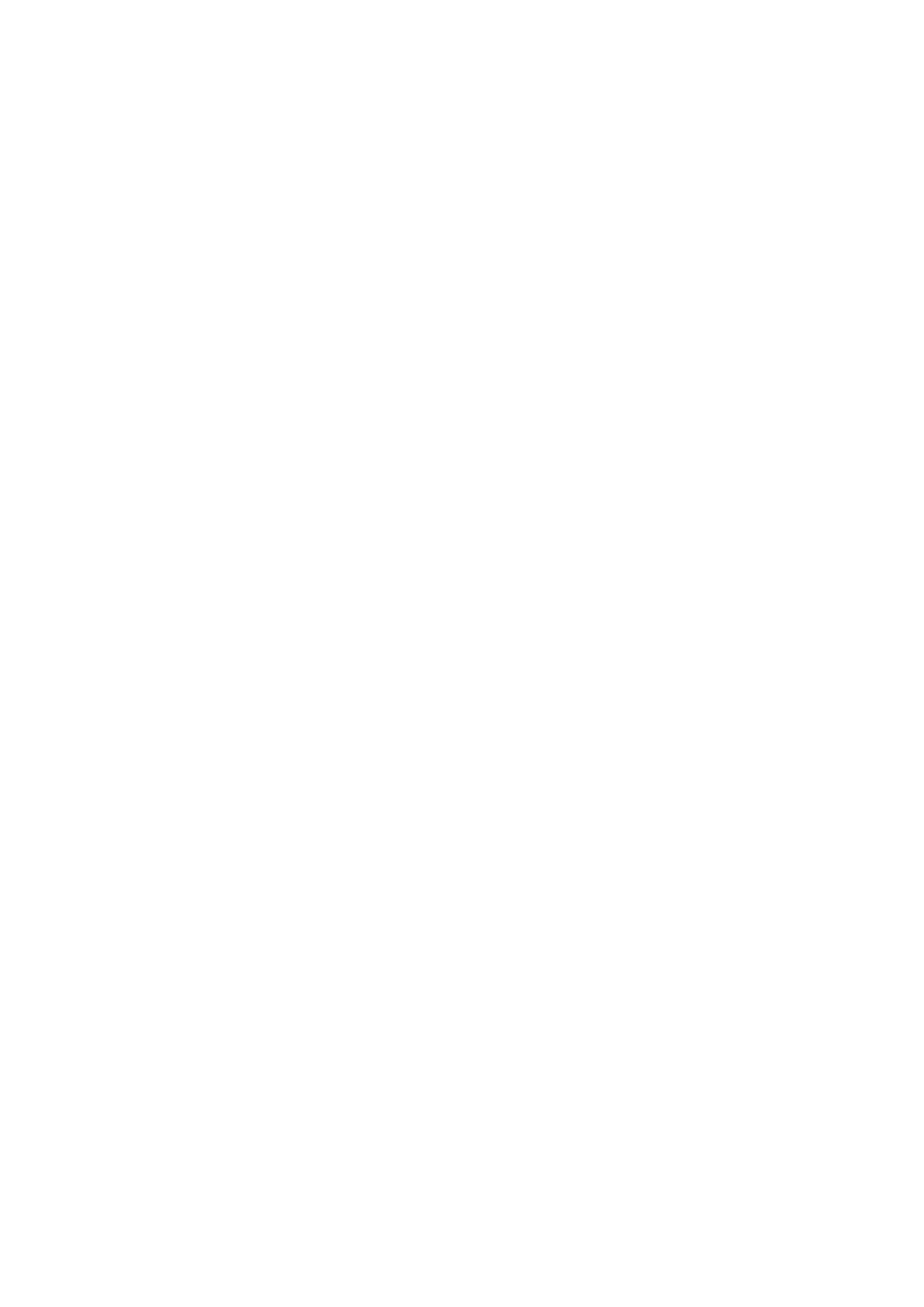Bruno Losito Gabriella Agrusti Valeria Damiani Wolfram Schulz

# **Young People's Perceptions of Europe in a Time of Change**

IEA International Civic and Citizenship Education Study 2016 European Report



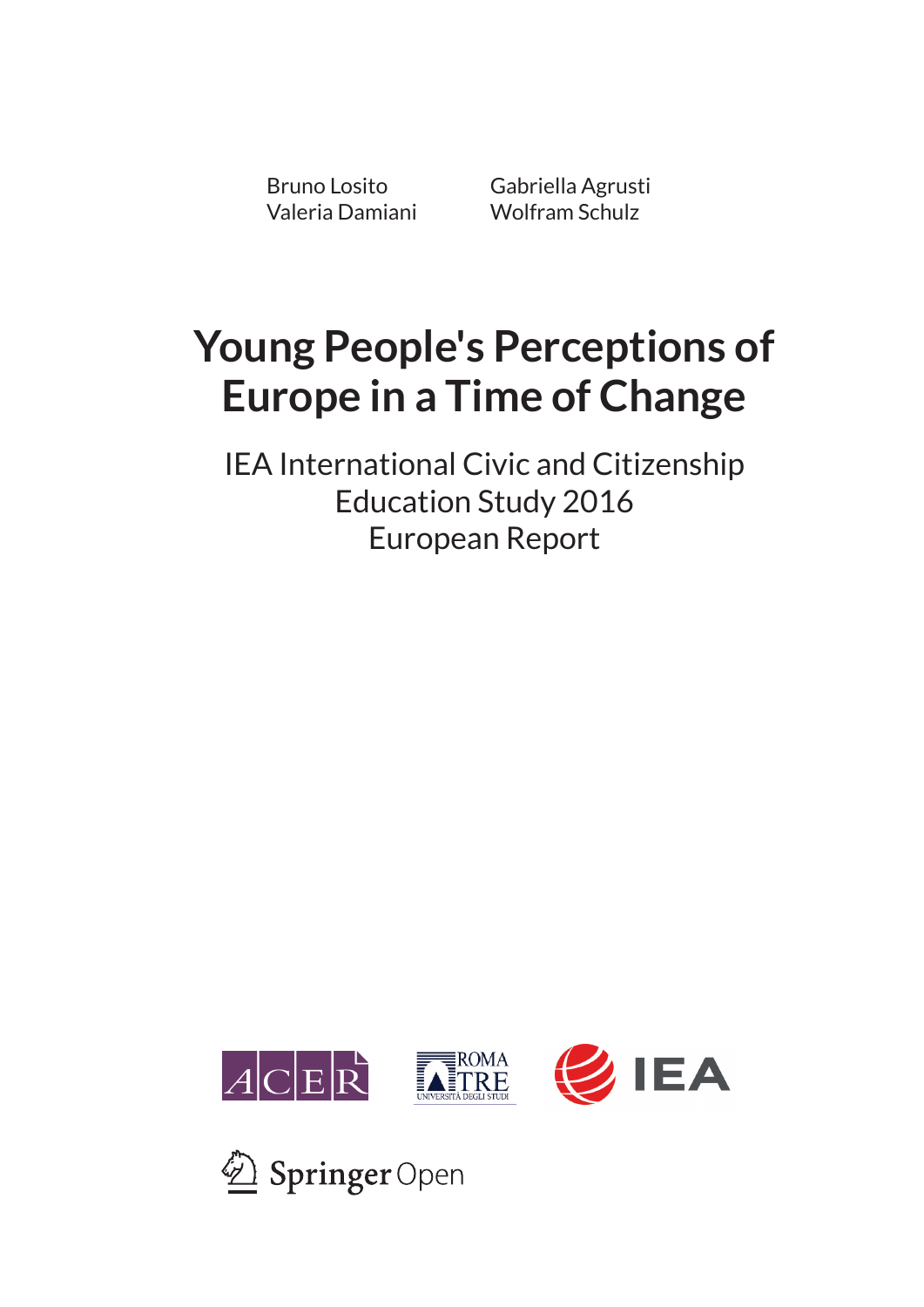Bruno Losito Laboratorio di Pedagogia Sperimentale Università degli studi Roma Tre Rome, Italy

Valeria Damiani Laboratorio di Pedagogia Sperimentale Università degli studi Roma Tre Rome, Italy

Gabriella Agrusti Laboratorio di Pedagogia Sperimentale Università degli studi Roma Tre Università LUMSA Rome, Italy

Wolfram Schulz The Australian Council for Educational Research Camberwell, Victoria Australia

IEA Secretariat Keizersgracht 311 1016 EE Amsterdam, the Netherlands Telephone: +31 20 625 3625 Fax: + 31 20 420 7136 email: secretariat@iea.nl Website: www.iea.nl © International Association for the Evaluation of Educational Achievement (IEA) 2017

All rights reserved. No part of the publication may be reproduced, stored in a retrieval system or transmitted in any form or by any means, electronic, electrostatic, magnetic tape, mechanical, photocopying, recoding, or otherwise without permission in writing from the copyright holder



The International Association for the Evaluation of Educational Achievement (IEA), with headquarters in Amsterdam, is an independent, international cooperative of national research institutions and governmental research agencies. It conducts large-scale comparative studies of educational achievement and other aspects of education, with the aim of gaining in-depth understanding of the effects of policies and practices within and across systems of education.

*Copyedited by* Paula Wagemaker Editorial Services, Oturehua, Central Otago, New Zealand *Design by* Becky Bliss Design and Production, Wellington, New Zealand © International Association for the Evaluation of Educational Achievement (IEA) 2017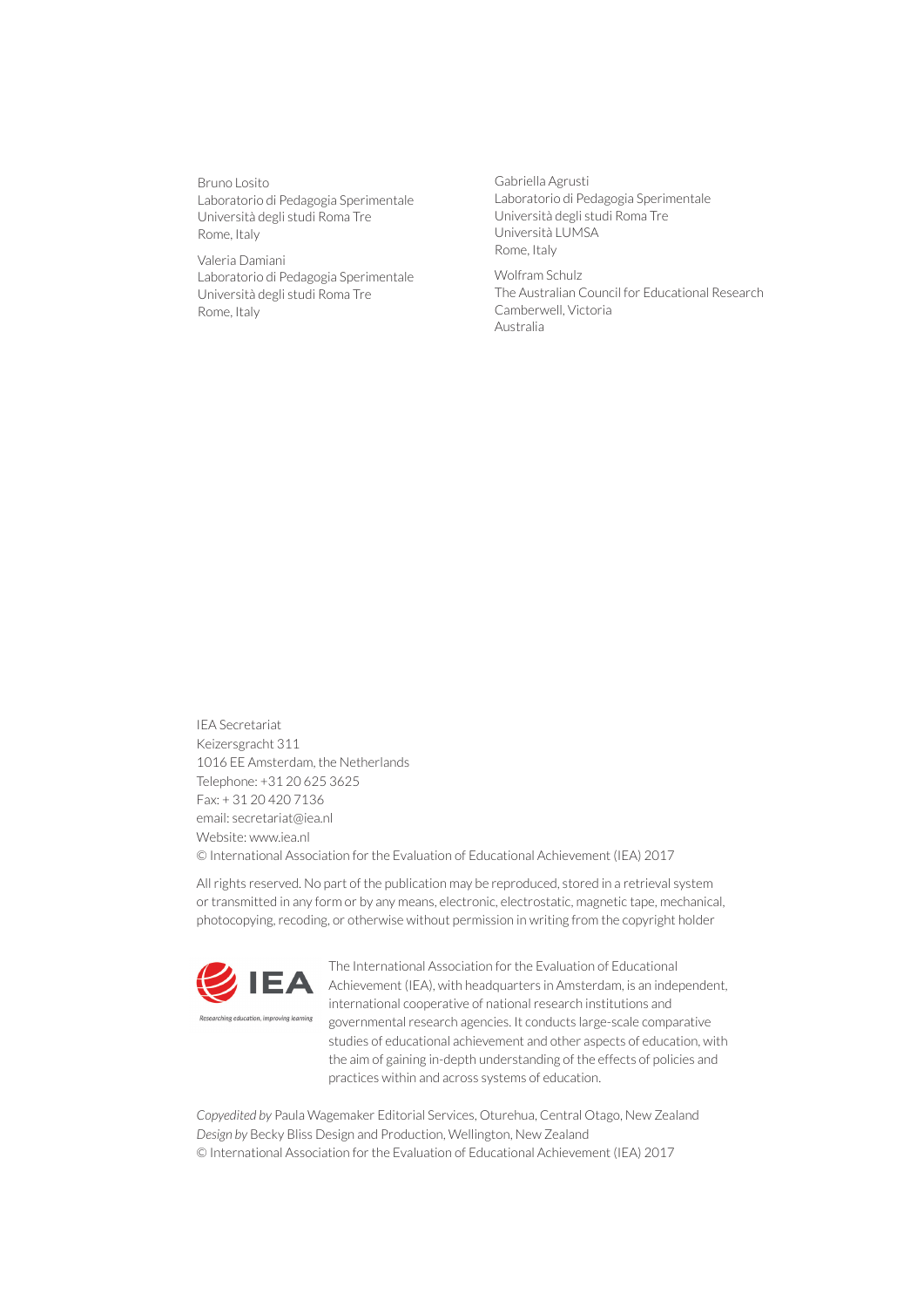### **Foreword**

High-quality, large-scale comparative studies of education systems across the world enable better understanding of the policies and practices that foster educational progress. They also play a critical role in helping nations build their own knowledge and research capacity. For over 60 years, the International Association for the Evaluation of Educational Achievement (IEA) has conducted such research studies, with the aim of improving learning for all.

Educational research should focus on more than students' ability in relation to foundational skills such as mathematics, science, and literacy. Civic and citizenship education has an equally important role in preparing our children for life after school. The International Civic and Citizenship Education Study (ICCS) and its predecessors demonstrate the IEA's ongoing commitment to research focused on the holistic goals of education.

Viewed from a global perspective, the release of the results from this second cycle of ICCS could not be timelier. ICCS 2016 is the fourth IEA study to investigate the ways in which education systems prepare young people to undertake their current and future roles as citizens. The study recognizes that foundational skills are important, but that these alone are not sufficient to help young people truly prosper in a world that requires an open and culture-oriented approach, a moral orientation emphasizing human rights, and a focus on social justice and active political participation. ICCS 2016 provides data, evidence, and research on students' knowledge and understanding of civics and citizenship in 24 countries. It also includes measures of persisting aspects of civic and citizenship, examines differences among and within countries, and provides statistical links that ensure a sound basis for comparing the findings of ICCS 2009 and ICCS 2016.

As in 2009, ICCS 2016 offered the participating countries the option of supplementing the comprehensive core assessment with two regional student questionnaire components, one for countries in Europe and the other for countries in Latin America. The questionnaires were designed to measure civic and citizenship education-related aspects of specific relevance to each of these geographic regions. In the case of the present European report, these aspects included European identity, recent European political and social events, such as immigration from outside Europe and freedom of movement within European borders, and European economic conditions and foreign policy. From my perspective, these aspects are fundamentally linked to developing students' citizenship competencies and establishing students' roles as citizens in a changing world. This European report is self-standing, but the additional topics and findings are a useful and focused supplement to the international survey and report. I therefore recommend that readers consult the ICCS 2016 international report for a comprehensive critical analysis of the study's findings.

The report for the Latin American region will follow in early 2018, as will a technical report, an international public-use database, and an accompanying user guide, designed to enable the research community to make best use of the data for their own in-depth analyses.

In collaboration with the education systems participating in ICCS, the IEA established two central aims for ICCS in order to improve countries' understanding of these issues. The first aim focuses on monitoring changes in students' civic knowledge, attitudes, and engagement over time; the second on addressing new and emerging civic-related challenges. I am convinced that the reliable and comparable evidence and data provided by ICCS will enable countries to evaluate the strengths of their educational policies and to measure progress toward achieving national, regional, and international goals. ICCS 2016 provides many positive signals and insights which, in combination, indicate that students of the early 21st century have a growing civic knowledge and respect for social diversity. Nevertheless, the study findings also reveal substantial levels of variation among students with respect to the study's findings, with this variation often more evident within than between countries.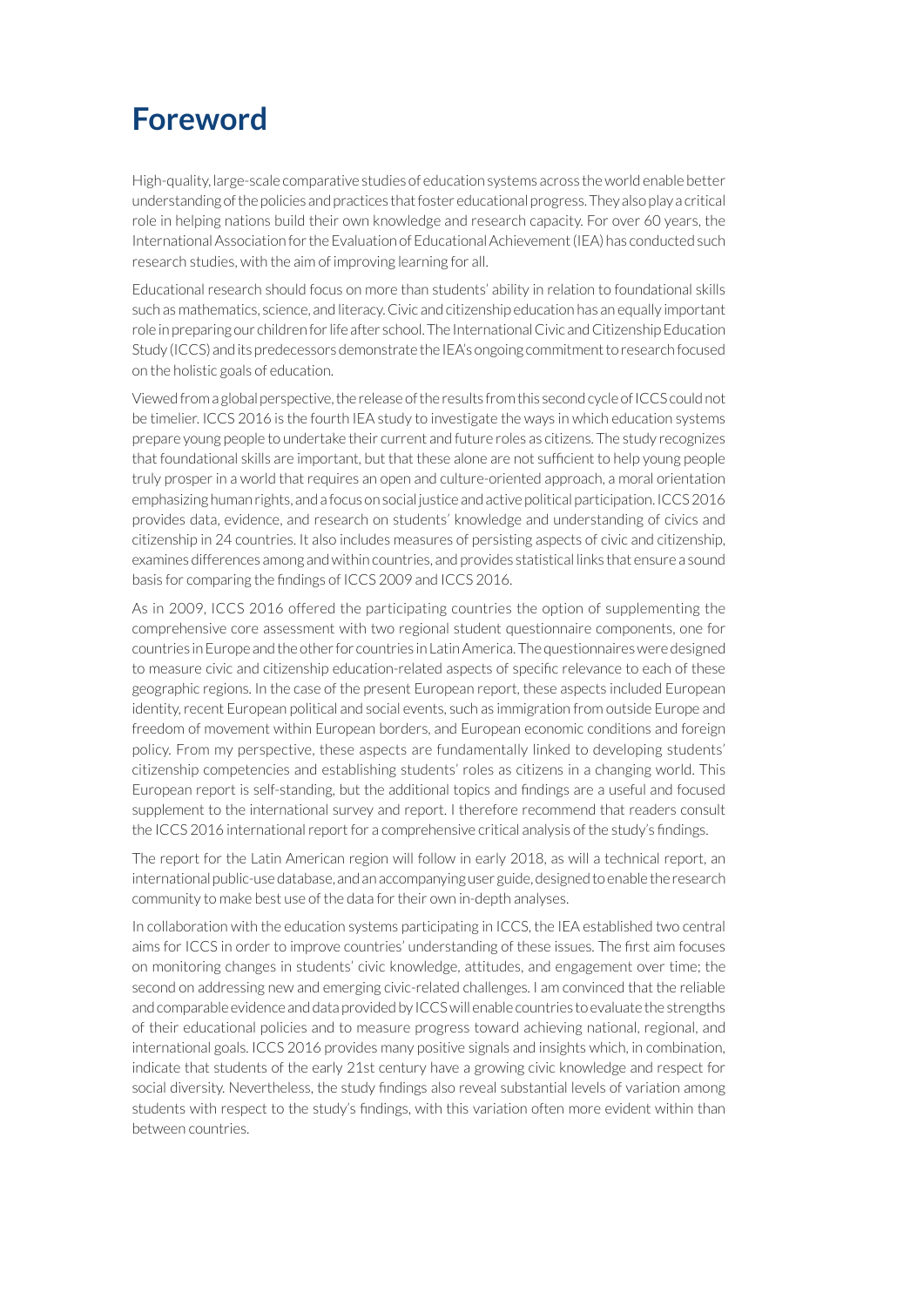Building on the success of the 2009 and 2016 studies, the IEA will conduct the next cycle of ICCS in 2022, recognizing once again that studying civic and citizenship education is a 'moving target' which needs to respond to changes in national, regional, and international contexts. Recently, global citizenship education (GCED) and education for sustainable development (ESD) were identified as critical components of the international education agenda, expressed as part of Target 4.7 of the United Nations Sustainable Development Goals (SDGs). At the same time, European institutions and agencies are developing or updating civic and citizenship competence frameworks, policy advice, and curricular guidance, along with related measurement strategies. The IEA expects that a regional addition for Europe will be developed again for ICCS 2022, and that its development and implementation will take place in cooperation with both the participating countries and in consultation with European organizations such as the European Commission and the Council of Europe.

For ICCS 2016, the IEA drew on its established international network of research organizations, scholars, and technical experts. Two partner organizations, in cooperation with the IEA and the study's national research coordinators (NRCs), organized and implemented the study: the Australian Council for Educational Research (ACER), and the Laboratorio di Pedagogia Sperimentale (LPS) at the Roma Tre University in Italy, the lead organization responsible for this report. I would like to express my sincere gratitude to the research teams for the passion, intellect, and dedication that made this report a reality, namely, Gabriella Agrusti, Valeria Damiani, and Bruno Losito from LPS, and Wolfram Schulz from ACER. Extended thanks go to the larger ICCS research team for their analytical work, critical review, and overall support during the drafting stage: John Ainley, Julian Fraillon, Tim Friedman, and Eveline Gebhardt from ACER.

My special thanks go to the members of the study's Project Advisory Committee (PAC) for their thoughtful and scholarly guidance during the study's development and reporting: specifically, Erik Amnå (Örebro University, Sweden), Cristián Cox (University Diego Portales, Chile), Barbara Malak-Minkiewicz (IEA honorary member, the Netherlands), Judith Torney-Purta (University of Maryland, the United States), and Wiel Veugelers (University of Humanistic Studies, the Netherlands). I am also grateful for the expert advice provided by the ICCS 2016 sampling referee, Marc Joncas, and Christian Monseur (University of Liège, Belgium), who undertook a technical review of scaling and reporting procedures.

My sincere thanks are also due to the key research, operations, and management staff at the IEA— Falk Brese, Roel Burgers, Christine Busch, Ralph Carstens, Juliane Kobelt, Paulína Koršňáková, Marta Kostek, Hannah Köhler, Andrea Netten, Gabriela Noveanu, and Sabine Weber—for their tireless leadership and commitment to the success of the project. The IEA Publications and Editorial Committee (PEC) provided critical feedback and suggested improvements to earlier versions of this report. I thank Seamus Hegarty on behalf of the group, as well as Paula Wagemaker and Gillian Wilson for editing this report and managing its timely production.

As is the case with all IEA studies, ICCS 2016 has depended on the critical engagement, perseverance, and enthusiasm of the national research coordinators and their teams from the 15 education systems who participated in the European option and contributed to this report. From collaboration on the scoping and development of the European questionnaire component, through careful management and execution of the study at the national level, to guidance on this publication, these individuals and their sustained contributions have ensured a truly successful venture. They are both the foundation and our guides in all of the IEA's endeavors.

Core funding for the international and regional studies was provided by the 24 countries and education systems that participated in ICCS 2016. I would like to thank the European Commission Directorate-General for Education and Culture for providing grant support to the European countries participating in the study and, in particular, to this European component.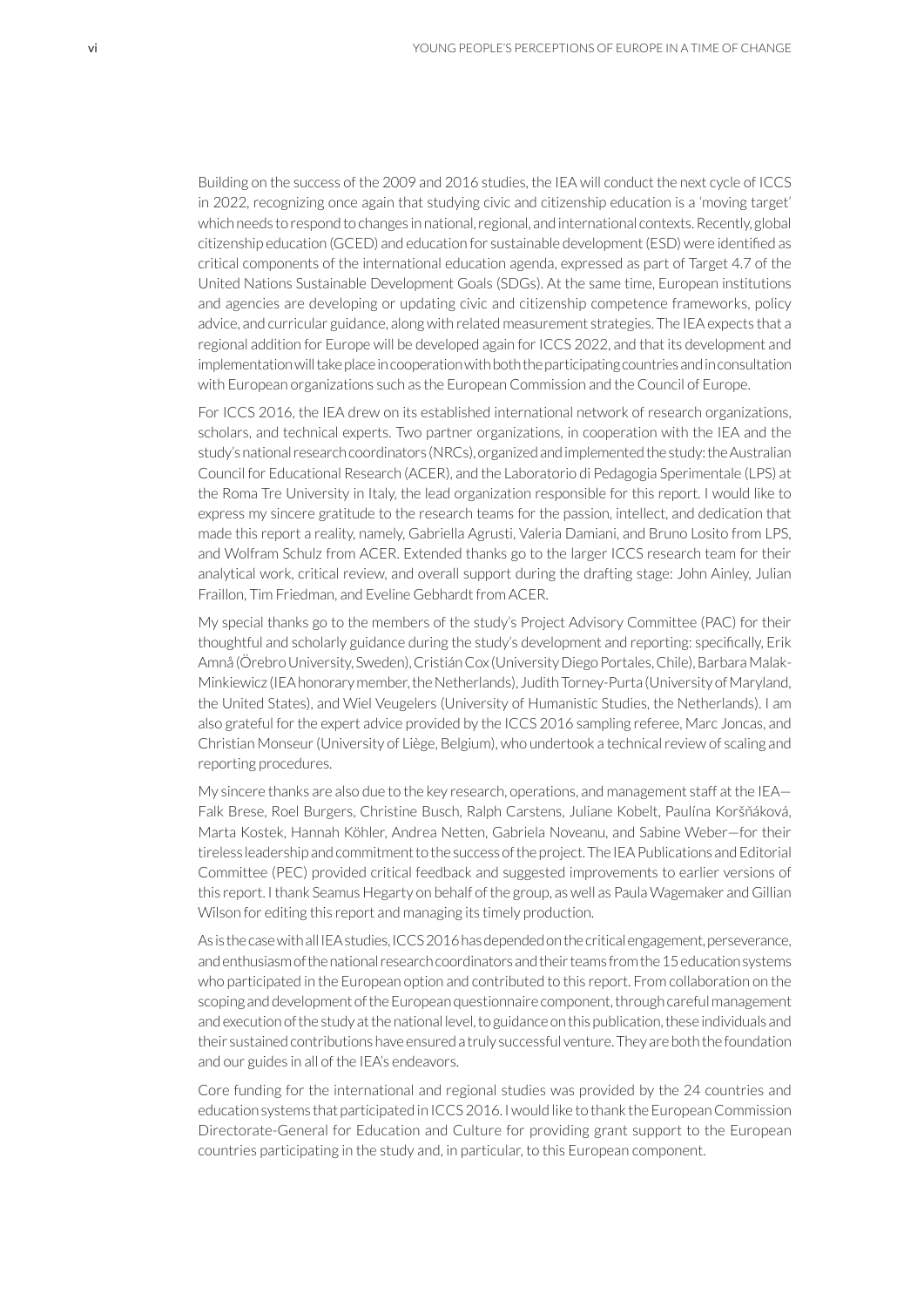Finally, all of us owe our deepest gratitude to the many thousands of students, teachers, and school principals involved for their willingness, time, and efforts in providing the information that underpins this European report. Without them, this study would not have been possible. We look forward to the many publications, research papers, and conference contributions inspired by the data from this important study.

*Dirk Hastedt* EXECUTIVE DIRECTOR, IEA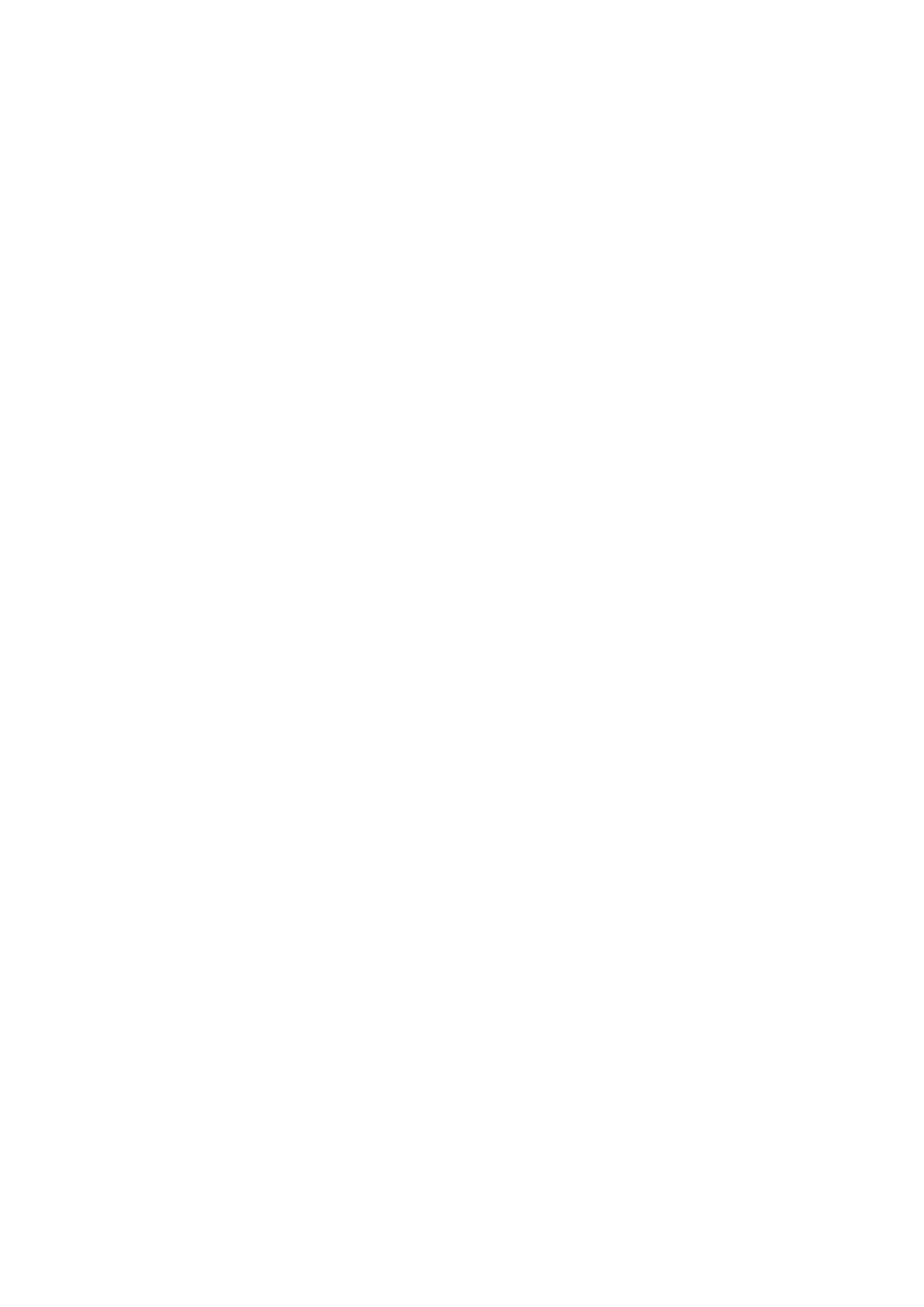## **Contents**

| Foreword                                                                                                                                                                                                                                                                                  | V                                                 |
|-------------------------------------------------------------------------------------------------------------------------------------------------------------------------------------------------------------------------------------------------------------------------------------------|---------------------------------------------------|
| List of tables and figures                                                                                                                                                                                                                                                                | $\boldsymbol{\times}$                             |
| Executive summary                                                                                                                                                                                                                                                                         | xiii                                              |
| About the study                                                                                                                                                                                                                                                                           | xiii                                              |
| Key findings                                                                                                                                                                                                                                                                              | xiii                                              |
| Implications of findings                                                                                                                                                                                                                                                                  | XV                                                |
| Chapter 1: General overview                                                                                                                                                                                                                                                               | $\overline{1}$                                    |
| Previous findings from the ICCS 2009 European regional survey                                                                                                                                                                                                                             | 3                                                 |
| Content and structure of the ICCS 2016 European regional questionnaire and report                                                                                                                                                                                                         | $\overline{4}$                                    |
| References                                                                                                                                                                                                                                                                                | 5                                                 |
| Chapter 2: Students' perceptions of their being european and students' opportunities<br>to learn about Europe at school<br>Chapter highlights and summary<br>Students' perceptions of European identity<br>Students' opportunities to learn about Europe at school<br>References          | $\overline{7}$<br>$\overline{7}$<br>8<br>13<br>15 |
| Chapter 3: Students' attitudes toward freedom of movement and immigration<br>in Europe<br>Chapter highlights and summary<br>Students' attitudes toward freedom and restriction of movement for European<br>citizens within Europe<br>Students' attitudes toward immigration<br>References | 19<br>19<br>20<br>24<br>30                        |
| Chapter 4: Students' perceptions of Europe and the future of Europe                                                                                                                                                                                                                       | 33                                                |
| Chapter highlights and summary                                                                                                                                                                                                                                                            | 33                                                |
| Students' attitudes toward cooperation among European countries                                                                                                                                                                                                                           | 34                                                |
| Students' perceptions of Europe's future                                                                                                                                                                                                                                                  | 38                                                |
| Students' perceptions of the European Union                                                                                                                                                                                                                                               | 41                                                |
| Students' perceptions of their life in the future                                                                                                                                                                                                                                         | 44                                                |
| References                                                                                                                                                                                                                                                                                | 47                                                |
| Chapter 5: Main findings and implications for policy and practice                                                                                                                                                                                                                         | 49                                                |
| Summary of main findings                                                                                                                                                                                                                                                                  | 49                                                |
| Implication for policy and practice                                                                                                                                                                                                                                                       | 51                                                |
| Outlook                                                                                                                                                                                                                                                                                   | 52                                                |
| References                                                                                                                                                                                                                                                                                | 52                                                |
| Appendices                                                                                                                                                                                                                                                                                | 53                                                |
| Appendix A: Sampling information and participation rates                                                                                                                                                                                                                                  | 53                                                |
| Appendix B: Student percentages for dichotomous variables                                                                                                                                                                                                                                 | 55                                                |
| Appendix C: Item maps                                                                                                                                                                                                                                                                     | 56                                                |
| Appendix D: Organizations and individuals involved in ICCS 2016                                                                                                                                                                                                                           | 69                                                |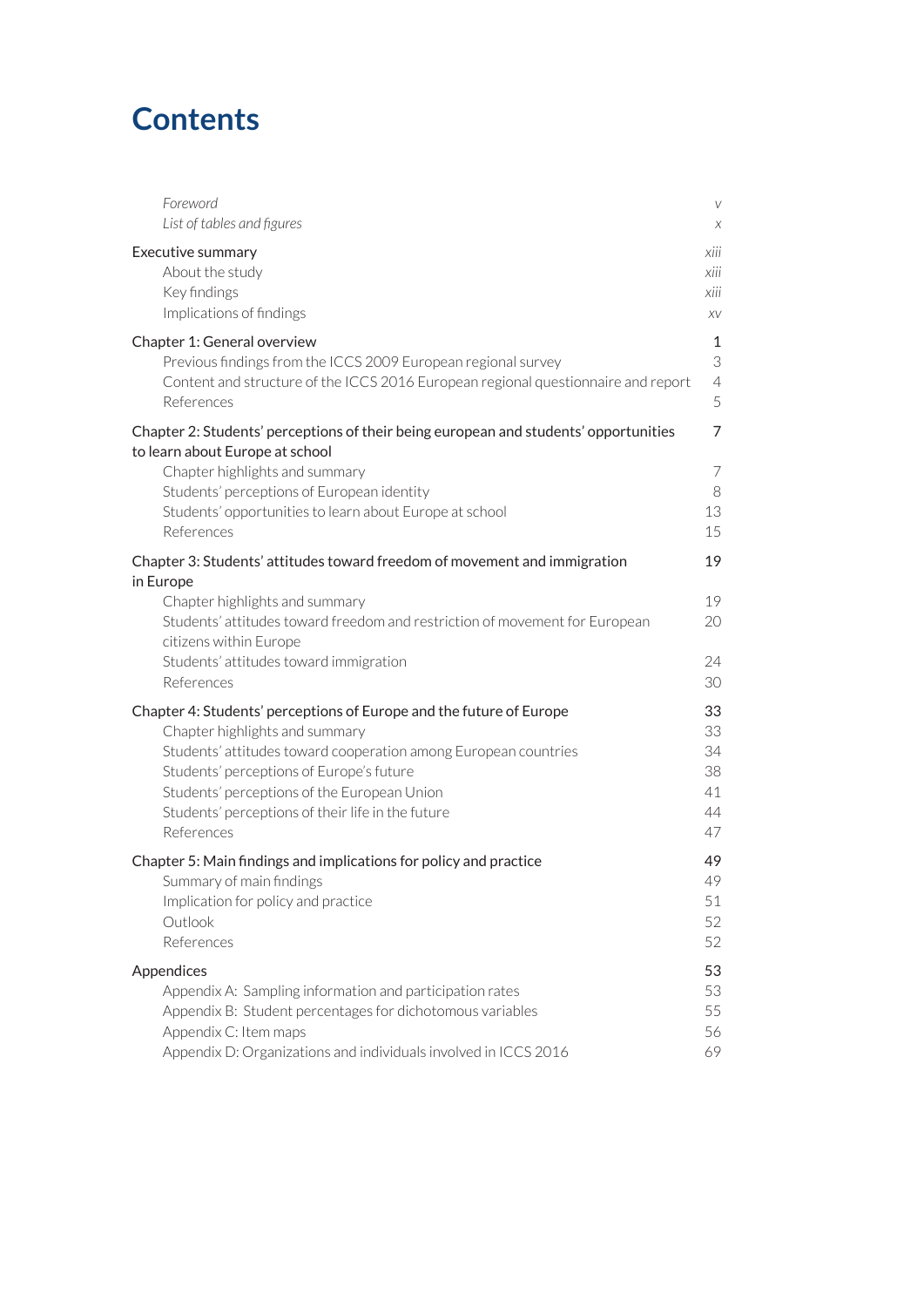## **List of tables and figures**

| Table 1.1:     | Numbers of surveyed students with data from the European regional<br>questionnaire                                                                                            | $\overline{2}$ |
|----------------|-------------------------------------------------------------------------------------------------------------------------------------------------------------------------------|----------------|
| Table $2.1$ :  | Students' perceptions of their European identity                                                                                                                              | 10             |
| Table 2.2:     | National averages of students' sense of European identity                                                                                                                     | 11             |
| Table 2.3:     | National average scale scores indicating students' sense of European identity<br>by gender, immigrant background, and students' trust in civic institutions                   | 12             |
| Table 2.4:     | Students' reports on their opportunities for learning about Europe at school                                                                                                  | 15             |
| Table 3.1:     | Students' attitudes toward freedom and restriction of movement within<br>Europe                                                                                               | 22             |
| Table 3.2:     | National average scale scores indicating students' attitudes toward freedom<br>of movement within Europe by gender, immigrant background, and level of<br>civic knowledge     | 23             |
| Table 3.3:     | National average scale scores indicating students' attitudes toward<br>restriction of movement within Europe by gender, immigrant background,<br>and level of civic knowledge | 25             |
| Table 3.4:     | Students' attitudes toward equal rights for immigrants                                                                                                                        | 27             |
| Table 3.5:     | National averages of students' endorsement of equal rights for immigrants                                                                                                     | 28             |
| Table 3.6:     | National average scale scores indicating students' attitudes toward equal<br>rights for immigrants by gender, immigrant background, and level of civic<br>knowledge           | 29             |
| Table 4.1:     | Students' attitudes toward cooperation among European countries                                                                                                               | 36             |
| Table 4.2:     | National average scale scores indicating students' views on cooperation<br>among European countries by gender, immigrant background, and level of<br>civic knowledge          | 37             |
| Table 4.3:     | Students' positive expectations regarding the future of Europe                                                                                                                | 39             |
| Table 4.4:     | Students' negative expectations regarding the future of Europe                                                                                                                | 40             |
| Table 4.5:     | Students' attitudes toward the European Union                                                                                                                                 | 42             |
| Table 4.6:     | Students' trust in European institutions                                                                                                                                      | 43             |
| Table 4.7:     | Students' expected electoral participation                                                                                                                                    | 45             |
| Table 4.8:     | Students' expectations for their individual future                                                                                                                            | 46             |
| Table A.1:     | Coverage of ICCS 2016 target population                                                                                                                                       | 53             |
| Table A.2:     | Participation rates and sample sizes for student survey                                                                                                                       | 54             |
| Table B.1:     | Percentages of students in categories for dichotomous variables                                                                                                               | 55             |
| <b>Figures</b> |                                                                                                                                                                               |                |
|                | Figure 1.1: Countries that administered the European ICCS 2016 student<br>questionnaire                                                                                       | $\overline{2}$ |
|                | Figure C.1: Example of questionnaire item map                                                                                                                                 | 57             |
|                | Figure 2.1: Item map for the scale reflecting students' sense of European identity                                                                                            | 58             |
|                | Figure 2.2: Item map for the scale reflecting students' reports on opportunities for<br>learning about Europe at school                                                       | 59             |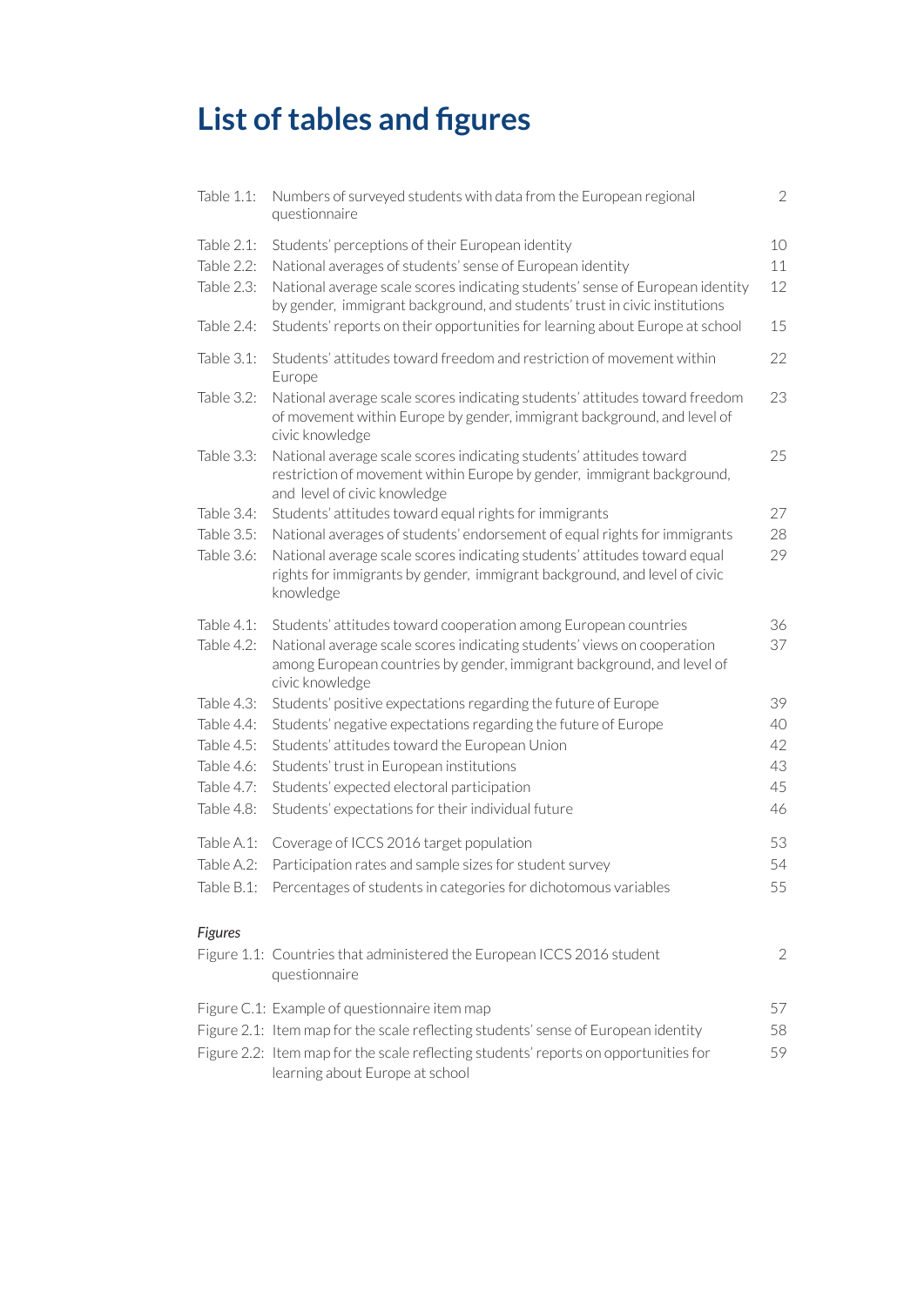| Figure 3.1: Item map for the scale reflecting students' attitudes toward freedom of<br>migration within Europe   | 60 |
|------------------------------------------------------------------------------------------------------------------|----|
| Figure 3.2: Item map for the scale reflecting students' attitudes toward restricting<br>migration within Europe  | 61 |
| Figure 3.3: Item map for the scale reflecting students' attitudes toward equal rights for<br>immigrants          | 62 |
| Figure 4.1: Item map for the scale reflecting students' attitudes toward cooperation<br>among European countries | 63 |
| Figure 4.2: Item map for the scale reflecting students' positive expectations for<br>European future             | 64 |
| Figure 4.3: Item map for the scale reflecting students' negative expectations for<br>European future             | 65 |
| Figure 4.4: Item map for the scale reflecting students' attitudes toward European<br>Union                       | 66 |
| Figure 4.5: Item map for the scale reflecting students' expectations for their individual<br>future              | 67 |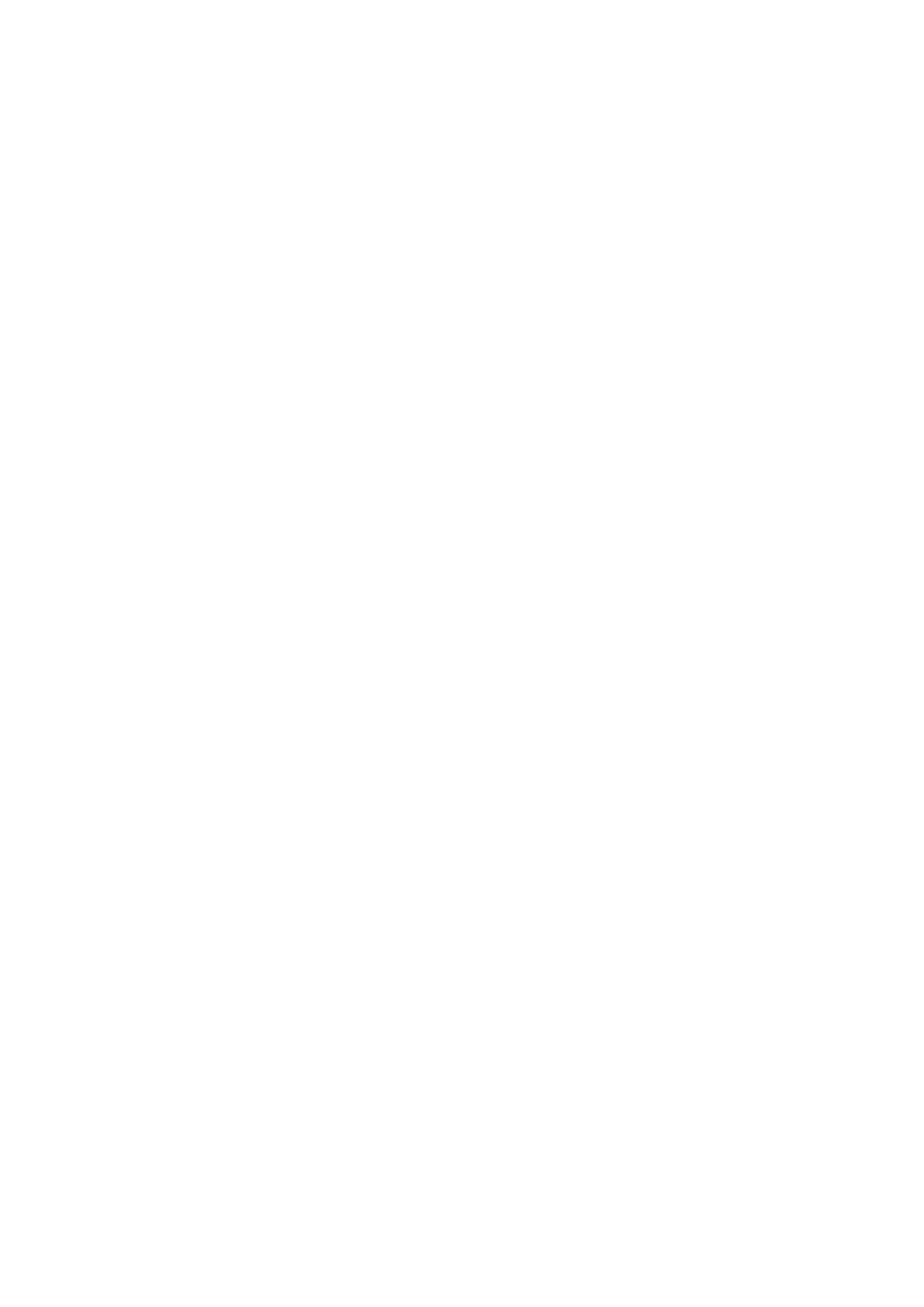### **Executive summary**

### **About the study**

The International Civic and Citizenship Education Study (ICCS) investigates the ways in which young people are prepared to undertake their roles as citizens in a range of countries. ICCS 2016, a continuation and extension of ICCS 2009, was developed in response to persistent and newly emerging challenges of educating young people in a world where contexts of democracy and civic participation continue to change.

In recent years, various political and social issues in Europe have raised concerns about the future co-operation and integration of European countries. The European student questionnaire aimed to assess aspects of civic and citizenship education related to the European context and to the European social and political situation that participating countries in this region consider of specific importance and relevance .

The questionnaire also sought to gather information that would allow exploration of students' attitudes toward the most pressing issues presently confronting Europe (e.g., migration from outside Europe to Europe, freedom of movement across the European borders, the financial crisis) and of students' sense of European identity. In addition to this, the European student questionnaire gathered data on aspects of students' attitudes that were also collected during the 2009 ICCS survey. Inclusion of these aspects made it possible to compare results across the two ICCS cycles.

Although the general purpose of the European student questionnaire was to investigate Europespecific civic and citizenship issues, all measures were developed in reference to the overarching ICCS 2016 assessment framework. The data collected with this instrument should be regarded as supplementing the international survey results by providing further information specific to the region. In addition, aspects measured in relation to the European regional context encompass aspects specifically related to European integration and to policies and practices particular to the European Union (EU).

The European student questionnaire in ICCS 2016 gathered data from almost 53,000 students in their eighth year of schooling in 14 European countries and one benchmarking participant (the German state of North Rhine-Westphalia).

### **Key findings**

#### *Students' perceptions of their being European*

As in ICCS 2009, the European ICCS 2016 questionnaire included a question asking students about their agreement or disagreement with a series of statements on European identity and belonging.

Across participating countries, majorities of surveyed students stated that they saw themselves as Europeans, that they were proud to live in Europe, and that they felt they were part of Europe, results which, as in ICCS 2009, indicate a strong sense of European identity and belonging. In comparison to ICCS 2009, we observed considerable increases in students' positive perceptions of their European identity in almost all of the countries that participated in both surveys.

Majorities of students from non-immigrant families and students reporting quite a lot or complete trust in civic institutions tended to express an even stronger sense of European identity. In most countries, we recorded a slightly stronger sense of European identity among male students than among females (as previously observed in ICCS 2009).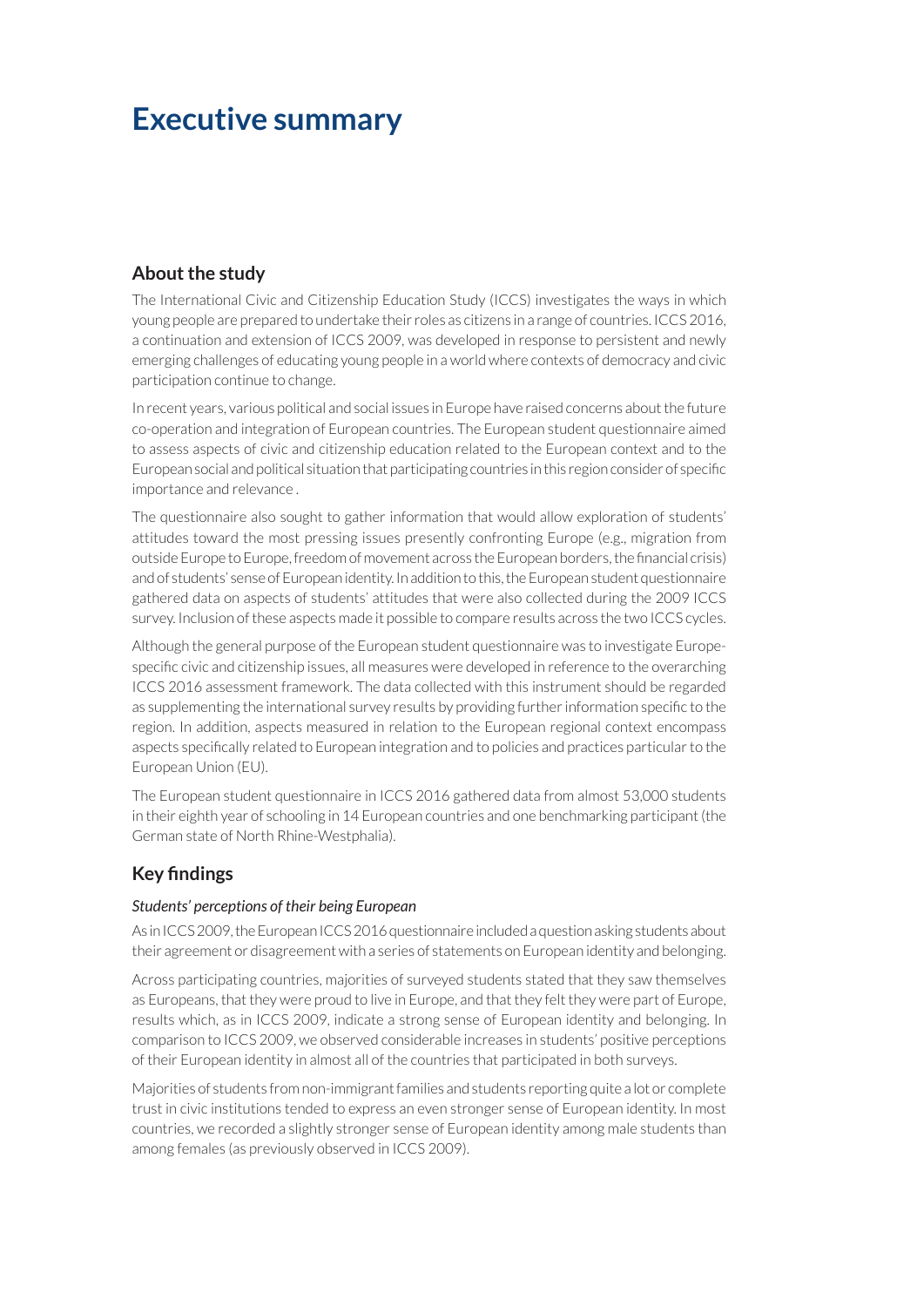#### *Students' opportunities to learn about Europe at school*

Majorities of students said they had opportunities to learn about Europe at school. On average across the participating countries, 83 percent of the surveyed students reported that they had opportunities to learn at their schools about the history of Europe. Opportunities to learn about political and economic systems at European level, about political and social issues in European countries, and about political and economic integration between European countries varied to a greater extent across the participating European countries.

#### *Students' attitudes toward freedom of movement within Europe and toward equal rights for immigrants in Europe*

Most of the surveyed students endorsed freedom of movement for European citizens within Europe. Across participating countries, large majorities of students strongly agreed or agreed with statements regarding freedom of movement for European citizens within Europe and tended to strongly disagree or to disagree with statements regarding restriction of movement. However, we also observed considerable variation across countries for statements endorsing restricting European citizens' freedom of movement.

Lower-secondary students with a higher level of civic knowledge (at or above Level B on the civic knowledge scale) were more in favor of freedom of movement than those students with a lower level of civic knowledge (below Level B). Male students were more in favor than female students of restricting European citizens' freedom of movement.

The European student questionnaire in ICCS 2016 measured students' endorsement of the principle of providing equal rights and opportunities to immigrants. The inclusion of this question in the ICCS 2009 student questionnaire allowed us to compare the results between 2009 and 2016 for the European countries that participated in both surveys. On average, majorities of students agreed with statements endorsing immigrants' rights, although we also found evidence of differences across the European ICCS 2016 countries. Most countries recorded no strong difference between their ICCS 2009 students' and their ICCS 2016 students' attitudes toward equal rights for immigrants. In all countries, female students held more positive attitudes toward immigrants' rights than males did. Students' endorsement of equal rights for immigrants was positively associated with higher levels of civic knowledge (at or above Level B). In most countries, students from immigrant families expressed more positive attitudes than the other students did toward immigrant rights.

#### *Students' perceptions of Europe and the future of Europe*

Nearly all surveyed students favored cooperation among European countries in order to ensure high levels of employment, strengthen countries' economies, prevent and combat terrorism, and protect the environment. Students' support for cooperation among European countries was positively associated with higher levels of civic knowledge.

Majorities of students expressed positive expectations with respect to Europe's future, especially in relation to an increase in cooperation among European countries and the strengthening of peace and democracy across Europe. However, students perceived some issues (such as pollution) as more concerning for the future of Europe. Students regarded terrorism as one of the most problematic issues.

In most of the participating countries, majorities of students were positive about their own individual future. However, we observed slightly lower percentages and also more variation across countries with respect to students' expectations of their future financial situation.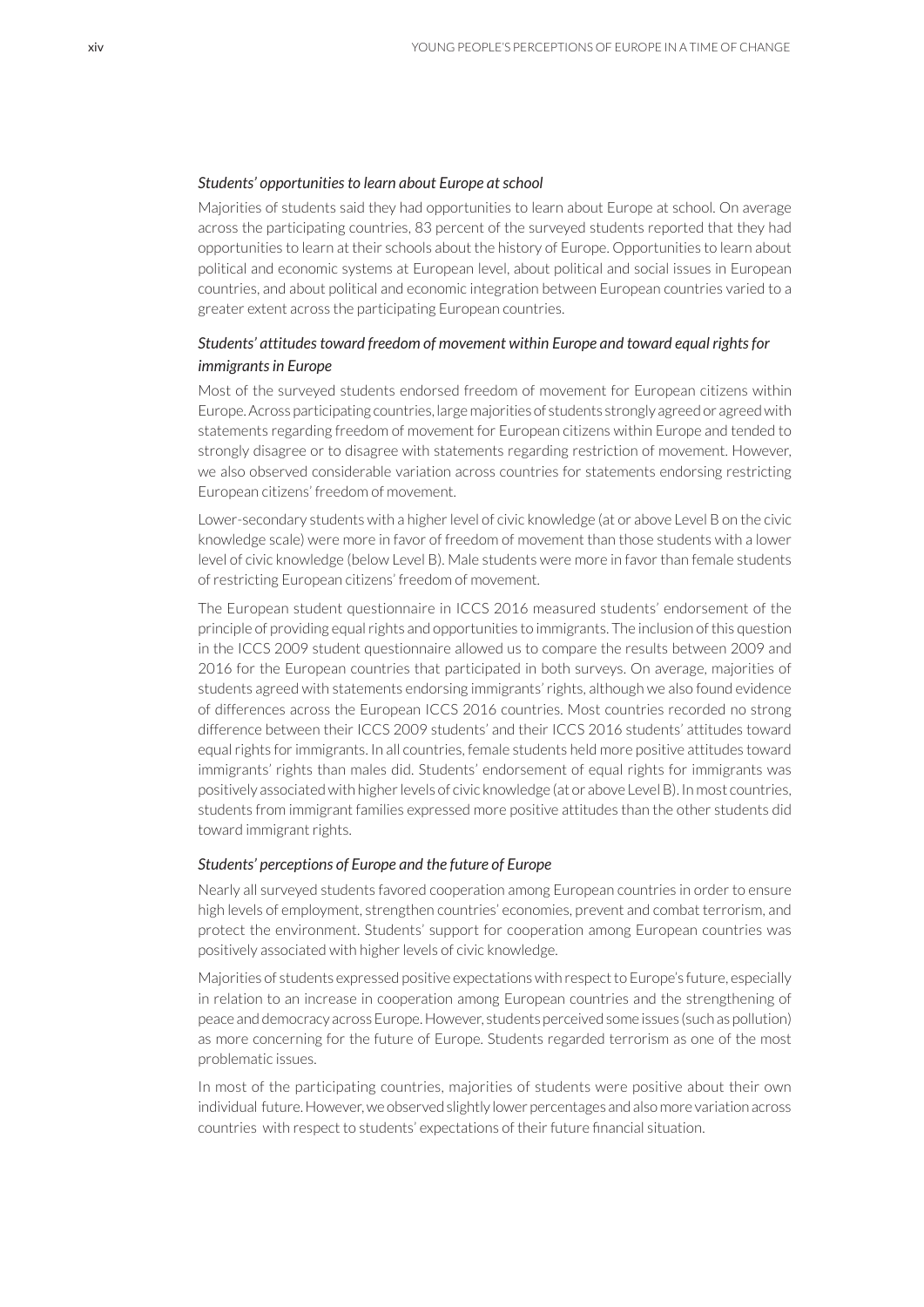Most students held positive views of the EU and tended to endorse statements about the importance of the EU in guaranteeing respect for human rights, safety in Europe, protecting the environment, strengthening the economy, and sharing a set of common rules and laws.

Most of the surveyed students also expressed trust in the European Commission and the European Parliament. Students' expectations of voting in European elections in the future varied substantially across participating countries.

#### **Implications of findings**

Any discussion of potential implications for policy and practice requires careful consideration of the limitations associated with the cross-sectional design of ICCS 2016, and also with the selfreported results from the European student questionnaire. However, the European ICCS 2016 data show a number of interesting results that suggest possible policy implications for the future.

The first such finding is the association between students' perceptions of their European identity and their trust in civic institutions. The more students trusted their national civic institutions, the more likely they were to see themselves as part of a broader community at the supranational level. These findings suggest that national and European identities can positively coexist and do not contradict each other.

The findings regarding students' opportunities to learn about civics and citizenship at school showed variation across countries. These findings not only support the results of previous studies on the national curricula of European countries, but also indicate that there is potential for schools to enhance students' learning of European topics and issues.

Despite the variation observed across countries, students with higher levels of civic knowledge tended to be the students expressing more tolerant attitudes. They were also more in favor than their less knowledgeable peers of cooperation among European countries. These results suggest that, through improved civic learning, schools have the potential to strengthen students' civic knowledge and to facilitate more open and tolerant views.

Findings from the ICCS 2016 European student survey showed that the national percentages of students who said they would certainly or probably vote in European elections were lower than those of students who said they would certainly or probably vote in national and local elections. ICCS 2016 results also showed an association between students' expectation to vote and their level of civic knowledge. These findings suggest that including EU-related topics in national curricula and developing initiatives designed to support students' engagement at school and in their communities may strengthen students' awareness of the importance of their participation as citizens at a supranational level.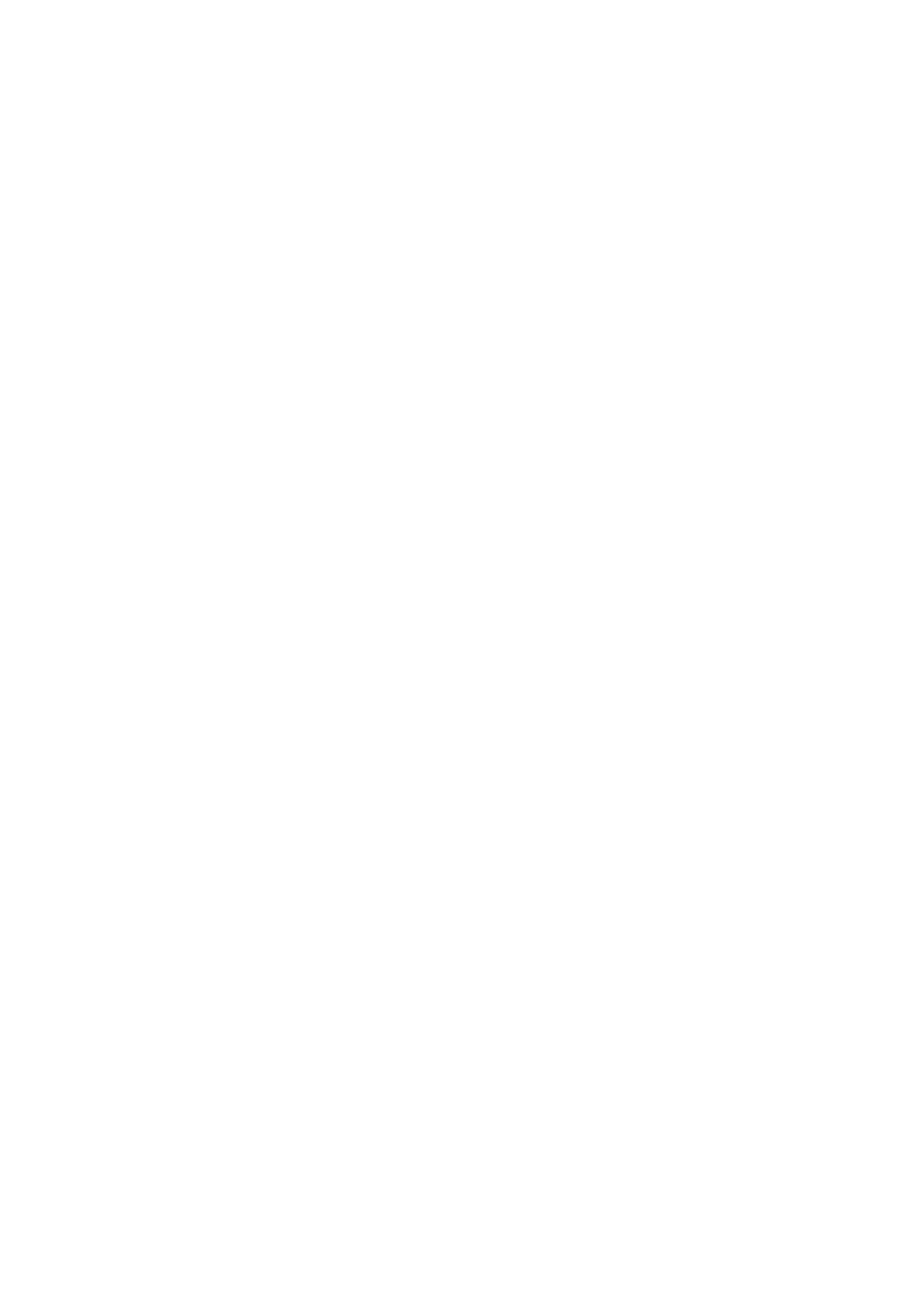### CHAPTER 1: **General overview**

The International Civic and Citizenship Education Study (ICCS) investigates the ways in which young people are prepared to undertake their roles as citizens in a range of countries. ICCS 2016, a continuation of the study initiated in 2009, served as a response to the emerging challenges of educating young people in a world where contexts of democracy and civic participation continue to change (Schulz, Ainley, Fraillon, Losito, & Agrusti, 2016). ICCS 2016 reported on student achievement using a test of conceptual knowledge and understanding of aspects of civics and citizenship. The study accordingly collected and analyzed data on students' values, beliefs, attitudes, behaviors, and behavioral intentions related to civics and citizenship.

The European student questionnaire aimed to assess aspects of civic and citizenship education that have relevance to the European context and to the social and political situations that countries in this region consider have region-specific importance. Various political and social events over recent years have raised concerns about the future viability of cooperation and integration across European countries. Among the most pressing issues confronting Europe in 2016/2017 were those linked to migration and refugees, the economy (unemployment, public finances, inflation), and foreign and security policy (World Economic Forum, 2016).

The European student questionnaire consequently sought to gather information that would allow exploration of students' attitudes toward these processes, and of students' sense of European identity. The questionnaire also contained questions enabling investigation of issues such as migration from outside Europe to Europe, and freedom of movement across European borders. We recommend that this report be read in conjunction with the international report on ICCS 2016 (Schulz, Ainley, Fraillon, Losito, Agrusti, & Friedman, 2017) and with reference to the ICCS 2016 assessment framework (Schulz et al., 2016).

Although the 2016 European student questionnaire included items pertaining to new regionspecific issues of civic and citizenship education (e.g., migration within Europe, the financial crisis, European cooperation to address common issues), it also gathered data on aspects of students' attitudes that were collected during the 2009 ICCS survey. This inclusion made it possible to compare data across the two ICCS cycles.

In the European region,  $14$  countries<sup>1</sup> and one benchmarking participant (the German state of North Rhine-Westphalia) participated in ICCS 2016 and administered the European student questionnaire (see Figure 1.1). This report focuses on the data gathered by that questionnaire from random samples of students (52,788 in total; see Table 1.1) typically in their eighth year of schooling.<sup>2</sup>

<sup>1</sup> For ICCS 2016, the word "countries" also refers to sub-regions or education systems that participated in the study. The Flemish part of Belgium is an example.

<sup>2</sup> Malta assessed Grade 9 students given that the average age of Grade 8 students is below 13.5. In order to assess an age group similar to those in other Nordic countries, Norway deviated (for ICCS 2016) from the International Defined Target population and assessed Grade 9 instead of Grade 8. As a consequence, all Norwegian results are presented with an annotation. Because Norway included Grade 9 as an additional population in ICCS 2009, it is still possible to compare results for this country between 2009 and 2016 for the chosen target population.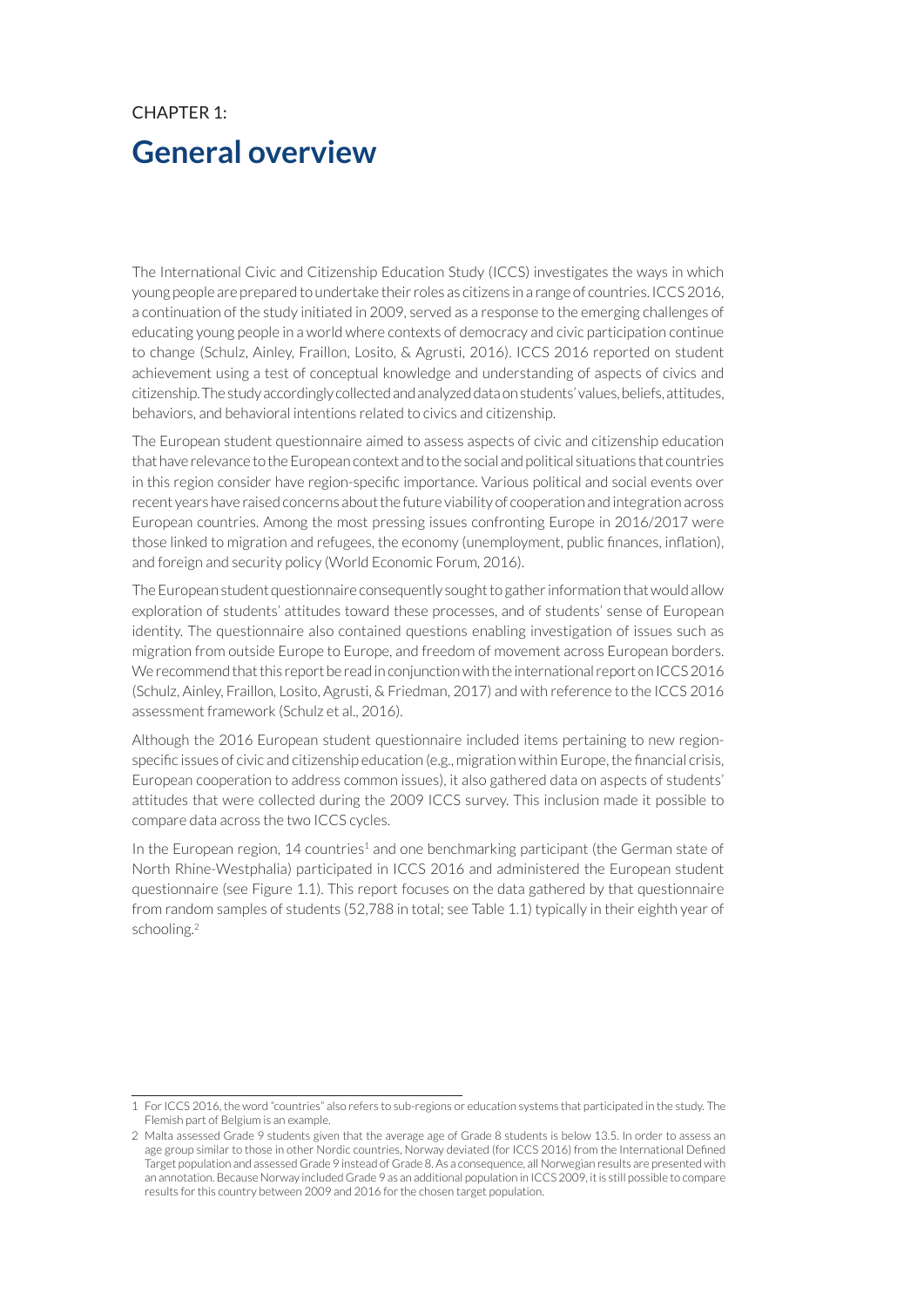

*Figure 1.1: Countries that administered the European ICCS 2016 student questionnaire* 

*Table 1.1: Numbers of surveyed students with data from the European regional questionnaire<sup>3</sup>*

| Country                          | Number of surveyed students |
|----------------------------------|-----------------------------|
| Belgium (Flemish)                | 2931                        |
| Bulgaria                         | 2966                        |
| Croatia                          | 3896                        |
| Denmark                          | 6254                        |
| North Rhine-Westphalia (Germany) | 1451                        |
| Estonia                          | 2857                        |
| Finland                          | 3173                        |
| Italy                            | 3450                        |
| Latvia                           | 3224                        |
| Lithuania                        | 3631                        |
| Malta                            | 3764                        |
| Netherlands                      | 2812                        |
| Norway                           | 6271                        |
| Slovenia                         | 2844                        |
| Sweden                           | 3264                        |
| Total                            | 52,788                      |

<sup>3</sup> The sampling design is described in the ICCS 2016 technical report (Schulz, Carstens, Losito, & Fraillon, forthcoming).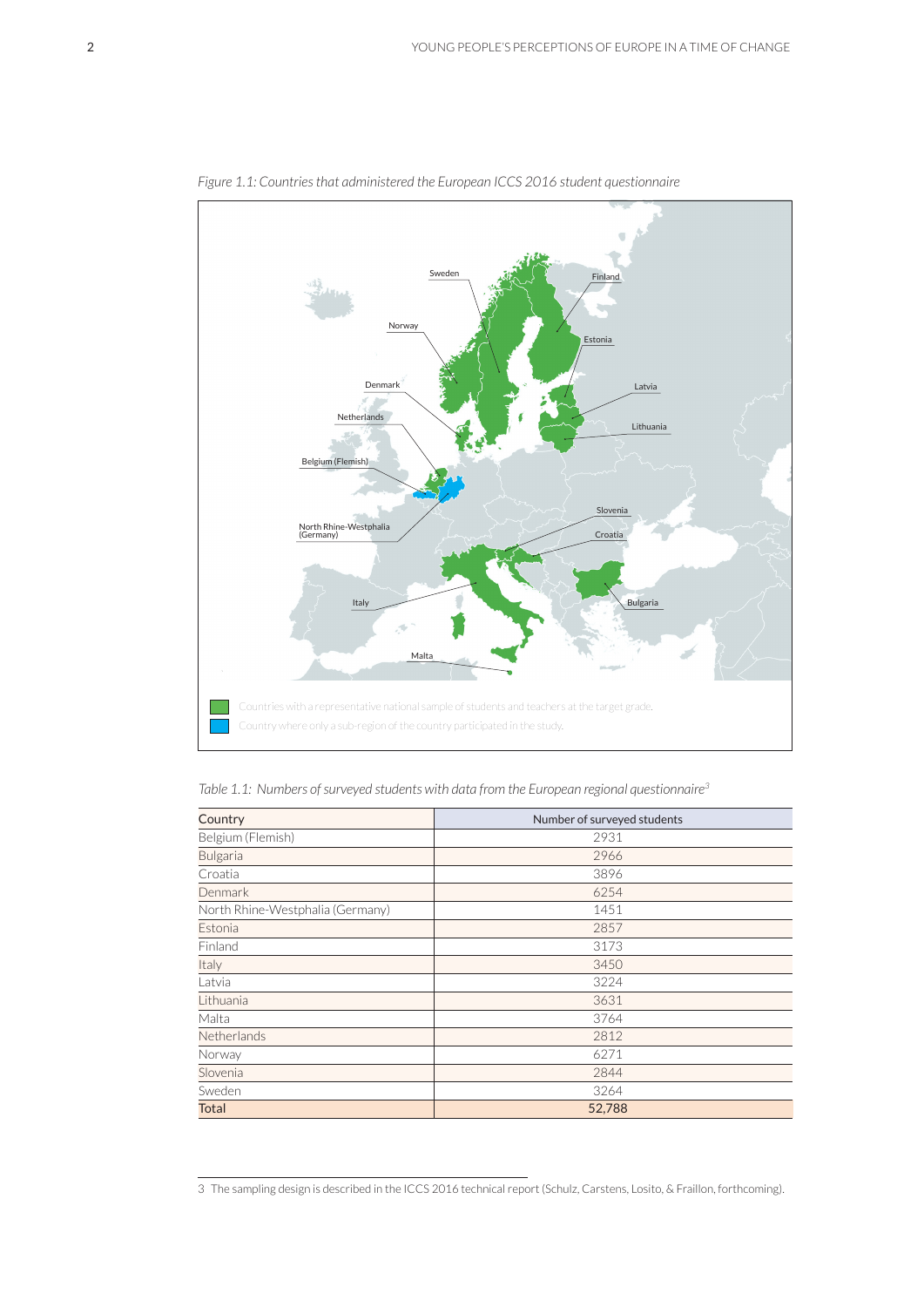As stated above, the general purpose of the European student questionnaire was to investigate Europe-specific civic and citizenship issues. However, all measured constructs can be mapped to the overarching ICCS 2016 assessment framework (Schulz et al., 2016), and the data collected should be regarded as supplementing the international survey results in terms of providing further information specific to the region. Please note also that aspects measured in relation to the European regional context in general include questions more specifically related to European integration and to policies and practices particular to the European Union (EU).

Development of the European regional student questionnaire was undertaken alongside and with reference to the development of other ICCS 2016 instruments. The process commenced with a revision of the previous ICCS 2009 European instrument. This work was carried out in close cooperation with the participating countries, and it led to the identification of new issues of interest that could be mapped to the ICCS 2016 assessment framework. Throughout the different development stages, European national research coordinators (NRCs) reviewed draft questionnaire items. Their suggestions and proposals were discussed during NRC meetings and during a dedicated meeting of the European NRCs. Input and feedback from countries were integral to the successful development of the European student questionnaire.

#### **Previous findings from the ICCS 2009 European regional survey**

ICCS 2009 developed three regional instruments—for Asia, Europe, and Latin America (Fraillon, Schulz, & Ainley, 2012; Kerr, Schulz, & Fraillon, 2011; Kerr, Sturman, Schulz, & Burge, 2010; Schulz, Ainley, Friedman, & Lietz, 2011). Twenty-four of the 26 European countries that participated in ICCS 2009 administered the European regional instrument, which consisted of two parts. The first part was a test designed to measure students' knowledge about the EU and its policies and institutions, as well as of basic facts about the EU, its laws, and the euro currency. The second part was a questionnaire designed to gather data on the following: students' perceptions of European identity; students' engagement in activities related to Europe; students' attitudes toward learning European languages, migration within Europe, and European integration; and students' selfreported knowledge about the EU.

Although a majority of European students surveyed in ICCS 2009 demonstrated knowledge of main civic and citizenship institutions and understanding of the interconnectedness of institutions and processes, substantial minorities of students had relatively low levels of civic knowledge. Considerable variation in students' knowledge about the EU and its laws and policies was also evident.

The results furthermore showed marked variation in students' attitudes toward European civic issues. A majority of students indicated positive attitudes toward intercultural relations and European language learning. They also stated strong support for equal rights for minority groups, for immigrants, and for freedom of movement of citizens within Europe. However, large minorities of students expressed rather negative attitudes toward the above-mentioned areas (Kerr, Sturman, Schulz, & Burge, 2010).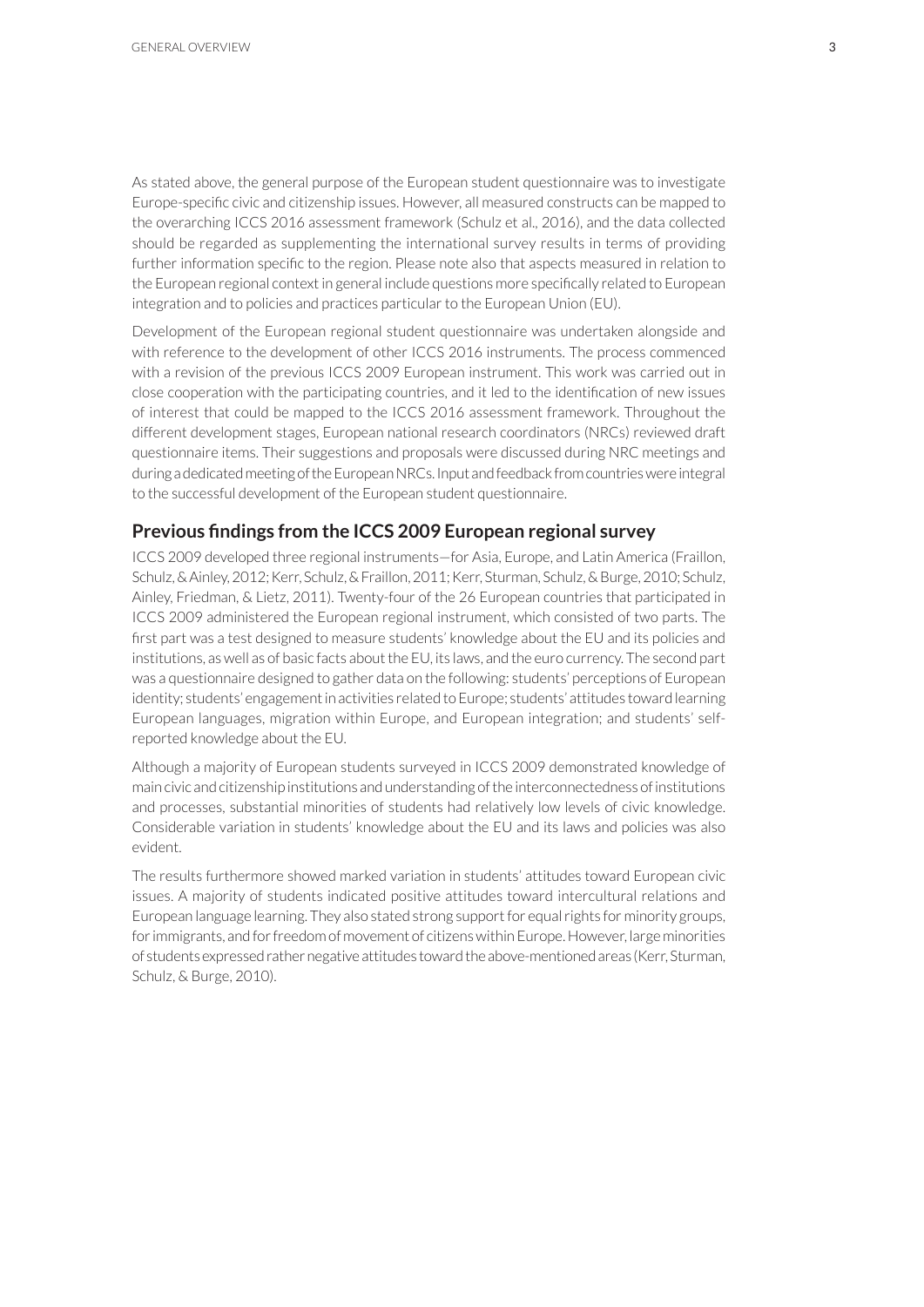### **Content and structure of the ICCS 2016 European regional questionnaire and report**

The ICCS 2016 European regional instrument consisted of a questionnaire primarily focused on affective and behavioral domains. It included 11 questions (with Likert-type response categories) aimed at investigating students' interest in and opinions regarding the following Europe-specific civics and citizenship issues:4

- Students' perceptions of their European identity. This question was included in ICCS 2009, and the items relating it were not modified for ICCS 2016.
- Students' reports on opportunities to learn about Europe at school. A similar question was included in ICCS 2009 but was modified for ICCS 2016.
- Students' views on European citizens' freedom to reside and work within Europe. This question was included in ICCS 2009 but was modified for inclusion in ICCS 2016.
- Students' attitudes toward immigration. This question was included in the ICCS 2009 (international) student questionnaire, and the same items were used for the 2016 European questionnaire.
- Students' views on cooperation among European countries. This question was a new one for ICCS 2016.
- Students' perceptions of discrimination in Europe (a new question for ICCS 2016).
- Students' perceptions of the future of Europe (new question for ICCS 2016).
- Students' perceptions of their life in the future (new question for ICCS 2016).
- Students' attitudes toward political and ethical consumerism (new question for ICCS 2016).
- Students' views on the age at which young people should acquire different rights and obligations (a new question for ICCS 2016).
- Students' perceptions of the European Union (a new question for ICCS 2016).

This report does not present findings from all questions in the European student questionnaire. Rather, it focuses on students' attitudes and perceptions toward three civic and citizenship content areas related to the European context:

- Students' perceptions of their being European and students' opportunities to learn about Europe at school;
- Students' attitudes toward freedom and restriction of movement and immigration in Europe; and
- Students' perceptions of Europe and the future of Europe.

The results presented in this report also do not include findings based on the international instruments. However, some data regarding topics that are relevant to the European regional context are included (specifically, data related to European options forming part of the student questionnaire).

This report has five chapters. Chapter 2 examines students' sense of European identity and the opportunities students have to learn about Europe at school. Chapter 3 focuses on students' attitudes toward freedom and restriction of movement for European citizens within Europe and

<sup>4</sup> The metric of the European regional questionnaire, as in all ICCS 2016 questionnaire scales, was set to a mean of 50 and a standard deviation of 10 for equally weighted national samples that had met sample participation requirements. For two scales (measuring students' sense of European identity and endorsement of equal rights and opportunities for immigrants), the scores were set to the same metric as in ICCS 2009, so that in these cases 50 reflects the ICCS 2009 average (with equally weighted national samples) and 10 the corresponding standard deviation.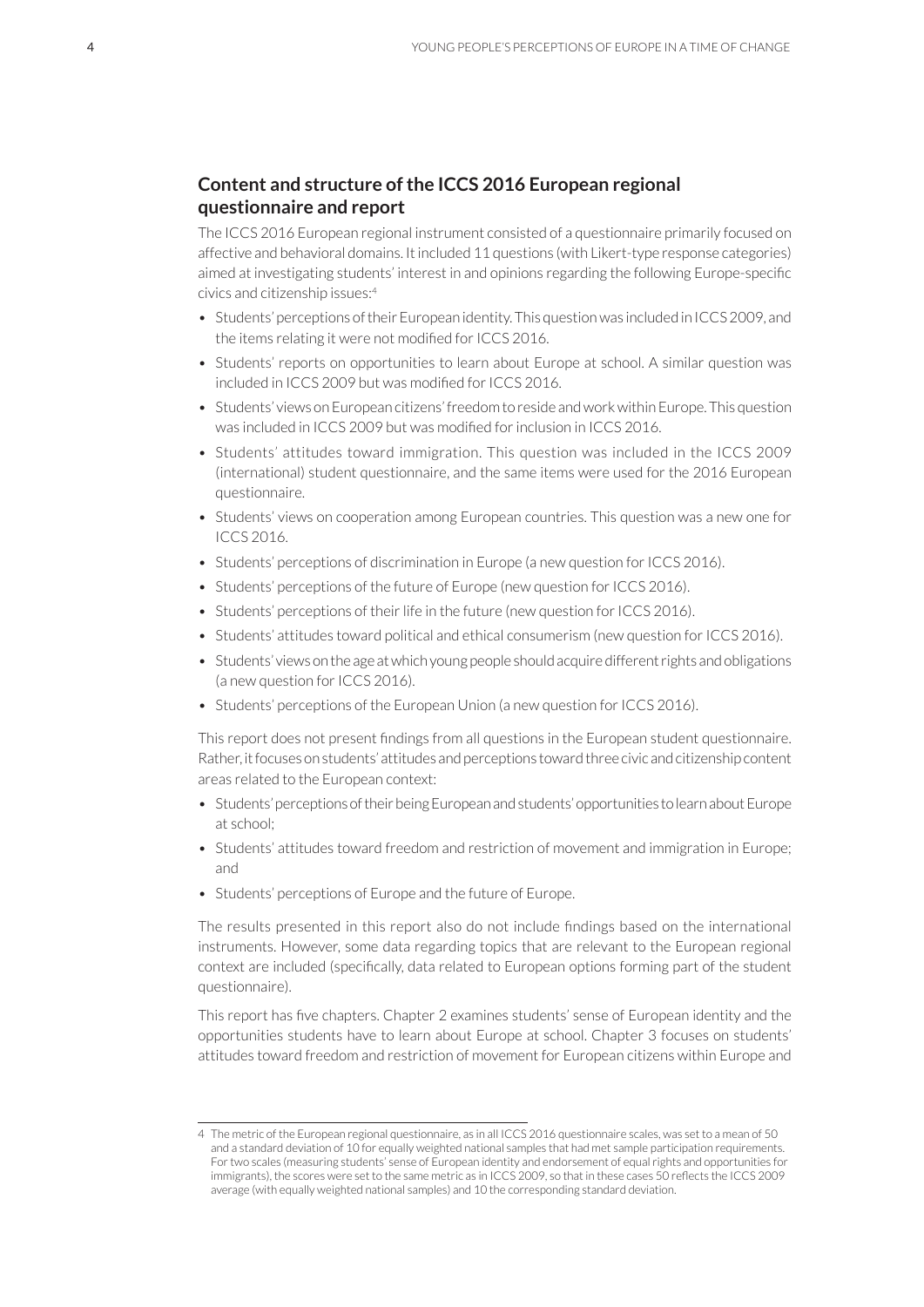toward the principle of providing equal rights and opportunities to immigrants. Chapter 4 reports on students' perceptions of the future of Europe and of their individual futures. It also covers students' perceptions of the EU. In the final chapter, Chapter 5, we discuss possible implications of the main findings for policy and practice.

#### **References**

Fraillon, J., Schulz, W., & Ainley, J. (2012). *ICCS 2009 Asian report: Civic knowledge and attitudes among lower secondary students in five Asian countries*. Amsterdam, the Netherlands: International Association for the Evaluation of Educational Achievement (IEA).

Kerr, D., Schulz, W., & Fraillon, J. (2011). The development of regional instruments. In W. Schulz, J. Ainley, & J. Fraillon (Eds.), *ICCS 2009 technical report* (pp. 45–49). Amsterdam, the Netherlands: International Association for the Evaluation of Educational Achievement (IEA).

Kerr, D., Sturman, L., Schulz, W., & Burge, B. (2010). *ICCS 2009 European report: Civic knowledge, attitudes and engagement among lower secondary school students in twenty-four European countries*. Amsterdam, the Netherlands: International Association for the Evaluation of Educational Achievement (IEA).

Schulz, W., Ainley, J., Fraillon, J., Losito, B., & Agrusti, G. (2016). *IEA International Civic and Citizenship Education Study 2016: Assessment framework*. Amsterdam, the Netherlands: International Association for the Evaluation of Educational Achievement (IEA).

Schulz, W., Ainley, J., Fraillon, J., Losito, B., Agrusti, G., & Friedman, T. (2017). *Becoming citizens in a changing world: IEA International Civic and Citizenship Education Study 2016 international report*. Amsterdam, the Netherlands: International Association for the Evaluation of Educational Achievement (IEA).

Schulz, W., Ainley, J., Friedman, T., & Lietz, P. (2011). *ICCS 2009 Latin American report: Civic knowledge and attitudes among lower secondary students in six Latin American countries*. Amsterdam, the Netherlands: International Association for the Evaluation of Educational Achievement (IEA).

Schulz, W., Carstens, R., Losito, B., & Fraillon, J. (forthcoming). *ICCS 2016 technical report*. Amsterdam, the Netherlands: International Association for the Evaluation of Educational Achievement (IEA).

World Economic Forum. (2016, February). *Europe: What to watch out for in 2016–2017* (Global Agenda Council on Europe, REF 080116). Geneva, Switzerland: Author. Retrieved from http://www3.weforum. org/docs/GAC16\_Europe\_What\_Watch\_Out\_for\_2016-2017.pdf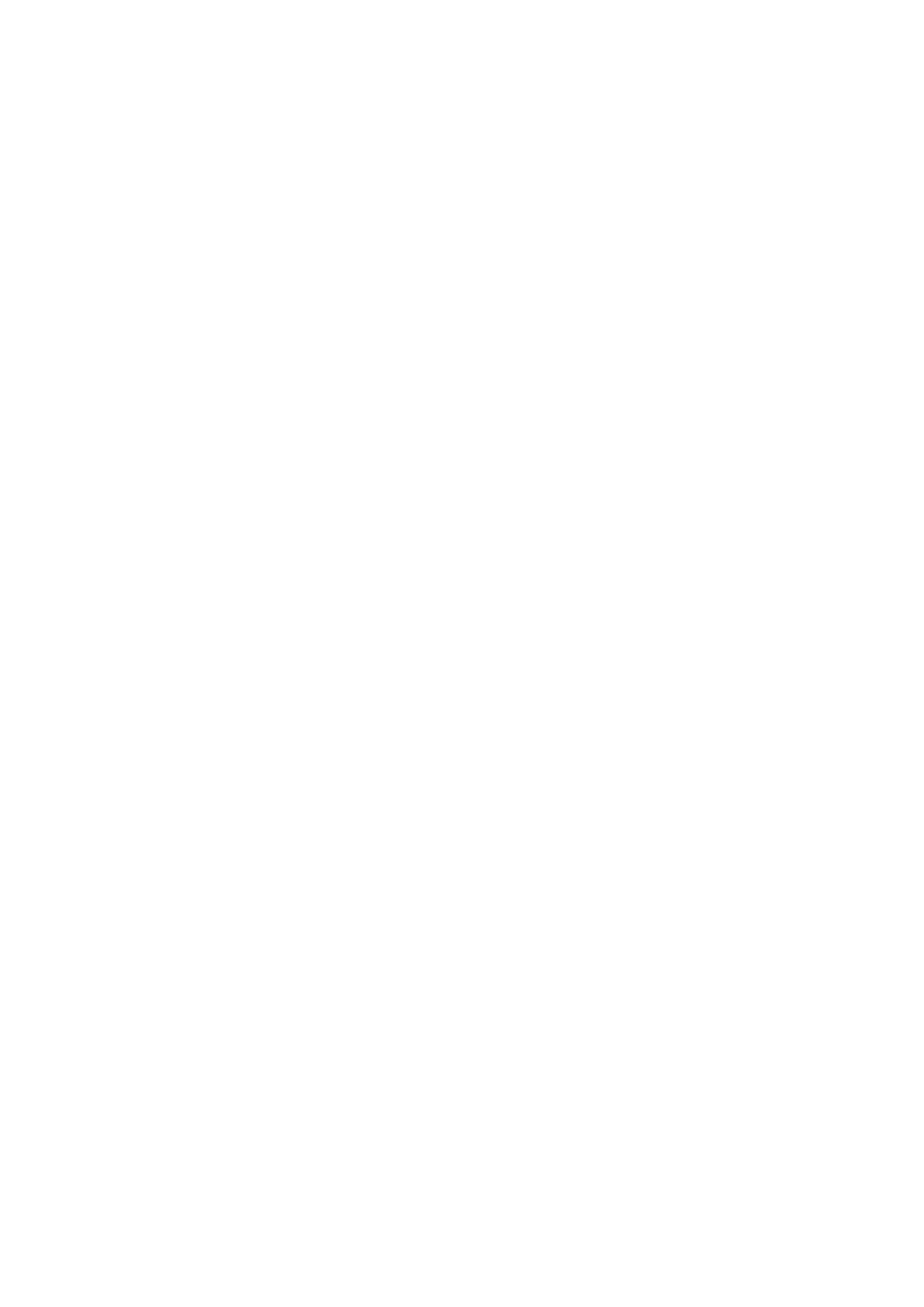### **Students' perceptions of their being European and students' opportunities to learn about Europe at school**

#### **Chapter highlights and summary**

Surveyed students expressed a strong sense of European identity and belonging.

- Across participating countries, majorities of students indicated that they saw themselves as Europeans, were proud to live in Europe, and felt they were part of Europe. (Table 2.1)
- During the period between ICCS 2009 and 2016, students' positive perceptions of their European identity increased in the majority of countries. (Table 2.2)
- In most participating countries, male students tended to express a slightly stronger sense of European identity than female students did. (Table 2.3)
- Majorities of students from an immigrant family held a weaker sense of European identity than did students from a non-immigrant family. (Table 2.3)
- Consistent and statistically significant positive associations were observed between students' sense of European identity and students' level of trust in civic institutions. (Table 2.3)

Majorities of students said they had opportunities to learn about Europe at school.

- Most surveyed students reported having learned about the history of Europe at school. (Table 2.4)
- Opportunities, as reported by students, to learn about political and economic systems at the European level, about political and social issues in European countries, and about political and economic integration between European countries varied across the ICCS 2016 participating countries. (Table 2.4)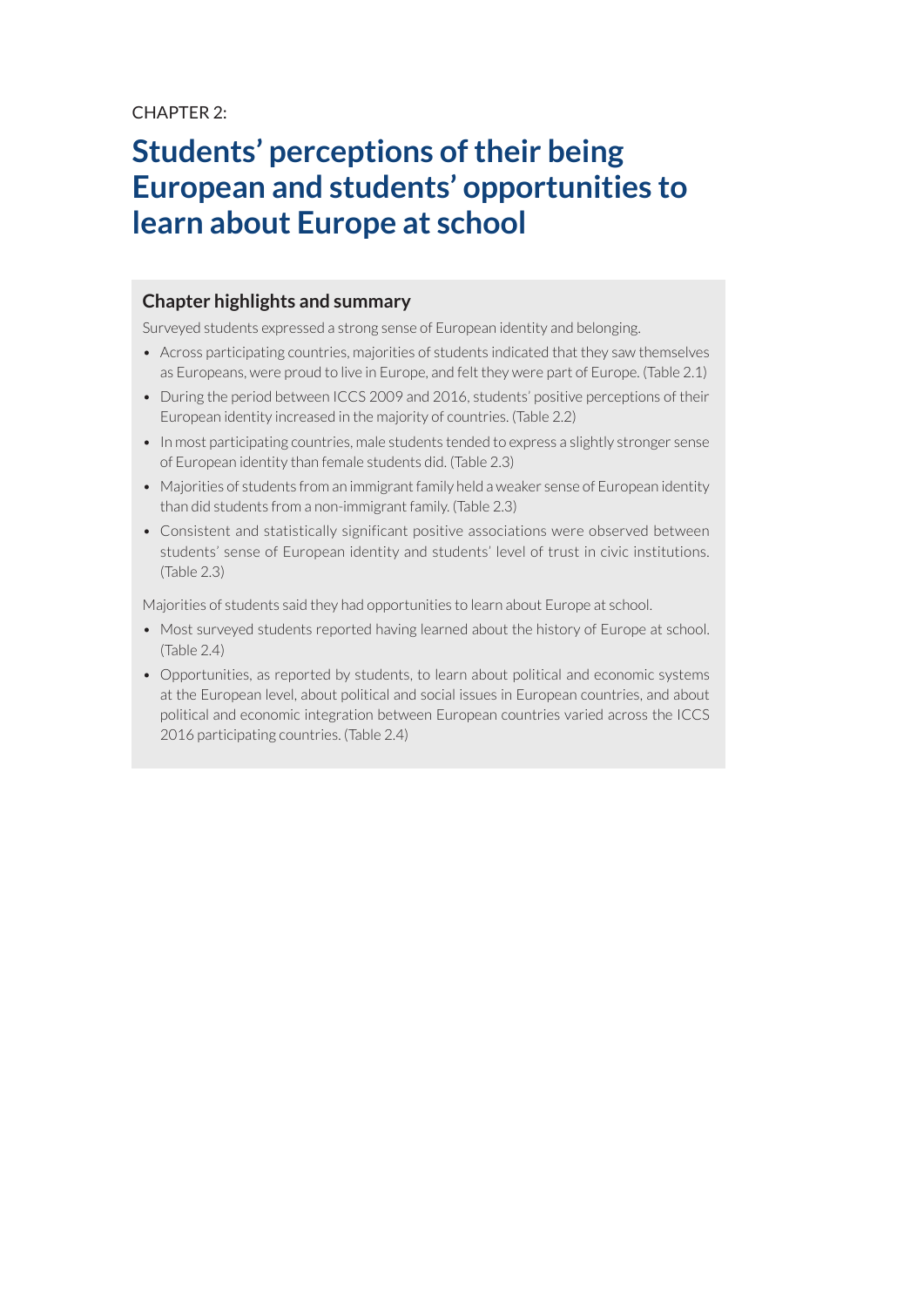This chapter examines students' sense of their European identity, a construct that reflects the degree to which students identify with the European region and that is related to the affectivebehavioral domain *attitudes* in the ICCS 2016 assessment framework (Schulz, Ainley, Fraillon, Losito, & Agrusti, 2016). The chapter also presents findings on students' opportunities to learn about Europe at school.

#### **Students' perceptions of European identity**

European identity and citizenship have been studied extensively over the past decades. Numerous studies have focused on Europeans' perceptions of European identity and the extent to which these people feel they belong to Europe and/or to the European Union (Alnæs, 2013; Bellamy, Castiglione, & Shaw, 2006; Checkel & Katzenstein, 2009; Delanty, 1995; Duchesne, 2008; European Commission, 2012; Herrmann & Brewer, 2004; Karolewski & Kaina, 2006; Lehning, 2001; Lepsius, 2001; Spannring, Wallace, & Datler, 2008; Westle & Segatti, 2016). These studies highlight the different elements that contribute to the construct of "European identity." However, the multifaceted nature of this construct makes it difficult to define European identity unambiguously.

Some researchers have focused their studies on level of identification with the nation and with Europe through the influence of EU policies and symbols, defining, for instance, the civic/political and cultural components of European identity (Bruter, 2004a, 2004b, 2005; Pichler, 2008) and exploring the relationship between European sense of belonging and the EU's foreign policy (Cerutti & Lucarelli, 2008). Some scholars have also analyzed the various attributes of European identity in Central and Eastern European countries prior to their accession to the EU (Schilde, 2014). Although a number of scholars argue that national and European identities can positively coexist (Castano, 2004; Citrin & Sides, 2004; Diez Medrano & Gutierrez, 2001; Risse, 2010), others claim that nationalist convictions represent an obstacle to effective integration (Fligstein, Polyakova, & Sandholtz, 2012). Several researchers also claim that European identity is characterized by postnational and cosmopolitan thinking (Delanty & Rumford, 2005).

The Standard Eurobarometer 85 survey of spring 20161 (European Commission, 2016) showed an increase (since autumn 2015) in the extent of identification with EU citizenship. This increase was evident among majorities of respondents in all member states. Of the European countries participating in ICCS 2016, Malta and Finland recorded the highest percentages of respondents seeing themselves as EU citizens. The lowest percentages were recorded in Italy and Bulgaria. The results also revealed younger generations expressing a stronger sense of EU citizenship than older ones (77% of the respondents 15 to 24 years of age identified themselves as EU citizens compared to 59% of the respondents 55 years of age or above).

The European ICCS 2009 questionnaire included a question asking students about their agreement or disagreement with a series of statements on European identity and belonging. Five items with a four point-Likert response scale ranging from "strongly agree" to "strongly disagree" were used to derive a European identity perception scale (Kerr, Sturman, Schulz, & Burge, 2010). Large majorities of the 2009 lower-secondary students across the European countries showed a strong sense of European identity, with male students expressing stronger feelings of European identity than females. Students from immigrant families were somewhat less inclined to express a sense of European identity than students from non-immigrant families.2

<sup>1</sup> The background sections of the chapters in this report contain several references to the Eurobarometer survey results. These references should offer a better understanding of the European contexts and issues related to questions included in the regional instrument and are not intended as comparative data. Please note also that (i) the Eurobarometer surveys taken into consideration refer to year of the administration of the European regional questionnaire, (ii) Eurobarometer surveys are not conducted in Norway; and (iii) the survey respondents are older than the young people in the ICCS 2016 target group.

<sup>2</sup> ICCS 2009 used the categories "students with immigrant background" and "students without immigrant background". ICCS 2016 divided students into two categories. "Students from immigrant family" included students who reported all parents as born abroad (regardless of where the student was born). "Students from non-immigrant family" comprised students who reported at least one parent born in the country where the survey was conducted. For details see Chapter 3 of the international report (Schulz, Ainley, Fraillon, Losito, Agrusti, & Friedman, 2017).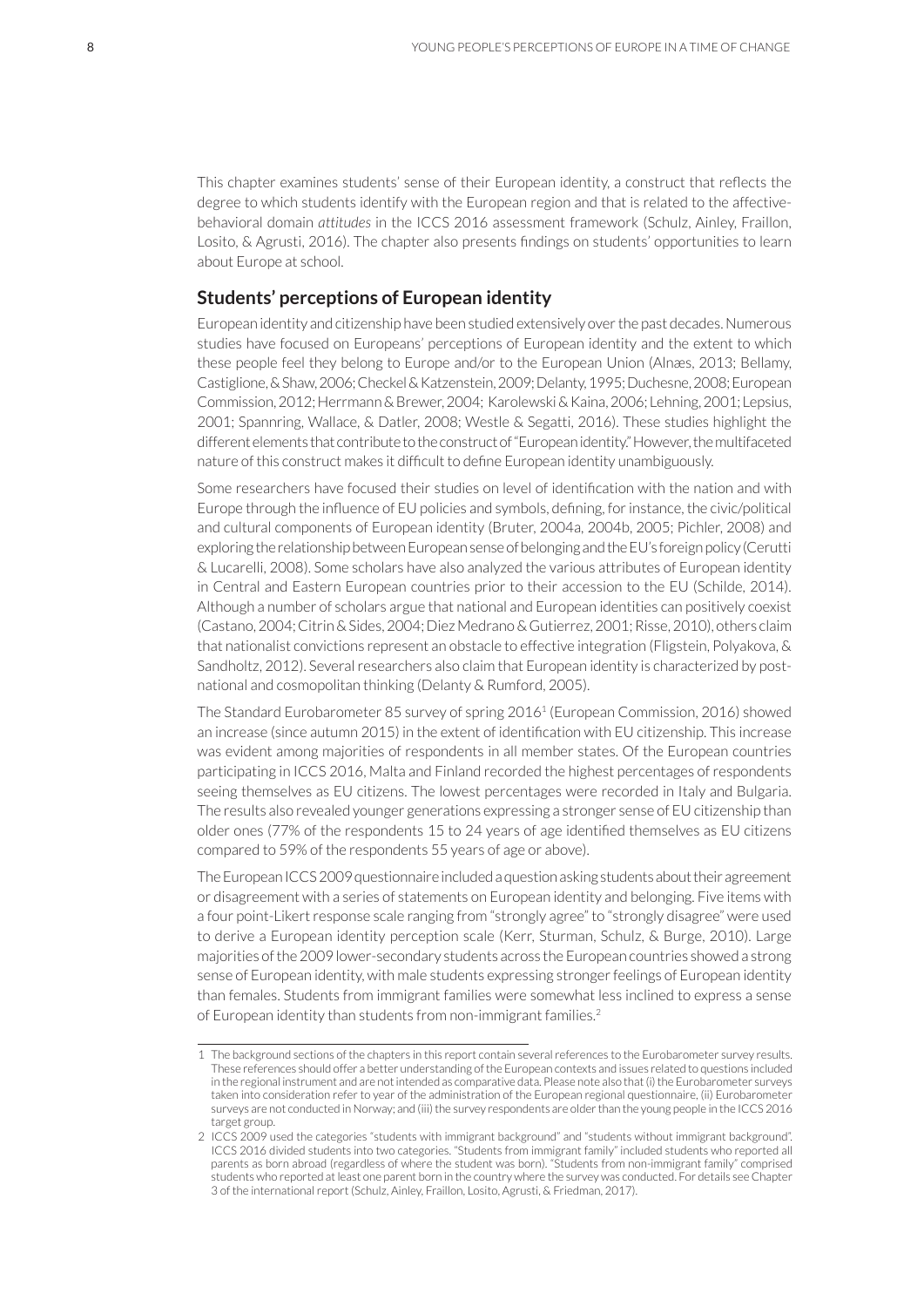The ICCS 2016 European regional questionnaire included four items from the European ICCS 2009 questionnaire. The items (with Likert-style response categories of "strongly agree," "agree," "disagree," "strongly disagree") were used to measure students' perceptions of their European identity: (a) "I see myself as European;" (b) "I am proud to live in Europe;" (c) "I feel part of Europe;" and (d) "I see myself first as a citizen of Europe and then as a citizen of the world."

The resulting scale had a satisfactory average reliability (Cronbach's alpha = 0.80 for the pooled international sample). The higher scores on the scale indicate higher levels of students' sense of European identity (see item map in Figure 2.1, Appendix C).

The question on students' sense of European identity in the ICCS 2016 instrument contained two items (unchanged from ICCS 2009) that were optional for EU member countries.<sup>3</sup> These items used the following statements to measure students' sense of identification with the European Union: (a) "I feel part of the European Union;" and (b) I am proud that my country is a member of the European Union.

According to the responses to these items (summarized in Table 2.1), majorities of students in all participating countries saw themselves as Europeans (95% on average across the participating countries), were proud to live in Europe (94%), and felt part of Europe (87%). In Latvia, the national percentage of students agreeing or strongly agreeing with the third of these statements was more than 10 percentage points (at 73%) below the European ICCS 2016 average of 87 percent. On average across the participating countries, about 78 percent of students saw themselves first as citizens of Europe and then as citizens of the world. The highest national percentage for this item was found in Croatia (89%) and the lowest in Latvia (67%), where the proportion of students agreeing or strongly agreeing with this statement was 10 points below the European ICCS 2016 average.

The average percentage of students across the European countries who felt that they were part of the EU was also 78 percent. National percentages ranged from 61 percent to 89 percent. The highest percentages for this item were observed in Italy (more than 10 percentage points above the European ICCS 2016 average), and the lowest in Latvia (67%) and the Netherlands (61%). Cross-nationally, 90 percent of surveyed students, on average, were proud that their country was a member of the European Union.

The average student in the European countries participating in ICCS 2016 expressed a strong sense of European identity (Table 2.2). Croatia, Finland, Italy, Malta, Norway, and Slovenia recorded average scores significantly above the ICCS 2016 European average. The national average for Latvia was more than three score points below the ICCS 2016 average, however. Between 2009 and 2016, we observed an increase in students' positive perceptions of their European identity in almost all countries participating in both surveys. The European average in ICCS 2016 was more than three score points higher than in 2009, which is equivalent to about a third of a standard deviation. The highest increases in average scores between 2009 and 2016 (four score points or more) were recorded in Denmark, Finland, Lithuania, Malta, and Sweden.

Table 2.3 presents the average scale scores by gender group, immigrant background, and trust in civic institutions. The data for students from an immigrant family<sup>4</sup> includes only the data for those countries that had a sufficiently large sample size for this sub-group (at least 50 cases). The columns show the average scores in each comparison group (e.g., for males and females), while the bar chart in between graphically illustrates the direction of each association: the red bars to the left of the zero line indicate score-point differences where students in the first (left-hand side)

<sup>3</sup> Denmark and Norway did not administer these optional items.

<sup>4</sup> See footnote 2.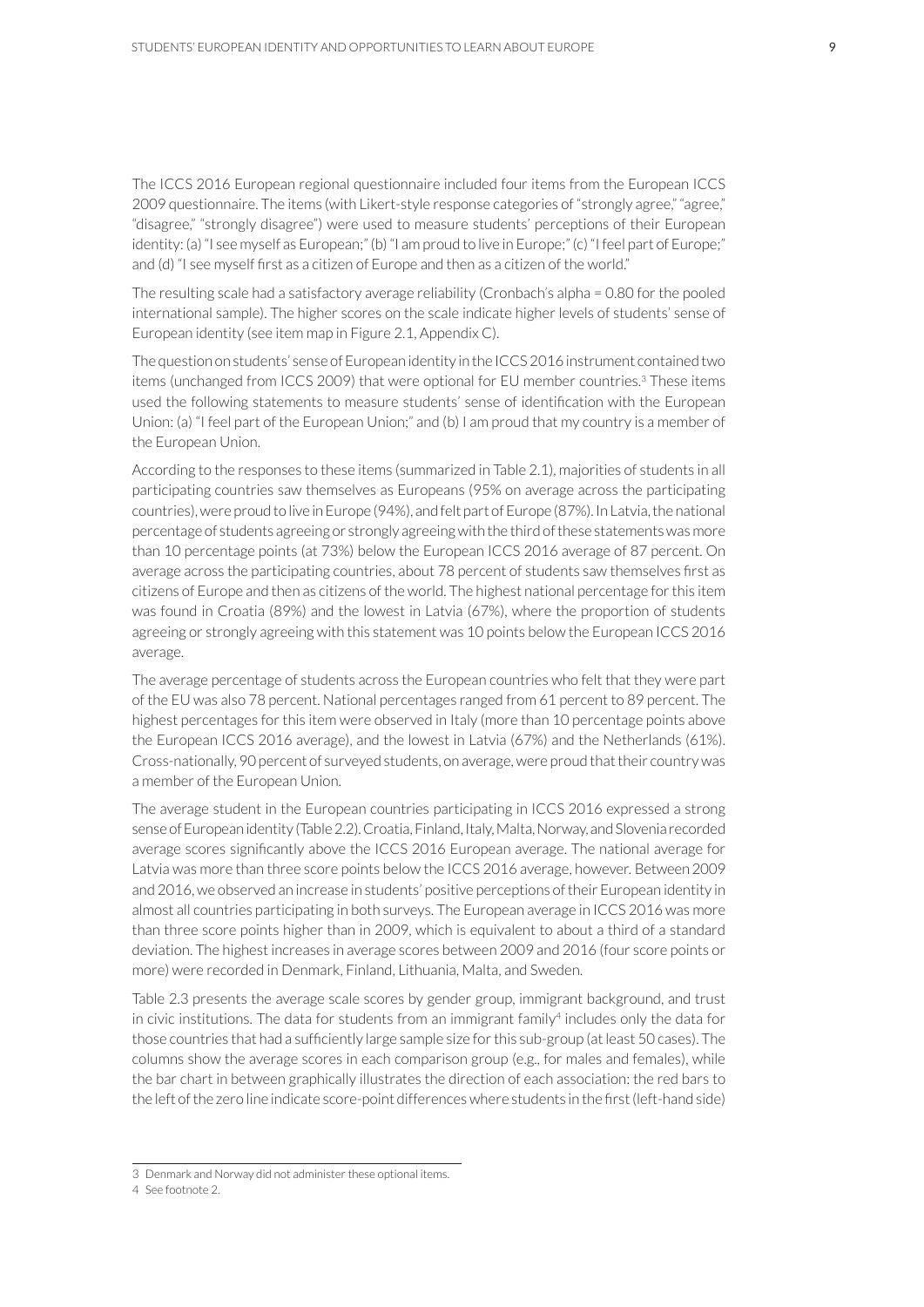|                                                             |                              |                                 | Percentages of students who agreed or strongly agreed with the following statements: |                                                                                       |                                      |                                                                    |
|-------------------------------------------------------------|------------------------------|---------------------------------|--------------------------------------------------------------------------------------|---------------------------------------------------------------------------------------|--------------------------------------|--------------------------------------------------------------------|
| Country                                                     | see myself as<br>European    | I am proud to live<br>in Europe | Ifeel part of Europe                                                                 | then as a citizen of the<br>citizen of Europe and<br>I see myself first as a<br>world | European Union<br>I feel part of the | of the European Union<br>country is a member<br>I am proud that my |
| Belgium (Flemish)                                           | D<br>94 (0.6)                | ◁<br>96 (0.4)                   | $\triangleright$<br>84 (0.9)                                                         | $\triangleright$<br>72 (1.2)                                                          | $\triangleright$<br>73 (1.2)         | ◁<br>93 (0.6)                                                      |
| Bulgaria                                                    | D<br>91 (0.7)                | $\triangleright$<br>90 (0.6)    | $\triangleright$<br>84 (0.9)                                                         | 79 (1.0)                                                                              | $\triangleright$<br>74 (1.1)         | D<br>(0.8)<br>88                                                   |
| Croatia                                                     | ◁<br>(0.3)<br>$\frac{8}{2}$  | 95 (0.5)                        | ◁<br>91 (0.6)                                                                        | 89 (0.6)                                                                              | ◁<br>85 (0.7)                        | (0.8)<br>$\infty$                                                  |
| Denmark <sup>+</sup>                                        | ◁<br>96 (0.4)                | $\triangleleft$<br>96 (0.4)     | $\triangleleft$<br>92 (0.5)                                                          | $\triangleright$<br>76 (0.8)                                                          | $\overline{1}$                       | $\overline{1}$                                                     |
| Estonia <sup>1</sup>                                        | 95 (0.3)                     | $\triangleright$<br>92 (0.6)    | 87 (0.9)                                                                             | $\triangleright$<br>74 (1.1)                                                          | ◁<br>(1.1)<br>$\frac{1}{8}$          | ▷<br>(0.8)<br>$\frac{8}{8}$                                        |
| Finland                                                     | ◁<br>98 (0.3)                | ◁<br>96 (0.4)                   | $\triangleleft$<br>90 (0.6)                                                          | ◁<br>85 (0.8)                                                                         | ◁<br>86 (0.7)                        | ◁<br>(0.6)<br>$\approx$                                            |
| <b>Italy</b>                                                | ◁<br>97 (0.4)                | 94 (0.5)                        | $\triangleleft$<br>93 (0.5)                                                          | 78 (0.8)                                                                              | 89 (0.8)                             | 91 (0.6)                                                           |
| Latvia <sup>1</sup>                                         | D<br>92 (0.7)                | $\triangleright$<br>87 (0.9)    | 73 (1.2)                                                                             | ▶<br>67 (1.1)                                                                         | 67(1.1)                              | ▷<br>(0.9)<br>$\frac{4}{3}$                                        |
| Lithuania                                                   | ◁<br>97 (0.4)                | ◁<br>95 (0.4)                   | 86 (0.8)                                                                             | 79 (0.9)                                                                              | ◁<br>(0.8)<br>51                     | ◁<br>(0.5)<br>93                                                   |
| Malta                                                       | 95 (0.4)                     | 94 (0.4)                        | $\triangleleft$<br>91 (0.5)                                                          | $\triangleleft$<br>83 (0.6)                                                           | ◁<br>84 (0.7)                        | ◁<br>91 (0.5)                                                      |
| Netherlands <sup>t</sup>                                    | 94 (0.6)                     | 94 (0.5)                        | $\triangleright$<br>82 (0.9)                                                         | $\triangleright$<br>69 (1.2)                                                          | 61 (1.2)                             | $\triangleright$<br>(0.8)<br>58                                    |
| Norway $(9)^1$                                              | $\triangleright$<br>92 (0.5) | ◁<br>96 (0.3)                   | $\triangleleft$<br>90 (0.5)                                                          | (0.8)<br>$\overline{7}$                                                               |                                      |                                                                    |
| Slovenia                                                    | ◁<br>98 (0.3)                | $\triangleleft$<br>95 (0.5)     | 88 (0.8)                                                                             | $\triangleleft$<br>83 (0.8)                                                           | ◁<br>83 (0.9)                        | ◁<br>92 (0.8)                                                      |
| Sweden <sup>1</sup>                                         | ▷<br>91 (0.8)                | 95 (0.5)                        | 87 (0.9)                                                                             | 77 (0.8)                                                                              | $\triangleright$<br>75 (1.1)         | 90 (0.8)                                                           |
| European ICCS 2016 average                                  | (0.1)<br>95                  | 94 (0.1)                        | (0.2)<br>87                                                                          | (0.2)<br>$\overline{78}$                                                              | (0.3)<br>78                          | (0.2)<br>06                                                        |
| Benchmarking participant not meeting sample participation r |                              | equirements                     |                                                                                      |                                                                                       |                                      |                                                                    |
| North-Rhine-Westphalia                                      | 91 (1.0)                     | 90 (0.9)                        | 76 (1.5)                                                                             | 63 (1.5)                                                                              | 67 (2.0)                             | 80 (1.2)                                                           |

Table 2.1: Students' perceptions of their European identity *Table 2.1: Students' perceptions of their European identity*

| nahi hot maaring<br>ׇׅ֚֕֝<br>Ï<br>2<br>Benchmarking r | participatic<br>Ē | collai<br>恴 |                          |             |             |                    |
|-------------------------------------------------------|-------------------|-------------|--------------------------|-------------|-------------|--------------------|
| $\overline{a}$<br>ţ<br>ţ<br>i<br>İ                    |                   | 90 (0.9)    | $\left( -5\right)$<br>76 | (1.5)<br>63 | (2.0)<br>67 | N<br>$\frac{8}{2}$ |
| $\overline{\mathcal{L}}$                              |                   |             |                          |             |             |                    |
|                                                       |                   |             |                          |             |             |                    |

- National ICCS 2016 percentage:<br>▲ More than 10 percentage points above European ICCS 2016 average<br>< Sienificantly ahove European ICCS 2016 average
	-
- **National ICCS 2016 percentage:**<br>▲ More than 10 percentage points above European ICCS 2016 average<br>△ Significantly above European ICCS 2016 average<br>▽ Significantly below European ICCS 2016 average<br>● More than 10 percentag
	-

- **Notes:**<br>() Standard errors appear in parentheses. Because results are rounded to the nearest whole number, some totals may appear inconsistent.<br>(9) Country deviated from International Defined Population and surveyed adjac △ Significantly above European ICCS 2016 average<br>▽ Significantly below European ICCS 2016 average<br>Notes:<br>Notes:<br>(9) Country deviated from International Defined Population and surveyed adjacent upper grade.<br>(9) Country de
	- - Met guidelines for sampling participation rates only after replacement schools were included.
		- National Defined Population covers 90% to 95% of National Target Population.  $\frac{1}{1 + \frac{1}{1 + \frac{1}{1 + \frac{1}{1 + \frac{1}{1 + \frac{1}{1 + \frac{1}{1 + \frac{1}{1 + \frac{1}{1 + \frac{1}{1 + \frac{1}{1 + \frac{1}{1 + \frac{1}{1 + \frac{1}{1 + \frac{1}{1 + \frac{1}{1 + \frac{1}{1 + \frac{1}{1 + \frac{1}{1 + \frac{1}{1 + \frac{1}{1 + \frac{1}{1 + \frac{1}{1 + \frac{1}{1 + \frac{1}{1 + \frac{1}{1 + \frac{1}{1 + \frac{1}{1 + \frac{1}{1 + \frac{1}{1 + \frac{1}{1 + \frac{$ 
			- No comparable data available. - No comparable data available.  $\bar{1}$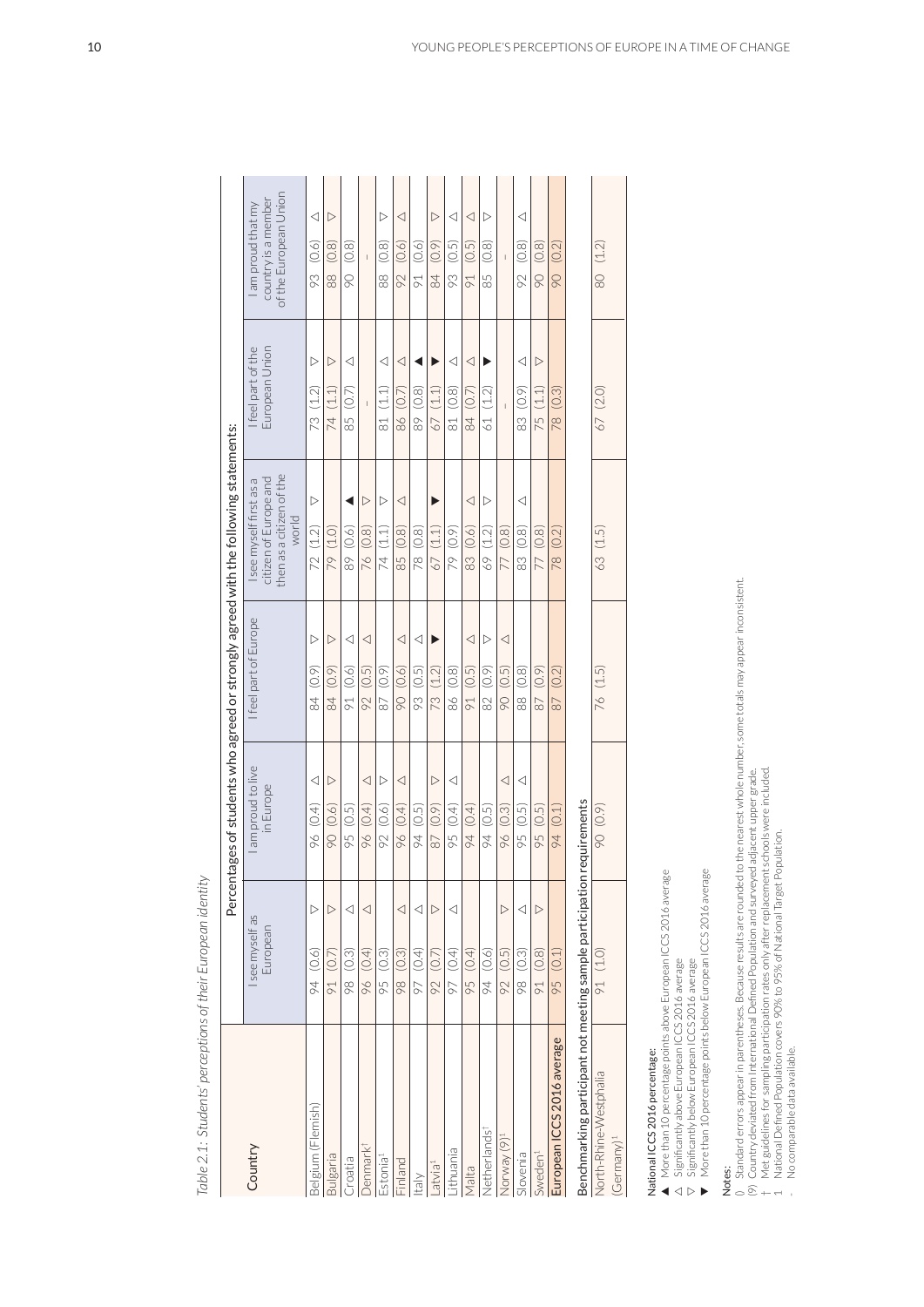| Country                    | 2016                             | 2009                     | <b>Differences</b><br>$(2016 - 2009)$ | 40 | 45 |   | 50 | 55 | 60 |
|----------------------------|----------------------------------|--------------------------|---------------------------------------|----|----|---|----|----|----|
| Belgium (Flemish)          | 52 (0.3)<br>▽                    | 49 (0.2)                 | $2.8$ (0.4)                           |    |    |   |    |    |    |
| Bulgaria                   | 52 (0.3)<br>$\triangledown$      | 50 (0.2)                 | $2.1 \ (0.5)$                         |    |    |   |    |    |    |
| Croatia                    | 55 (0.3)<br>$\triangle$          | $\overline{\phantom{a}}$ |                                       |    |    |   |    |    |    |
| Denmark <sup>+</sup>       | 53 (0.2)<br>$\triangledown$      | 49 (0.2)                 | 4.1 $(0.4)$                           |    |    |   |    |    |    |
| Estonia <sup>1</sup>       | 53 (0.3)                         | 50 (0.3)                 | 3.1 $(0.5)$                           |    |    |   |    |    |    |
| Finland                    | 56 (0.2)<br>$\triangle$          | 52 (0.2)                 | 4.4 $(0.4)$                           |    |    |   |    |    |    |
| Italy                      | 54 (0.2)<br>$\triangle$          | 54 (0.2)                 | $0.3$ $(0.4)$                         |    |    |   | ш  |    |    |
| Latvia <sup>1</sup>        | 48 (0.2)<br>$\blacktriangledown$ | 45 (0.3)                 | 3.1 $(0.5)$                           |    |    | П |    |    |    |
| Lithuania                  | 54 (0.3)                         | 49 (0.2)                 | 4.4 $(0.4)$                           |    |    |   |    |    |    |
| Malta                      | 54 (0.2)<br>Δ                    | 48 (0.3)                 | 5.8 $(0.4)$                           |    |    |   |    |    |    |
| Netherlands <sup>†</sup>   | 52 (0.3)<br>▽                    |                          |                                       |    |    |   |    |    |    |
| Norway (9) <sup>1</sup>    | 55 (0.2)<br>$\triangle$          |                          |                                       |    |    |   |    |    |    |
| Slovenia                   | 55 (0.2)<br>$\triangle$          | 53 (0.3)                 | 1.3 $(0.4)$                           |    |    |   |    |    |    |
| Sweden <sup>1</sup>        | 53 (0.3)                         | 50 (0.2)                 | 4.0 $(0.5)$                           |    |    |   |    |    |    |
| European ICCS 2016 average | 53 (0.1)                         |                          |                                       |    |    |   |    |    |    |
| Common countries average   | 53 (0.1)                         | 48 (0.3)                 | $3.2 \ (0.1)$                         |    |    |   |    |    |    |

#### *Table 2.2: National averages of students' sense of European identity*

Benchmarking participant not meeting sample participation requirements

| North Rhine-Westphalia | (0, 3) | $\overline{\phantom{a}}$ |  |  |  |
|------------------------|--------|--------------------------|--|--|--|
| (Germany) <sup>1</sup> |        |                          |  |  |  |

2016 average score +/- Confidence interval 2009 average score +/- Confidence interval

#### National ICCS 2016 average

A More than 3 score points above European ICCS 2016 average  $\triangle$  Significantly above European ICCS 2016 average

Significantly above European ICCS 2016 average

Significantly below European ICCS 2016 average

 $\blacktriangledown$  More than 3 score points below European ICCS 2016 average

() Standard errors appear in parentheses.

Statistically significant changes (*p* < 0.05) between 2009 and 2016 are displayed in bold.

(9) Country deviated from International Defined Population and surveyed adjacent upper grade.

Met guidelines for sampling participation rates only after replacement schools were included.<br>1 National Defined Population covers 90% to 95% of National Target Population.

– No comparable data available.

group had significantly (*p* < 0.05) higher values; the green bars indicate score-point differences where the other group had significantly higher averages.<sup>5</sup>

In most countries, male students tended to express a slightly stronger sense of European identity than females (as already observed in ICCS 2009). On average, we recorded a small but statistically significant difference of one score point between males and females. Students from an immigrant family expressed a weaker sense of European identity compared to students from a non-immigrant family. On average, the difference between the two groups was four scale score points. Estonia, Latvia, Lithuania, and the Netherlands recorded the largest differences (seven score points or more). The only country in which students from an immigrant family held a slightly stronger sense of European identity than students from a non-immigrant family was Croatia.<sup>6</sup>

We recorded consistent and statistically significant positive associations between students' sense of European identity and students' trust in civic institutions. On average across the European

On average across items, students with a score in the range with this color have more than a 50% probability of indicating: No strong agreement with positive statements Strong agreement with positive statements

<sup>5</sup> Results from the benchmarking participant North Rhine-Westphalia (Germany) were not included because North Rhine-Westphalia's very low sample response rates do not permit comparison across sub-groups within the sample.

<sup>6</sup> In all participating countries, the socioeconomic status (SES) of students from a non-immigrant family was statistically significantly higher than the socioeconomic status of students from an immigrant family. Latvia was the only country not to register a statistically significant difference between the SES of students from an immigrant family and those from a non-immigrant family.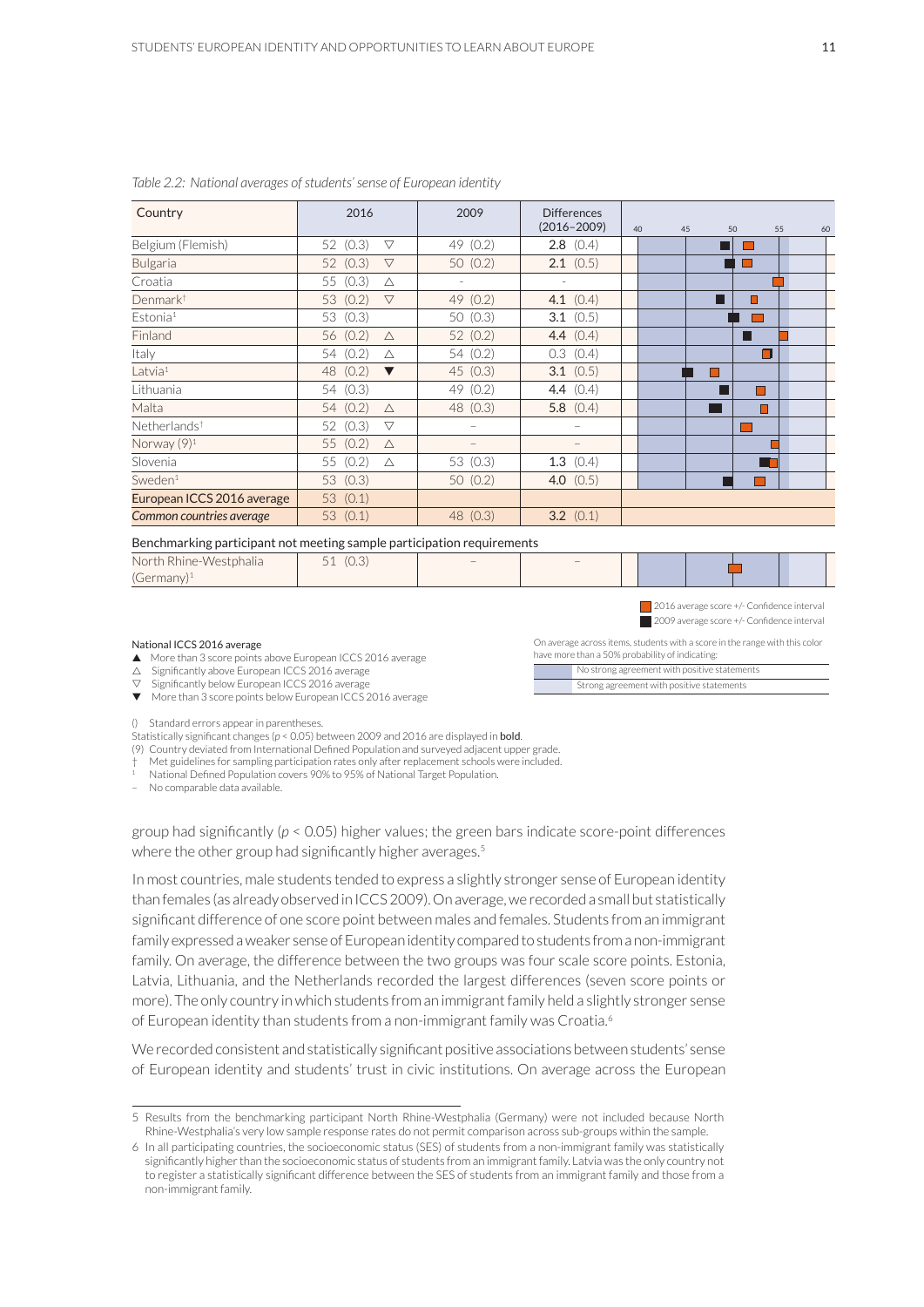| Table 2.3: National average scale scores indicating students' sense of European identity by gender, immigrant background, and students' trust in civic institutions                                                                                                                                                                   |               |                                       |                                                 |                         |                                             |                     |                                             |                                                              |                                                        |
|---------------------------------------------------------------------------------------------------------------------------------------------------------------------------------------------------------------------------------------------------------------------------------------------------------------------------------------|---------------|---------------------------------------|-------------------------------------------------|-------------------------|---------------------------------------------|---------------------|---------------------------------------------|--------------------------------------------------------------|--------------------------------------------------------|
| Country                                                                                                                                                                                                                                                                                                                               |               | Scale score average by                | gender group                                    |                         | Scale score average by immigrant background |                     |                                             | Scale score average by students' trust in civic institutions |                                                        |
|                                                                                                                                                                                                                                                                                                                                       | Male students |                                       | Female students                                 | Non-immigrant<br>family |                                             | Immigrant<br>family | reporting little<br>or no trust<br>Students |                                                              | Students reporting<br>complete trust<br>quite a lot or |
|                                                                                                                                                                                                                                                                                                                                       | $\circ$       | $\circ$<br>3<br>$\breve{\phantom{a}}$ | $\circ$<br>$\circ$<br>S                         | $\circ$                 | ó<br>3<br>$\circ$<br>S<br>ó                 | $\circ$             | $\circ$<br>$\circ$                          | $\breve{\circ}$<br>S<br>$\circ$<br>S                         | $\circ$                                                |
| Belgium (Flemish)                                                                                                                                                                                                                                                                                                                     | (0.4)<br>53   |                                       | (0.4)<br>51                                     | (0.3)<br>53             |                                             | Ñ<br>Q.<br>49       | (0.5)<br>50                                 |                                                              | (0.3)<br>53                                            |
| <b>Bulgaria</b>                                                                                                                                                                                                                                                                                                                       | 52 (0.4)      |                                       | $\odot$ .4)<br>52                               | $\,<$                   |                                             | $\,<$               | (0.4)<br>50                                 |                                                              | (0.4)<br>54                                            |
| Croatia                                                                                                                                                                                                                                                                                                                               | (0.4)<br>56   |                                       | (0.3)<br>55                                     | (0.3)<br>55             |                                             | $\infty$<br>g<br>56 | (0.3)<br>54                                 |                                                              | $\widetilde{O}(4)$<br>58                               |
| Denmark <sup>†</sup>                                                                                                                                                                                                                                                                                                                  | 53 (0.3)      |                                       | (0.2)<br>52                                     | 53 (0.2)                |                                             | (0.5)<br>51         | (0.4)<br>50                                 |                                                              | (0.2)<br>54                                            |
| Estonia                                                                                                                                                                                                                                                                                                                               | (0.4)<br>53   |                                       | (0.4)<br>53                                     | (0.3)<br>54             |                                             | (0.8)<br>47         | (0.4)<br>$\frac{6}{7}$                      |                                                              | (0.3)<br>55                                            |
| Finland                                                                                                                                                                                                                                                                                                                               | 56 (0.3)      |                                       | (0.3)<br>56                                     | 56 (0.2)                |                                             | (0.8)<br>52         | (0.5)<br>52                                 |                                                              | (0.2)<br>57                                            |
| Italy                                                                                                                                                                                                                                                                                                                                 | (0.2)<br>55   |                                       | (0.3)<br>53                                     | (0.2)<br>55             |                                             | (0.7)<br>51         | (0.3)<br>51                                 |                                                              | (0.2)<br>56                                            |
| Latvia <sup>1</sup>                                                                                                                                                                                                                                                                                                                   | 49 (0.4)      |                                       | (0.3)<br>$\frac{8}{4}$                          | (0.3)<br>49             |                                             | (0.7)<br>42         | (0.3)<br>46                                 |                                                              | (0.3)<br>50                                            |
| Lithuania                                                                                                                                                                                                                                                                                                                             | (0.4)<br>54   |                                       | (0.3)<br>53                                     | (0.3)<br>54             |                                             | (1.5)<br>47         | (0.4)<br>51                                 |                                                              | (0.3)<br>55                                            |
| Malta                                                                                                                                                                                                                                                                                                                                 | (0.3)<br>55   |                                       | (0.2)<br>53                                     | (0.2)<br>54             |                                             | (0.7)<br>51         | (0.3)<br>51                                 |                                                              | (0.2)<br>55                                            |
| Netherlands <sup>1</sup>                                                                                                                                                                                                                                                                                                              | (0.4)<br>53   |                                       | (0.4)<br>51                                     | 53 (0.3)                |                                             | 45 (0.9)            | (0.5)<br>48                                 |                                                              | (0.3)<br>53                                            |
| Norway (9) <sup>1</sup>                                                                                                                                                                                                                                                                                                               | (0.3)<br>55   |                                       | (0.3)<br>55                                     | (0.2)<br>56             |                                             | (0.4)<br>52         | (0.5)<br>50                                 |                                                              | (0.2)<br>57                                            |
| Slovenia                                                                                                                                                                                                                                                                                                                              | (0.3)<br>55   |                                       | (0.3)<br>54                                     | (0.3)<br>55             |                                             | (0.6)<br>53         | (0.3)<br>53                                 |                                                              | (0.3)<br>56                                            |
| Sweden <sup>-</sup>                                                                                                                                                                                                                                                                                                                   | (0.4)<br>54   |                                       | (0.4)<br>53                                     | (0.3)<br>54             |                                             | (0.6)<br>52         | (0.7)<br>50                                 |                                                              | (0.3)<br>54                                            |
| European ICCS 2016 average                                                                                                                                                                                                                                                                                                            | (0.1)<br>54   |                                       | $\left( 0.1\right)$<br>53                       | (0.1)<br>54             |                                             | (0.2)<br>50         | (0.1)<br>50                                 |                                                              | (0.1)<br>55                                            |
| Difference between comparison groups statistically significant at p < 0.05.<br>Difference between comparison groups not statistically significant at                                                                                                                                                                                  |               |                                       | $p < 0.05$ .                                    |                         |                                             |                     |                                             |                                                              |                                                        |
| Score averages that are significantly larger ( $p$ < 0.05) than those in the comparison group are displayed in <b>bold</b><br>(9) Country deviated from International Defined Population and surveyed<br>Met guidelines for sampling participation rates only after replacement<br>0 Standard errors appear in parentheses.<br>Notes: |               |                                       | schools were included<br>ladjacent upper grade. |                         |                                             |                     |                                             |                                                              |                                                        |
| National Defined Population covers 90% to 95% of National Target Population.<br>Number of students too small to report group average scores.                                                                                                                                                                                          |               |                                       |                                                 |                         |                                             |                     |                                             |                                                              |                                                        |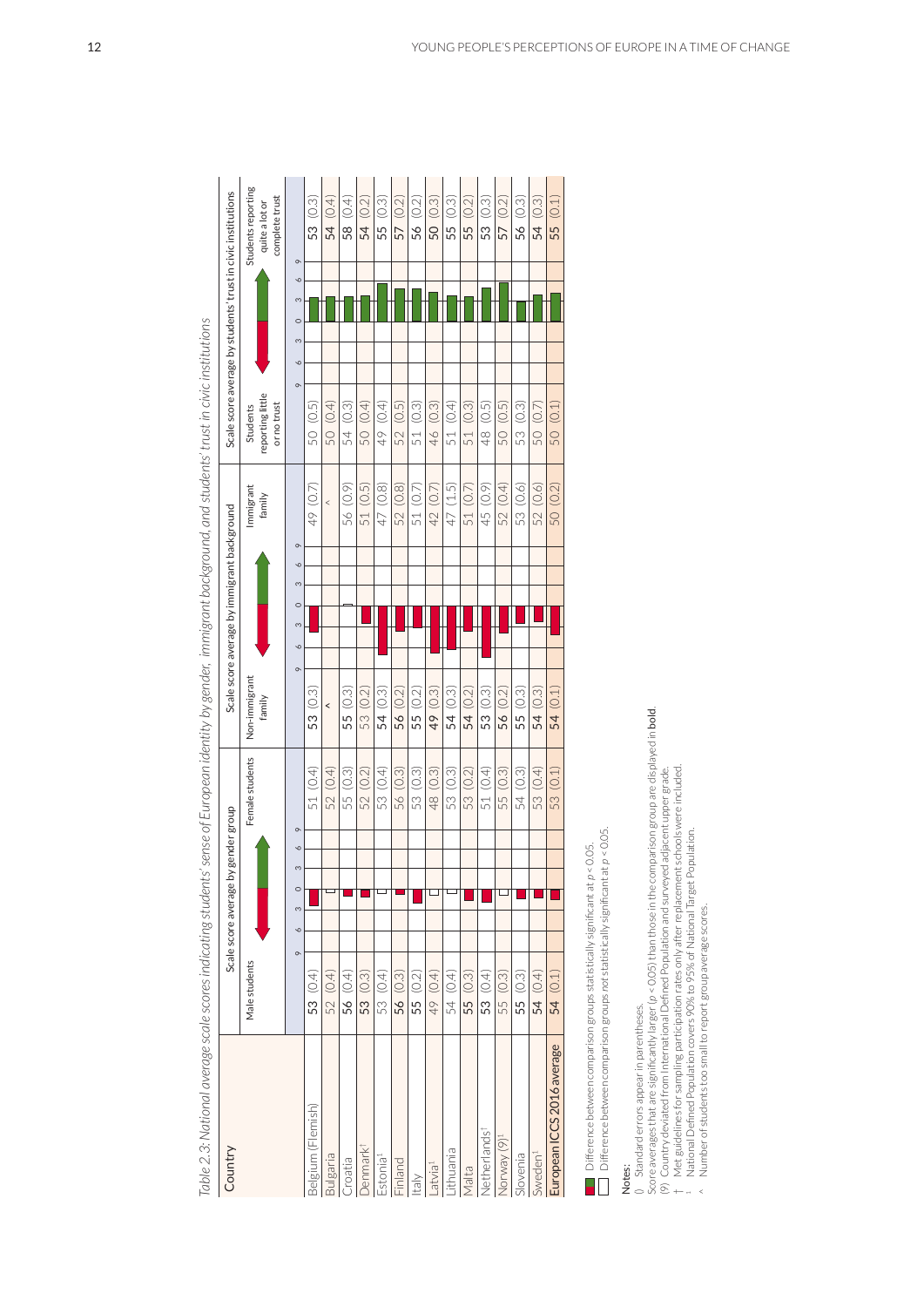countries, the differences between students reporting quite or a lot of trust and the students reporting little or no trust was five score points on the European identity scale.<sup>7</sup>

#### **Students' opportunities to learn about Europe at school**

Most European countries consider civic and citizenship education a relevant area of school education (Eurydice, 2005, 2012; Kerr et al., 2010). At the same time, as evident in several studies, this area of the school curriculum is still characterized by gaps between policies and practices and between intended and implemented curricula (see, for example, Bîrzéa et al., 2004; Veugelers, de Groot, & Stolk, 2017). Although these studies emphasize the extent of difference across the European countries in how they deliver civic and citizenship education, they identify five approaches overall:

- (1) Taught as a separate subject by teachers of subjects related to civic and citizenship education;
- (2) Taught by teachers of subjects related to human and social sciences;
- (3) Integrated into all subjects taught at school;
- (4) Taught as an extracurricular activity; and/or
- (5) Considered to be a result of school experience as a whole.

The ICCS 2009 results showed that these five approaches often coexist across the participating European countries (Schulz, Ainley, Fraillon, Kerr, & Losito, 2010).

Data relating to the aims of civic and citizenship education drawn from the ICCS 2016 national contexts survey revealed a great deal of commonality in civic and citizenship education learning objectives across the European countries. Results from questions in the ICCS 2016 school and teacher questionnaires that asked principals and teachers to select the three most important aims of civic and citizenship education also showed general cross-national agreement that these three aims related to development of students' civic and political knowledge and skills (e.g., promoting knowledge of social, political, and civic institutions; promoting students' critical and independent thinking). The other aims included in the question concerned the development of a sense of responsibility (e.g., promoting the capacity to defend one's own point of view) and the development of active participation (e.g., preparing students for future political engagement).8

Having examined the European dimension included in civic and citizenship curricula, the authors of the 2012 Eurydice report (Eurydice, 2012) concluded that this dimension is relevant in the majority of European countries. They also observed that this dimension addresses such matters as European identity and belonging; European history, culture, and literature; the main economic, political, and social issues facing Europe; the functioning of European Union institutions; and European Union perspectives.

According to the Eurydice report, national curricula at the lower secondary level of education (ISCED Level 2) in the majority of the European countries participating in ICCS 2016 cover the themes identified in the report.<sup>9</sup> Norway and Sweden were the only countries where the issue of European identity and belonging was not a recommended topic in the curriculum. Norway also, along with Malta, did not include content relating to Europe's main economic, political, and social issues. The Norwegian curriculum at lower secondary level, moreover, gave no consideration to issues related to how institutions function; nor did it include European Union perspectives.

 <sup>7</sup> ICCS 2016 used six items (national government, local government, national parliament, police, courts of justice, political parties) to derive a scale reflecting students' trust in civic institutions (see Chapter 5 of the ICCS 2016 international report; Schulz et al., 2017). Chapter 4 of this current report presents results for students' trust in the European Parliament and in the European Commission (see, in particular, Table 4.6).

<sup>8</sup> For more detailed information on the European school contexts, see Chapters 2 and 6 of the international ICCS 2016 report (Schulz et al., 2017).

<sup>9</sup> Data for Croatia on citizenship education themes included in national curricula (ISCED 1–3) for school year 2010/2011 were not available in the 2012 Eurydice report.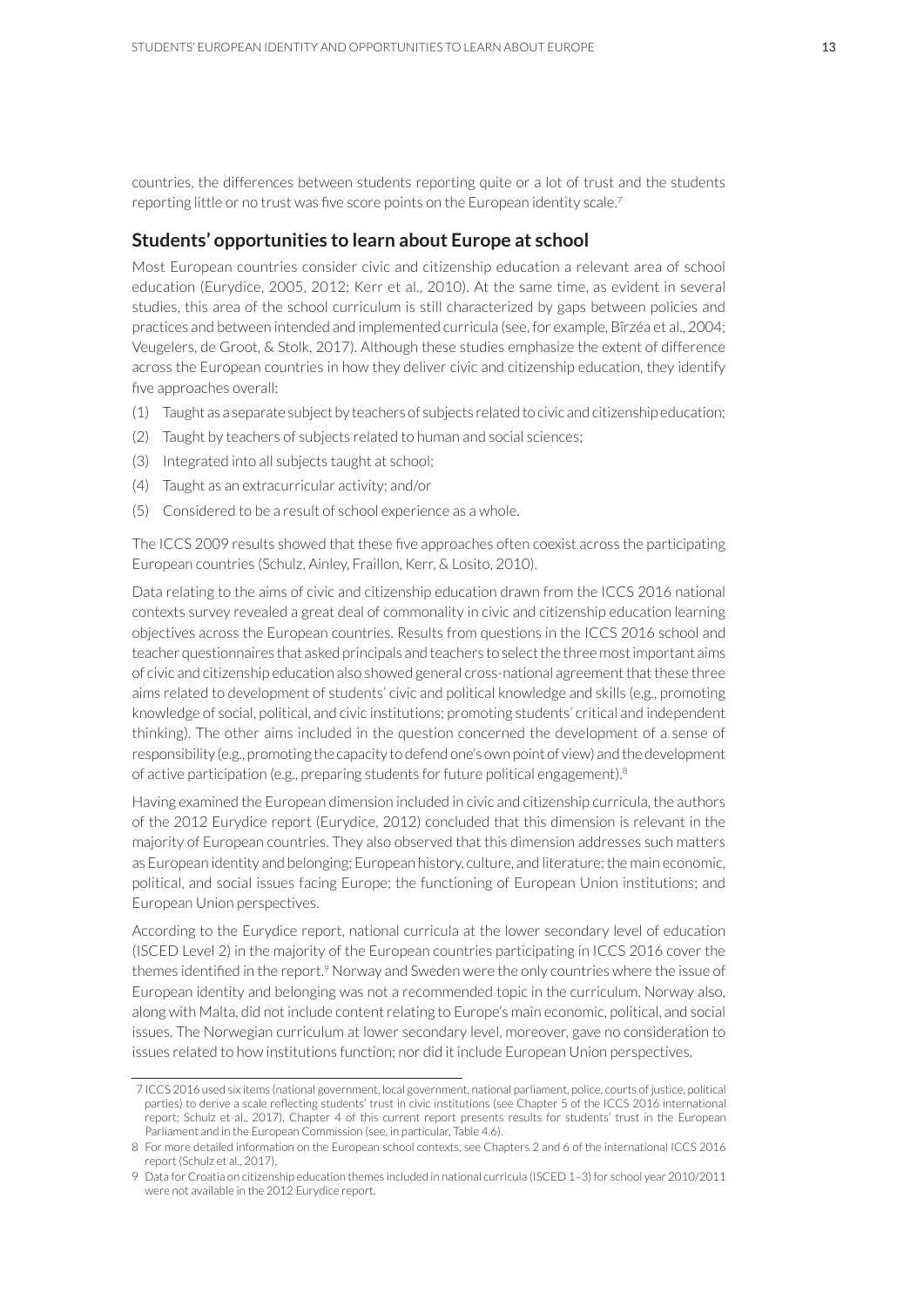The European Union is strongly committed to promoting inclusion of EU topics in the national curricula of its member states (Nicaise & Blondin, 2003). The EU also carries out initiatives aimed at supporting active citizenship, democracy, tolerance, and human rights. However, as a number of scholars have pointed out, substantial gaps between educational policies and practices still persist (Keating, 2014; Van Driel, Darmody, & Kerzil, 2016; Veugelers et al., 2017).

The majority of respondents to the Standard Eurobarometer 85 survey (European Commission, 2016) indicated that they knew their rights as European citizens. In Finland, Estonia, Sweden, Lithuania, Denmark, Slovenia, the Netherlands, and Malta, more than half of the respondents said they knew their rights as citizens. The lowest subjective rates of knowledge recorded were those for Croatia, Bulgaria, and Italy.

The ICCS 2016 European regional questionnaire included four items (all modified versions of those used in the European ICCS 2009 questionnaire) designed to capture students' reports on the opportunities they had to learn about topics relevant to Europe at school ("to a large extent," "to a moderate extent," "to a small extent," "not at all"). The four items were (a) "political and economic systems of other European countries;" (b) "the history of Europe;" (c) "political and social issues in other European countries;" and (d) "political and economic integration between European countries (e.g. the European Union)." The four-item scale had a satisfactory average reliability (Cronbach's alpha = 0.77 for the combined international dataset) (see the item map in Figure 2.2, Appendix C).

The extent to which students said they had opportunities to learn about Europe at school varied substantially across countries (Table 2.4). Four countries, namely Croatia, Finland, Italy, and Lithuania, recorded percentages above the European ICCS 2016 average for all four items.

On average across the participating countries, 83 percent of the surveyed students reported having opportunities to learn about the history of Europe. The highest national percentages were those for Croatia, Estonia, Finland, Italy, Lithuania, and Norway. Only Malta (66%) had an average percentage more than 10 percentage points below the European ICCS 2016 average.

In Croatia, Finland, Italy, Lithuania, Norway, and Slovenia, more than 70 percent of the students said they had opportunities to learn about the political and economic systems of other European countries. The lowest percentages that we recorded for this item were those for Estonia (52%) and the Netherlands (53%).

About 63 percent of students, on average, reported having opportunity to learn about political and social issues in other European countries. The percentages in Estonia, Malta, and the Netherlands were more than 10 points below the European ICCS 2016 average. Higher percentages were found in Croatia, Italy, and Lithuania.

On average, 65 percent of students had, according to them, opportunities to learn about political and economic integration between European countries (e.g., the European Union). The percentages in Estonia, Latvia, and the Netherlands were more than 10 points below the European ICCS 2016 average. Italy and Lithuania recorded the highest percentages.

Table 2.4 also records the national averages for participating countries on the learning about Europe at school scale. Croatia, Italy, and Lithuania recorded the highest scores; Belgium, at more than three points below the European ICCS 2016 average, recorded the lowest score. The scale scores in Bulgaria, Estonia, Latvia, Malta, the Netherlands, and Sweden were significantly below the European ICCS 2016 average.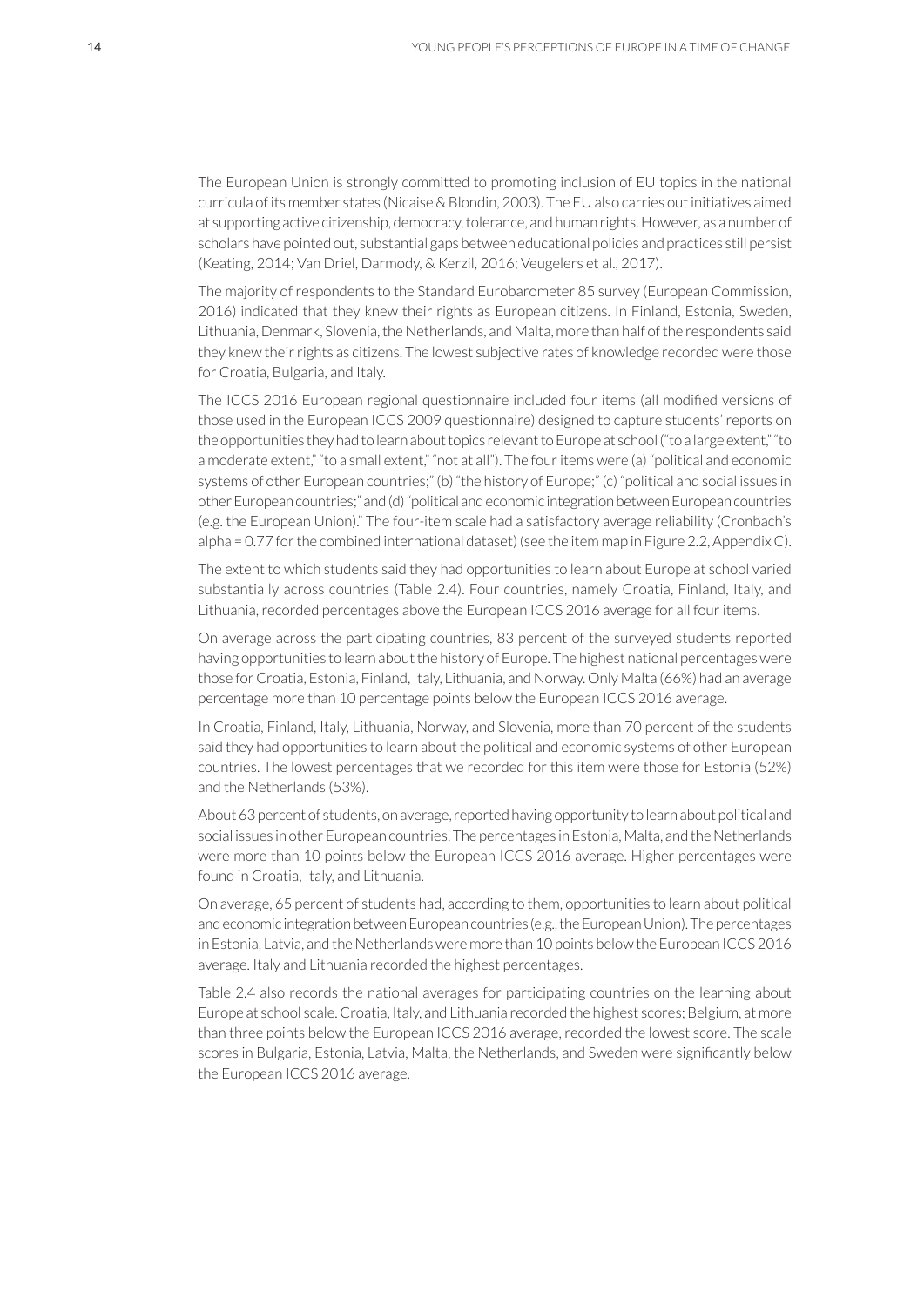|                            | Percentages of students who have had opportunities to learn to a large<br>or to a moderate extent at school about the following topics: |                                  |                                                                          |                                                                                     |                                                                                                                  |  |
|----------------------------|-----------------------------------------------------------------------------------------------------------------------------------------|----------------------------------|--------------------------------------------------------------------------|-------------------------------------------------------------------------------------|------------------------------------------------------------------------------------------------------------------|--|
| Country                    | Political and<br>economic systems<br>of other<br>European<br>countries<br>(%)                                                           | The history of<br>Europe<br>(%)  | Political and<br>social issues in<br>other European<br>countries<br>(% ) | Political and<br>economic<br>integration<br>between European<br>countries<br>$(\%)$ | Average scale<br>scores for students'<br>reporting on<br>opportunities for<br>learning about<br>Europe at school |  |
| Belgium (Flemish)          | 57(1.5)<br>$\triangledown$                                                                                                              | 74(1.6)<br>$\triangledown$       | 53(1.3)<br>$\triangledown$                                               | (1.3)<br>57<br>$\triangledown$                                                      | 47(0.3)<br>$\blacktriangledown$                                                                                  |  |
| Bulgaria                   | 58 (1.2)<br>$\triangledown$                                                                                                             | 77(1.0)<br>$\triangledown$       | 58 (1.3)<br>$\triangledown$                                              | 60 (1.3)<br>$\triangledown$                                                         | 48 (0.3)<br>$\triangledown$                                                                                      |  |
| Croatia                    | 71(1.2)<br>$\triangle$                                                                                                                  | 92 (0.7)<br>$\triangle$          | 73(1.1)<br>▲                                                             | 74 (1.2)<br>$\triangle$                                                             | 53 (0.3)<br>$\blacktriangle$                                                                                     |  |
| Denmark <sup>+</sup>       | 70(1.0)<br>$\triangle$                                                                                                                  | 77(0.8)<br>$\triangledown$       | 65(1.0)<br>Δ                                                             | (1.0)<br>68<br>$\triangle$                                                          | 50(0.2)                                                                                                          |  |
| Estonia <sup>1</sup>       | 52(1.4)<br>$\blacktriangledown$                                                                                                         | 89 (0.8)<br>$\triangle$          | 51(1.2)<br>$\blacktriangledown$                                          | (1.4)<br>50<br>$\blacktriangledown$                                                 | 48 (0.2)<br>$\triangledown$                                                                                      |  |
| Finland                    | 71 (0.9)<br>$\triangle$                                                                                                                 | 92 (0.6)<br>$\triangle$          | 67(1.0)<br>Δ                                                             | 71(1.0)<br>$\triangle$                                                              | 52 (0.2)<br>$\triangle$                                                                                          |  |
| Italy                      | 81 (0.8)<br>▲                                                                                                                           | 89 (0.7)<br>$\triangle$          | 80 (0.9)<br>▲                                                            | (0.9)<br>81                                                                         | 54 (0.3)<br>$\blacktriangle$                                                                                     |  |
| Latvia <sup>1</sup>        | 59 (1.4)<br>$\triangledown$                                                                                                             | 82 (0.9)                         | 54(1.1)<br>$\triangledown$                                               | (1.1)<br>50<br>$\blacktriangledown$                                                 | 48 (0.3)<br>$\triangledown$                                                                                      |  |
| Lithuania                  | 78 (1.1)<br>$\blacktriangle$                                                                                                            | 93 (0.6)<br>$\blacktriangle$     | 76(1.1)<br>▲                                                             | 83 (0.9)<br>▲                                                                       | 55 (0.3)<br>▲                                                                                                    |  |
| Malta                      | 59 (0.8)<br>$\triangledown$                                                                                                             | 66 (0.7)<br>$\blacktriangledown$ | 52 (0.7)<br>$\blacktriangledown$                                         | 58 (0.8)<br>$\triangledown$                                                         | 47(0.2)<br>$\triangledown$                                                                                       |  |
| Netherlands <sup>†</sup>   | 53(1.4)<br>$\blacktriangledown$                                                                                                         | 83 (1.3)                         | 52(1.5)<br>▼                                                             | 53 (1.3)<br>$\blacktriangledown$                                                    | 47 (0.3)<br>$\triangledown$                                                                                      |  |
| Norway (9) <sup>1</sup>    | 71(1.0)<br>$\triangle$                                                                                                                  | 91 (0.5)<br>$\triangle$          | 69 (0.9)<br>Δ                                                            | (1.0)<br>66                                                                         | 52 (0.2)<br>$\triangle$                                                                                          |  |
| Slovenia                   | 74(1.1)<br>$\triangle$                                                                                                                  | 78 (0.9)<br>$\triangledown$      | 65(1.2)<br>$\triangle$                                                   | (1.0)<br>71<br>$\triangle$                                                          | 50 (0.2)                                                                                                         |  |
| Sweden <sup>1</sup>        | 63(1.7)                                                                                                                                 | 80 (1.0)<br>$\triangledown$      | 62(1.4)                                                                  | 63 (1.2)                                                                            | 49 (0.3)<br>$\triangledown$                                                                                      |  |
| European ICCS 2016 average | 66(0.3)                                                                                                                                 | 83 (0.2)                         | 63(0.3)                                                                  | 65 (0.3)                                                                            | 50(0.1)                                                                                                          |  |

#### *Table 2.4: Students' reports on their opportunities for learning about Europe at school*

#### Benchmarking participant not meeting sample participation requirements

| North-Rhine-Westphalia | 66 (1.8) | $\neg \cap$<br>(1.6)<br>$\sim$ | 73(2.1) | (1.8)<br>64. | 49 (0.5) |
|------------------------|----------|--------------------------------|---------|--------------|----------|
| (Germany) <sup>1</sup> |          |                                |         |              |          |

#### National ICCS 2016 percentage or average:

 $\blacktriangle$  More than 10 percentage points or 3 score points above European ICCS 2016 average

 $\triangle$  Significantly above European ICCS 2016 average

 $\nabla$  Significantly below European ICCS 2016 average

▼ More than 10 percentage points or 3 score points below European ICCS 2016 average

#### Notes:

() Standard errors appear in parentheses. Because results are rounded to the nearest whole number, some totals may appear inconsistent.

(9) Country deviated from International Defined Population and surveyed adjacent upper grade.

† Met guidelines for sampling participation rates only after replacement schools were included.<br><sup>1</sup> National Defined Population covers 90% to 95% of National Target Population.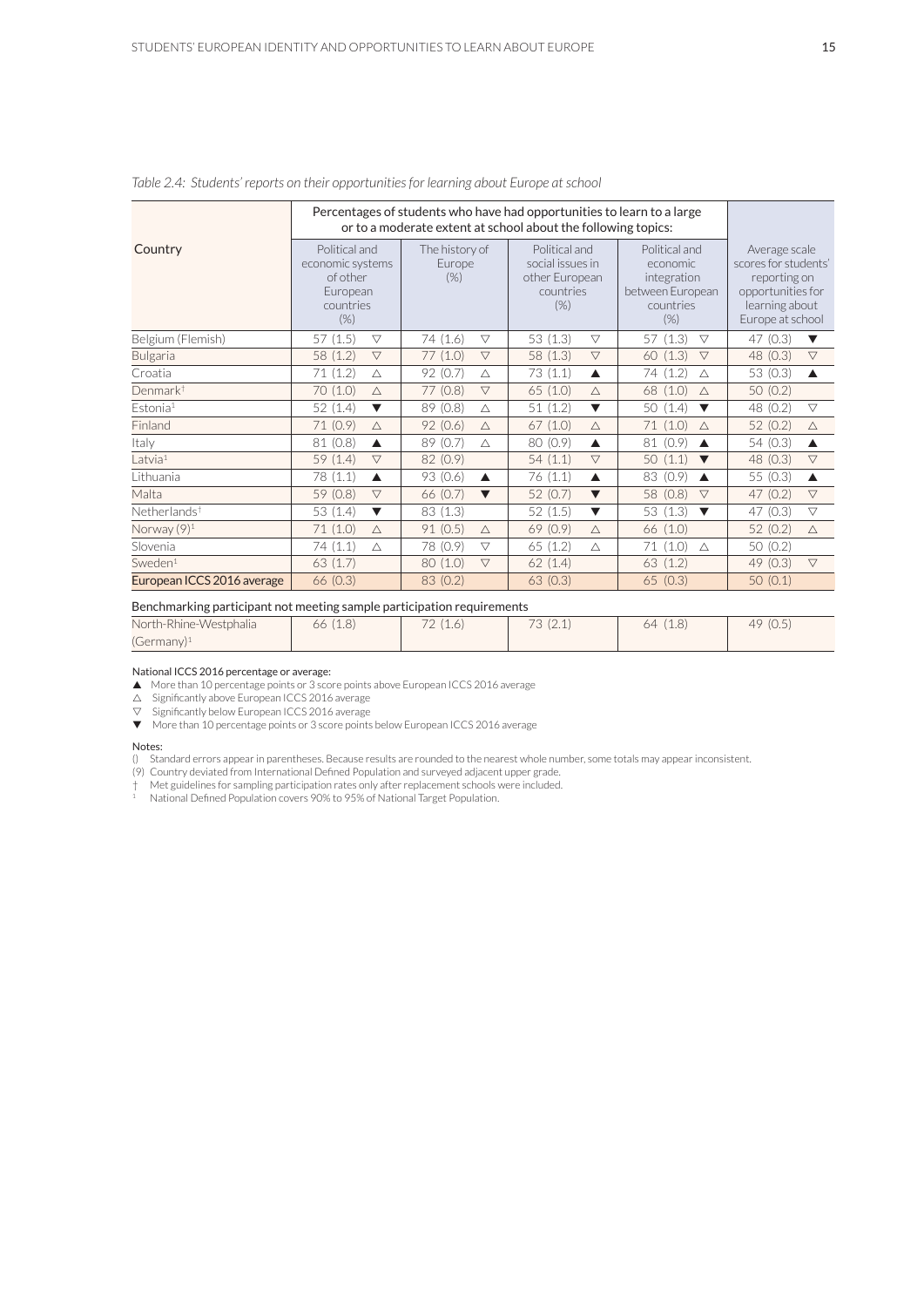#### **References**

Alnæs, K. (2013). *Roots of European identity: Challenges and threats. Debates on European identity (2013–2014)*. Strasbourg, France: Council of Europe. Retrieved from http://www.coe.int/t/policyplanning/Debates/ Identity\_Debates/Speech\_Alnaes\_en.pdf

Bellamy, R., Castiglione, D., & Shaw, J. (2006). *Making European citizens: Civic inclusion in a transnational context (one Europe or several?)*. London, UK: Palgrave.

Bîrzéa, C., Kerr, D., Mikkelsen, R., Froumin, I, Losito, B., Pol, M., & Sardoc, M. (2004). *All-European Study on Education for Democratic Citizenship Policies*. Strasbourg, France: Council of Europe.

Bruter, M. (2004a). Civic and cultural components of a European identity: A pilot model of measurement of citizens' levels of European identity. In R. K. Herrmann, T. Risse, & B. M. Brewer (Eds.), *Transnational identities: Becoming European in the EU* (pp. 186–213). Lanham, MD: Rowman & Littlefield Publishers.

Bruter, M. (2004b). On what citizens mean by feeling "European": Perceptions of news, symbols and borderless-ness. *Journal of Ethnic and Migration Studies*, *30*(1), 21–39.

Bruter, M. (2005). *Citizens of Europe? The emergence of a mass European identity*. Basingstoke, UK: Palgrave Macmillan.

Castano, E. (2004). European identity: A social-psychological perspective. In R. K. Herrmann, T. Risse, & B. M. Brewer (Eds.), *Transnational identities: Becoming European in the EU* (pp. 40–58). Lanham, MD: Rowman & Littlefield Publishers.

Cerutti, F., & Lucarelli, S. (Eds.). (2008). *The search for a European identity: Values, policies, and legitimacy of the European Union*. London, UK and New York, NY: Routledge.

Checkel, J. T., & Katzenstein, P. J. (2009). *European identity*. Cambridge, UK: Cambridge University Press.

Citrin, J., & Sides, J. (2004). More than nationals: How identity choice matters in the new Europe. In R. K. Herrmann, T. Risse, & B. M. Brewer (Eds.), *Transnational identities: Becoming European in the EU* (pp. 161–185). Lanham, MD: Rowman & Littlefield Publishers.

Delanty, G. (1995). *Inventing Europe: Idea, identity, reality*. London, UK: Palgrave Macmillan.

Delanty, G., & Rumford, C. (2005). *Rethinking Europe: Social theory and the implications of Europeanization*. London, UK: Routledge.

Diez Medrano, J., & Gutierrez, P. (2001). Nested identities: National and European identity in Spain. *Ethnic and Racial Studies*, *24*(4), 753–778.

Duchesne, S. (2008). Waiting for a European identity: Reflections on the process of identification with Europe. *Perspectives on European Politics and Society*, *9*(4), 397–410.

European Commission. (2012). *The development of European identity/identities: Unfinished business. A policy review*. Brussels, Belgium: Author. Retrieved from https://ec.europa.eu/research/social-sciences/pdf/ policy\_reviews/development-of-european-identity-identities\_en.pdf

European Commission. (2016). *Standard Eurobarometer 85 "European citizenship" report*. Brussels, Belgium: Author. Retrieved from http://ec.europa.eu/COMMFrontOffice/publicopinion/index.cfm/Survey/ getSurveyDetail/instruments/STANDARD/surveyKy/2130

Eurydice. (2005). *Citizenship education at school in Europe*. Brussels, Belgium: Author.

Eurydice. (2012). *Citizenship education in Europe*. Brussels, Belgium: Author.

Fligstein, N., Polyakova, A., & Sandholtz, W. (2012). European integration, nationalism and European identity. *Journal of Common Market Studies*, *50*(1), 106–122.

Herrmann, R. K., & Brewer, B. M. (2004). Identities and institutions: Becoming European in the EU. In R. K. Herrmann, T. Risse, & B. M. Brewer (Eds.), *Transnational identities: Becoming European in the EU* (pp. 1–25). Lanham, MD: Rowman & Littlefield Publishers.

Karolewski, I. P., & Kaina, V. (2006). *European identity: Theoretical perspectives and empirical insights*. Berlin, Germany: LIT Verlag.

Keating, A. (2014). *Education for citizenship in Europe: European policies, national adaptations and young people's attitudes*. London, UK: Routledge.

Kerr, D., Sturman, L., Schulz, W., & Burge, B. (2010). *ICCS 2009 European report: Civic knowledge, attitudes and engagement among lower secondary school students in twenty-four European countries*. Amsterdam, the Netherlands: International Association for the Evaluation of Educational Achievement (IEA).

Lehning, P. B. (2001). European citizenship: Towards a European identity? *Law and Philosophy*, *20*(3), 239–282.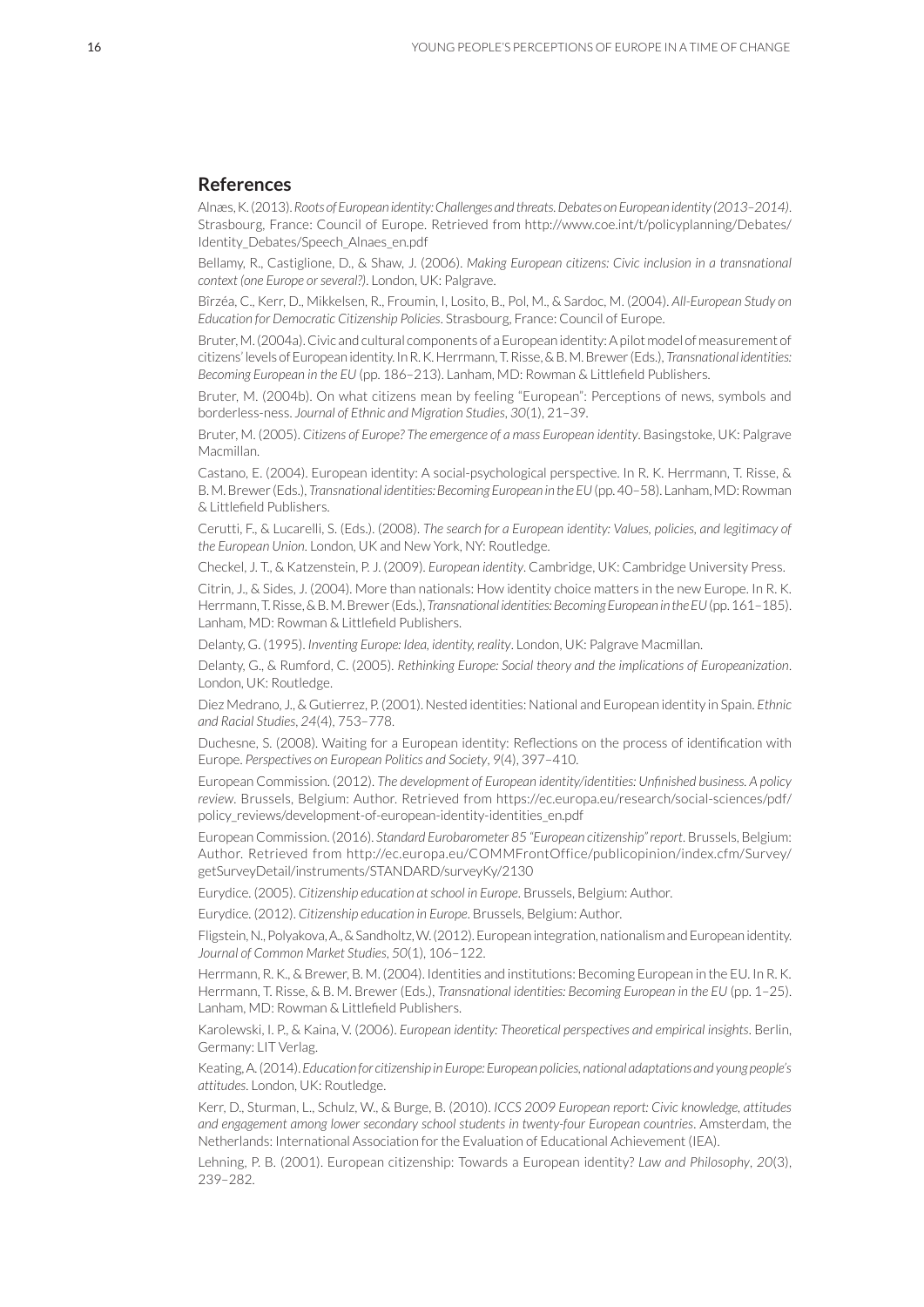Lepsius, M. R. (2001). The European Union: Economic and political integration and cultural plurality. In K. Eder & B. Giesen (Eds.), *European citizenship: Between national legacies and post-national projects* (pp. 205–221). Oxford, UK: Oxford University Press.

Nicaise, J., & Blondin, C. (2003). *The European dimension in secondary education in Europe: A comparative study of the place occupied by the European Union in the secondary education curriculum in the member states and in the candidate countries* (Education and Culture Series EDUC 113 EN). Luxembourg: European Parliament. Retrieved from http://bookshop.europa.eu/en/the-european-dimension-in-secondary-education-in-europe- -pbQAEDUC113/

Pichler, F. (2008). European identities from below: Meanings of identification with Europe. *Perspectives on European Politics and Society*, *9*(4), 411–430.

Risse, T. (2010). *A community of Europeans? Transnational identities and public spheres*. Ithaca, NY and London, UK: Cornell University Press.

Schilde, K. E. (2014). Who are the Europeans? European identity outside of European integration. *Journal of Common Market Studies*, *52*(3), 650–667.

Schulz, W., Ainley, J., Fraillon, J., Kerr, D., & Losito, B. (2010). *ICCS 2009 international report: Civic knowledge, attitudes and engagement among lower secondary school students in thirty-eight countries*. Amsterdam, the Netherlands: International Association for the Evaluation of Educational Achievement (IEA).

Schulz, W., Ainley, J., Fraillon, J., Losito, B., & Agrusti, G. (2016). *IEA International Civic and Citizenship Education Study 2016: Assessment framework*. Amsterdam, the Netherlands: International Association for the Evaluation of Educational Achievement (IEA).

Schulz, W., Ainley, J., Fraillon, J., Losito, B., Agrusti, G., & Friedman, T. (2017). *Becoming citizens in a changing world: IEA International Civic and Citizenship Education Study 2016 international report*. Amsterdam, the Netherlands: International Association for the Evaluation of Educational Achievement (IEA).

Spannring, R., Wallace, C., & Datler, G. (2008). What leads young people to identify with Europe? An exploration of the impact of exposure to Europe and political engagement on European identity among young Europeans. *Perspectives on European Politics and Society*, *9*(4), 480–498.

Van Driel, B., Darmody, M., & Kerzil, J. (2016). *Education policies and practices to foster tolerance, respect for diversity and civic responsibility in children and young people in the EU* (NESET II report). Luxembourg: Publications Office of the European Union. Retrieved from http://ec.europa.eu/dgs/education culture/ repository/education/library/study/2016/neset-education-tolerance-2016\_en.pdf

Veugelers, W., de Groot, I., & Stolk, V. (2017). *Research for CULT Committee: Teaching common values in Europe*. Brussels, Belgium: European Parliament Policy Department for Structural and Cohesion Policies. Retrieved from http://www.europarl.europa.eu /thinktank/en/document.html?reference= IPOL\_STU(2017)585918 Westle, B., & Segatti, P. (Eds.). (2016). *European identity in the context of national identity: Questions of identity in sixteen European countries in the wake of the financial crisis*. Oxford, UK: Oxford University Press.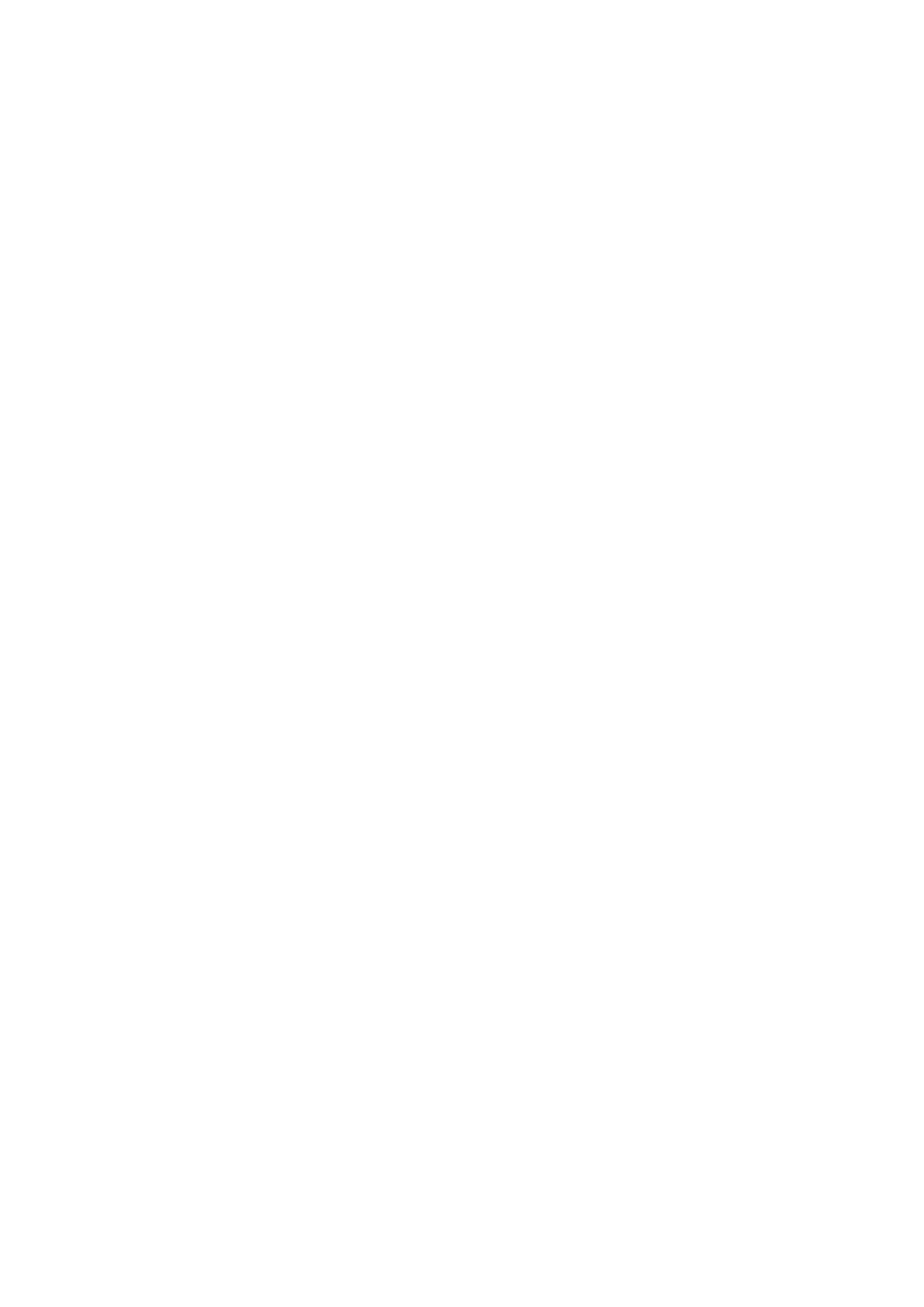## **Students' attitudes toward freedom of movement and immigration in Europe**

### **Chapter highlights and summary**

Surveyed students endorsed freedom of movement for European citizens within Europe.

- Large majorities of students across the European participating countries strongly agreed or agreed with statements regarding freedom of movement for European citizens within Europe and tended to strongly disagree or disagree with statements regarding restriction of movement. (Table 3.1)
- Strong variation across countries was observed for statements on restriction of movement. (Table 3.1)
- Students with a higher level of civic knowledge (at or above Level B on the civic knowledge scale) were more in favor of freedom of movement than were students with a lower level of civic knowledge (below Level B). (Tables 3.2, 3.3).
- Male students were more in favor than female students of restricting freedom of movement. (Table 3.3)

Differences related to students' endorsement of equal rights for immigrants were evident across the European participating countries.

- Most students largely agreed with statements regarding immigrants' rights. (Table 3.5)
- Most of the European participating countries recorded no strong difference between their ICCS 2009 students' and their ICCS 2016 students' attitudes toward equal rights for immigrants. (Table 3.6)
- In all countries, female students held more positive attitudes toward immigrants' rights than males did. (Table 3.7)
- In most countries, students from an immigrant family expressed more positive attitudes toward immigrant rights than students from a non-immigrant family did. (Table 3.7)
- Students' attitudes toward equal rights for immigrants were associated with higher levels of civic knowledge (at or above Level B). (Table 3.7)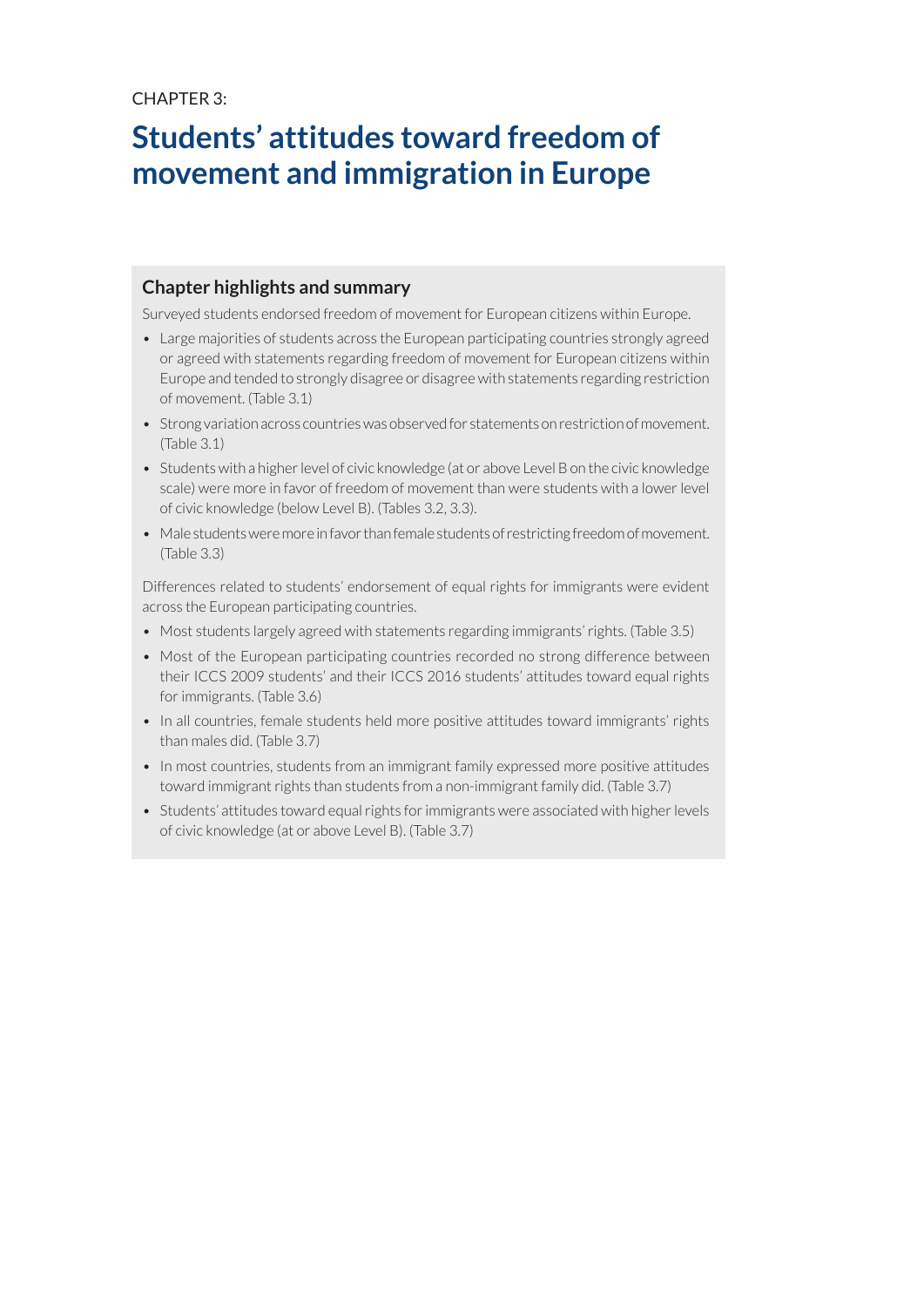This chapter provides findings on students' attitudes toward European citizens having the freedom of movement that allows them to work and live throughout Europe. The chapter also considers findings on students' attitudes toward equal rights for immigrants (e.g., voting, education). These constructs reflect the content domain related to students' attitudes toward civic principles that is included in the affective-behavioral dimension of the ICCS 2016 assessment framework (Schulz, Ainley, Fraillon, Losito, & Agrusti, 2016).

## **Students' attitudes toward freedom and restriction of movement for European citizens within Europe**

Freedom of movement and residence for persons in the European Union (EU) has underpinned the development of EU citizenship since the Treaty of Maastricht in 1992, which had as its ultimate aim the creation of an integrated economic area for EU citizens. The provisions that support the right of persons to move and reside freely within the territory of the EU member states are included in Directive 2004/38/EC.

The European Commission's annual report of 2016 on workforce mobility within the EU showed that, in 2015, almost 12.5 million EU-28 citizens of working age were residing in a member state other than their country of citizenship within the EU/EFTA region.<sup>1</sup> Six countries were hosting almost 75 percent of the EU-28 movers: Germany (2.7 million), the United Kingdom (2.1 million), Spain (1.4 million), Italy (1.1 million), and France and Switzerland (both around 950,000). The countries with the highest proportions of the EU-28 movers in relation to the overall population were Luxembourg (43%), Switzerland (19%), Cyprus (15%), Ireland (10%), and Belgium (14%) (Fries-Tersch, Tugran, & Bradley, 2016).

In the EU citizens' consultation of 2015 (European Commission, 2016a), about 2,100 respondents from 18 to 71-plus years of age shared their experiences of EU citizenship. According to this consultation, almost all respondents declared that they had moved freely in the EU once in their lifetime. They listed holidays as the main reason for moving, followed by work-related reasons and visiting family or friends. Respondents also expressed positive opinions about free movement, agreeing that it promotes cultural diversity (81% of respondents), fosters mutual understanding (77%), creates an EU identity (70%), and brings economic growth (61%).

Findings from the Standard Eurobarometer 85 survey (European Commission, 2016b) also highlighted general positive feelings toward free movement, with respondents considering the free movement of people, goods, and services within the EU as the union's most positive feature. Of the European countries participating in ICCS 2016, Bulgaria, Croatia, Estonia, Finland, Latvia, Lithuania, the Netherlands, and Sweden all recorded majorities of respondents (60 percent on average) agreeing or strongly agreeing that free movement within the EU is the EU's most positive outcome. In Belgium, Italy, and Malta, however, less than 50 percent of respondents believed that free movement is the EU's most positive result.

The ICCS 2016 European regional questionnaire included a six-item question designed to elicit students' attitudes toward European citizens having freedom to pursue work in EU member countries or toward having that freedom restricted. Although used in ICCS 2009, this question was heavily modified for ICCS 2016.

Three of the six items related to students' attitudes toward freedom of movement within Europe: (a) "Allowing citizens of European countries to work anywhere in Europe is good for the European economy;" (b) "Citizens of European countries should be allowed to work anywhere in Europe;" and (c) "Allowing citizens of European countries to work anywhere in Europe helps to reduce unemployment."

<sup>1</sup> The European Free Trade Organization is an inter-governmental organization aimed at promoting free trade and economic integration among its four member states: Iceland, Liechtenstein, Norway, and Switzerland.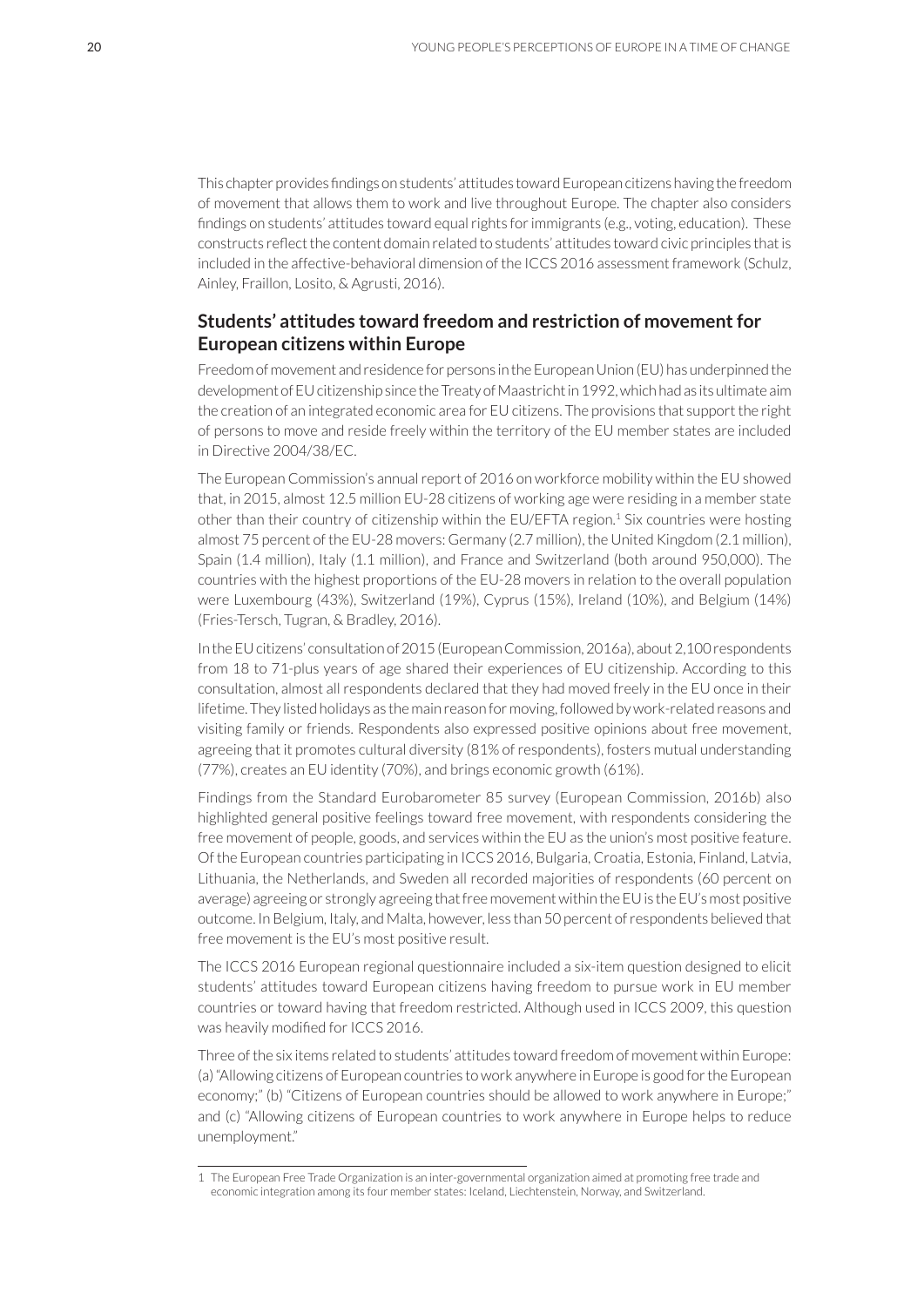The remaining three items focused on students' attitudes toward restriction of migration within Europe: (d) "Citizens of European countries should be allowed to work in another European country only if their skills are needed there;" (e) "Citizens of European countries who wish to work in another country should be allowed to take only the jobs that no one in the other country wants to do;" and (f) "Only a limited number of people should be allowed to move for work from one European country to another."

Students were asked to "strongly agree," "agree," "disagree," or "strongly disagree" with the six statements. The resulting scales had an average reliability at the international level—Cronbach's alpha of 0.74 for students' attitudes toward freedom of movement within Europe, and 0.63 for students' attitudes toward restriction of movement within Europe (see item maps in Figures 3.1 and 3.2, Appendix C).

Nearly all surveyed students agreed with the three statements related to freedom of movement within Europe. On average across the European countries, 94 percent of students thought that allowing citizens of European countries to work anywhere in Europe is good for the European economy (see Table 3.1). Students also expressed general agreement with the items stating that citizens of European countries should be allowed to work anywhere in Europe (European ICCS 2016 average: 92%) and that allowing citizens of European countries to work anywhere in Europe helps to reduce unemployment (European ICCS 2016 average: 89%).

On average, the country percentages were lower for the remaining items on restriction of movement (63% for item d and about 37% for items e and f). These results indicate a general tendency among the participating students to endorse freedom of movement throughout the countries of Europe.

Students' agreement with the statement that citizens of European countries should be allowed to work in another European country only if their skills are needed ranged from averages of 45 percent to 87 percent. The national percentages of agreement with this item were particularly high in Bulgaria, Croatia, and Norway; the lowest such percentages were found in Belgium (Flemish), Finland, the Netherlands, and Slovenia.

On average across the European participating countries, 36 percent of students agreed with the statement that European citizens wanting to work in another country should be allowed to take only the jobs that no one else in that country wanted to do. The national average percentages of students agreeing with this statement ranged from 23 percent to 54 percent. The percentages in Malta, Norway, and Sweden were more than 10 points above the European ICCS 2016 average. Finland and Latvia recorded the lowest percentages.

The national average percentages for students' agreement with the statement that only a limited number of people should be allowed to move for work from one European country to another were also on the low side (European ICCS 2016 average: 37%). The only country where the national agreement percentage was more than 10 points above the European ICCS 2016 average was Belgium (Flemish). The percentages in Denmark, Lithuania, Malta, and Norway were significantly above the European ICCS 2016 average. The lowest recorded percentage was in Estonia, while Croatia, Finland, and Italy recorded percentages significantly below the European ICCS 2016 average.

Table 3.2 shows the associations between students' attitudes toward freedom of movement within Europe and variables reflecting students' gender, students' background (from an immigrant family or from a non-immigrant family), and civic knowledge. We found no significant differences between gender groups and between students from an immigrant family or from a non-immigrant family. In all but two countries, students at or above Level B on the civic knowledge scale showed significantly higher scale scores than the students below Level B (about three scale score points on average). The two countries that recorded no significant differences for these variables were Belgium (Flemish) and the Netherlands.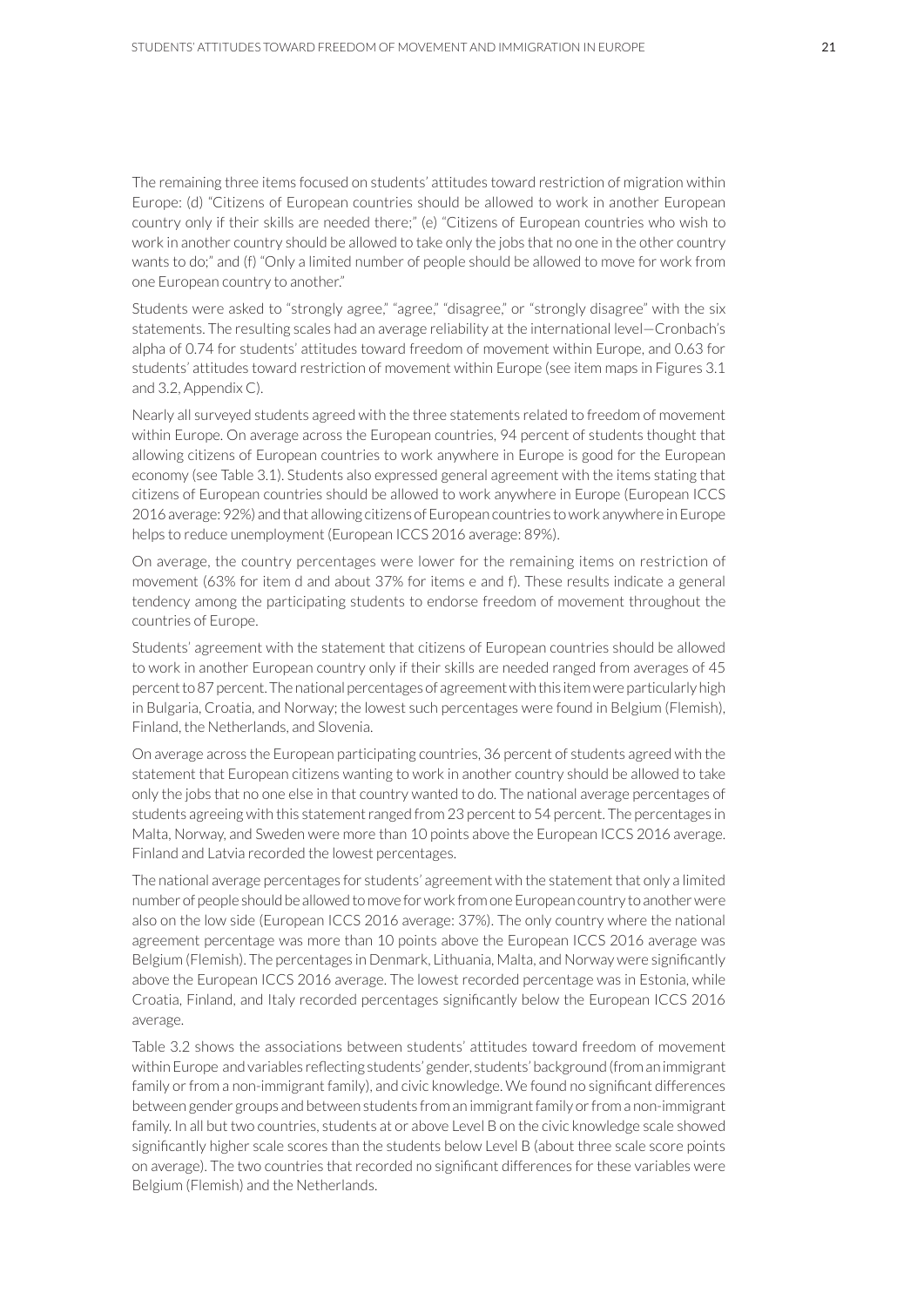|                                                                                                                                                                                                                                                                                                                                                                                           |                                                                                                    |                                                                         |                                                                                                | Percentages of students who agreed or strongly agreed with the following statements:                                      |                                                                                                                       |                                                                                                                     |
|-------------------------------------------------------------------------------------------------------------------------------------------------------------------------------------------------------------------------------------------------------------------------------------------------------------------------------------------------------------------------------------------|----------------------------------------------------------------------------------------------------|-------------------------------------------------------------------------|------------------------------------------------------------------------------------------------|---------------------------------------------------------------------------------------------------------------------------|-----------------------------------------------------------------------------------------------------------------------|---------------------------------------------------------------------------------------------------------------------|
| Country                                                                                                                                                                                                                                                                                                                                                                                   | anywhere in Europe<br>European economy<br>Allowing European<br>citizens to work<br>is good for the | to work anywhere<br>European citizens<br>should be allowed<br>in Europe | anywhere in Europe<br>Allowing European<br>citizens to work<br>helps to reduce<br>unemployment | should be allowed to work<br>country only if their skills<br>in another European<br>European citizens<br>are needed there | that no one in the other<br>should be allowed to<br>to take only the jobs<br>country wants to do<br>European citizens | allowed to move for work<br>Only a limited number<br>of people should be<br>from one European<br>country to another |
| Belgium (Flemish)                                                                                                                                                                                                                                                                                                                                                                         | ▷<br>(0.6)<br>93                                                                                   | $\triangleright$<br>(0.8)<br>$\frac{5}{8}$                              | (0.6)<br>89                                                                                    | (1.3)<br>53                                                                                                               | ▷<br>(1.2)<br>32                                                                                                      | $(1.2)$<br>49                                                                                                       |
| Bulgaria                                                                                                                                                                                                                                                                                                                                                                                  | (0.6)<br>93                                                                                        | (0.6)<br>93                                                             | (0.8)<br>88                                                                                    | (1.0)<br>$\frac{9}{16}$                                                                                                   | $\triangleleft$<br>(1.6)<br>$\overline{Q}$                                                                            | (1.3)<br>$\frac{5}{3}$                                                                                              |
| Gita                                                                                                                                                                                                                                                                                                                                                                                      | ◁<br>(0.4)<br>96                                                                                   | ◁<br>(0.3)<br>97                                                        | ◁<br>(0.5)<br>$\overline{6}$                                                                   | ◀<br>(1.1)<br>75                                                                                                          | $\triangleright$<br>(1.4)<br>27                                                                                       | ▷<br>(1.2)<br>$\overline{\mathcal{E}}$                                                                              |
| Denmark                                                                                                                                                                                                                                                                                                                                                                                   | (0.5)<br>93                                                                                        | $\triangleright$<br>89 (0.6)                                            | $\triangleright$<br>(0.6)<br>$\odot$                                                           | $\triangleright$<br>(1.0)<br>58                                                                                           | ◁<br>(0.9)<br>38                                                                                                      | ◁<br>(1.0)<br>39                                                                                                    |
| Estonia <sup>:</sup>                                                                                                                                                                                                                                                                                                                                                                      | ◁<br>(0.4)<br>96                                                                                   | ◁<br>(0.6)<br>94                                                        | ◁<br>(0.6)<br>$\sum$                                                                           | $\triangleright$<br>(1.4)<br>54                                                                                           | $\triangleright$<br>(1.0)<br>29                                                                                       | (1.2)<br>25                                                                                                         |
| Finland                                                                                                                                                                                                                                                                                                                                                                                   | ◁<br>(0.3)<br>97                                                                                   | ◁<br>(0.4)<br>95                                                        | ◁<br>(0.6)<br>$\sqrt{6}$                                                                       | ▶<br>(1.3)<br>45                                                                                                          | ▶<br>(0.9)<br>23                                                                                                      | $\triangleright$<br>$\frac{1}{2}$<br>30                                                                             |
| <b>Aleq</b>                                                                                                                                                                                                                                                                                                                                                                               | ◁<br>(0.3)<br>56                                                                                   | ◁<br>(0.3)<br>56                                                        | ◁<br>$\odot$ . $\odot$<br>$\infty$                                                             | ◁<br>$\frac{1}{2}$<br>67                                                                                                  | (1.1)<br>57                                                                                                           | (1.2)<br>SS                                                                                                         |
| Filma-                                                                                                                                                                                                                                                                                                                                                                                    | $\triangleright$<br>(0.7)<br>$\frac{8}{2}$                                                         | (0.6)<br>92                                                             | $\triangleright$<br>(0.8)<br>$86$                                                              | ◁<br>(1.2)<br>68                                                                                                          | (1.2)<br>25                                                                                                           | (1.3)<br>35                                                                                                         |
| Lithuania                                                                                                                                                                                                                                                                                                                                                                                 | ◁<br>$\overline{0}$<br>96                                                                          | ◁<br>(0.4)<br>97                                                        | (0.7)<br>$\frac{8}{2}$                                                                         | (1.0)<br>65                                                                                                               | (1.3)<br>35                                                                                                           | ◁<br>(1.2)<br>$\overline{4}$                                                                                        |
| Malta                                                                                                                                                                                                                                                                                                                                                                                     | (0.4)<br>94                                                                                        | (0.4)<br>92                                                             | $\triangleright$<br>(0.5)<br>88                                                                | ◁<br>(0.8)<br>$\overline{2}$                                                                                              | ◀<br>(0.9)<br>47                                                                                                      | ◁<br>(0.9)<br>45                                                                                                    |
| Netherlands <sup>1</sup>                                                                                                                                                                                                                                                                                                                                                                  | ▷<br>(0.7)<br>$\infty$                                                                             | ▷<br>(0.8)<br>$\frac{8}{2}$                                             | $\triangleright$<br>(0.8)<br>85                                                                | (1.3)<br>52                                                                                                               | ▷<br>(1.4)<br>$\overline{\mathrm{30}}$                                                                                | (1.3)<br>36                                                                                                         |
| Norway (9) <sup>1</sup>                                                                                                                                                                                                                                                                                                                                                                   | ◁<br>(0.3)<br>95                                                                                   | $\triangleright$<br>(0.5)<br>88                                         | (0.5)<br>88                                                                                    | (0.5)<br>$\overline{8}$                                                                                                   | ◀<br>(0.8)<br>51                                                                                                      | ◁<br>(0.7)<br>$\bigcirc$                                                                                            |
| Slovenia                                                                                                                                                                                                                                                                                                                                                                                  | (0.5)<br>95                                                                                        | ◁<br>(0.4)<br>95                                                        | ◁<br>(0.7)<br>$\approx$                                                                        | (1.1)<br>48                                                                                                               | ▷<br>(1.1)<br>31                                                                                                      | (1.1)<br>35                                                                                                         |
| Sweden <sup>1</sup>                                                                                                                                                                                                                                                                                                                                                                       | $\triangleright$<br>(0.5)<br>92                                                                    | $\triangleright$<br>(0.5)<br>$\overline{91}$                            | $\overline{O}$ . $\overline{O}$<br>$\frac{8}{9}$                                               | ◁<br>(1.1)<br>$\overline{C}$                                                                                              | (1.1)<br>54                                                                                                           | (1.1)<br>37                                                                                                         |
| European ICCS 2016 average                                                                                                                                                                                                                                                                                                                                                                | (0.1)<br>94                                                                                        | (0.1)<br>92                                                             | (0.2)<br>$\frac{8}{2}$                                                                         | (0.3)<br>63                                                                                                               | (0.3)<br>36                                                                                                           | (0.3)<br>37                                                                                                         |
| Benchmarking participant not meeting sample participation requirements                                                                                                                                                                                                                                                                                                                    |                                                                                                    |                                                                         |                                                                                                |                                                                                                                           |                                                                                                                       |                                                                                                                     |
| North-Rhine-Westphalia                                                                                                                                                                                                                                                                                                                                                                    | (0,7)<br>93                                                                                        | (0.7)<br>92                                                             | $\left(1.1\right)$<br>86                                                                       | (1.8)<br>59                                                                                                               | (1.6)<br>42                                                                                                           | (1.8)<br>43                                                                                                         |
| $(Cermany)^1$                                                                                                                                                                                                                                                                                                                                                                             |                                                                                                    |                                                                         |                                                                                                |                                                                                                                           |                                                                                                                       |                                                                                                                     |
| More than 10 percentage points above European ICCS 2016 average<br>More than 10 percentage points below European ICCS 2016 average<br>Significantly above European ICCS 2016 average<br>Significantly below European ICCS 2016 average<br>National ICCS 2016 percentage:                                                                                                                  |                                                                                                    |                                                                         |                                                                                                |                                                                                                                           |                                                                                                                       |                                                                                                                     |
| Standard errors appear in parentheses. Because results are rounded to the nearest whole number, some totals may appear inconsistent.<br>National Defined Population covers 90% to 95% of National Target Population<br>Country deviated from International Defined Population and surveyed<br>Met guidelines for sampling participation rates only after replacement<br>Notes:<br>$\circ$ |                                                                                                    | schools were included<br>adjacent upper grade                           |                                                                                                |                                                                                                                           |                                                                                                                       |                                                                                                                     |

| 5                                                                                      |  |
|----------------------------------------------------------------------------------------|--|
| אור דו<br>ţ                                                                            |  |
|                                                                                        |  |
|                                                                                        |  |
|                                                                                        |  |
| $-21 + 12$                                                                             |  |
| ׇ֚֚֬                                                                                   |  |
|                                                                                        |  |
|                                                                                        |  |
|                                                                                        |  |
|                                                                                        |  |
|                                                                                        |  |
|                                                                                        |  |
|                                                                                        |  |
|                                                                                        |  |
|                                                                                        |  |
|                                                                                        |  |
|                                                                                        |  |
|                                                                                        |  |
|                                                                                        |  |
|                                                                                        |  |
| n at mausoment                                                                         |  |
|                                                                                        |  |
| $\overline{\mathbf{S}}$                                                                |  |
|                                                                                        |  |
| וטטני                                                                                  |  |
|                                                                                        |  |
|                                                                                        |  |
|                                                                                        |  |
|                                                                                        |  |
|                                                                                        |  |
|                                                                                        |  |
|                                                                                        |  |
|                                                                                        |  |
|                                                                                        |  |
|                                                                                        |  |
|                                                                                        |  |
|                                                                                        |  |
|                                                                                        |  |
|                                                                                        |  |
| こそくこうしょう てくさん                                                                          |  |
|                                                                                        |  |
| j                                                                                      |  |
|                                                                                        |  |
|                                                                                        |  |
|                                                                                        |  |
|                                                                                        |  |
| こくしょう<br>$\frac{1}{2}$                                                                 |  |
|                                                                                        |  |
|                                                                                        |  |
|                                                                                        |  |
| i                                                                                      |  |
| $\overline{\phantom{a}}$                                                               |  |
|                                                                                        |  |
|                                                                                        |  |
|                                                                                        |  |
|                                                                                        |  |
|                                                                                        |  |
|                                                                                        |  |
|                                                                                        |  |
|                                                                                        |  |
|                                                                                        |  |
| - 1+1+1                                                                                |  |
| ֖֖ׅׅ֧֪֪֪֪֪֪֪֪֪֪֪֪֪֪֪֪֪֪֪֪֪֪֪֪֪֪֪֪֪֪֪֪֚֚֚֚֚֚֚֚֚֚֚֚֚֚֚֬֡֡֡֡֡֡֡֡֬֝֓֡֬֝֬֞֓֡֡֬֓֞֡֬֓֞֓֡֬֓֞֬֓ |  |
|                                                                                        |  |
|                                                                                        |  |
|                                                                                        |  |
|                                                                                        |  |
|                                                                                        |  |
|                                                                                        |  |
|                                                                                        |  |
|                                                                                        |  |
|                                                                                        |  |
| $\frac{1}{2}$<br>$\frac{1}{2}$                                                         |  |
| ¢                                                                                      |  |
|                                                                                        |  |
| )<br>)<br>plc<br>J                                                                     |  |

| (8.1)<br>43                        |  |
|------------------------------------|--|
| (9.1)<br>42                        |  |
| (3.5)<br>59                        |  |
| E<br>F<br>ţ<br>86                  |  |
| (0,7)<br>$\widetilde{\phantom{0}}$ |  |
| ſ<br>;                             |  |
| ł<br>İ<br>ĵ                        |  |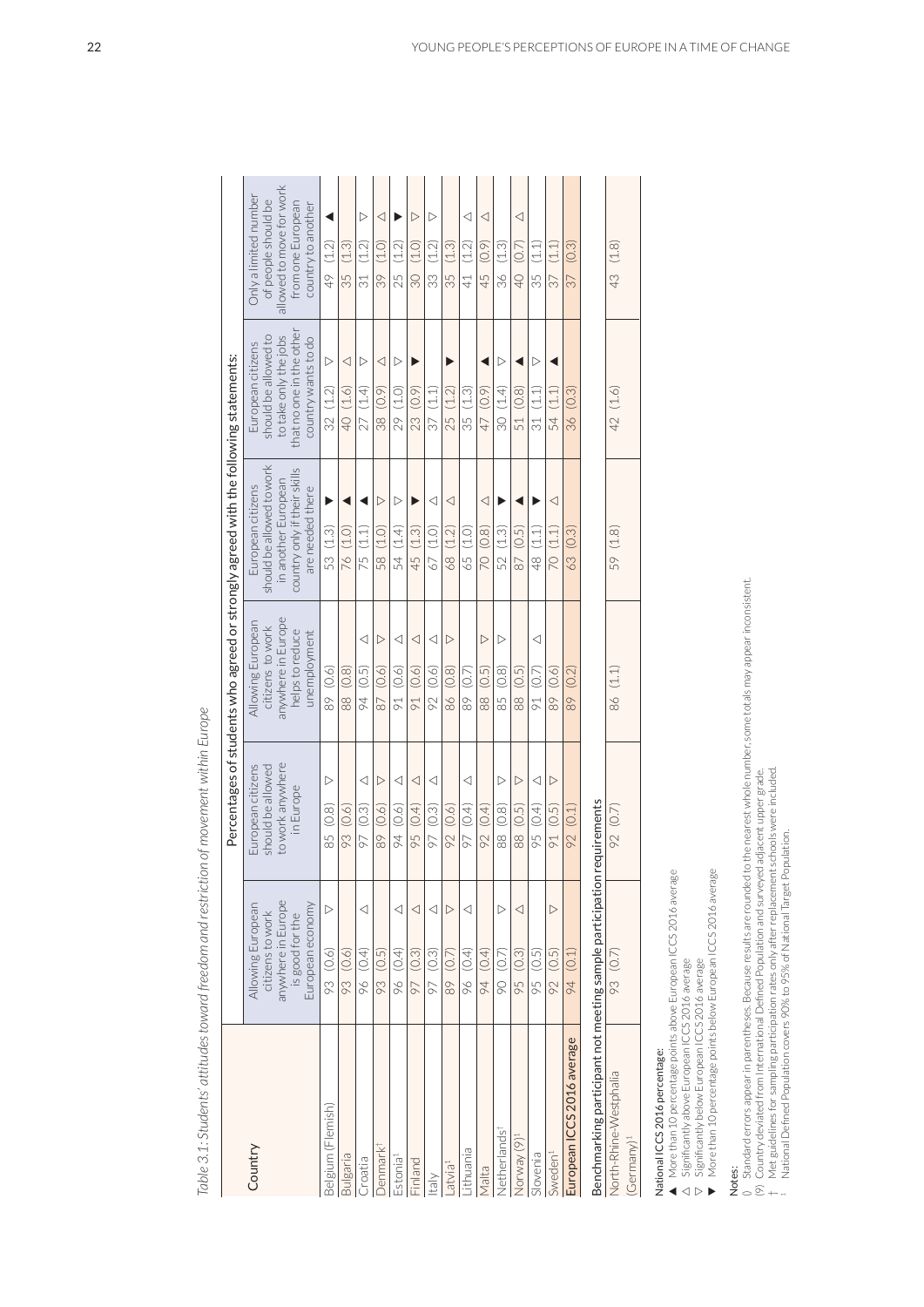| Country                                                                                                                                                                                                                                                       |                        | Scale score average by                                | gender group           |                         | Scale score average by immigrant background |                        |                                                 | Scale score average by level of civic knowledge |                                                           |
|---------------------------------------------------------------------------------------------------------------------------------------------------------------------------------------------------------------------------------------------------------------|------------------------|-------------------------------------------------------|------------------------|-------------------------|---------------------------------------------|------------------------|-------------------------------------------------|-------------------------------------------------|-----------------------------------------------------------|
|                                                                                                                                                                                                                                                               | Male students          |                                                       | Female students        | Non-immigrant<br>family |                                             | Immigrant<br>family    | Civic knowledge<br>below Level B<br>(below 479) |                                                 | at or above Level B<br>Civic knowledge<br>(479 and above) |
|                                                                                                                                                                                                                                                               |                        | 3<br>$\circ$<br>3<br>$\breve{\phantom{a}}$<br>$\circ$ | $\circ$<br>ó           | $\circ$                 | S<br>$\circ$<br>3<br>$\circ$                | $\circ$<br>$\circ$     |                                                 | $\circ$<br>S<br>$\circ$<br>3<br>$\circ$         | $\circ$                                                   |
| Belgium (Flemish)                                                                                                                                                                                                                                             | (0.3)<br>48            | □                                                     | (0.3)<br>$\frac{8}{4}$ | (0.3)<br>48             | □                                           | (0.8)<br>49            | (0.4)<br>47                                     | ப                                               | (0.3)<br>48                                               |
| <b>Bulgaria</b>                                                                                                                                                                                                                                               | (0.3)<br>51            |                                                       | (0.3)<br>51            | $\,<$                   |                                             | $\,<$                  | (0.4)<br>48                                     |                                                 | (0.3)<br>53                                               |
| Croatia                                                                                                                                                                                                                                                       | (0.3)<br>54            |                                                       | (0.3)<br>53            | (0.2)<br>54             | □                                           | (0.6)<br>54            | (0.5)<br>51                                     |                                                 | (0.2)<br>54                                               |
| Denmark <sup>1</sup>                                                                                                                                                                                                                                          | (0.3)<br>$\frac{8}{4}$ |                                                       | (0.2)<br>$\frac{8}{4}$ | (0.2)<br>$\frac{8}{4}$  |                                             | (0.6)<br>$\frac{8}{4}$ | (0.4)<br>46                                     |                                                 | (0.2)<br>48                                               |
| Estonia <sup>1</sup>                                                                                                                                                                                                                                          | (0.3)<br>51            |                                                       | (0.3)<br>51            | (0.2)<br>51             |                                             | (0.8)<br>50            | (0.6)<br>47                                     |                                                 | (0.3)<br>52                                               |
| Finland                                                                                                                                                                                                                                                       | 50 (0.3)               |                                                       | (0.3)<br>51            | 51 (0.2)                | ப                                           | 50 (0.9)               | (0.6)<br>$\overline{47}$                        |                                                 | (0.2)<br>51                                               |
| ltaly                                                                                                                                                                                                                                                         | (0.2)<br>53            |                                                       | (0.3)<br>52            | (0.2)<br>53             |                                             | (0.7)<br>52            | (0.5)<br>50                                     |                                                 | (0.2)<br>54                                               |
| -atvia <sup>1</sup>                                                                                                                                                                                                                                           | 48 (0.3)               |                                                       | (0.2)<br>47            | 47 (0.2)                |                                             | 46 (1.0)               | (0.4)<br>$\overline{46}$                        |                                                 | (0.3)<br>47                                               |
| Lithuania                                                                                                                                                                                                                                                     | (0.3)<br>52            |                                                       | (0.3)<br>51            | (0.2)<br>52             |                                             | (0.8)<br>$50\,$        | (0.4)<br>$\frac{8}{4}$                          |                                                 | (0.2)<br>53                                               |
| <b>Nalta</b>                                                                                                                                                                                                                                                  | 50 (0.3)               |                                                       | 50 (0.2)               | 50 (0.2)                |                                             | 51 (0.7)               | (0.3)<br>48                                     |                                                 | (0.2)<br>52                                               |
| Netherlands                                                                                                                                                                                                                                                   | (0.4)<br>$\frac{8}{4}$ |                                                       | (0.4)<br>47            | (0.3)<br>47             |                                             | (0.7)<br>$\frac{1}{2}$ | (0.5)<br>47                                     |                                                 | (0.3)<br>$\frac{8}{4}$                                    |
| Norway (9) <sup>1</sup>                                                                                                                                                                                                                                       | (0.2)<br>$\frac{4}{9}$ |                                                       | (0.2)<br>$\frac{4}{9}$ | (0.2)<br>49             |                                             | (0.3)<br>50            | (0.4)<br>48                                     |                                                 | (0.2)<br>49                                               |
| Slovenia                                                                                                                                                                                                                                                      | 51 (0.3)               |                                                       | 51 (0.3)               | 51 (0.2)                |                                             | 51 (0.5)               | (0.4)<br>$\frac{8}{4}$                          |                                                 | (0.3)<br>52                                               |
| Sweden <sup>1</sup>                                                                                                                                                                                                                                           | (0.3)<br>$\frac{4}{9}$ |                                                       | (0.3)<br>$\frac{8}{4}$ | (0.2)<br>$\frac{8}{4}$  |                                             | (0.5)<br>50            | (0.7)<br>47                                     |                                                 | (0.3)<br>49                                               |
| European ICCS 2016 average                                                                                                                                                                                                                                    | (0.1)<br>50            |                                                       | (0.1)<br>50            | (0.1)<br>50             |                                             | (0.2)<br>50            | (0.1)<br>48                                     |                                                 | (0.1)<br>51                                               |
| Difference between comparison groups statistically significant at p <<br>Difference between comparison groups not statistically significant at                                                                                                                |                        |                                                       | $p < 0.05$ .<br>0.05.  |                         |                                             |                        |                                                 |                                                 |                                                           |
| Notes:                                                                                                                                                                                                                                                        |                        |                                                       |                        |                         |                                             |                        |                                                 |                                                 |                                                           |
| Score averages that are significantly larger ( $p < 0.05$ ) than those in the comparison group are displayed in <b>bold</b><br>Standard errors appear in parentheses.                                                                                         |                        |                                                       |                        |                         |                                             |                        |                                                 |                                                 |                                                           |
| Country deviated from International Defined Population and surveyed adjacent upper grade.<br>National Defined Population covers 90% to 95% of National Target Population<br>Met guidelines for sampling participation rates only after replacement<br>$\circ$ |                        |                                                       | schools were included  |                         |                                             |                        |                                                 |                                                 |                                                           |
| Number of students too small to report group average scores.                                                                                                                                                                                                  |                        |                                                       |                        |                         |                                             |                        |                                                 |                                                 |                                                           |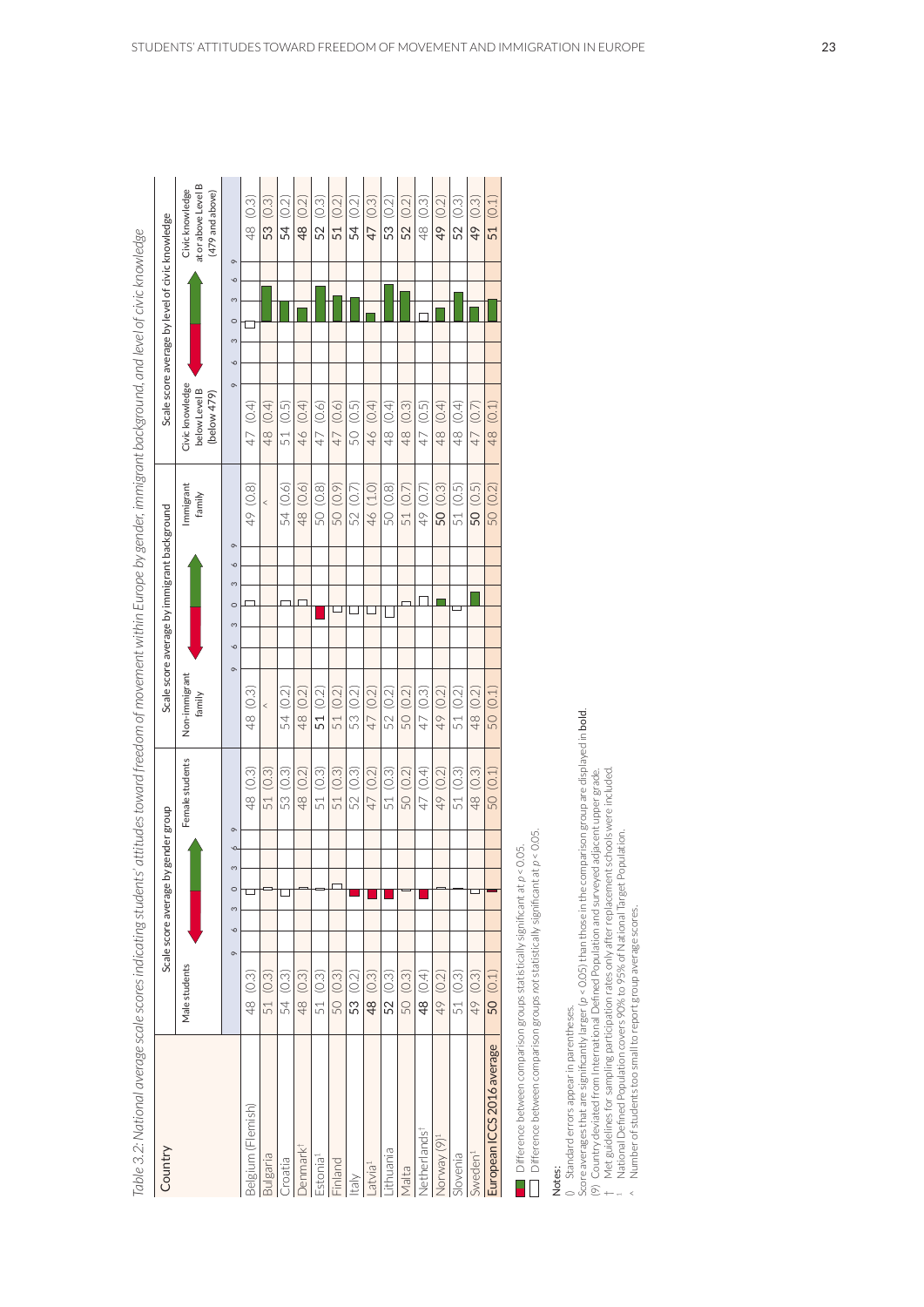When we looked for potential associations between students' attitudes toward restriction of movement within Europe and students' gender, we found strong significant differences between male and female students in all countries, with males being more in favor than females of restriction (see Table 3.3). On average, we observed a difference of three scale score points across countries.

In several countries, namely Belgium (Flemish), Denmark, Estonia, Finland, Norway, Slovenia, and Sweden, students from an immigrant family were more likely to agree with statements on restriction of movement than the students from a non-immigrant family were (Table 3.3).2 Compared to students with a lower level of civic knowledge (below Level B), students at or above Level B of the civic knowledge scale were the students less in favor of restriction of movement. On average, the difference was seven scale points.

## **Students' attitudes toward immigration**

During 2015, 4.7 million people migrated to one of the EU-28 member states (Eurostat, 2017). Among these people, according to the Eurostat estimates, were 2.7 million citizens of non-member countries and 1.9 million people whose citizenship was not that of the EU member state to which they migrated.

On average, the people who answered the 2016 Standard Eurobarometer 86 survey (EB86) (European Commission, 2016c) considered immigration to be the most important issue at the European level, followed by terrorism. (The percentage for immigration had dropped by 13 percentage points since the 2015 survey, however.) Among the European countries participating in ICCS 2016, more than 60 percent of respondents in Estonia, Malta, and Bulgaria identified immigration as the most relevant issue. The national percentages for immigration as the main issue were between 50 and 60 percent in Denmark, Latvia, Lithuania, the Netherlands, Slovenia, and Sweden.

In EB86, a large majority of the 2016 respondents (61%) regarded immigration of people from other EU member states positively. However, 56 percent of respondents expressed negativity about people from outside the EU immigrating to EU member states, although the proportion of respondents who considered this kind of immigration in a positive way increased in the interval between the 2015 and 2016 surveys.

Of the European countries participating in ICCS 2016, those where respondents felt most positive about immigration of people from other EU member states were Sweden, Finland, and Lithuania. Countries where respondents expressed predominantly negative feelings were Latvia and Italy. As for immigration of people from outside the EU, majorities of respondents in Estonia, Latvia, and Bulgaria felt negative about this development. Of the European countries participating in ICCS, Sweden was the country that recorded the lowest average percentage of negative feelings.

Findings from the European Social Survey suggested that public attitudes toward immigration are closely linked to people's educational backgrounds (Masso, 2009; Paas & Halapuu, 2012) and that young people and people with higher levels of education show more favorable attitudes toward immigrants than older and lesser educated people do. Both the 2016 EB86 survey (European Commission, 2016c) and the European Social Survey found that Europeans prefer migrants from the same racial or ethnic group as themselves and tend to hold negative feelings toward migrants from poorer countries outside Europe. In relation to the effects of migration, Europeans emphasized migration's negative impact on their daily lives (e.g., crime and the quality of health and welfare services). General issues related to culture aroused less concern, although comparisons showed a slight strengthening in this concern over time (Heath & Richards, 2016).

<sup>2</sup> As mentioned in the previous chapter, students from an immigrant family generally also came from a lower socioeconomic background than students from a non-immigrant family did.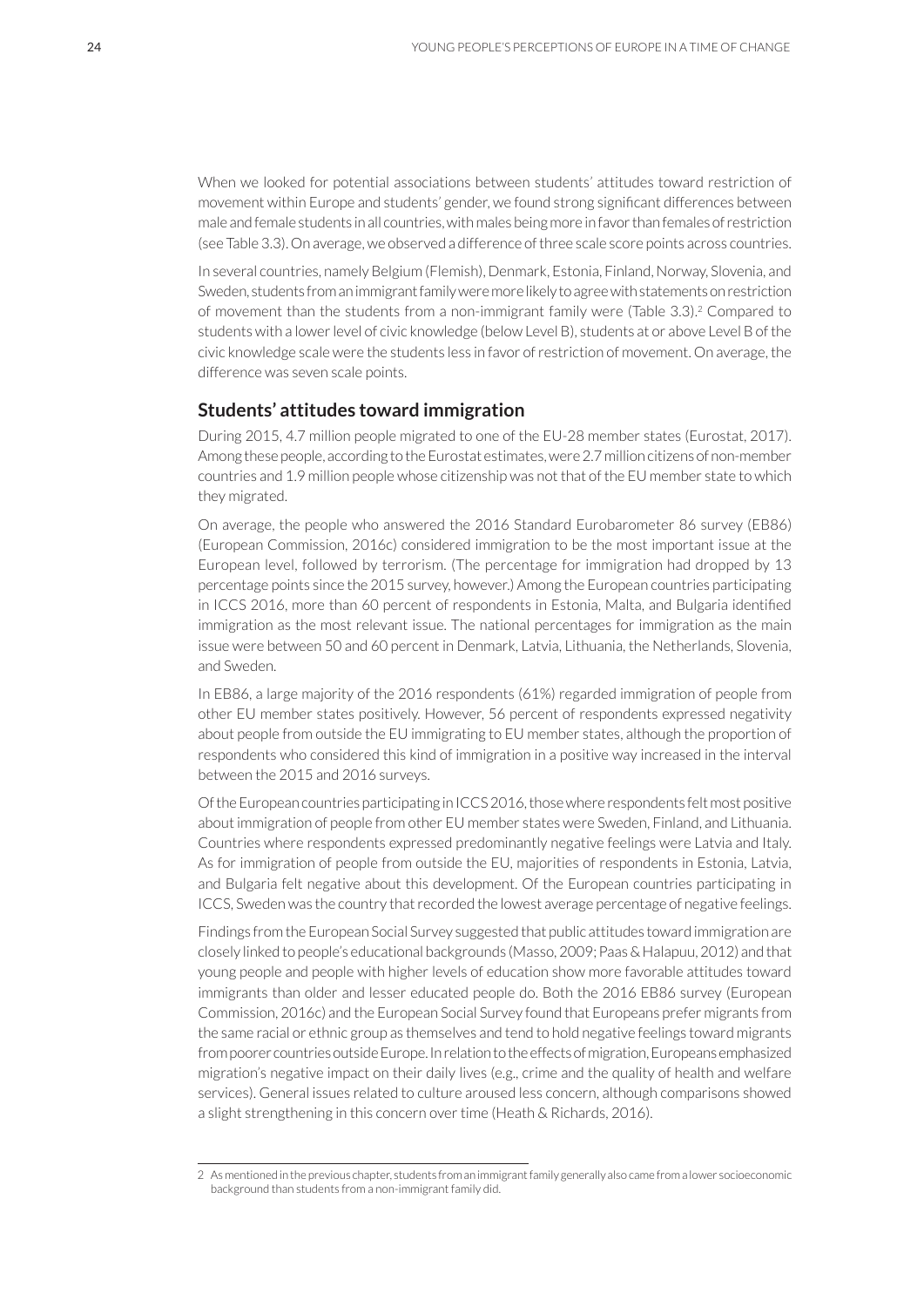| Country                                                                                                                                                                         |               | Scale score average by            | gender group                     |                            | Scale score average by immigrant background |                          |                                                 | Scale score average by level of civic knowledge |                                                           |
|---------------------------------------------------------------------------------------------------------------------------------------------------------------------------------|---------------|-----------------------------------|----------------------------------|----------------------------|---------------------------------------------|--------------------------|-------------------------------------------------|-------------------------------------------------|-----------------------------------------------------------|
|                                                                                                                                                                                 | Male students |                                   | Female students                  | Non-immigrant<br>family    |                                             | Immigrant<br>family      | Civic knowledge<br>below Level B<br>(below 479) |                                                 | at or above Level B<br>Civic knowledge<br>(479 and above) |
|                                                                                                                                                                                 | $\circ$       | ∘<br>S<br>$\circ$<br>S<br>$\circ$ | $\circ$                          | $\breve{\circ}$<br>$\circ$ | ó<br>S<br>$\circ$<br>$\infty$               | $\circ$                  |                                                 | ó<br>$\infty$<br>$\circ$<br>S<br>ó              | $\circ$                                                   |
| Belgium (Flemish)                                                                                                                                                               | (0.3)<br>50   |                                   | (0.3)<br>$\frac{1}{4}$           | (0.3)<br>49                |                                             | (0.6)<br>52              | (0.4)<br>54                                     |                                                 | (0.3)<br>$\frac{8}{4}$                                    |
| <b>Bulgaria</b>                                                                                                                                                                 | (0.4)<br>52   |                                   | 50 (0.4                          | $\,<$                      |                                             | $\,<$                    | (0.4)<br>55                                     |                                                 | (0.3)<br>$\frac{8}{4}$                                    |
| Groatia                                                                                                                                                                         | $\odot$<br>52 |                                   | (0.3)<br>$\frac{8}{4}$           | (0.3)<br>50                |                                             | (0.6)<br>49              | (0.5)<br>55                                     |                                                 | (0.3)<br>$\frac{9}{4}$                                    |
| Denmark                                                                                                                                                                         | (0.3)<br>51   |                                   | 49 (0.3                          | 50 (0.2)                   |                                             | $\odot$<br>51            | $\bigcirc$<br>54                                |                                                 | (0.2)<br>50                                               |
| Estonia <sup>®</sup>                                                                                                                                                            | $(0.3)$<br>50 |                                   | 46 (0.4                          | (0.3)<br>$\frac{8}{4}$     |                                             | $\odot$<br>$\frac{4}{9}$ | (0.5)<br>53                                     |                                                 | (0.3)<br>47                                               |
| Finland                                                                                                                                                                         | (0.4)<br>50   |                                   | (0.3)<br>44                      | (0.3)<br>47                |                                             | (1.0)<br>50              | (0.5)<br>55                                     |                                                 | (0.3)<br>46                                               |
| taly                                                                                                                                                                            | (0.3)<br>51   |                                   | (0.3)<br>49                      | (0.2)<br>50                |                                             | (0.6)<br>50              | (0.4)<br>54                                     |                                                 | (0.2)<br>$\frac{8}{4}$                                    |
| Latvia <sup>1</sup>                                                                                                                                                             | (0.3)<br>51   |                                   | (0.2)<br>$\frac{8}{4}$           | 50 (0.2)                   |                                             | (0.8)<br>49              | $\bigcirc$<br>52                                |                                                 | (0.2)<br>$\frac{8}{4}$                                    |
| Lithuania                                                                                                                                                                       | (0.4)<br>52   |                                   | 48 (0.3                          | 50 (0.3)                   |                                             | (0.7)<br>51              | $\odot$<br>$\frac{8}{5}$                        |                                                 | (0.3)<br>$\frac{8}{4}$                                    |
| Malta                                                                                                                                                                           | (0.3)<br>54   |                                   | (0.2)<br>50                      | (0.2)<br>52                | L                                           | (0.6)<br>51              | (0.3)<br>56                                     |                                                 | (0.3)<br>49                                               |
| Netherlands <sup>1</sup>                                                                                                                                                        | (0.4)<br>49   |                                   | (0.3)<br>$\frac{8}{4}$           | (0.3)<br>$\frac{8}{4}$     |                                             | (1.1)<br>50              | ÍO.<br>52                                       |                                                 | (0.3)<br>47                                               |
| Norway (9) <sup>1</sup>                                                                                                                                                         | (0.2)<br>55   |                                   | (0.2)<br>53                      | (0.1)<br>54                |                                             | (0.3)<br>55              | (0.3)<br>57                                     |                                                 | (0.1)<br>53                                               |
| Slovenia                                                                                                                                                                        | (0.3)<br>49   |                                   | 46 (0.3                          | 47 (0.3)                   |                                             | (0.7)<br>50              | $\odot$<br>54                                   |                                                 | (0.3)<br>$\overline{46}$                                  |
| <b>Sweden</b>                                                                                                                                                                   | (0.3)<br>54   |                                   | (0.3)<br>50                      | (0.3)<br>52                |                                             | (0.5)<br>54              | (0.7)<br>57                                     |                                                 | (0.2)<br>51                                               |
| European ICCS 2016 average                                                                                                                                                      | (0.1)<br>51   |                                   | $\overline{01}$<br>$\frac{8}{4}$ | (0.1)<br>50                |                                             | (0.2)<br>51              | $\left( 0.1\right)$<br>55                       |                                                 | (0.1)<br>48                                               |
| Difference between comparison groups statistically significant at p<                                                                                                            |               | 0.05.                             |                                  |                            |                                             |                          |                                                 |                                                 |                                                           |
| Difference between comparison groups not statistically significant at<br>Notes:                                                                                                 |               | p < 0.05                          |                                  |                            |                                             |                          |                                                 |                                                 |                                                           |
| Score averages that are significantly larger ( $\mathfrak{p}$ < 0.05) than those in the comparison group are displayed in <b>bold</b><br>Standard errors appear in parentheses. |               |                                   |                                  |                            |                                             |                          |                                                 |                                                 |                                                           |
| Country deviated from International Defined Population and surveyed adjacent upper grade.<br>Met guidelines for sampling participation rates only after replacement<br>$\circ$  |               |                                   | schools were included            |                            |                                             |                          |                                                 |                                                 |                                                           |
| National Defined Population covers 90% to 95% of National Target Pc                                                                                                             |               | pulation.                         |                                  |                            |                                             |                          |                                                 |                                                 |                                                           |
| Number of students too small to report group average scores.                                                                                                                    |               |                                   |                                  |                            |                                             |                          |                                                 |                                                 |                                                           |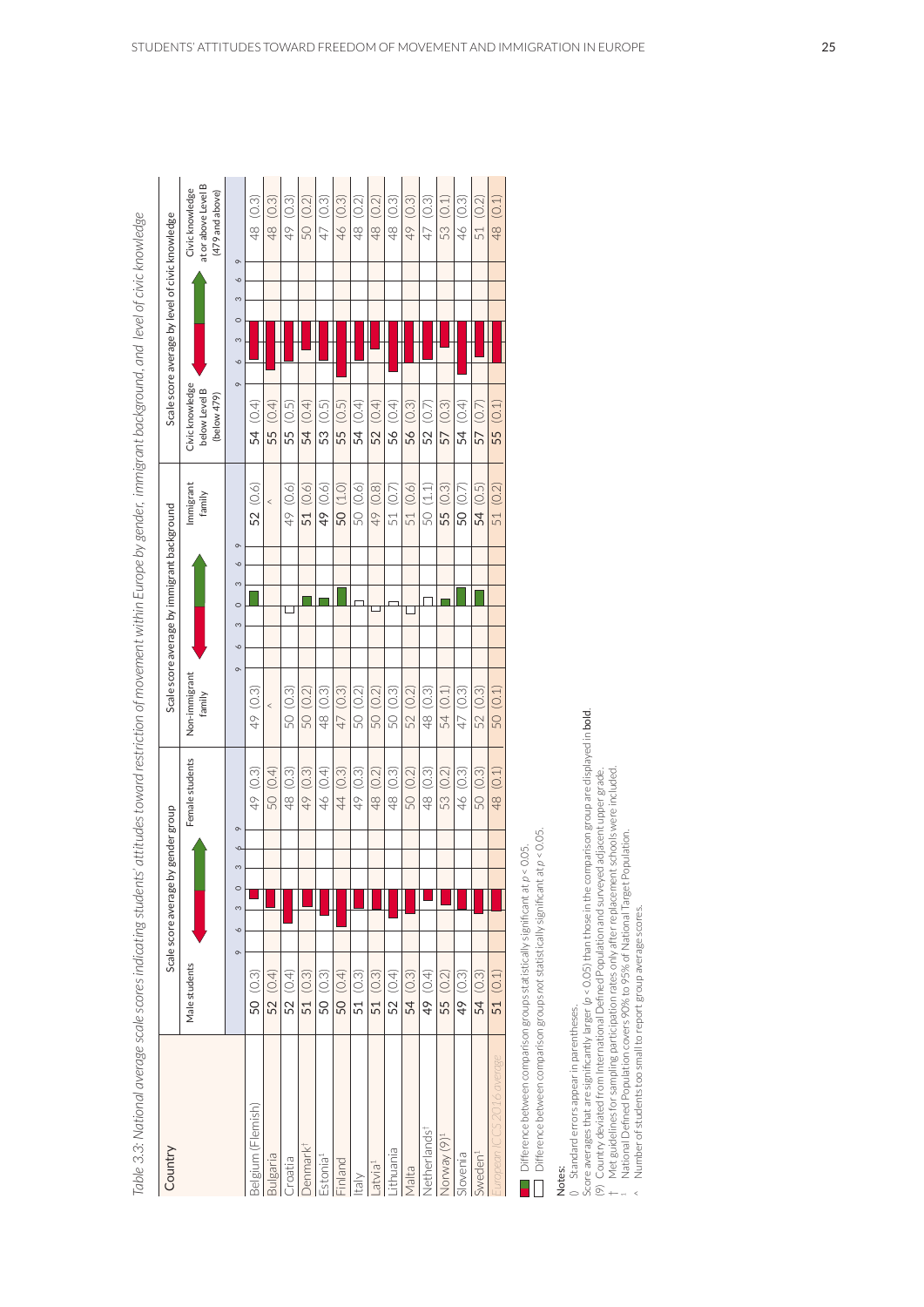Some studies analyzing adolescents' attitudes toward immigrants have highlighted how parents' and peers' tolerance and xenophobia as well as inter-group friendships affect relative changes in students' pro-immigrant and anti-immigrant attitudes (Davies, Tropp, Aron, Pettigrew, & Wright, 2011; Degner & Dalege, 2013; Gniewosz & Noack, 2015; Miklikowska, 2017; van Zalk, Kerr, van Zalk, & Stattin, 2013).

Research investigating adolescents' attitudes toward immigrants' rights and nationalism has shown that greater religious diversity and more restrictive citizenship policies tend to be associated with adolescents' lower levels of support for immigrants' rights (Barber, Fennelly, & Torney-Purta, 2013). Research findings also highlight that adolescent females tend to hold more positive attitudes than adolescent males toward immigrant rights (Amadeo, Torney-Purta, Lehmann, Husfeldt, & Nikolova, 2002; Diaz-Veizades, Widaman, Little, & Gibbs, 1995; Torney-Purta, Lehmann, Oswald, & Schulz, 2001; Toth, 1995; Watts, 1996; Westin, 1998).

The IEA Civic Education Study (CIVED 1999) used eight items to measure attitudes toward immigrants. Five of these items were included in a scale (Schulz, 2004). Students at both lower and upper secondary school level reported mostly positive attitudes toward immigrants' rights (Amadeo et al., 2002; Torney-Purta et al., 2001). The ICCS 2009 student questionnaire encompassed a slightly modified version of the five items used in the CIVED scale. The results showed that students from an immigrant family expressed higher levels of endorsement for equal rights and opportunities for immigrants than students from a non-immigrant family did (Schulz, Ainley, Fraillon, Kerr, & Losito, 2010).

For ICCS 2016, we included, because of the particular relevance of this topic for the European context, a question in the student questionnaire that measured students' endorsement of equal rights for immigrants. The rationale behind this question was to measure students' endorsement of the principle of providing equal rights and opportunities to immigrants. Because many ICCS countries have very little immigration, the items referred to immigration to any country, not just to the one the students were living in.

The following five Likert-type items (with response categories "strongly agree," "agree," "disagree," "strongly disagree") were used to measure the European students' attitudes toward equal rights for immigrants: (a) "Immigrants should have the opportunity to continue speaking their own language;" (b) "Immigrant children should have the same opportunities for education that other children in the country have;" (c) "Immigrants who live in a country for several years should have the opportunity to vote in elections;" (d) "Immigrants should have the opportunity to continue their own customs and lifestyle;" and (e) "Immigrants should have all the same rights that everyone else in the country has." These five items formed a scale with a high average reliability for the combined international sample (Cronbach's alpha = 0.80), with the higher scores on the scale reflecting greater endorsement of equal opportunities for immigrants (see the item map in Figure 3.3, Appendix C).

On average, majorities of students agreed that immigrant children should have the same opportunities for education that other children in the country have (European ICCS 2016 average: 93%), and that immigrants should have all the same rights that everyone else in the country has (European ICCS 2016 average: 88%). The statements on immigrants being able to vote in elections, continue their own customs and lifestyle, and continue speaking their own language recorded lower percentages of agreement (European ICCS 2016 averages respectively of 75%, 73%, and 68%) (see Table 3.4).

In the European countries that participated in both ICCS 2009 and 2016, the average student tended to agree with statements endorsing equal rights for immigrants. In Sweden, country mean scores were more than three points above the European ICCS 2016 average. Latvia recorded the lowest national average (Table 3.5).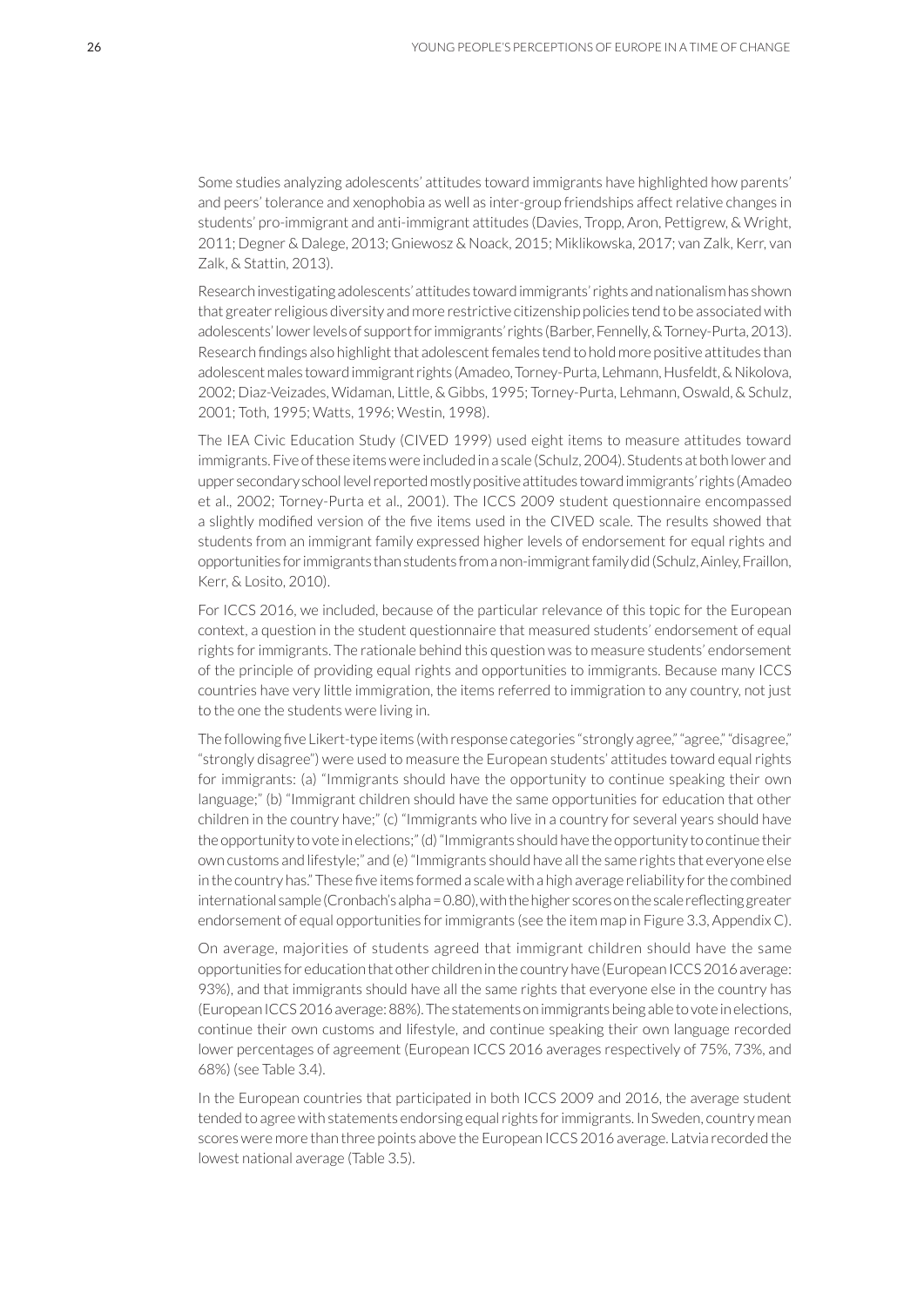|                            |                                                                                               | Percentages of students who agreed or strongly agreed with the                                                             | following statements:                                                                                              |                                                                                                   |                                                                                          |
|----------------------------|-----------------------------------------------------------------------------------------------|----------------------------------------------------------------------------------------------------------------------------|--------------------------------------------------------------------------------------------------------------------|---------------------------------------------------------------------------------------------------|------------------------------------------------------------------------------------------|
| Country                    | Immigrants should<br>have the<br>opportunity<br>to continue<br>speaking their<br>own language | Immigrant children<br>should have the<br>same opportunities<br>for education that<br>other children in<br>the country have | Immigrants who<br>live in a country<br>for several years<br>should have the<br>opportunity to<br>vote in elections | Immigrants should<br>have the<br>opportunity to<br>continue their own<br>customs and<br>lifestyle | Immigrants should<br>have the same<br>rights that<br>everyone else in<br>the country has |
| Belgium (Flemish)          | 58 (1.2)<br>$\blacktriangledown$                                                              | 94 (0.5)<br>$\triangle$                                                                                                    | 77(1.0)<br>Δ                                                                                                       | (1.2)<br>▽<br>66                                                                                  | 88 (0.8)                                                                                 |
| Bulgaria                   | 71(1.2)<br>$\triangle$                                                                        | 86 (0.9)<br>$\triangledown$                                                                                                | 55(1.4)<br>$\blacktriangledown$                                                                                    | 75<br>(1.1)<br>$\triangle$                                                                        | 76(1.1)<br>$\blacktriangledown$                                                          |
| Croatia                    | 79 (1.1)<br>$\blacktriangle$                                                                  | 95 (0.5)<br>$\triangle$                                                                                                    | 78 (1.0)<br>Δ                                                                                                      | 84 (0.9)<br>▲                                                                                     | 92 (0.7)<br>$\triangle$                                                                  |
| Denmark <sup>t</sup>       | 60(1.0)<br>$\triangledown$                                                                    | 95 (0.4)<br>$\triangle$                                                                                                    | 86 (0.7)<br>$\blacktriangle$                                                                                       | (1.0)<br>78<br>$\triangle$                                                                        | 90 (0.7)<br>$\triangle$                                                                  |
| Estonia <sup>1</sup>       | 62(1.2)<br>$\triangledown$                                                                    | 94 (0.5)                                                                                                                   | 68 (1.1)<br>$\triangledown$                                                                                        | (1.1)<br>59<br>$\blacktriangledown$                                                               | 85 (0.8)<br>$\triangledown$                                                              |
| Finland                    | 68 (1.0)                                                                                      | 91(0.7)<br>$\triangledown$                                                                                                 | 78 (0.9)<br>$\triangle$                                                                                            | (1.0)<br>65<br>▽                                                                                  | 89 (0.7)<br>$\triangle$                                                                  |
| Italy                      | 65(1.0)<br>$\triangledown$                                                                    | 94 (0.5)<br>$\triangle$                                                                                                    | 76 (1.1)                                                                                                           | 73<br>(1.0)                                                                                       | 92 (0.6)<br>Δ                                                                            |
| Latvia <sup>1</sup>        | 50(1.3)<br>$\blacktriangledown$                                                               | 88 (0.7)<br>$\triangledown$                                                                                                | 58 (1.3)<br>$\blacktriangledown$                                                                                   | 54(1.4)<br>$\blacktriangledown$                                                                   | 78 (1.0)<br>$\triangledown$                                                              |
| Lithuania                  | 80 (1.0)<br>$\blacktriangle$                                                                  | 95 (0.5)<br>$\triangle$                                                                                                    | 70(1.0)<br>$\triangledown$                                                                                         | 82<br>(0.8)<br>$\triangle$                                                                        | 88 (0.7)                                                                                 |
| Malta                      | 79 (0.9)<br>$\blacktriangle$                                                                  | 90(0.6)<br>$\triangledown$                                                                                                 | 67 (0.9)<br>$\triangledown$                                                                                        | 72 (0.8)                                                                                          | 83 (0.7)<br>$\triangledown$                                                              |
| Netherlands <sup>t</sup>   | 51(1.5)<br>▼                                                                                  | 92 (0.5)                                                                                                                   | 80 (0.9)<br>$\triangle$                                                                                            | 70(1.2)<br>$\triangledown$                                                                        | 87 (0.9)                                                                                 |
| Norway $(9)^1$             | 76 (0.9)<br>$\triangle$                                                                       | 96 (0.3)<br>$\triangle$                                                                                                    | 84 (0.6)<br>$\triangle$                                                                                            | (0.7)<br>81<br>$\triangle$                                                                        | 92 (0.4)<br>$\triangle$                                                                  |
| Slovenia                   | 73 (1.2)<br>$\triangle$                                                                       | 95 (0.4)<br>$\triangle$                                                                                                    | 82 (0.9)<br>$\triangle$                                                                                            | (1.0)<br>79<br>$\triangle$                                                                        | 92 (0.7)<br>$\triangle$                                                                  |
| Sweden <sup>1</sup>        | 82 (1.2)<br>$\blacktriangle$                                                                  | 95 (0.5)<br>$\triangle$                                                                                                    | 88 (0.9)<br>$\blacktriangle$                                                                                       | 83 (1.0)<br>$\triangle$                                                                           | 94 (0.7)<br>$\triangle$                                                                  |
| European ICCS 2016 average | 68 (0.3)                                                                                      | 93 (0.1)                                                                                                                   | 75 (0.3)                                                                                                           | 73 (0.3)                                                                                          | 88 (0.2)                                                                                 |

### *Table 3.4: Students' attitudes toward equal rights for immigrants*

### Benchmarking participant not meeting sample participation requirements

| North-Rhine-Westphalia | (10)<br>.1.07<br>$O_{\mathcal{L}}$ | (0.8)<br>$\cap$ | $(1 \cap)$<br>QQ<br>$\perp$ .<br>്റ | (1)<br>$\pm .51$ | (1.0)<br>$\cap$<br>$\overline{\phantom{0}}$ |
|------------------------|------------------------------------|-----------------|-------------------------------------|------------------|---------------------------------------------|
| (Germany) <sup>1</sup> |                                    |                 |                                     |                  |                                             |

### National ICCS 2016 percentage:

 $\blacktriangle$  More than 10 percentage points above European ICCS 2016 average

 $\triangle$  Significantly above European ICCS 2016 average

- Significantly below European ICCS 2016 average
- $\blacktriangledown$  More than 10 percentage points below European ICCS 2016 average

### Notes:

() Standard errors appear in parentheses. Because results are rounded to the nearest whole number, some totals may appear inconsistent.

- 
- (9) Country deviated from International Defined Population and surveyed adjacent upper grade.

National Defined Population covers 90% to 95% of National Target Population.

Between ICCS 2009 and 2016, the national scores on the students' attitudes toward immigrants scale decreased in five countries—Bulgaria, Estonia, Latvia, Lithuania, and Malta. We recorded small increases in Belgium (Flemish), Norway, and Sweden. The country with the highest increase in average scores between 2009 and 2016 was Norway (2.8 score points). The strongest decrease was found in Bulgaria (-5.6 score points). As shown in Table 3.5, the European average for common countries in ICCS 2016 was slightly lower than in 2009—by more than half a score point.

In all participating countries, female students generally held more positive attitudes toward immigrant rights than males did (see Table 3.6). The statistically significant difference was two score points on average. In nine countries, students from an immigrant family expressed more positive attitudes toward immigrant rights than did those from a non-immigrant family. The statistically significant scale point difference was about three score points on average. The highest differences that we recorded (four score points or more) were for Belgium (Flemish), Denmark, Finland, Italy, the Netherlands, Norway, and Sweden.

In every country, students' scores on the scale were greater for students with a higher level of civic knowledge scores (at or above Level B) than for students with a lower level of civic knowledge (below Level B). On average, the difference was about two scale points.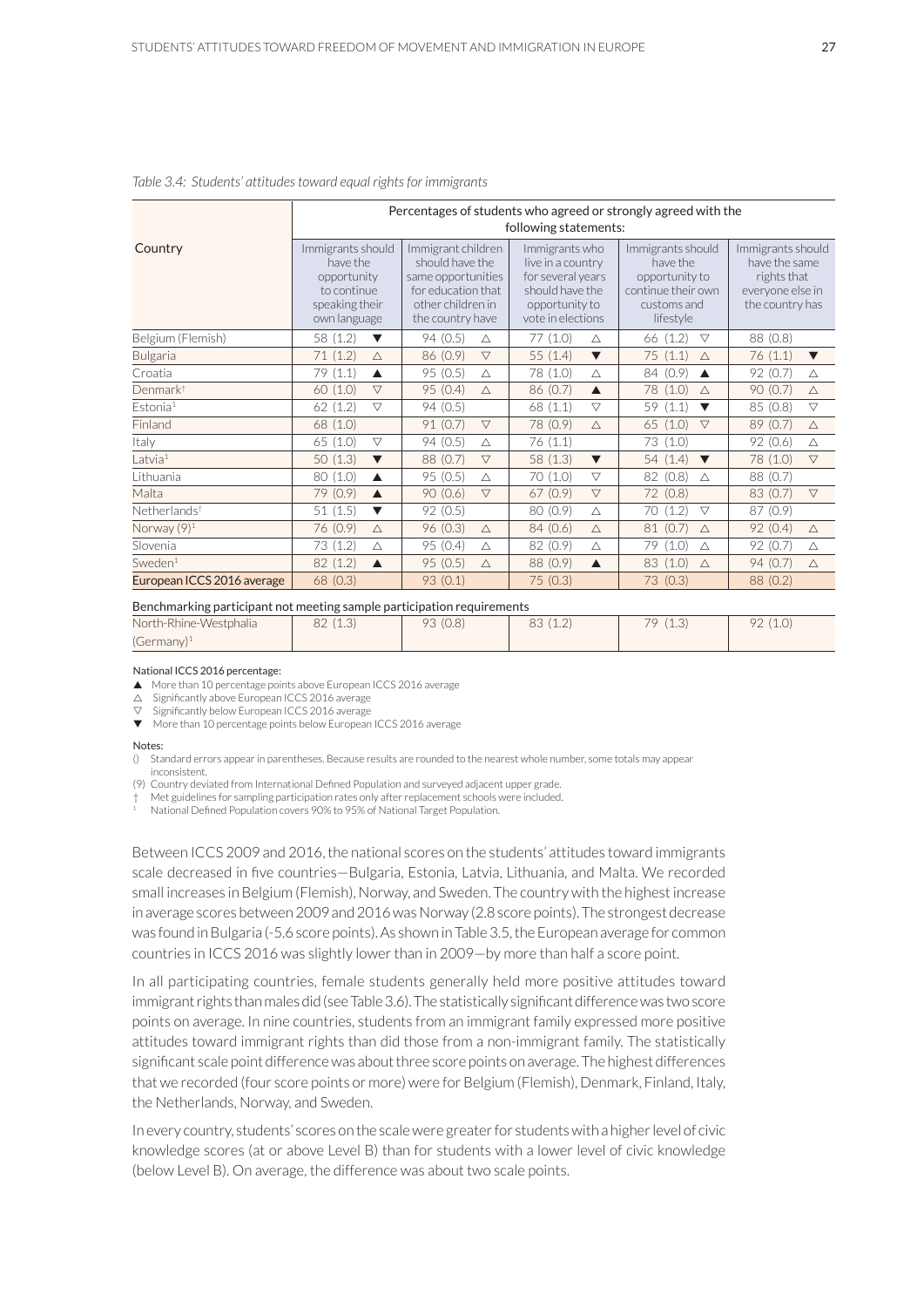| Country                    | 2016       |                      | 2009     | <b>Differences</b><br>$(2016 - 2009)$ | 45<br>40 | 50 | 55 | 60 |
|----------------------------|------------|----------------------|----------|---------------------------------------|----------|----|----|----|
| Belgium (Flemish)          | 47 (0.2)   | $\triangledown$      | 46 (0.3) | 1.6 $(0.5)$                           | ▔▐▊      |    |    |    |
| Bulgaria                   | 46 (0.3)   | $\triangledown$      | 52 (0.2) | $-5.6$ (0.5)                          |          | н. |    |    |
| Croatia                    | 50 (0.2)   | $\triangle$          |          |                                       |          |    |    |    |
| Denmark <sup>+</sup>       | 49 (0.2)   |                      | 48 (0.3) | 0.0(0.5)                              |          | г  |    |    |
| Estonia <sup>1</sup>       | 46 $(0.1)$ | $\triangledown$      | 48 (0.2) | $-1.7$ (0.4)                          | П        |    |    |    |
| Finland                    | 48 (0.2)   | $\triangledown$      | 48 (0.3) | $-0.2$ $(0.5)$                        | п        |    |    |    |
| Italy                      | 49 (0.2)   |                      | 48 (0.3) | 0.1(0.5)                              |          | г  |    |    |
| Latvia <sup>1</sup>        | 43 (0.2)   | $\blacktriangledown$ | 47 (0.2) | $-3.4(0.5)$                           |          |    |    |    |
| Lithuania                  | 49 (0.2)   | $\triangle$          | 51 (0.2) | $-1.6$ (0.4)                          |          | ┓┌ |    |    |
| Malta                      | 48 (0.2)   |                      | 49 (0.3) | $-1.0$ (0.5)                          |          | n  |    |    |
| Netherlands <sup>t</sup>   | 47 (0.3)   | $\triangledown$      |          |                                       |          |    |    |    |
| Norway (9) <sup>1</sup>    | 51 (0.2)   | $\triangle$          | 48 (0.4) | $2.8$ (0.5)                           |          |    |    |    |
| Slovenia                   | 50 (0.3)   | $\triangle$          | 50 (0.3) | $-0.3$ $(0.5)$                        |          |    |    |    |
| Sweden <sup>1</sup>        | 53 (0.4)   | $\blacktriangle$     | 52 (0.4) | 1.5 $(0.7)$                           |          |    |    |    |
| European ICCS 2016 average | 48 (0.1)   |                      |          |                                       |          |    |    |    |
| Common countries average   | 48 (0.1)   |                      | 48 (0.3) | $-0.6$ $(0.1)$                        |          |    |    |    |

## *Table 3.5: National averages of students' endorsement of equal rights for immigrants*

### Benchmarking participant not meeting sample participation requirements

| North Rhine-Westphalia | $\sim$ $\sim$ | $\overline{\phantom{a}}$ | $\overline{\phantom{a}}$ |  |  |  |  |
|------------------------|---------------|--------------------------|--------------------------|--|--|--|--|
| (Germany):             |               |                          |                          |  |  |  |  |

2016 average score +/- Confidence interval 2009 average score +/- Confidence interval

National ICCS 2016 average:

 $\blacktriangle$  More than 3 score points above European ICCS 2016 average

 $\triangle$  Significantly above European ICCS 2016 average  $\nabla$  Significantly below European ICCS 2016 average

Significantly below European ICCS 2016 average

 $\blacktriangledown$  More than 3 score points below European ICCS 2016 average

### Notes:

() Standard errors appear in parentheses.

Statistically significant changes (*p* < 0.05) between 2009 and 2016 are displayed in bold.

- (9) Country deviated from International Defined Population and surveyed adjacent upper grade.
- † Met guidelines for sampling participation rates only after replacement schools were included. 1 National Defined Population covers 90% to 95% of National Target Population.
- 

– No comparable data available.

On average across items, students with a score in the range with this color have more than a 50% probability of indicating:

No strong agreement with positive statements

Strong agreement with positive statements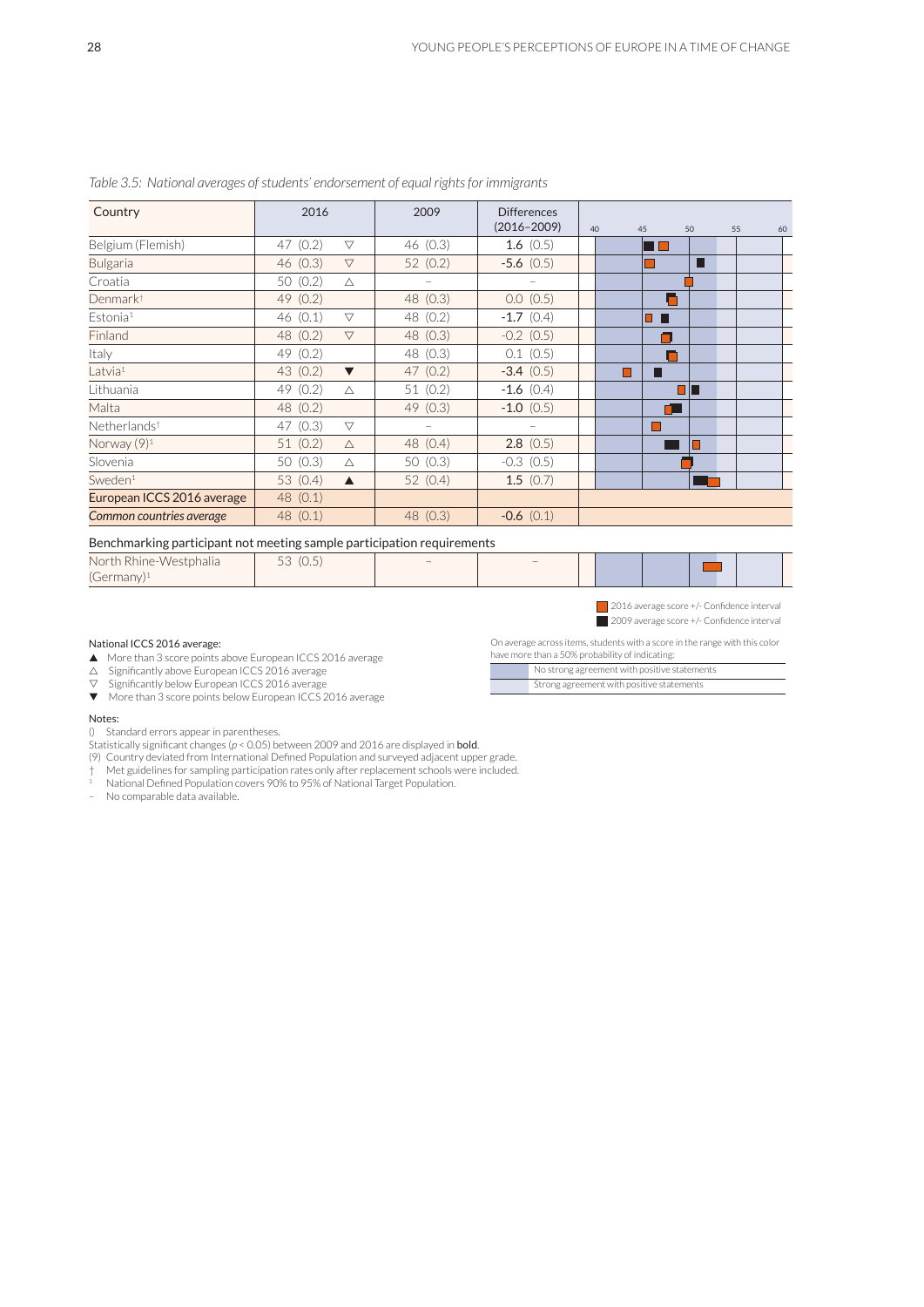| Country                                                                                                                                                                                                                                                                                               |                        | Scale score average by      | gender group            |                          | Scale score average by immigrant background |                         |                                                 | Scale score average by level of civic knowledge |                                                           |
|-------------------------------------------------------------------------------------------------------------------------------------------------------------------------------------------------------------------------------------------------------------------------------------------------------|------------------------|-----------------------------|-------------------------|--------------------------|---------------------------------------------|-------------------------|-------------------------------------------------|-------------------------------------------------|-----------------------------------------------------------|
|                                                                                                                                                                                                                                                                                                       | Male students          |                             | Female students         | Non-immigrant<br>family  |                                             | Immigrant<br>family     | Civic knowledge<br>below Level B<br>(below 479) |                                                 | at or above Level B<br>Civic knowledge<br>(479 and above) |
|                                                                                                                                                                                                                                                                                                       | $\circ$                | ó<br>S<br>$\circ$<br>3<br>Ó | $\circ$                 | ♦<br>$\circ$             | P<br>S<br>$\circ$<br>3                      | $\circ$                 | $\circ$                                         | $\check{\circ}$<br>3<br>$\circ$<br>3<br>P       | $\circ$                                                   |
| Belgium (Flemish)                                                                                                                                                                                                                                                                                     | (0.3)<br>46            |                             | (0.3)<br>49             | (0.3)<br>47              |                                             | (0.6)<br>52             | (0.5)<br>48                                     |                                                 | (0.3)<br>47                                               |
| <b>Bulgaria</b>                                                                                                                                                                                                                                                                                       | (0.4)<br>45            |                             | 47 (0.3                 | $\overline{\phantom{a}}$ |                                             |                         | (0.4)<br>46                                     |                                                 | (0.4)<br>47                                               |
| Croatia                                                                                                                                                                                                                                                                                               | 49 (0.3)               |                             | 51 (0.3)                | 50 (0.2)                 |                                             | (0.8)<br>50             | (0.5)<br>$\frac{4}{9}$                          |                                                 | (0.3)<br>51                                               |
| <b>Denmark</b>                                                                                                                                                                                                                                                                                        | (0.3)<br>48            |                             | 49 (0.2                 | (0.2)<br>$\frac{8}{4}$   |                                             | $\odot$ 4)<br>53        | (0.5)<br>46                                     |                                                 | (0.2)<br>$\frac{1}{6}$                                    |
| Estonia <sup>1</sup>                                                                                                                                                                                                                                                                                  | (0.2)<br>45            |                             | 47 (0.2                 | 46 (0.2)                 |                                             | (0.7)<br>$\overline{4}$ | (0.5)<br>4                                      |                                                 | (0.2)<br>46                                               |
| Finland                                                                                                                                                                                                                                                                                               | (0.3)<br>46            |                             | 50 (0.3)                | 48 (0.2)                 |                                             | 52 (1.1)                | (0.7)<br>43                                     |                                                 | (0.2)<br>$\frac{48}{5}$                                   |
| ltaly                                                                                                                                                                                                                                                                                                 | (0.3)<br>$\frac{8}{4}$ |                             | 50 <sub>(0.2</sub> )    | (0.3)<br>$\frac{8}{4}$   |                                             | (0.6)<br>53             | $\odot$ 4)<br>47                                |                                                 | (0.3)<br>49                                               |
| Latvia <sup>1</sup>                                                                                                                                                                                                                                                                                   | (0.3)<br>43            |                             | 44 (0.3)                | 43 (0.2)                 |                                             | (0.7)<br>$\overline{4}$ | (0.3)<br>43                                     |                                                 | (0.3)<br>$\overline{4}$                                   |
| Lithuania                                                                                                                                                                                                                                                                                             | (0.3)<br>49            |                             | 50 (0.3                 | 49 (0.2)                 |                                             | 51 (1.2)                | (0.3)<br>$\overline{47}$                        |                                                 | (0.2)<br>50                                               |
| Malta                                                                                                                                                                                                                                                                                                 | (0.3)<br>47            |                             | 49 (0.2)                | 48 (0.2)                 |                                             | (0.6)<br>51             | (0.2)<br>47                                     |                                                 | (0.2)<br>49                                               |
| Netherlands                                                                                                                                                                                                                                                                                           | (0.3)<br>46            |                             | 47 (0.3)                | 46 (0.2)                 |                                             | (0.6)<br>52             | (0.3)<br>45                                     |                                                 | (0.3)<br>47                                               |
| Norway $(9)^1$                                                                                                                                                                                                                                                                                        | (0.3)<br>50            |                             | 52 (0.2)                | 51 (0.2)                 |                                             | (0.4)<br>56             | (0.4)<br>49                                     |                                                 | (0.2)<br>52                                               |
| Slovenia                                                                                                                                                                                                                                                                                              | (0.3)<br>$\frac{4}{9}$ |                             | 51 (0.3)                | 50 (0.3)                 |                                             | (0.6)<br>51             | $\odot$<br>49                                   |                                                 | (0.3)<br>50                                               |
| Sweden <sup>2</sup>                                                                                                                                                                                                                                                                                   | (0.6)<br>52            |                             | 54 (0.3                 | (0.4)<br>52              |                                             | (0.5)<br>57             | (0.8)<br>50                                     |                                                 | (0.4)<br>54                                               |
| European ICCS 2016 average                                                                                                                                                                                                                                                                            | (0.1)<br>47            |                             | (0.1)<br>49             | (0.1)<br>48              |                                             | (0.2)<br>51             | (0.1)<br>47                                     |                                                 | (0.1)<br>49                                               |
| Difference between comparison groups statistically significant at p<                                                                                                                                                                                                                                  |                        | 0.05.                       |                         |                          |                                             |                         |                                                 |                                                 |                                                           |
| Difference between comparison groups not statistically significant at p < 0.05.<br>Notes:                                                                                                                                                                                                             |                        |                             |                         |                          |                                             |                         |                                                 |                                                 |                                                           |
| () Standard errors appear in parentheses.                                                                                                                                                                                                                                                             |                        |                             |                         |                          |                                             |                         |                                                 |                                                 |                                                           |
| Score averages that are significantly larger ( $p$ < 0.05) than those in the comparison group are displayed in <b>bold</b><br>(9) Country deviated from International Defined Population and surveyed adjacent upper grade.<br>Met guidelines for sampling participation rates only after replacement |                        |                             | t schools were included |                          |                                             |                         |                                                 |                                                 |                                                           |
| National Defined Population covers 90% to 95% of National Target Po<br>Number of students too small to report group average scores.                                                                                                                                                                   |                        | pulation.                   |                         |                          |                                             |                         |                                                 |                                                 |                                                           |
|                                                                                                                                                                                                                                                                                                       |                        |                             |                         |                          |                                             |                         |                                                 |                                                 |                                                           |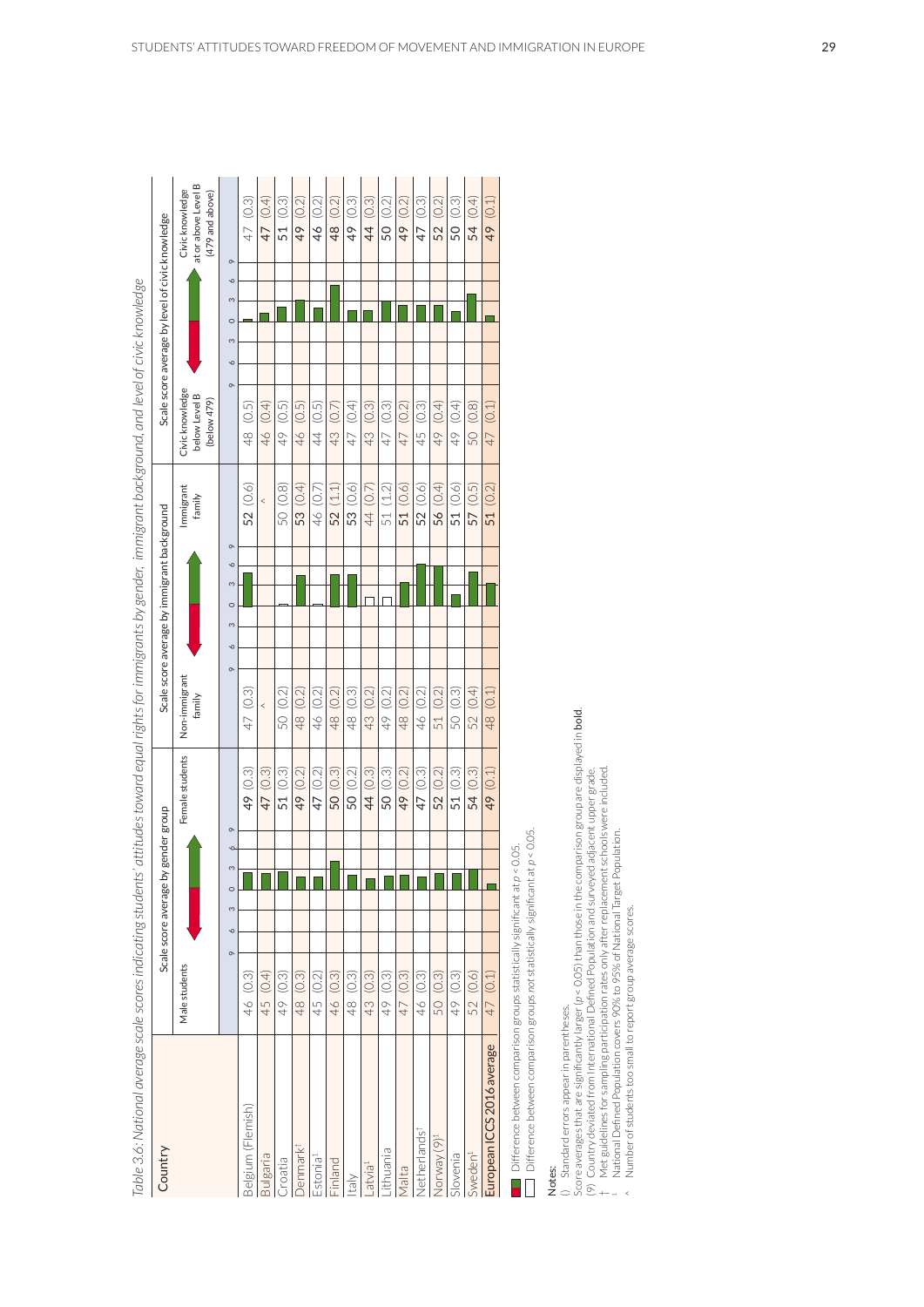## **References**

Amadeo, J., Torney-Purta, J., Lehmann, R., Husfeldt, V., & Nikolova, R. (2002). *Civic knowledge and engagement: An IEA study of upper secondary students in sixteen countries*. Amsterdam, the Netherlands: International Association for the Evaluation of Educational Achievement (IEA).

Barber, C., Fennelly, K., & Torney-Purta, J. (2013). Nationalism and support for immigrants' rights among adolescents in 25 countries. *Applied Developmental Science*, *17*(2), 60–75. doi: 10.1080/10888691.2013.774870

Davies, K., Tropp, L. R., Aron, A., Pettigrew, T. F., & Wright, S. C. (2011). Cross-group friendships and intergroup attitudes: A meta-analytic review. *Personality and Social Psychology Review*, *15*(4), 332–351. doi:10.1177/1088868311411103

Degner, J., & Dalege, J. (2013).The apple does not fall far from the tree, or does it? A meta-analysis of parent– child similarity in intergroup attitudes. *Psychological Bulletin*, *139*, 1270–1304.doi:10.1037/a0031436

Diaz-Veizades, J., Widaman, K., Little, T., & Gibbs, K. (1995). The measurement and structure of human rights attitudes. *The Journal of Social Psychology*, *135*(3), 313–328.

European Commission. (2016a). EU citizenship consultation 2015. *Common values, rights and democratic participation*. Brussels, Belgium: Author. Retrieved from http://ec.europa.eu/justice/citizen/document/ files/2015\_public\_consultation\_booklet\_en.pdf

European Commission. (2016b). *Standard Eurobarometer 85 "European citizenship" report*. Brussels, Belgium: Author. Retrieved from http://ec.europa.eu/COMMFrontOffice/publicopinion/index.cfm/Survey/ getSurveyDetail/instruments/STANDARD/surveyKy/2130

European Commission. (2016c). *Standard Eurobarometer 86 "Public opinion in the European Union, first results"*. Brussels, Belgium: Author. Retrieved from http://ec.europa.eu/COMM FrontOffice/publicopinion/ index.cfm/Survey/getSurveyDetail/instruments/STANDARD/ surveyKy/2137

Eurostat. (2017). Migration and migrant population statistics. *Eurostat statistics explained* [Website]. Retrieved from http://ec.europa.eu/eurostat/statistics-explained/index.php/migration\_and\_migrant population\_statistics

Fries-Tersch, E., Tugran, T., & Bradley, H. (2016). *Annual report on intra-EU labour mobility: Final report, December 2016*. Brussels, Belgium: European Commission. Retrieved from http://www.europa.eu

Gniewosz, B., & Noack, P. (2015). Parental influences on adolescents' negative attitudes toward immigrants. *Journal of Youth and Adolescence* (online publication). doi:10.1007/s10964-015-0291-3

Heath, A., & Richards, L. (2016). *Attitudes towards immigration and their antecedents: Topline results from Round 7 of the European Social Survey* (ESS Topline Results Series, Issue 7). London, UK: European Social Survey. Retrieved from http://www.europeansocialsurvey. org/docs/findings/ESS7\_toplines\_issue\_7\_immigration.pdf

Masso, A. (2009). A readiness to accept immigrants in Europe? Individual and country-level characteristics. *Journal of Ethnic and Migration Studies*, *35*(2), 251–270.

Miklikowska, M. (2017). Development of anti-immigrant attitudes in adolescence: The role of parents, peers, intergroup friendships, and empathy. *British Journal of Psychology*, *108*(3), 626\_648. doi:10.1111/bjop.12236

Paas T., & Halapuu V. (2012). *Attitudes towards immigrants and the integration of ethnically diverse societies*  (NORFACE Migration Discussion Paper No. 2012-23). Retrieved from http://www.norfacemigration.org/ publ\_uploads/NDP\_23\_12.pdf

Schulz, W. (2004). Scaling procedures for Likert-type items on students' concepts, attitudes and actions. In W. Schulz & H. Sibberns (Eds.), *IEA Civic Education Study: Technical report* (pp. 193–126). Amsterdam, the Netherlands: International Association for the Evaluation of Educational Achievement (IEA).

Schulz, W., Ainley, J., Fraillon, J., Kerr, D., & Losito, B. (2010). *ICCS 2009 international report: Civic knowledge, attitudes and engagement among lower secondary school students in thirty-eight countries*. Amsterdam, the Netherlands: International Association for the Evaluation of Educational Achievement (IEA).

Schulz, W., Ainley, J., Fraillon, J., Losito, B., & Agrusti, G. (2016). *IEA International Civic and Citizenship Education Study 2016: Assessment framework*. Amsterdam, the Netherlands: International Association for the Evaluation of Educational Achievement (IEA).

Torney-Purta, J., Lehmann, R., Oswald, H., & Schulz, W. (2001). *Citizenship and education in twenty-eight countries: Civic knowledge and engagement at age fourteen*. Amsterdam, the Netherlands: International Association for the Evaluation of Educational Achievement (IEA).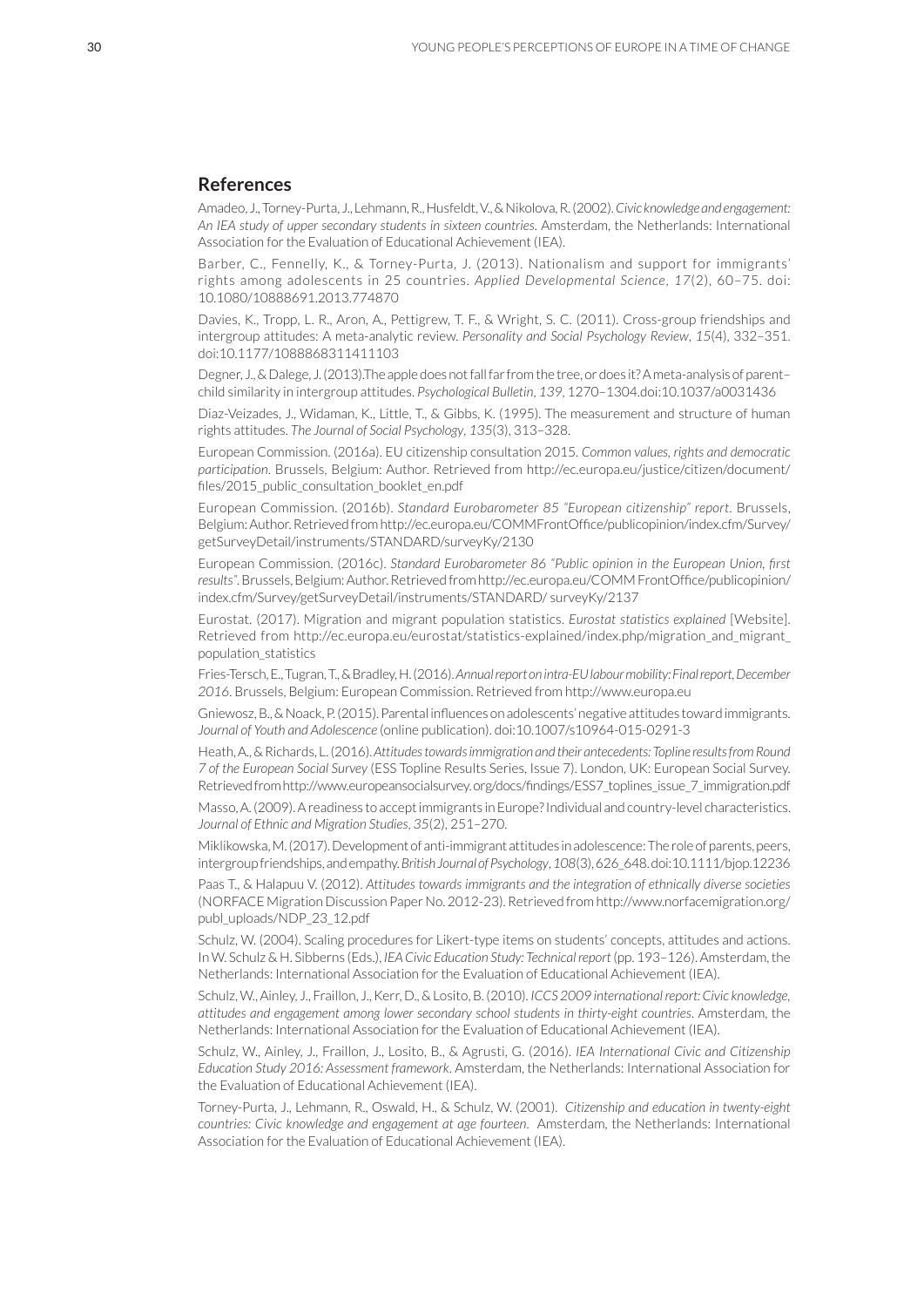Toth, O. (1995). Political-moral attitudes amongst young people in post-Communist Hungary. In L. Chisholm, P. Buchner, H.-H. Kruger, & M. du Bois-Reymond (Eds.), *Growing up in Europe: Contemporary horizons in childhood and youth studies* (Vol. 2, pp. 189–194). Berlin, New York: Walter de Gruyter.

van Zalk, M.H.W., Kerr, M., van Zalk, N., & Stattin, H. (2013). Xenophobia and tolerance in adolescence: Cross-Influence processes in friendships. *Journal of Abnormal Child Psychology*, *41*(4), 627–639.

Watts, M. W. (1996). Political xenophobia in the transition from socialism: Threat, racism and ideology among East German youth. *Political Psychology*, *17*(1), 97–126.

Westin, C. (1998). Immigration, xenophobia and youthful opinion. In J. Nurmi (Ed.), *Adolescents, cultures and conflicts: Growing up in contemporary Europe* (pp. 225–241). New York, NY: Garland Publishing.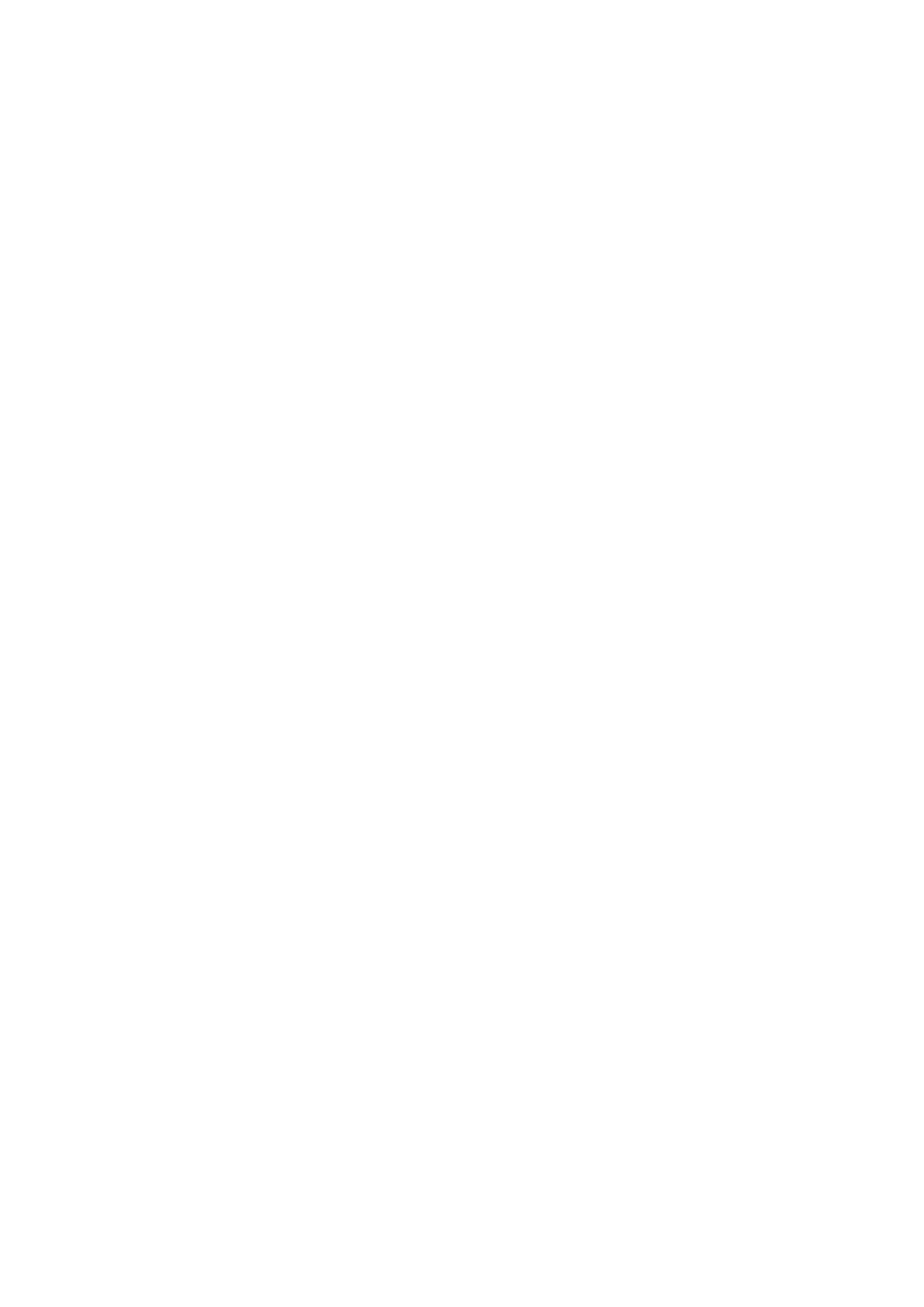# **Students' perceptions of Europe and the future of Europe**

## **Chapter highlights and summary**

Nearly all surveyed students endorsed cooperation among European countries on specific issues.

- Statements related to cooperation in guaranteeing high levels of employment, strengthening countries' economies, preventing and combating terrorism, and protecting the environment attracted the higher levels of agreement. (Table 4.1)
- Associations between students' views on cooperation among European countries and high civic knowledge scores (at or above Level B on the civic knowledge scale) were observed. (Table 4.2)

Majorities of students expressed positive expectations with respect to Europe's future, although some issues raised concern.

- Students believed that cooperation among European countries would probably increase and that peace and democracy across Europe were likely to strengthen. (Table 4.3)
- Students viewed terrorism and the influence of non-European powers as the most problematic issues. (Table 4.4)

Most students held positive views of the EU

- Majorities of students tended to agree with statements related to the role of the EU in guaranteeing respect for human rights, safety in Europe, protecting the environment, strengthening the economy, and sharing a set of common rules and laws. (see Table 4.5)
- Most of the surveyed students expressed trust in the European Commission and the European Parliament. (Table 4.6)
- Students' expectations of voting in European elections in the future varied across countries. (see Table 4.7)

Nearly all surveyed students had positive perceptions of their own life in the future.

• In most of the participating countries, majorities of students were positive about their respective futures. The extent to which students thought their financial situation would be better than that of their parents varied across countries. (Table 4.8)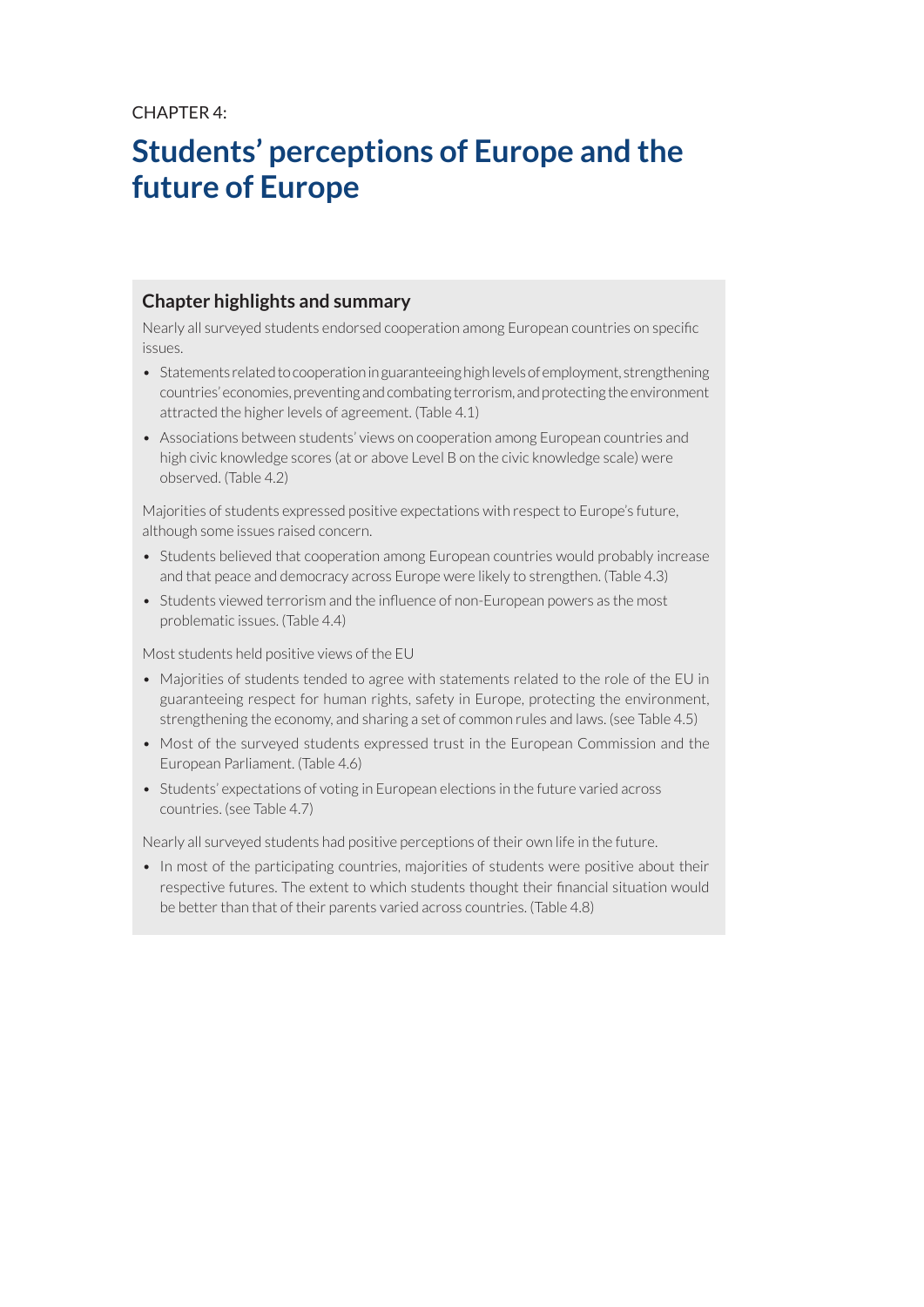This chapter examines constructs related to students' attitudes toward civic society and systems (i.e., students' attitudes toward European cooperation and the European Union, and students' perceptions of Europe in the future). It also examines a construct related to students' attitudes toward civic identities (i.e., students' perceptions of their own individual future) (Schulz, Ainley, Fraillon, Losito, & Agrusti, 2016).

## **Students' attitudes toward cooperation among European countries**

Cooperation among European countries is essential for the ongoing emergence and establishment of a common European space that brings European citizens closely together, enabling them to share ideas and develop solutions to common problems. Results from the Standard Eurobarometer 86 survey (European Commission, 2016a) showed that majorities of Europeans support the development of a common defense and security policy among EU member states and also the development of a common European policy on migration. According to this survey, of the respondents in the ICCS 2016 European countries, almost 90 percent in Sweden and 87 percent in the Netherlands would have agreed that their countries should help refugees. Bulgaria would have recorded the lowest percentage of agreement with this notion.

Another important issue in relation to cooperation among European countries is recognition of educational qualifications achieved in other European countries. Cooperation in this area helps increase young Europeans' voluntary mobility as well as their aspiration to work, study, or undergo training in another EU member country.

In 2014, an opinion survey was conducted among 13,437 young Europeans between 16 and 30 years of age in the 28 EU member states. The survey was part of the 2014 European Youth Event (EYE) organized by the European Parliament (Flash Eurobarometer of the European Parliament, 2014). The survey found that approximately four in 10 young people (43%) aspired to freedom of mobility. Among the ICCS 2016 European countries, this aspiration was shared mostly by Slovenia, Estonia, and Italy, with around 60 percent of respondents stating that they wanted freedom of mobility. Young people from Belgium and the Netherlands recorded the lowest percentages in relation to this matter. Around 30 percent of respondents expressed a wish to work, study, or undergo training in another EU country (European Parliament, 2014).

The Flash Eurobarometer survey of 2014 showed that about 26 percent of young respondents felt they would be compelled to move (i.e., go to another EU country to study or work) due to the financial crisis in various European countries. Of the respondents in the ICCS 2016 European countries, around 40 percent in each of Slovenia, Italy, and Bulgaria would have held this view of mobility, as would 53 percent (the highest percentage) of respondents in Croatia. ICCS 2016 European countries with lower unemployment rates recorded lower percentages of young people feeling compelled to move. This would have been the case for Belgium, Denmark, the Netherlands, Finland, and Sweden, where more than 90 percent of young respondents anticipated that they would not be forced to move (European Parliament, 2014).

Another relevant issue raised at the European level concerns cooperation among European countries in dealing with the recent mass-movement of refugees. From 2014, Europe has experienced the greatest mass movement of people seeking asylum since the Second World War, the majority of them fleeing from war zones such as Syria, Afghanistan, and Iraq. Many people reach the EU after perilous journeys over land or by sea. They mostly first arrive in Greece or in Italy and then try to reach other EU countries in Northern Europe (e.g., Sweden or Germany), passing through other EU member states such as Hungary, Slovenia, and Croatia on the way. In 2015 and in 2016, the number of asylum applications within the EU-28 was approximately 1.3 million (Eurostat, 2017).

This huge flow of migrants has caused tension among EU member states about asylum-seeker relocations, particularly because the number of asylum applications is not equally allocated across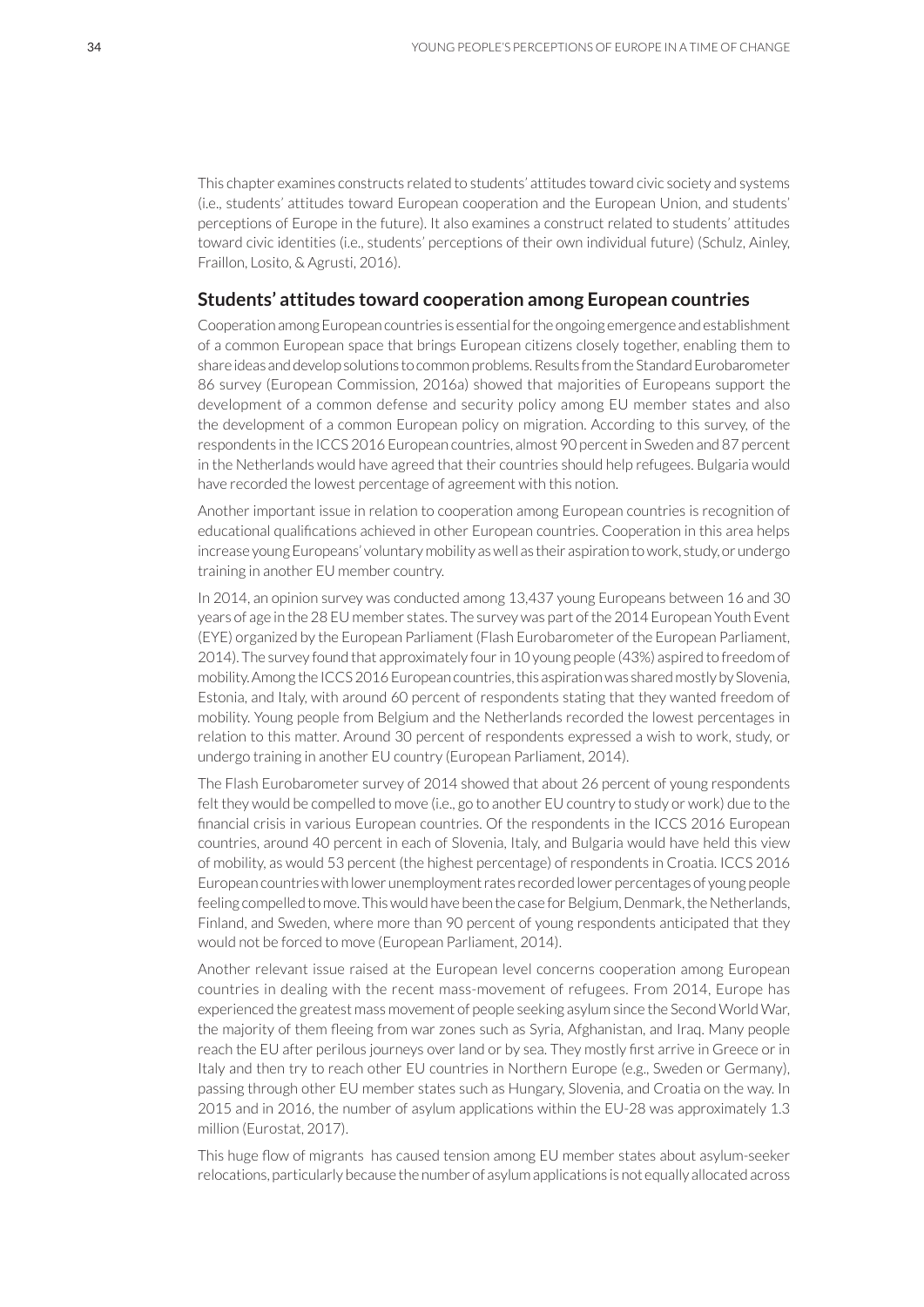EU countries. In 2015, five member states (Germany, Hungary, Sweden, Austria, and Italy) registered 75 percent of all asylum applications (Sabbati, 2016). Another critical issue pertains to the transit countries. Typically overwhelmed by the ongoing stream of arrivals and the commensurate strain of providing basic humanitarian assistance, these countries have been requesting EU assistance. The restoration of internal border controls among EU countries, thus limiting freedom of movement across the Schengen Area countries, has been one of the most striking effects of the tension that has arisen among member states because of this mass movement of people.<sup>1</sup>

The ICCS 2016 European regional questionnaire included a set of eight items investigating students' attitudes toward cooperation among European countries. This question sought to capture students' views on the adoption of common policies in Europe (e.g., environmental policies) or on cooperation in specific areas (e.g., strategies to reduce unemployment and to address economic crises).

More specifically, the question asked students to "strongly agree," "agree," "disagree," or "strongly disagree" with the following statements: (a) "European countries should cooperate to protect the environment (e.g. through programs to limit pollution, programs to combat climate change);"

(b) "European countries should cooperate to guarantee high levels of employment;" (c) "European countries should cooperate to strengthen their economies;" (d) "European countries should recognize all educational qualifications achieved in any other European country;" (e) "European countries should have a European army for peacekeeping missions;" (f) "European countries should cooperate to prevent and combat terrorism;" (g) "European countries should cooperate to combat illegal entry from non-European countries;" and (h) "European countries should cooperate to provide shelter to people escaping persecution in their countries for reasons of race, religion, or political opinions."

The subsequent eight-item scale had a satisfactory average reliability (Cronbach's alpha = 0.79 for the combined international dataset), with the positive scale scores reflecting more positive attitudes toward cooperation between European countries (see the item map in Figure 4.1, Appendix C).

Nearly all of the surveyed students favored cooperation among European countries. Across these countries, the average percentages agreeing with the statements ranged from 84 percent (European countries should have a European army for peacekeeping missions) to 98 percent (European countries should cooperate to protect the environment). There was therefore little variation in the extent of agreement with the statements, as is also evident from the European ICCS average percentages in Table 4.1.

Table 4.1 also records the national averages for participating countries on this scale (i.e., students' attitudes toward cooperation among European countries). The highest average score that we recorded was for Croatia with 54 score points.

When we examined the association of students' views on cooperation among European countries with students' gender, students' background (student from an immigrant family versus student from a non-immigrant family), and civic knowledge, we found only a few substantial differences in terms of gender and immigrant status (see Table 4.2). Males were significantly less positive than females in Belgium (Flemish), Denmark, the Netherlands, and Sweden, while students from non-immigrant families in Denmark, Estonia, Italy, and Latvia held more positive attitudes toward cooperation than their immigrant peers did. Sweden was the only country in which students from an immigrant family scored higher than students from a non-immigrant family on the cooperation scale (two points higher on average).

<sup>1</sup> We need to stress that the European regional questionnaire was developed before the mass movement of refugees. Recent growth in the numbers of refugees in many European countries was not reflected in the development of the ICCS 2016 study, and the European regional student questionnaire addressed this topic in one item only. However, the mass movement of refugees was a relevant issue at the time the European regional questionnaire was administered and may have influenced students' answers.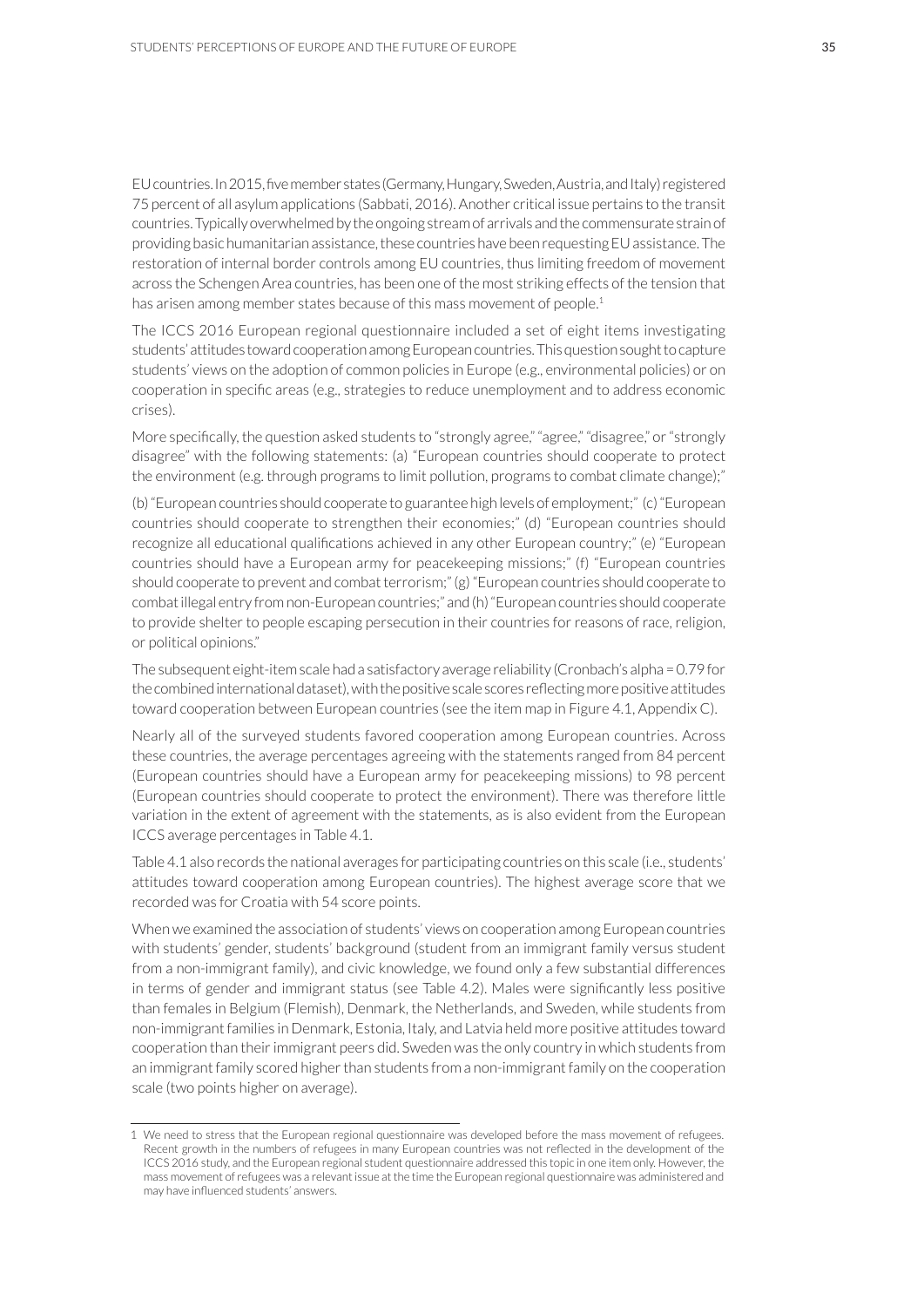| Table 4.1: Students' attitudes toward cooperation among European countries                                                                                                                                                                                                                                                                                                                           |                                                                                |                                                                                               |                                                                                   |                                                                                                                                    |                                                                                              |                                                                                     |                                                                                                               |                                                                                       |                                                                                                           |
|------------------------------------------------------------------------------------------------------------------------------------------------------------------------------------------------------------------------------------------------------------------------------------------------------------------------------------------------------------------------------------------------------|--------------------------------------------------------------------------------|-----------------------------------------------------------------------------------------------|-----------------------------------------------------------------------------------|------------------------------------------------------------------------------------------------------------------------------------|----------------------------------------------------------------------------------------------|-------------------------------------------------------------------------------------|---------------------------------------------------------------------------------------------------------------|---------------------------------------------------------------------------------------|-----------------------------------------------------------------------------------------------------------|
| Country                                                                                                                                                                                                                                                                                                                                                                                              |                                                                                |                                                                                               |                                                                                   |                                                                                                                                    |                                                                                              | Percentages of students who agreed or strongly agreed with the following statements |                                                                                                               |                                                                                       |                                                                                                           |
|                                                                                                                                                                                                                                                                                                                                                                                                      | European countries<br>should cooperate<br>to protect the<br>environment<br>(%) | European countries<br>should cooperate<br>to guarantee high<br>employment<br>levels of<br>(%) | European countries<br>should cooperate<br>their economies<br>to strengthen<br>(%) | European countries<br>should recognize<br>other European<br>achieved in any<br>all educational<br>qualifications<br>country<br>(%) | for peace-keeping<br>European countries<br>European army<br>should have a<br>missions<br>(%) | European countries<br>combat terrorism<br>should cooperate<br>to prevent and<br>(%) | European countries<br>should cooperate<br>illegal entry from<br>non-European<br>to combat<br>countries<br>(%) | European countries<br>should cooperate<br>to provide<br>shelter to<br>refugees<br>(%) | students' attitudes<br>among European<br>Average scale<br>cooperation<br>countries<br>score for<br>toward |
| Belgium (Flemish)                                                                                                                                                                                                                                                                                                                                                                                    | ◁<br>(0.3)<br>$80^{\circ}$                                                     | ◁<br>(0.4)<br>86                                                                              | (0.5)<br>95                                                                       | (0.8)<br>$\frac{8}{8}$                                                                                                             | ◁<br>(0.7)<br>$\infty$                                                                       | (0.4)<br>96                                                                         | ▷<br>(0.7)<br>50                                                                                              | (0.8)<br>$\frac{8}{2}$                                                                | (0.3)<br>50                                                                                               |
| Bulgaria                                                                                                                                                                                                                                                                                                                                                                                             | $\triangleright$<br>(0.4)<br>96                                                | $\triangleright$<br>(0.7)<br>92                                                               | $\triangleright$<br>(0,7)<br>$\sqrt{2}$                                           | (0.8)<br>88                                                                                                                        | (0.8)<br>83                                                                                  | $\triangleright$<br>(0.8)<br>90                                                     | (0.7)<br>88                                                                                                   | $\triangleright$<br>(0.9)<br>$\approx$                                                | $\triangleright$<br>(0.3)<br>$\frac{4}{3}$                                                                |
| Croatia                                                                                                                                                                                                                                                                                                                                                                                              | ◁<br>(0.3)<br>$\frac{8}{2}$                                                    | ◁<br>(0.2)<br>$\infty$                                                                        | ◁<br>(0.3)<br>88                                                                  | ◁<br>(0.5)<br>95                                                                                                                   | ◁<br>$\odot$ . $\odot$<br>93                                                                 | ◁<br>(0.3)<br>88                                                                    | ◁<br>(0.5)<br>$\overline{\mathcal{Z}}$                                                                        | ◁<br>$\odot$ 4)<br>95                                                                 | ◀<br>(0.2)<br>54                                                                                          |
| <b>Denmark</b>                                                                                                                                                                                                                                                                                                                                                                                       | ◁<br>(0.2)<br>$\infty$                                                         | $\left(0.4\right)$<br>95                                                                      | $\triangleright$<br>(0.4)<br>93                                                   | (0.5)<br>88                                                                                                                        | (0.9)<br>73                                                                                  | $\triangleleft$<br>(0.3)<br>97                                                      | ▷<br>(0.7)<br>85                                                                                              | ◁<br>(0.5)<br>93                                                                      | $\triangleright$<br>(0.2)<br>$\frac{8}{4}$                                                                |
| Estonia                                                                                                                                                                                                                                                                                                                                                                                              | (0.3)<br>$\infty$                                                              | (0.5)<br>95                                                                                   | ◁<br>$\odot$ 4)<br>86                                                             | ◁<br>(0.7)<br>93                                                                                                                   | $\odot$<br>85                                                                                | $\triangleleft$<br>(0.4)<br>97                                                      | $\triangleleft$<br>(0.5)<br>$\approx$                                                                         | $\triangleright$<br>(0.8)<br>$\rm{86}$                                                | (0.3)<br>50                                                                                               |
| Finland                                                                                                                                                                                                                                                                                                                                                                                              | (0.3)<br>76                                                                    | $\triangleleft$<br>(0.3)<br>56                                                                | ◁<br>(0.3)<br>56                                                                  | $\triangleright$<br>(0.7)<br>$82$                                                                                                  | $\triangleright$<br>(0.9)<br>$\approx$                                                       | $\triangleleft$<br>(0.3)<br>88                                                      | $\triangleleft$<br>(0.5)<br>93                                                                                | ◁<br>(0.5)<br>$\overline{91}$                                                         | $\triangleright$<br>(0.2)<br>49                                                                           |
| <b>Italy</b>                                                                                                                                                                                                                                                                                                                                                                                         | ◁<br>(0.2)<br>99                                                               | $\triangleright$<br>(0.5)<br>$\varphi$                                                        | ◁<br>$\bigcirc$<br>86                                                             | ◁<br>$\odot$<br>95                                                                                                                 | ◁<br>(0.5)<br>$\infty$                                                                       | ◁<br>(0.3)<br>97                                                                    | $\triangleright$<br>(0.8)<br>$\approx$                                                                        | ◁<br>(0.6)<br>$\overline{6}$                                                          | ◁<br>(0.2)<br>51                                                                                          |
| Latvia <sup>1</sup>                                                                                                                                                                                                                                                                                                                                                                                  | $\triangleright$<br>(0.4)<br>97                                                | $\triangleright$<br>(0.6)<br>$\gtrsim$                                                        | (0.5)<br>94                                                                       | $\triangleleft$<br>(0.7)<br>90                                                                                                     | ▷<br>(1.0)<br>78                                                                             | ▷<br>(0.6)<br>93                                                                    | (0.8)<br>$\overline{8}$                                                                                       | $\triangleright$<br>(0.8)<br>$\overline{8}$                                           | $\triangleright$<br>(0.3)<br>$\frac{8}{4}$                                                                |
| Lithuania                                                                                                                                                                                                                                                                                                                                                                                            | ◁<br>(0.2)<br>$\frac{8}{2}$                                                    | (0.5)<br>95                                                                                   | ◁<br>(0.4)<br>86                                                                  | ◁<br>(0.5)<br>95                                                                                                                   | ◁<br>(0.5)<br>92                                                                             | (0.5)<br>96                                                                         | ◁<br>(0.6)<br>89                                                                                              | $\triangleright$<br>(0.8)<br>$\overline{8}$                                           | ◁<br>(0.3)<br>52                                                                                          |
| Malta                                                                                                                                                                                                                                                                                                                                                                                                | (0.3)<br>97                                                                    | (0.4)<br>95                                                                                   | $\triangleright$<br>(0.5)<br>93                                                   | $\triangleleft$<br>(0.5)<br>92                                                                                                     | $\triangleleft$<br>(0.5)<br>90                                                               | $\triangleright$<br>(0.5)<br>93                                                     | $\triangleright$<br>(0.6)<br>84                                                                               | (0.6)<br>89                                                                           | ◁<br>(0.2)<br>51                                                                                          |
| Netherlands                                                                                                                                                                                                                                                                                                                                                                                          | ▷<br>(0.5)<br>95                                                               | ▷<br>(0.6)<br>83                                                                              | ▷<br>(0.6)<br>93                                                                  | ▷<br>$\odot$ 8)<br>$\frac{1}{8}$                                                                                                   | (0.9)<br>83                                                                                  | (0.6)<br>95                                                                         | D<br>(0.9)<br>85                                                                                              | $\odot$<br>$\frac{8}{8}$                                                              | D<br>(0.2)<br>47                                                                                          |
| Norway (9) <sup>1</sup>                                                                                                                                                                                                                                                                                                                                                                              | ◁<br>(0.2)<br>98                                                               | (0.3)<br>95                                                                                   | $\triangleright$<br>(0.4)<br>92                                                   | ▶<br>(0,7)<br>77                                                                                                                   | ▶<br>(0.8)<br>73                                                                             | ◁<br>(0.3)<br>96                                                                    | $\triangleright$<br>(0.6)<br>$\frac{8}{4}$                                                                    | ◁<br>(0.3)<br>93                                                                      | ▷<br>(0.2)<br>49                                                                                          |
| Slovenia                                                                                                                                                                                                                                                                                                                                                                                             | (0.3)<br>88                                                                    | $\triangleleft$<br>(0.4)<br>97                                                                | (0.5)<br>95                                                                       | ◁<br>(0.5)<br>92                                                                                                                   | ◁<br>(0.7)<br>$\odot$                                                                        | (0.5)<br>95                                                                         | $\triangleright$<br>(0.8)<br>$\frac{8}{4}$                                                                    | ◁<br>(0.6)<br>$\approx$                                                               | ◁<br>(0.2)<br>51                                                                                          |
| Sweden <sup>®</sup>                                                                                                                                                                                                                                                                                                                                                                                  | (0.3)<br>80                                                                    | $\triangleright$<br>(0.5)<br>93                                                               | (0.5)<br>94                                                                       | (0.6)<br>$\frac{8}{9}$                                                                                                             | $\triangleright$<br>(0.9)<br>82                                                              | ◁<br>(0.4)<br>97                                                                    | (0.7)<br>$86$                                                                                                 | ◁<br>(0.6)<br>94                                                                      | (0.3)<br>50                                                                                               |
| European ICCS 2016 average                                                                                                                                                                                                                                                                                                                                                                           | (0.0)<br>98                                                                    | (0.1)<br>95                                                                                   | (0.1)<br>94                                                                       | (0.1)<br>89                                                                                                                        | (0.1)<br>84                                                                                  | (0.1)<br>96                                                                         | (0.1)<br>$\overline{8}$                                                                                       | $\overline{0.1}$<br>89                                                                | (0.0)<br>50                                                                                               |
| Benchmarking participant not meeting sample participation requirements                                                                                                                                                                                                                                                                                                                               |                                                                                |                                                                                               |                                                                                   |                                                                                                                                    |                                                                                              |                                                                                     |                                                                                                               |                                                                                       |                                                                                                           |
| North Rhine-Westphalia                                                                                                                                                                                                                                                                                                                                                                               | 96 (0.6)                                                                       | (0.8)<br>94                                                                                   | (0.9)<br>92                                                                       | (1.1)<br>$\overline{91}$                                                                                                           | (0.8)<br>$\approx$                                                                           | 94 (0.8)                                                                            | 84 (0.9)                                                                                                      | 94 (0.8)                                                                              | (0.4)<br>51                                                                                               |
| Germany) <sup>1</sup>                                                                                                                                                                                                                                                                                                                                                                                |                                                                                |                                                                                               |                                                                                   |                                                                                                                                    |                                                                                              |                                                                                     |                                                                                                               |                                                                                       |                                                                                                           |
| More than 10 percentage points or 3 score points below the European ICCS 2016 average<br>More than 10 percentage points or 3 score points above the European<br>Significantly above European ICCS 2016 average<br>Significantly below European ICCS 2016 average<br>National ICCS 2016 percentage or average:<br>◁                                                                                   |                                                                                |                                                                                               | ICCS 2016 average                                                                 |                                                                                                                                    |                                                                                              |                                                                                     |                                                                                                               |                                                                                       |                                                                                                           |
| Standard er rors appear in parentheses. Because results are rounded to the nearest whole number, some totals may appear inconsistent.<br>National Defined Population covers 90% to 95% of National Target Population<br>Country deviated from International Defined Population and surveyed<br>Met guidelines for sampling participation rates only after replacement<br>Notes:<br>$\circ$<br>$\sim$ |                                                                                |                                                                                               | schools were included.<br>adjacent upper grade                                    |                                                                                                                                    |                                                                                              |                                                                                     |                                                                                                               |                                                                                       |                                                                                                           |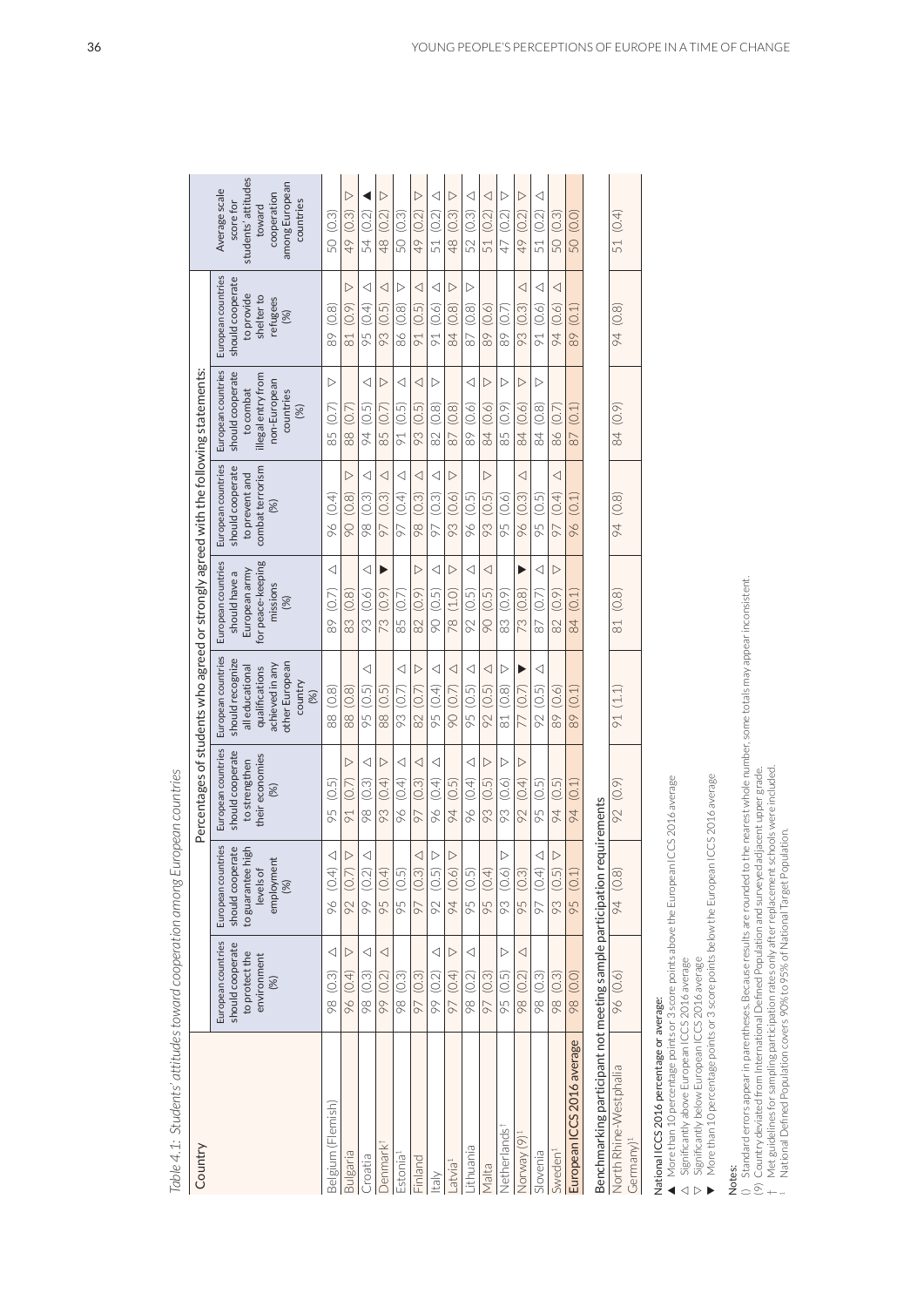| Country                                                                                                                                                                    |                        | Scale score average by          | gender group              |                          | Scale score average by immigrant background |                            |                                                 | Scale score average by level of civic knowledge         |                                                           |
|----------------------------------------------------------------------------------------------------------------------------------------------------------------------------|------------------------|---------------------------------|---------------------------|--------------------------|---------------------------------------------|----------------------------|-------------------------------------------------|---------------------------------------------------------|-----------------------------------------------------------|
|                                                                                                                                                                            | Malestudents           |                                 | Female students           | Non-immigrant<br>family  |                                             | Immigrant<br>family        | Civic knowledge<br>below Level B<br>(below 479) |                                                         | at or above Level B<br>Civic knowledge<br>(479 and above) |
|                                                                                                                                                                            | $\circ$                | $\circ$<br>S<br>$\breve{\circ}$ | o<br>$\breve{\circ}$<br>3 | $\circ$                  | 3<br>$\circ$<br>S<br>ó                      | $\circ$<br>$\breve{\circ}$ | $\circ$                                         | $\breve{\circ}$<br>3<br>$\circ$<br>S<br>$\breve{\circ}$ | $\circ$                                                   |
| Belgium (Flemish)                                                                                                                                                          | (0.3)<br>51            |                                 | (0.4)<br>50               | (0.3)<br>50              |                                             | $\odot$ . $\odot$<br>50    | $\overline{0}$<br>49                            |                                                         | (0.3)<br>51                                               |
| <b>Bulgaria</b>                                                                                                                                                            | 49 (0.4)               |                                 | (0.4)<br>49               | $\overline{\phantom{a}}$ |                                             | $\,<$                      | (0.4)<br>45                                     |                                                         | (0.3)<br>52                                               |
| Croatia                                                                                                                                                                    | 54 (0.3)               |                                 | (0.3)<br>55               | (0.2)<br>54              |                                             | (0.7)<br>54                | (0.5)<br>51                                     |                                                         | (0.3)<br>$\frac{8}{5}$                                    |
| Denmark                                                                                                                                                                    | (0.3)<br>49            |                                 | (0.2)<br>$\frac{8}{4}$    | (0.2)<br>48              |                                             | (0.5)<br>47                | (0.6)<br>45                                     |                                                         | (0.2)<br>49                                               |
| Estonia <sup>1</sup>                                                                                                                                                       | 50 (0.4)               |                                 | $\odot$<br>50             | (0.3)<br>50              |                                             | (0.8)<br>$\frac{8}{4}$     | (0.6)<br>$\overline{46}$                        |                                                         | (0.3)<br>51                                               |
| Finland                                                                                                                                                                    | (0.3)<br>49            |                                 | (0.2)<br>49               | (0.2)<br>49              |                                             | (1.0)<br>$\frac{8}{4}$     | (0.6)<br>45                                     |                                                         | (0.2)<br>50                                               |
| <b>Italy</b>                                                                                                                                                               | 51 (0.3)               | □                               | (0.3)<br>51               | (0.2)<br>51              |                                             | 50 (0.7)                   | (0.4)<br>47                                     |                                                         | (0.2)<br>52                                               |
| Latvia                                                                                                                                                                     | (0.4)<br>$\frac{8}{4}$ |                                 | (0.3)<br>48               | (0.3)<br>48              |                                             | (0.9)<br>46                | (0.4)<br>$\overline{4}$                         |                                                         | (0.3)<br>49                                               |
| Lithuania                                                                                                                                                                  | 52 (0.4)               |                                 | (0.3)<br>52               | (0.3)<br>52              |                                             | (1.0)<br>51                | (0.4)<br>47                                     |                                                         | (0.3)<br>54                                               |
| Malta                                                                                                                                                                      | 51 (0.3)               |                                 | (0.2)<br>51               | 51 (0.2)                 |                                             | (0.6)<br>51                | (0.3)<br>$\overline{4}$                         |                                                         | (0.3)<br>54                                               |
| Netherlands <sup>1</sup>                                                                                                                                                   | (0.3)<br>48            |                                 | (0.3)<br>47               | (0.3)<br>48              |                                             | (0.6)<br>47                | (0.5)<br>45                                     |                                                         | (0.3)<br>$\frac{6}{7}$                                    |
| Norway (9) <sup>1</sup>                                                                                                                                                    | 49 (0.2)               |                                 | (0.3)<br>49               | (0.2)<br>49              |                                             | (0.5)<br>50                | (0.5)<br>47                                     |                                                         | (0.2)<br>50                                               |
| Slovenia                                                                                                                                                                   | (0.3)<br>51            |                                 | (0.3)<br>51               | (0.2)<br>$\overline{51}$ |                                             | (0.6)<br>50                | (0.5)<br>47                                     |                                                         | (0.3)<br>52                                               |
| Sweden <sup>1</sup>                                                                                                                                                        | 51 (0.3)               |                                 | 50 (0.4)                  | (0.3)<br>50              |                                             | 52 <sub>(0.6)</sub>        | (0.7)<br>48                                     |                                                         | (0.3)<br>51                                               |
| European ICCS 2016 average                                                                                                                                                 | (0.1)<br>50            |                                 | (0.1)<br>50               | (0.1)<br>50              |                                             | (0.2)<br>50                | (0.1)<br>47                                     |                                                         | $\left(0,1\right)$<br>51                                  |
| Difference between comparison groups statistically significant at p <<br>Difference between comparison groups not statistically significant at                             |                        |                                 | $p < 0.05$ .<br>0.05.     |                          |                                             |                            |                                                 |                                                         |                                                           |
| Notes:                                                                                                                                                                     |                        |                                 |                           |                          |                                             |                            |                                                 |                                                         |                                                           |
| Score averages that are significantly larger ( $p$ < 0.05) than those in the comparison group are displayed in <b>bold</b><br>Standard errors appear in parentheses.       |                        |                                 |                           |                          |                                             |                            |                                                 |                                                         |                                                           |
| Country deviated from International Defined Population and surveyed adjacent upper grade.<br>Met guidelines for sampling participation rates only after replacement<br>(9) |                        |                                 | schools were included     |                          |                                             |                            |                                                 |                                                         |                                                           |
| National Defined Population covers 90% to 95% of National Target Pc<br>Number of students too small to report group average scores.                                        |                        |                                 | pulation                  |                          |                                             |                            |                                                 |                                                         |                                                           |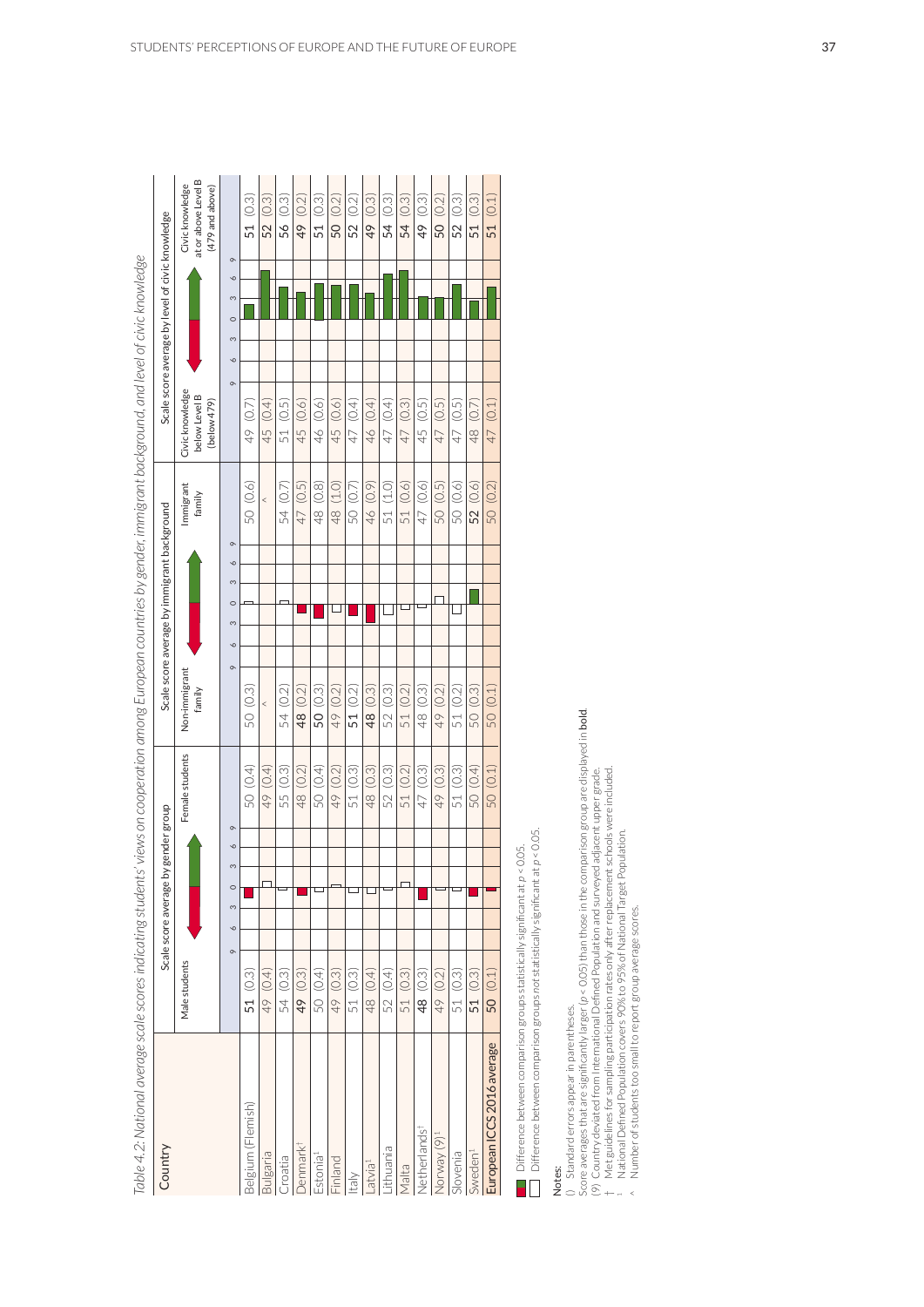In all countries, the students with a higher level of civic knowledge were the students who expressed the more positive views on adoption of common policies and on cooperation among European countries. On average, the statistically significant difference between students with higher and lower levels of civic knowledge was four scale points.

## **Students' perceptions of Europe's future**

The ICCS 2016 European regional questionnaire included a question that sought to capture how students imagine Europe's future might be with respect to potential problems and developments in Europe. The question asked students if they thought the following positive scenarios (items a, b, f, h) and negative scenarios (items c, d, e, g) were likely to happen in Europe in the future (response categories of "very likely," "likely," "unlikely," "very unlikely"): (a) "There will be stronger cooperation among European countries;" (b) "There will be greater peace across Europe;" (c) "Terrorism will be more of a threat all across Europe;" (d) "Europe will be more influenced by non-European powers like China, India, and the United States;" (e) "The economy will be weaker in all European countries;" (f) "There will be less air and water pollution in Europe;"  $(g)$  "There will be a rise in poverty and unemployment in Europe;" and (h) "Democracy will be strengthened across Europe."

The resultant scales had average reliabilities (Cronbach's alpha = 0.64 for students' positive expectations for Europe's future, and 0.62 for students' negative expectations for Europe's future) for the pooled ICCS sample with equally weighted countries (see the item maps in Figures 4.2 and 4.3, Appendix C).

The percentages of students expressing positive expectations ranged from 86 percent (cooperation will strengthen among European countries) to 47 percent (air and water pollution will lessen in Europe); see Table 4.3.<sup>2</sup> Denmark, Finland, Italy, Lithuania, the Netherlands, and Norway recorded percentages significantly above the European ICCS 2016 average in relation to students' expectation that cooperation among European countries would be stronger in the future.

On average across the ICCS 2016 European countries, 64 percent of students thought that the future would see greater peace across Europe. The highest national percentages of agreement were evident in Italy; Denmark, Finland, Malta, the Netherlands, and Sweden recorded percentages significantly above the European ICCS 2016 average. In Slovenia, students' positive perceptions toward greater peace across Europe were more than 10 points below the European ICCS 2016 average. Countries with percentages significantly below the ICCS average included Bulgaria, Croatia, Latvia, Lithuania, and Norway.

Across the European ICCS 2016 countries, only half of the students believed Europe would be less polluted in the future (average agreement: 47%). The highest national percentage of students holding this belief (more than 10 points above the European ICCS 2016 average) that we recorded was for Denmark; the lowest such percentage (10 points below the European ICCS 2016 average) was for Croatia. Bulgaria, Finland, Malta, the Netherlands, and Norway showed percentages significantly above the European ICCS 2016 average.

Seventy-eight percent of students on average felt that democracy would be strengthened across Europe. The students in Denmark were the most positive in this regard; the students in Bulgaria the least. Table 4.3 also shows the national average scale scores indicating students' positive expectations with regard to Europe's future. We observed scale scores significantly above the European ICCS 2016 average in Denmark, Finland, Italy, Malta, the Netherlands, and Sweden.

<sup>2</sup> Findings from the Standard Eurobarometer 86 survey (European Commission, 2016b) showed that half of the respondents were optimistic about the future of the EU. Among the students participating in the European ICCS 2016 survey, those in Lithuania and Malta were the most optimistic about Europe's future, while those in Italy and Sweden were the least optimistic.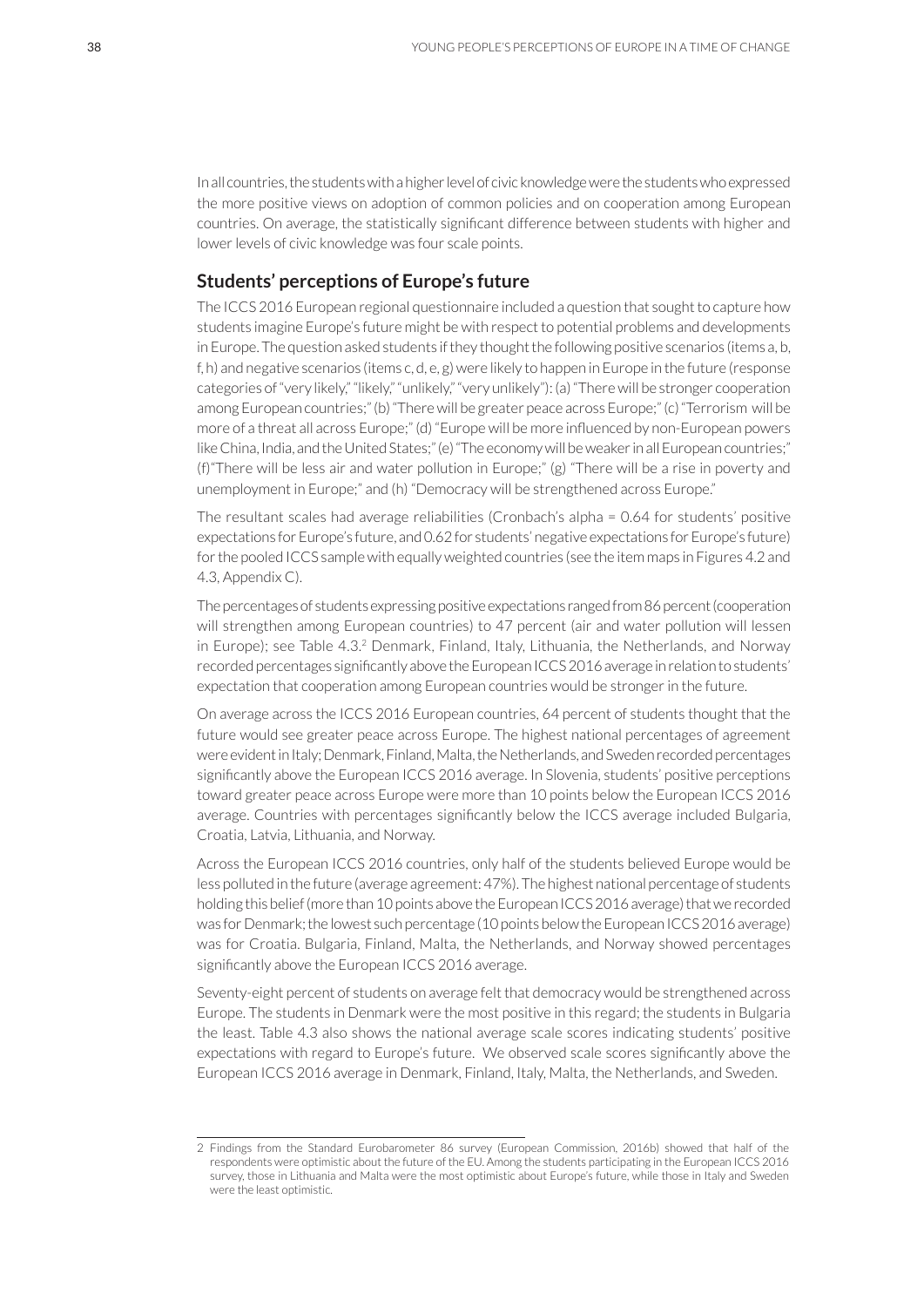|                            |                                                                                   |                                                         | Percentages of students who expected that the following positive scenarios<br>may likely or very likely happen in Europe: |                                                            |                                                                                                             |
|----------------------------|-----------------------------------------------------------------------------------|---------------------------------------------------------|---------------------------------------------------------------------------------------------------------------------------|------------------------------------------------------------|-------------------------------------------------------------------------------------------------------------|
| Country                    | There will be<br>stronger<br>cooperation among<br>European<br>countries<br>$(\%)$ | There will be<br>greater peace<br>across Europe<br>(% ) | There will be<br>less air and water<br>pollution in<br>Europe<br>$(\%)$                                                   | Democracy will be<br>strengthened<br>across Europe<br>(% ) | Average scale<br>scores for<br>students reporting<br>on positive<br>expectations of the<br>future of Europe |
| Belgium (Flemish)          | 86 (0.7)                                                                          | 64(1.2)                                                 | 43(1.1)<br>$\triangledown$                                                                                                | 79 (0.9)                                                   | 49(0.2)<br>$\triangledown$                                                                                  |
| Bulgaria                   | 80(1.1)<br>$\triangledown$                                                        | 59(1.3)<br>$\triangledown$                              | 50(1.1)<br>Δ                                                                                                              | 64(1.1)<br>$\blacktriangledown$                            | 49(0.3)<br>$\triangledown$                                                                                  |
| Croatia                    | 80 (1.0)<br>$\triangledown$                                                       | 61(1.1)<br>$\triangledown$                              | 34(1.0)<br>▼                                                                                                              | 71 (1.0)<br>▽                                              | 49(0.2)<br>$\triangledown$                                                                                  |
| Denmark <sup>+</sup>       | 92 (0.5)<br>$\triangle$                                                           | 71(1.1)<br>$\triangle$                                  | 57 (0.8)<br>$\blacktriangle$                                                                                              | 88<br>(0.6)<br>$\blacktriangledown$                        | 51(0.2)<br>$\triangle$                                                                                      |
| Estonia <sup>1</sup>       | 87(0.8)                                                                           | 62(1.2)                                                 | 42(1.3)<br>$\triangledown$                                                                                                | 76 (0.8)                                                   | 49 (0.3)<br>$\triangledown$                                                                                 |
| Finland                    | 91 (0.6)<br>$\triangle$                                                           | 67(1.2)<br>$\triangle$                                  | 52(1.1)<br>$\triangle$                                                                                                    | 84 (0.6)<br>$\triangle$                                    | 51(0.2)<br>$\triangle$                                                                                      |
| Italy                      | 88 (0.5)<br>$\triangle$                                                           | 76 (0.8)<br>$\blacktriangle$                            | 47(1.0)                                                                                                                   | 79 (0.8)                                                   | 50 (0.2)<br>$\triangle$                                                                                     |
| Latvia <sup>1</sup>        | 85 (0.7)<br>$\triangledown$                                                       | 57(1.3)<br>$\triangledown$                              | 47(1.1)                                                                                                                   | 73<br>(1.0)<br>$\triangledown$                             | 49 (0.3)<br>$\triangledown$                                                                                 |
| Lithuania                  | 90(0.6)<br>$\triangle$                                                            | 59(1.1)<br>$\triangledown$                              | 41(1.0)<br>$\triangledown$                                                                                                | 78 (0.8)                                                   | 50 (0.3)                                                                                                    |
| Malta                      | 87(0.5)                                                                           | 69(0.8)<br>$\triangle$                                  | 52 (0.9)<br>Δ                                                                                                             | 81 (0.6)<br>$\triangle$                                    | 53 (0.2)<br>$\triangle$                                                                                     |
| Netherlands <sup>†</sup>   | 89 (0.6)<br>$\triangle$                                                           | 73 (1.2)<br>$\triangle$                                 | 52(1.2)<br>Δ                                                                                                              | 79 (0.8)                                                   | 51 (0.3)<br>$\triangle$                                                                                     |
| Norway (9) <sup>1</sup>    | 90(0.5)<br>$\triangle$                                                            | 62(0.7)<br>$\triangledown$                              | 50(0.8)<br>$\triangle$                                                                                                    | 82<br>(0.7)<br>$\triangle$                                 | 50(0.1)                                                                                                     |
| Slovenia                   | 79 (0.9)<br>$\triangledown$                                                       | 49 (1.2)<br>$\blacktriangledown$                        | 40(1.0)<br>$\triangledown$                                                                                                | 74(1.1)<br>▽                                               | 48 (0.3)<br>$\triangledown$                                                                                 |
| Sweden <sup>1</sup>        | 86 (0.8)                                                                          | 67(1.0)<br>$\triangle$                                  | 48 (1.0)                                                                                                                  | 82 (0.9)<br>$\triangle$                                    | 51(0.2)<br>$\triangle$                                                                                      |
| European ICCS 2016 average | 86 (0.2)                                                                          | 64(0.3)                                                 | 47(0.3)                                                                                                                   | 78 (0.2)                                                   | 50(0.1)                                                                                                     |

### *Table 4.3: Students' positive expectations regarding the future of Europe*

### Benchmarking participant not meeting sample participation requirements

| North-Rhine-Westphalia | 74 (15)<br>ر د د ک | $T \cap (A, T)$<br>$1 + 1$<br>$J_{\ell}$ | (15)<br>$+0.1$<br>$1 + 1$ | (10)<br>フロー<br>しょり | 48 $(0.4)$ |
|------------------------|--------------------|------------------------------------------|---------------------------|--------------------|------------|
| (Germany) <sup>1</sup> |                    |                                          |                           |                    |            |

### National ICCS 2016 percentage or average:

 $\blacktriangle$  More than 10 percentage points or 3 score points above European ICCS 2016 average

- $\triangle$  Significantly above European ICCS 2016 average
- $\nabla$  Significantly below European ICCS 2016 average

 $\blacktriangledown$  More than 10 percentage points or 3 score points below European ICCS 2016 average

### Notes:

() Standard errors appear in parentheses. Because results are rounded to the nearest whole number, some totals may appear inconsistent.

(9) Country deviated from International Defined Population and surveyed adjacent upper grade.

† Met guidelines for sampling participation rates only after replacement schools were included.

<sup>1</sup> National Defined Population covers 90% to 95% of National Target Population.

The percentages of students holding this negative expectation varied markedly across the countries, with the range extending from 68 percent (Terrorism will be more of a threat all across Europe) to 43 percent (The economy will weaken in all European countries). The students who were most likely to anticipate an increase in terrorism were those in Belgium (Flemish), Italy, Malta, and Slovenia (Table 4.4).

About 67 percent of students anticipated that non-European powers would have an increased influence on Europe. We recorded percentages that were more than 10 points above the European ICCS 2016 average in Denmark and more than 10 points below in Bulgaria and Croatia.

On average, 43 percent of surveyed students believed that the economy would weaken in all European countries; 52 percent envisaged a rise in poverty and unemployment in Europe (Italy and Slovenia recorded percentages more than 10 points above the European ICCS average for this statement). Of the participating countries, Denmark recorded the lowest percentages of agreement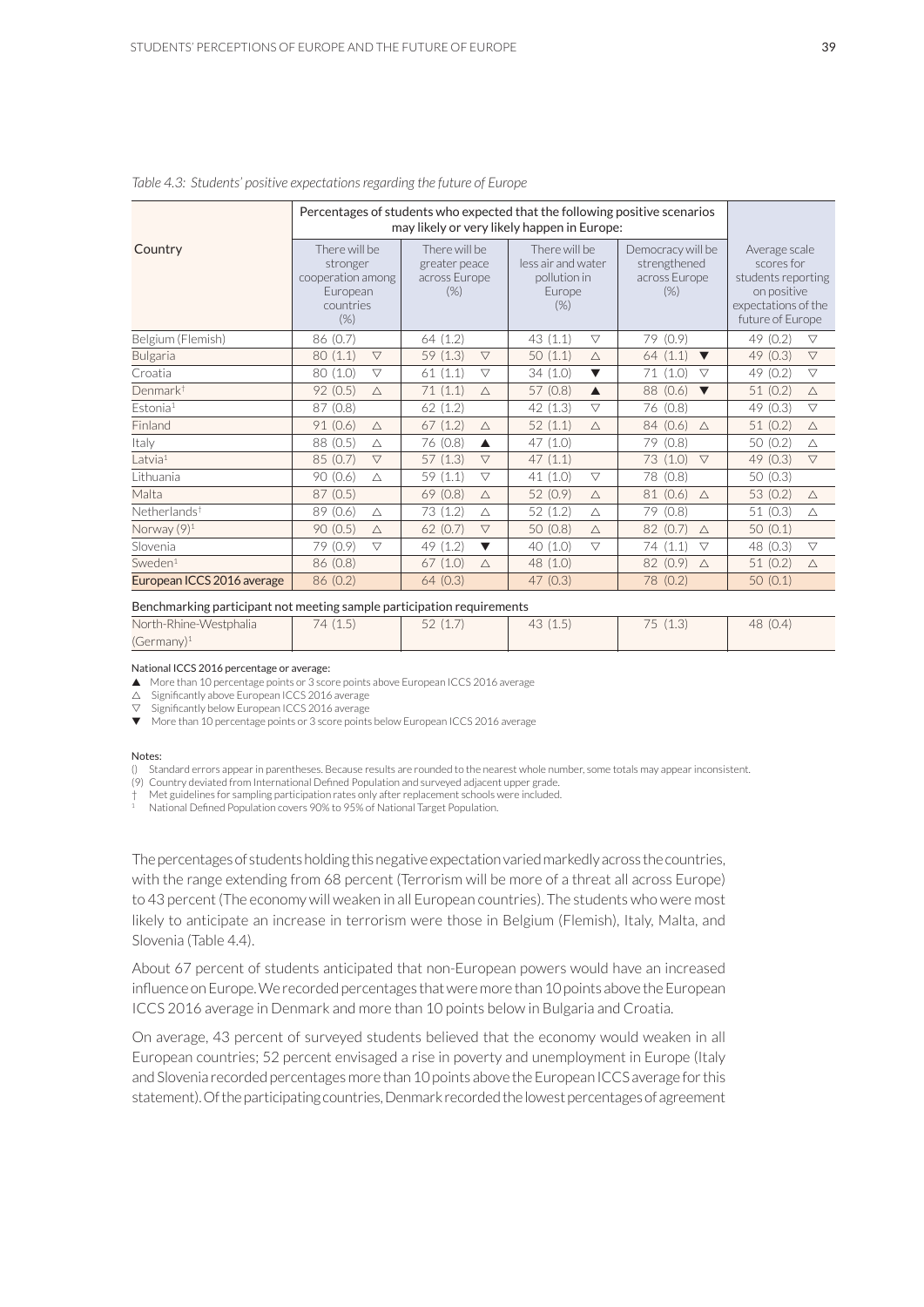### *Table 4.4: Students' negative expectations regarding the future of Europe*

|                            |                                                                       | Percentages of students who expected that the following negative scenarios<br>may likely or very likely happen in Europe: |                                                                         |                                                                             |                                                                                                                 |
|----------------------------|-----------------------------------------------------------------------|---------------------------------------------------------------------------------------------------------------------------|-------------------------------------------------------------------------|-----------------------------------------------------------------------------|-----------------------------------------------------------------------------------------------------------------|
| Country                    | Terrorism will be<br>more of a threat<br>all across<br>Europe<br>(% ) | Europe will be<br>more influenced<br>by non-European<br>powers like China,<br>India, and<br>the United States<br>(% )     | The economy<br>will be weaker<br>in all European<br>countries<br>$(\%)$ | There will be<br>a rise in poverty<br>and unemployment<br>in Europe<br>(% ) | Average scale<br>scores for student<br>disagreement<br>with negative<br>expectations of the<br>future of Europe |
| Belgium (Flemish)          | 73 (1.0)<br>Δ                                                         | 67(1.3)                                                                                                                   | 43(1.3)                                                                 | 55(1.2)<br>Δ                                                                | 49(0.2)<br>$\triangledown$                                                                                      |
| Bulgaria                   | 62(1.2)<br>$\triangledown$                                            | 57(1.1)<br>$\blacktriangledown$                                                                                           | 46(1.1)<br>$\triangle$                                                  | (1.2)<br>59<br>$\triangle$                                                  | 51(0.3)<br>$\triangle$                                                                                          |
| Croatia                    | 69 (1.1)                                                              | 50(1.2)<br>$\blacktriangledown$                                                                                           | 39(1.0)<br>$\triangledown$                                              | (1.1)<br>53                                                                 | 51(0.3)<br>$\triangle$                                                                                          |
| Denmark <sup>t</sup>       | 68 (0.8)                                                              | 79 (0.9)<br>$\blacktriangle$                                                                                              | 30(0.8)<br>$\blacktriangledown$                                         | 36(0.9)<br>$\blacktriangledown$                                             | 52(0.1)<br>$\triangle$                                                                                          |
| Estonia <sup>1</sup>       | 67(1.1)                                                               | 69(1.1)                                                                                                                   | 42 (0.9)                                                                | (0.9)<br>49<br>▽                                                            | 50(0.2)                                                                                                         |
| Finland                    | 67(1.1)                                                               | 69 (0.9)<br>$\triangle$                                                                                                   | 45(0.9)<br>$\triangle$                                                  | 47(0.9)<br>$\triangledown$                                                  | 50(0.2)<br>$\triangle$                                                                                          |
| Italy                      | 77 (0.8)<br>$\triangle$                                               | 77(0.8)<br>$\triangle$                                                                                                    | 52(1.1)<br>Δ                                                            | 64 (0.9)<br>▲                                                               | 47(0.2)<br>$\triangledown$                                                                                      |
| Latvia <sup>1</sup>        | 63 (0.9)<br>$\triangledown$                                           | 66 (1.2)                                                                                                                  | 44(1.1)                                                                 | (1.0)<br>52                                                                 | 51(0.2)<br>$\triangle$                                                                                          |
| Lithuania                  | 61(1.0)<br>$\triangledown$                                            | 69(1.1)                                                                                                                   | 38(1.3)<br>$\triangledown$                                              | (1.0)<br>44<br>$\triangledown$                                              | 52 (0.2)<br>$\triangle$                                                                                         |
| Malta                      | 77 (0.7)<br>$\triangle$                                               | 65(0.8)<br>$\triangledown$                                                                                                | 50 (0.9)<br>$\triangle$                                                 | (0.8)<br>59<br>$\triangle$                                                  | 48 (0.2)<br>$\triangledown$                                                                                     |
| Netherlands <sup>†</sup>   | 68 (1.2)                                                              | 64(1.2)<br>$\triangledown$                                                                                                | 37(1.5)<br>$\triangledown$                                              | (1.2)<br>43<br>$\triangledown$                                              | 51 (0.3)<br>$\triangle$                                                                                         |
| Norway (9) <sup>1</sup>    | 63(0.7)<br>$\triangledown$                                            | 69 (0.7)<br>$\triangle$                                                                                                   | 49(0.6)<br>$\triangle$                                                  | (0.7)<br>57<br>$\triangle$                                                  | 50(0.1)                                                                                                         |
| Slovenia                   | 75 (1.1)<br>Δ                                                         | 73 (0.9)<br>$\triangle$                                                                                                   | 50(1.1)<br>Δ                                                            | (1.0)<br>67<br>▲                                                            | 47(0.2)<br>$\triangledown$                                                                                      |
| Sweden <sup>1</sup>        | 60(1.1)<br>$\triangledown$                                            | 71 (0.9)<br>$\triangle$                                                                                                   | 37(1.0)<br>$\triangledown$                                              | 49 (1.2)<br>▽                                                               | 51(0.2)<br>$\triangle$                                                                                          |
| European ICCS 2016 average | 68 (0.3)                                                              | 67(0.3)                                                                                                                   | 43(0.3)                                                                 | 52 (0.3)                                                                    | 50(0.1)                                                                                                         |

### Benchmarking participant not meeting sample participation requirements

| North-Rhine-Westphalia | 75/11<br>\ + + + + | $+(1.6)$<br>54 | 43(2.0) | 52 (1.6) | 50 (0.3) |
|------------------------|--------------------|----------------|---------|----------|----------|
| $(Germany)^1$          |                    |                |         |          |          |

### National ICCS 2016 percentage or average:

 $\blacktriangle$  More than 10 percentage points or 3 score points above European ICCS 2016 average

 $\triangle$  Significantly above European ICCS 2016 average

Significantly below European ICCS 2016 average

▼ More than 10 percentage points or 3 score points below European ICCS 2016 average

### Notes:

() Standard errors appear in parentheses. Because results are rounded to the nearest whole number, some totals may appear inconsistent.

(9) Country deviated from International Defined Population and surveyed adjacent upper grade.

† Met guidelines for sampling participation rates only after replacement schools were included.

1 National Defined Population covers 90% to 95% of National Target Population.

with these statements (more than 10 percentage points below the European ICCS 2016 average).

Table 4.4 also shows the national average scale scores for students' disagreement with statements indicating negative expectations of Europe's future. The average scale scores for students in Bulgaria, Croatia, Denmark, Finland, Latvia, Lithuania, the Netherlands, and Sweden were all significantly above the European ICCS 2016 average.

The ICCS 2016 international student questionnaire asked students how concerned they felt about potential threats to the world's future (e.g., pollution, global financial crisis, violent conflict, climate change, unemployment, terrorism). Some of these aspects align with the topics included in the items in the European ICCS 2016 student questionnaire that sought to record students' positive and negative expectations with respect to Europe in the future. The students from the European countries considered pollution and terrorism to be main threats to the world's future, but deemed crime, violent conflict, financial crises, and unemployment as less serious.3

<sup>3</sup> For further details, see Chapter 5 of the ICCS 2016 international report (Schulz, Ainley, Fraillon, Losito, Agrusti, & Friedman, 2017).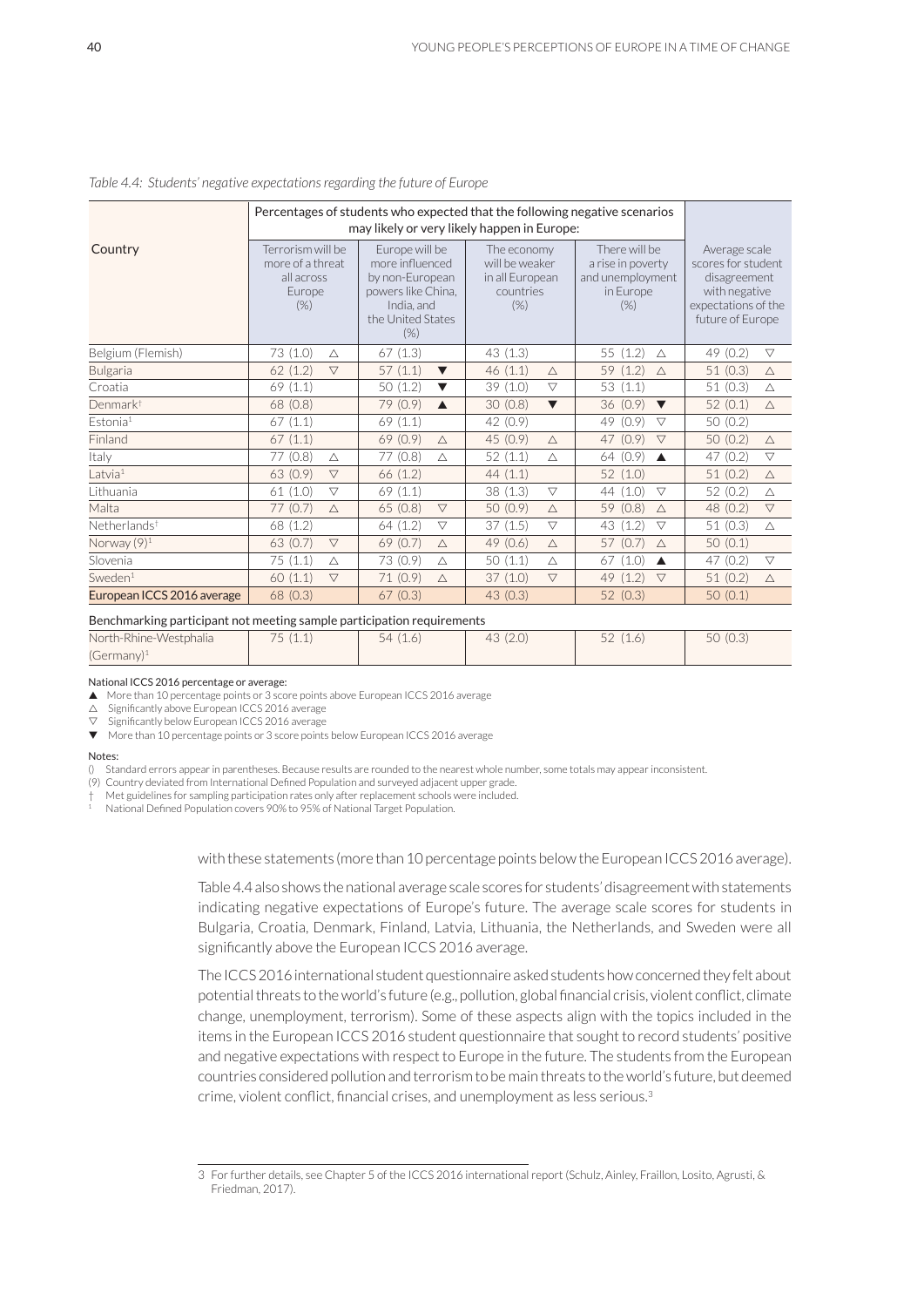## **Students' perceptions of the European Union**

According to the Standard Eurobarometer 86 survey (European Commission, 2016a), peace, human rights, and democracy are the values that best represent the European Union. The ICCS 2009 European regional survey found that the level of support for enlarging the EU varied across participating countries. In addition, on average across the ICCS 2009 countries, majorities of students wanted to see greater harmonization of policies in Europe (Kerr, Sturman, Schulz, & Burge, 2010).

The ICCS 2016 European regional questionnaire asked students about their perceptions of the European Union. The question included a set of five items that together covered a large variety of topics, from politics to the economy, from the environment to human rights. The question asked students to what extent they agreed ("strongly agree," "agree," "disagree," "strongly disagree") with each of these five statements about the EU: (a) "<EU> guarantees respect for human rights all over Europe;" (b) "<EU> makes Europe a safe place to live;" (c) <EU> takes care of the environment;" (d) "<EU> is good for the economy of individual countries;" and (e) "<EU> is good because countries share a common set of rules and laws."

The scale that we derived from these items had average reliability (Cronbach's alpha = 0.80) for the combined international dataset. The higher scores on the scale indicate more positive perceptions of the EU (see the item map in Figure 4.4, Appendix C).

As illustrated in Table 4.5, most of the surveyed students were positive about the European Union: on average, 88 percent of them agreed that the EU safeguards human rights and that the EU is good because it allows countries to share a common set of rules and laws. The only country to record a percentage more than 10 points below the European ICCS 2016 average for this item was Latvia. A large majority of students (European ICCS 2016 average: 85%) agreed that the EU makes Europe a safe place to live. The average percentage of agreement for this item in Slovenia, however, was more than 10 points below the European ICCS 2016 average. Most students (82%) also agreed that the EU is good for the economy (although, again, the percentage in Latvia was more than 10 points below the European ICCS 2016 average). Seventy-seven percent of students agreed that the EU takes care of the environment. However, the percentage agreeing with this statement was more than 10 points below the European ICCS 2016 average in Belgium (Flemish).

Table 4.5 also shows national average scale scores indicating students' attitudes toward the EU. The highest national averages that we recorded were those for Croatia, Lithuania, and Malta (percentages significantly above the European ICCS 2016 average). The lowest national averages that we observed were those in Belgium (Flemish), Denmark, Latvia, Norway, Slovenia, and Sweden.

The ICCS 2016 student questionnaire included a set of questions related to students' trust in civic institutions, groups, and sources of information and to students' intentions to participate in elections once they reached adulthood ("expected electoral participation"). Both questions encompassed specific options for students from European countries, namely students' trust in the European Commission and in the European Parliament, and students' expected participation in European elections.

Most of the surveyed students expressed quite a lot or complete trust in the European Commission and in the European Parliament (Table 4.6). The majority of students trusted the European Commission (European ICCS 2016 average: 70%) and the European Parliament (European ICCS 2016 average: 72%), with Finland, Italy, Lithuania, and Sweden showing percentages significantly above the European ICCS 2016 average for both items. Countries with percentages significantly below the European ICCS 2016 average for both items included Bulgaria, Croatia, Estonia, Latvia, and Slovenia.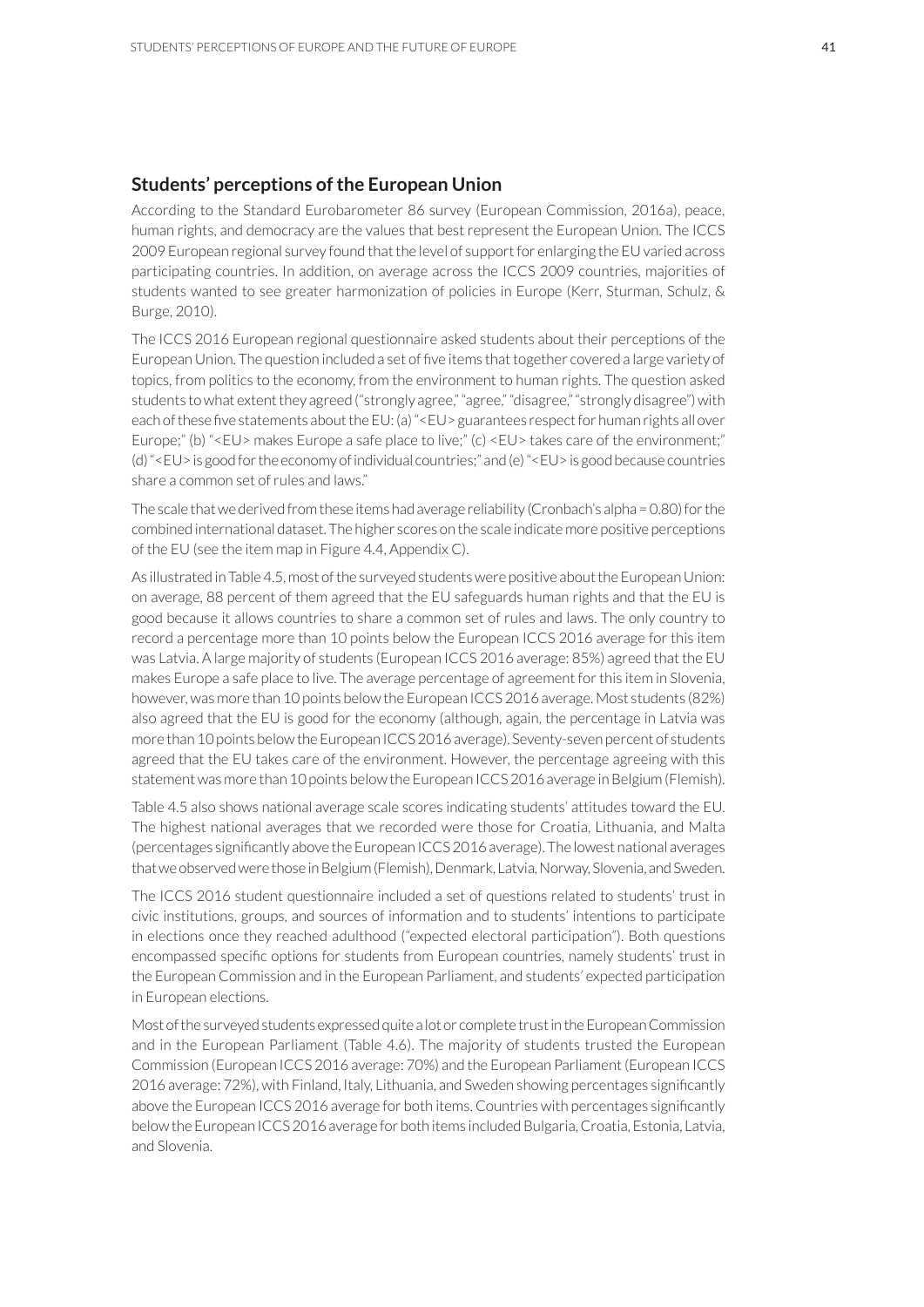|                                                                                                                                                                                                                                                                                                                                                                                                                        |                                                                        | Percent          |                                                 | ages of students who agreed or strongly agreed with the following statements: |                                                                 |                                                                                   |                                                                                 |
|------------------------------------------------------------------------------------------------------------------------------------------------------------------------------------------------------------------------------------------------------------------------------------------------------------------------------------------------------------------------------------------------------------------------|------------------------------------------------------------------------|------------------|-------------------------------------------------|-------------------------------------------------------------------------------|-----------------------------------------------------------------|-----------------------------------------------------------------------------------|---------------------------------------------------------------------------------|
| Country                                                                                                                                                                                                                                                                                                                                                                                                                | respect for human<br>EU guarantees<br>rights all over<br>Europe<br>(%) |                  | a safe place to live<br>EU makes Europe<br>(%)  | the environment<br>EU takes care of<br>(%)                                    | individual countries<br>the economy of<br>EU is good for<br>(%) | EU is good because<br>countries share a<br>common set of<br>rules and laws<br>(%) | for students' attitudes<br>Average scale scores<br>European Union<br>toward the |
| Belgium (Flemish)                                                                                                                                                                                                                                                                                                                                                                                                      | (0.6)<br>91                                                            | ◁                | ◁<br>O.Z<br>$\frac{8}{8}$                       | Þ<br>(1.0)<br>5                                                               | (0.8)<br>83                                                     | ◁<br>(0.5)<br>92                                                                  | ▷<br>(0.2)<br>49                                                                |
| <b>Bulgaria</b>                                                                                                                                                                                                                                                                                                                                                                                                        | (0,7)<br>$\overline{8}$                                                | $\triangleright$ | $\triangleright$<br>(1.1)<br>78                 | (1.0)<br>76                                                                   | (0.9)<br>$\approx$                                              | $\triangleright$<br>(1.0)<br>83                                                   | (0.3)<br>50                                                                     |
| Croatia                                                                                                                                                                                                                                                                                                                                                                                                                | (0.6)<br>92                                                            | ◁                | (0.7)<br>$\overline{8}$                         | ◁<br>(1.0)<br>80                                                              | ◁<br>(0.8)<br>$\stackrel{\textstyle\circ}{\circ}$               | ◁<br>$\odot$<br>$\infty$                                                          | ◁<br>(0.3)<br>52                                                                |
| Denmark <sup>1</sup>                                                                                                                                                                                                                                                                                                                                                                                                   | (0.8)<br>$\approx$                                                     | $\triangleright$ | ◁<br>86 (0.6)                                   | $\triangleright$<br>(1.0)<br>72                                               | (0.7)<br>$\overline{81}$                                        | $\triangleright$<br>(0.6)<br>$\frac{84}{3}$                                       | $\triangleright$<br>(0.2)<br>47                                                 |
| Estonia <sup>1</sup>                                                                                                                                                                                                                                                                                                                                                                                                   | (0.7)<br>$\overline{8}$                                                |                  | (0.9)<br>$\frac{5}{8}$                          | ◁<br>79 (1.0)                                                                 | ◁<br>(0.7)<br>86                                                | (0.7)<br>$\frac{8}{8}$                                                            | (0.2)<br>50                                                                     |
| Finland                                                                                                                                                                                                                                                                                                                                                                                                                | (0.6)<br>$\frac{8}{8}$                                                 |                  | ◁<br>(0.7)<br>$\frac{8}{8}$                     | ◁<br>(0.9)<br>$\frac{1}{8}$                                                   | (0.9)<br>$\circledcirc$                                         | ◁<br>(0.4)<br>93                                                                  | (0.3)<br>50                                                                     |
| ltaly                                                                                                                                                                                                                                                                                                                                                                                                                  | $\overline{0}$<br>$\infty$                                             | ◁                | $\triangleright$<br>(0.9)<br>$82$               | (1.0)                                                                         | ▷<br>(0.9)<br>73                                                | (0.7)<br>$88$                                                                     | (0.2)<br>50                                                                     |
| -atvia <sup>1</sup>                                                                                                                                                                                                                                                                                                                                                                                                    | (0.9)<br>$_{82}^{\circ}$                                               | $\triangleright$ | $\triangleright$<br>(1.1)<br>$82$               | (1.0)<br>79                                                                   | (1.0)<br>$\approx$                                              | (1.0)<br>77                                                                       | ▷<br>(0.2)<br>47                                                                |
| Lithuania                                                                                                                                                                                                                                                                                                                                                                                                              | (0.7)<br>92                                                            | ◁                | ◁<br>(0.8)<br>$\frac{8}{8}$                     | ◁<br>(0.8)<br>67                                                              | ◁<br>(0.8)<br>86                                                | ◁<br>(0.7)<br>$\infty$                                                            | ◁<br>(0.3)<br>52                                                                |
| Malta                                                                                                                                                                                                                                                                                                                                                                                                                  | (0.4)<br>93                                                            | $\triangleleft$  | $\triangleleft$<br>88 (0.5)                     | ◁<br>(0.6)<br>86                                                              | ◁<br>(0.5)<br>86                                                | (0.6)<br>88                                                                       | ◀<br>(0.2)<br>54                                                                |
| Netherlands <sup>1</sup>                                                                                                                                                                                                                                                                                                                                                                                               | (0.9)<br>$\frac{8}{3}$                                                 |                  | ◁<br>(0.8)<br>$\overline{6}$                    | (1.2)<br>76                                                                   | (0.8)<br>$\approx$                                              | ◁<br>(0.7)<br>$\overline{6}$                                                      | (0.3)<br>50                                                                     |
| Norway (9) <sup>1</sup>                                                                                                                                                                                                                                                                                                                                                                                                | (0.4)<br>90                                                            | ◁                | ◁<br>(0.4)<br>88                                | $\triangleright$<br>(0.7)<br>73                                               | (0.6)<br>$\approx$                                              | (0.5)<br>89                                                                       | ▷<br>(0.2)<br>50                                                                |
| Slovenia                                                                                                                                                                                                                                                                                                                                                                                                               | $\overline{O}$<br>84                                                   | $\triangleright$ | (1.1)<br>$\overline{71}$                        | (1.1)<br>78                                                                   | ◁<br>(0.9)<br>85                                                | (0.7)<br>$\frac{8}{2}$                                                            | ▷<br>(0.3)<br>49                                                                |
| Sweden <sup>1</sup>                                                                                                                                                                                                                                                                                                                                                                                                    | (0.8)<br>86                                                            | $\triangleright$ | ◁<br>(0.6)<br>$\overline{8}$                    | D<br>(1.1)<br>69                                                              | ▷<br>(0.9)<br>79                                                | ◁<br>(0.7)<br>$\infty$                                                            | ▷<br>(0.2)<br>49                                                                |
| European ICCS 2016 average                                                                                                                                                                                                                                                                                                                                                                                             | (0.2)<br>88                                                            |                  | 85 (0.2)                                        | (0.3)<br>77                                                                   | (0.2)<br>82                                                     | (0.2)<br>88                                                                       | (0.1)<br>50                                                                     |
| Benchmarking participant not meeting sample participation requirements                                                                                                                                                                                                                                                                                                                                                 |                                                                        |                  |                                                 |                                                                               |                                                                 |                                                                                   |                                                                                 |
| North-Rhine-Westphalia                                                                                                                                                                                                                                                                                                                                                                                                 | $\left(1.4\right)$<br>86                                               |                  | 81 (1.5)                                        | (2.0)<br>34                                                                   | (1.5)<br>76                                                     | (1.2)<br>84                                                                       | (0.5)<br>48                                                                     |
| $(Cermany)^1$                                                                                                                                                                                                                                                                                                                                                                                                          |                                                                        |                  |                                                 |                                                                               |                                                                 |                                                                                   |                                                                                 |
| More than 10 percentage points or 3 score points below European ICCS 2016 average<br>More than 10 percentage points or 3 score points above European ICCS 2016 average<br>Significantly above European ICCS 2016 average<br>Significantly below European ICCS 2016 average<br>National ICCS 2016 percentage or average:<br>$\lhd$                                                                                      |                                                                        |                  |                                                 |                                                                               |                                                                 |                                                                                   |                                                                                 |
| Standard errors appear in parentheses. Because results are rounded to the nearest whole number, some totals may appear inconsistent.<br>National Defined Population covers 90% to 95% of National Target Population.<br>Country deviated from International Defined Population and surveyed<br>Met guidelines for sampling participation rates only after replacement<br>Notes:<br>$\circ$<br>$\overline{\phantom{0}}$ |                                                                        |                  | schools were included.<br>adjacent upper grade. |                                                                               |                                                                 |                                                                                   |                                                                                 |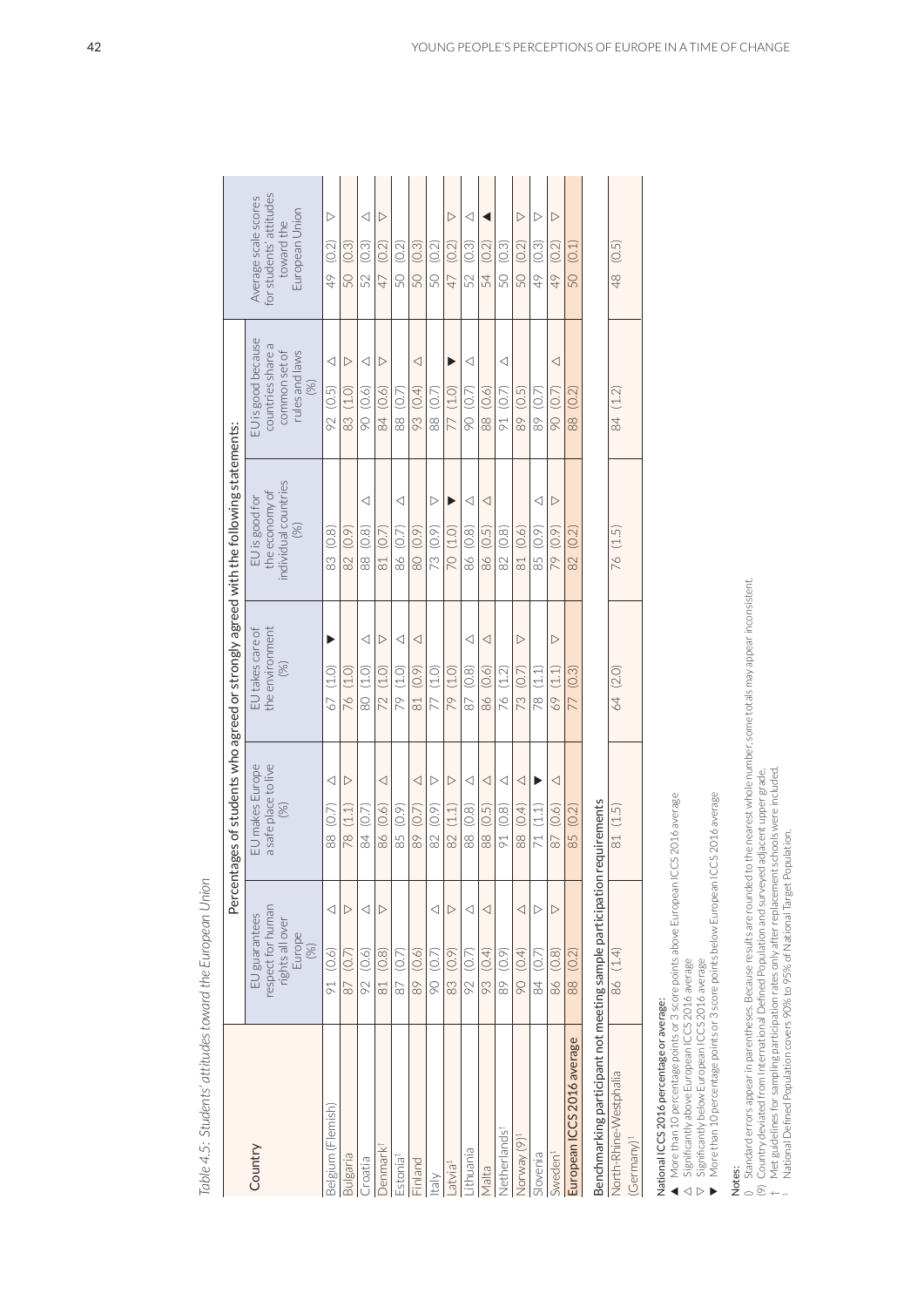| Table 4.6: Students' trust in European institutions                                                                                                                                                                                                                                                                                                                                                                 |                          |                  |                                                                   | Percentages of students trusting completely or quite a lot in: |                              |                         |                          |
|---------------------------------------------------------------------------------------------------------------------------------------------------------------------------------------------------------------------------------------------------------------------------------------------------------------------------------------------------------------------------------------------------------------------|--------------------------|------------------|-------------------------------------------------------------------|----------------------------------------------------------------|------------------------------|-------------------------|--------------------------|
| Country                                                                                                                                                                                                                                                                                                                                                                                                             |                          |                  | European Commission                                               |                                                                |                              | European Parliament     |                          |
|                                                                                                                                                                                                                                                                                                                                                                                                                     | 2016                     |                  | 2009                                                              | <b>Difference</b>                                              | 2016                         | 2009                    | Difference               |
| Belgium (Flemish)                                                                                                                                                                                                                                                                                                                                                                                                   | (1.1)<br>71              |                  | 52 (1.2)                                                          | 19(1.6)                                                        | 73 (1.3)                     | 54 (1.2)                | 19(1.8)                  |
| <b>Bulgaria</b>                                                                                                                                                                                                                                                                                                                                                                                                     | (1.1)<br>99              | $\triangleright$ | (1.1)<br>$\overline{60}$                                          | 6(1.6)                                                         | $\triangleright$<br>69 (1.2) | 63 (1.1)                | (1.6)<br>$\circ$         |
| Croatia                                                                                                                                                                                                                                                                                                                                                                                                             | (1.4)<br>59              | $\triangleright$ |                                                                   |                                                                | ▷<br>(1.4)<br>68             |                         |                          |
| Denmark <sup>1</sup>                                                                                                                                                                                                                                                                                                                                                                                                | (0.9)<br>$\overline{71}$ |                  | (1.1)<br>$\overline{60}$                                          | 12(1.4)                                                        | $\triangleleft$<br>75 (0.9)  | (1.0)<br>63             | 12(1.4)                  |
| Estonia                                                                                                                                                                                                                                                                                                                                                                                                             | (1.3)<br>44              | $\triangleright$ | 54 (1.5)                                                          | 11(2.0)                                                        | $\triangleright$<br>68 (1.3) | (1.5)<br>58             | 10(1.9)                  |
| Finland                                                                                                                                                                                                                                                                                                                                                                                                             | (0.8)<br>79              | ◁                | (1.0)<br>$\overline{C}$                                           | (1.3)<br>$\circ$                                               | ◁<br>80 (0.7)                | (0.8)<br>72             | (1.1)<br>$\infty$        |
| <b>Italy</b>                                                                                                                                                                                                                                                                                                                                                                                                        | (1.0)<br>75              | ◁                | (1.0)<br>75                                                       | (1.4)<br>$\circ$                                               | $\lhd$<br>(1.0)<br>75        | (0.9)<br>79             | (1.3)<br>$\vec{r}$       |
| Latvia <sup>1</sup>                                                                                                                                                                                                                                                                                                                                                                                                 | (1.3)<br>66              | $\triangleright$ | (1.6)<br>49                                                       | 16(2.0)                                                        | $\triangleright$<br>68 (1.3) | (1.4)<br>51             | 16(1.9)                  |
| ithuania                                                                                                                                                                                                                                                                                                                                                                                                            | (0.9)<br>80              | ◁                | (1.2)<br>66                                                       | 14(1.5)                                                        | ◁<br>(1.0)<br>$\frac{2}{8}$  | (1.2)<br>$\overline{C}$ | (1.5)<br>$\overline{2}$  |
| <b>Alla</b>                                                                                                                                                                                                                                                                                                                                                                                                         | (0.8)<br>$\overline{2}$  |                  | (1.8)<br>$61$                                                     | (2.0)<br>$\infty$                                              | (0.7)<br>72                  | (1.7)<br>62             | (1.9)<br>$\overline{C}$  |
| Netherlands <sup>1</sup>                                                                                                                                                                                                                                                                                                                                                                                            | (1.5)<br>20              |                  |                                                                   |                                                                | (1.4)<br>$\overline{71}$     |                         |                          |
| Slovenia                                                                                                                                                                                                                                                                                                                                                                                                            | (1.1)<br>63              | $\triangleright$ | (1.3)<br>59                                                       | (1.7)<br>$\overline{4}$                                        | $\triangleright$<br>64 (1.2) | (1.4)<br>58             | (1.8)<br>n<br>S          |
| Sweden <sup>3</sup>                                                                                                                                                                                                                                                                                                                                                                                                 | (0.9)<br>73              | ◁                | (1.3)<br>99                                                       | (1.6)<br>$\overline{a}$                                        | ◁<br>75 (0.9)                | (1.2)<br>69             | (1.5)<br>$\breve{\circ}$ |
| European ICCS 2016 average                                                                                                                                                                                                                                                                                                                                                                                          | (0.3)<br>$\overline{70}$ |                  |                                                                   |                                                                | (0.3)<br>72                  |                         |                          |
| Common countries average                                                                                                                                                                                                                                                                                                                                                                                            | (0.3)<br>71              |                  | (0.4)<br>61                                                       | (0.5)<br>$\overline{0}$                                        | (0.3)<br>73                  | (0.4)<br>63             | (0.5)<br>$\sigma$        |
| Benchmarking participant not meeting sample participation                                                                                                                                                                                                                                                                                                                                                           |                          |                  | requirements                                                      |                                                                |                              |                         |                          |
| North-Rhine-Westphalia                                                                                                                                                                                                                                                                                                                                                                                              | (1.7)                    |                  |                                                                   |                                                                | 73 (1.6)                     |                         |                          |
| (Germany)                                                                                                                                                                                                                                                                                                                                                                                                           |                          |                  |                                                                   |                                                                |                              |                         |                          |
| More than 10 percentage points below European ICCS 2016 average<br>More than 10 percentage points above European ICCS 2016 average<br>Significantly above European ICCS 2016 average<br>Significantly below European ICCS 2016 average<br>National ICCS 2016 percentage:<br>$\triangleleft$                                                                                                                         |                          |                  |                                                                   |                                                                |                              |                         |                          |
| Met guidelines for sampling participation rates only after replacement schools were included.<br>Country deviated from International Defined Population and surveyed adjacent upper grade.<br>National Defined Population covers 90% to 95% of National Target Population.<br>3 Standard errors appear in parentheses. Because results are rounded<br>No comparable data available.<br>Notes:<br>$\widehat{\infty}$ |                          |                  | to the nearest whole number, some totals may appear inconsistent. |                                                                |                              |                         |                          |

- **National ICCS 2016 percentage:**<br>▲ More than 10 percentage points above European ICCS 2016 average<br>∧ Sienificantly above European ICCS 2016 average
	-
- 
- 

- 
- 
- -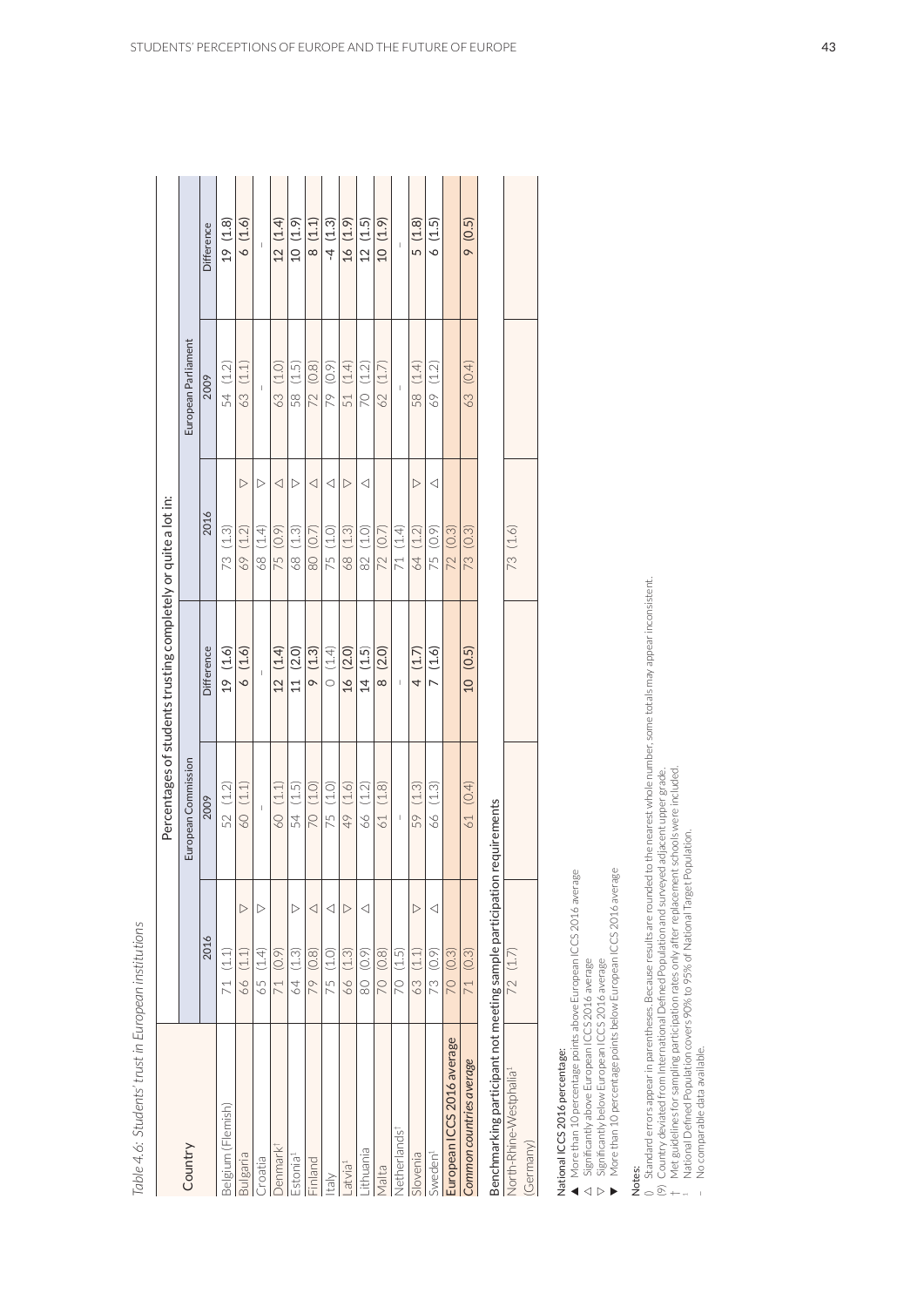In comparison with their ICCS 2009 counterparts, the ICCS 2016 students expressed greater trust, on average, in the European Commission and in the European Parliament. The differences over that time period were 10 and nine points respectively. Italy was the only country to show no difference between cycles in relation to trust in the European Commission. However, Italy also recorded a four-point decrease over time for trust in the European Parliament.

The national percentages of students who reported that they would certainly or probably vote in local, national, and European elections in the future were, on average, lower for European elections (European ICCS 2016 average: 65%) than for local and national ones (European ICCS 2016 average: 85%) (see Table 4.7). Countries where the percentages of students expecting to vote in European elections were more than 10 percentage points above the European ICCS 2016 average included Croatia, Denmark, Italy, and Sweden. The lowest such percentages were evident in Estonia and in Slovenia.

Students' expectations of participating in elections increased between ICCS 2009 and ICCS 2016. The highest increase that we recorded was for expected participation in European elections.

## **Students' perceptions of their life in the future**

In 2015 the youth unemployment rate reached 19.7 percent in Europe, reflecting young people's difficulties in finding a job (Eurostat, 2017). The Standard Eurobarometer 86 survey (European Commission, 2016a) included a question asking respondents if their quality of life "was better before." Majorities of respondents in 21 member states agreed with this statement. Among the European countries participating in ICCS 2016, Italy and Croatia recorded the highest percentages of agreement. Sweden, Finland, and the Netherlands, however, recorded the highest percentages of disagreement.

In the opinion survey conducted for the 2014 European Youth Event (EYE 2014), more than half of the respondents thought that the financial crisis had marginalized and excluded young people from economic and social life in their countries. Among the ICCS 2016 European countries, the highest percentage of young people holding this view was recorded in Croatia; the lowest percentage was reported in Denmark (European Parliament, 2014).

The ICCS 2016 European regional questionnaire contained a question asking students about their expectations in relation to different aspects of their future, namely their job, salary, and cultural opportunities. Students were asked how well the following statements reflected their expectations of their life in the future (response categories of "very likely," "likely," "unlikely," "very unlikely"): (a) "I will find a steady job;" (b) "My financial situation will be better than that of my parents;" (c) "I will find a job I like;" (d) "I will have the opportunity to travel abroad for leisure;" and (e) "I will earn enough money to start a family." The resultant scale had a good average reliability (Cronbach's alpha = 0.80 for the pooled international sample), with the positive scale scores reflecting more optimistic expectations (see the item map in Figure 4.5, Appendix C).

The lower-secondary students surveyed during ICCS 2016 expressed mainly positive attitudes about their respective futures (Table 4.8). We observed little variation in the extent of optimism across the countries for each of the items. Majorities of students felt that they would very likely or likely find a steady job (European ICCS 2016 average: 95%), find a job they liked (European ICCS 2016 average: 91%), and earn enough money to start a family (European ICCS 2016 average: 96%). On average, 89 percent of students believed that they would have the opportunity to travel abroad for leisure. Only one country recorded low percentages—Croatia.

We did, however, record slightly lower percentages and more variation across countries with respect to students thinking their financial situation would probably be securer than that of their parents. On average, about 78 percent of the respondents held this view. However, the corresponding national percentages in Belgium (Flemish) and Sweden were more than 10 points below the European ICCS 2016 average.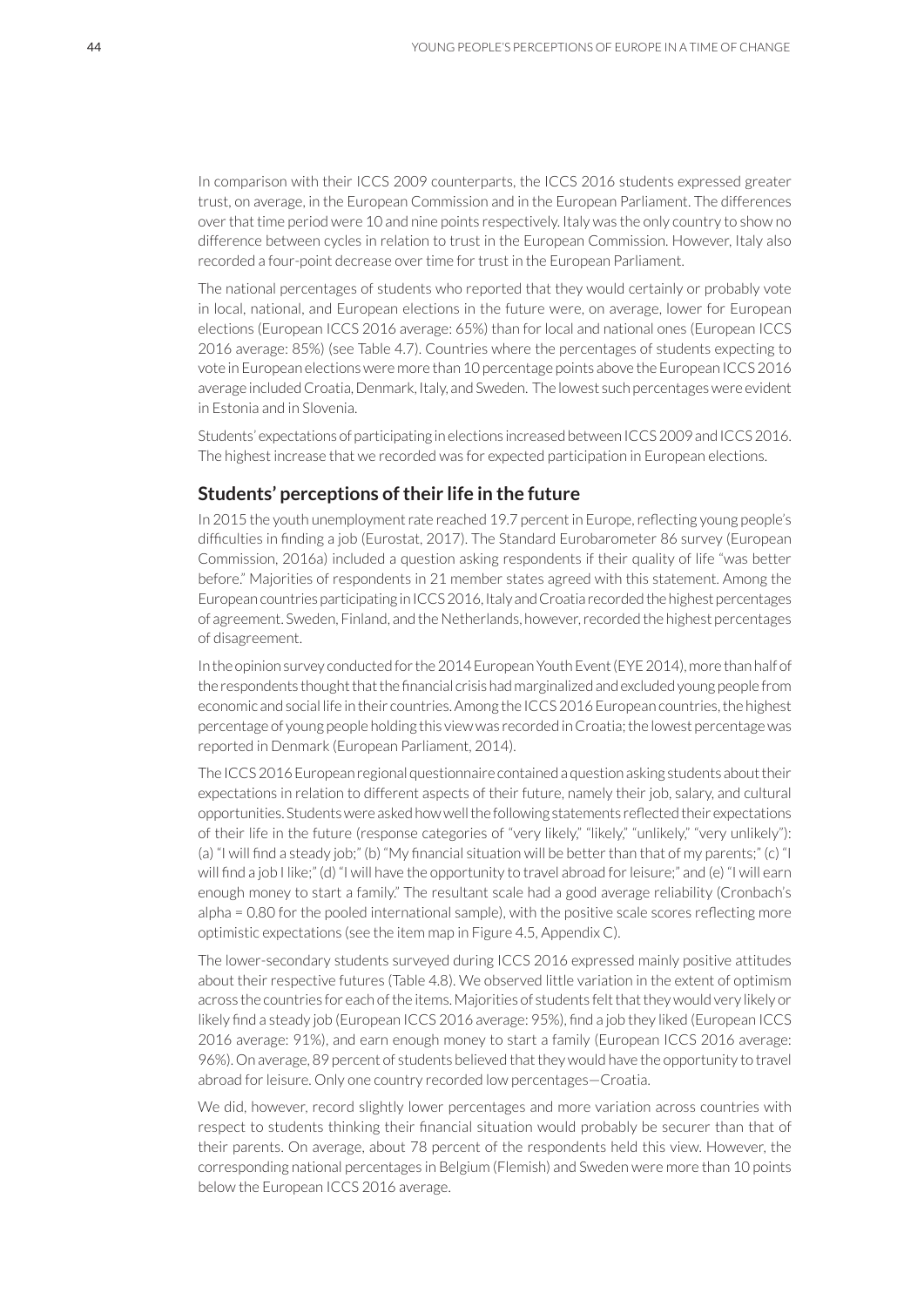| Table 4.7: Students' expected electoral participation<br>Country                                                                                                                                                                                                                                                                                                                                                                                                                                                                        |                                          |                                  |                                   | Percentages of students expecting to certainly or probably |                            |                                   |                             |                            |                   |
|-----------------------------------------------------------------------------------------------------------------------------------------------------------------------------------------------------------------------------------------------------------------------------------------------------------------------------------------------------------------------------------------------------------------------------------------------------------------------------------------------------------------------------------------|------------------------------------------|----------------------------------|-----------------------------------|------------------------------------------------------------|----------------------------|-----------------------------------|-----------------------------|----------------------------|-------------------|
|                                                                                                                                                                                                                                                                                                                                                                                                                                                                                                                                         |                                          | Vote in local elections          |                                   |                                                            | Vote in national elections |                                   |                             | Vote in European elections |                   |
|                                                                                                                                                                                                                                                                                                                                                                                                                                                                                                                                         | 2016                                     | 2009                             | <b>Difference</b>                 | 2016                                                       | 2009                       | <b>Difference</b>                 | 2016                        | 2009                       | <b>Difference</b> |
| Belgium (Flemish)                                                                                                                                                                                                                                                                                                                                                                                                                                                                                                                       | $\triangleright$<br>$(1.1)$<br>$\approx$ | 75 (1.1)                         | 6(1.5)                            | ▷<br>(1.1)<br>$\frac{8}{2}$                                | 72 (1.3)                   | 7(1.7)                            | ▷<br>62 (1.3)               | 52 (1.1)                   | 10 (1.7)          |
| <b>Bulgaria</b>                                                                                                                                                                                                                                                                                                                                                                                                                                                                                                                         | 84 (0.8)                                 | 78 (1.0                          | 6(1.3)                            | $\triangleright$<br>79 (1.0)                               | 69 (1.0)                   | 10(1.4)                           | 65 (1.2)                    | 55 (1.3)                   | 9(1.8)            |
| Croatia                                                                                                                                                                                                                                                                                                                                                                                                                                                                                                                                 | ◁<br>92 <sub>(0.6)</sub>                 |                                  |                                   | ◁<br>(0.8)<br>$\frac{8}{8}$                                |                            |                                   | ◀<br>76 (1.1)               |                            |                   |
| Denmark                                                                                                                                                                                                                                                                                                                                                                                                                                                                                                                                 | ◁<br>(0.6)<br>89                         | 80 (0.7                          | 9(1.0)                            | ◁<br>(0.5)<br>24                                           | 89 (0.6)                   | (0.8)<br>5                        | 77 (0.9)                    | 54 (1.0)                   | 23 (1.4)          |
| Estonia                                                                                                                                                                                                                                                                                                                                                                                                                                                                                                                                 | $\triangleright$<br>$(1.1)$<br>$\approx$ | $(1.2)$<br>78                    | (1.7)<br>$\infty$                 | $\triangleright$<br>(1.1)                                  | 73 (1.3)                   | (1.7)<br>5                        | ▶<br>35(1.1)                | 30 (1.0)                   | 5(1.5)            |
| Finland                                                                                                                                                                                                                                                                                                                                                                                                                                                                                                                                 | (0.7)<br>86                              | $\overline{0}$<br>$\overline{8}$ | (1.0)<br>$\circ$                  | $\triangleleft$<br>(0.8)<br>87                             | 85 (0.7)                   | 2(1.1)                            | 64 (0.9)                    | 53 (1.0)                   | 11(1.3)           |
| <b>Italy</b>                                                                                                                                                                                                                                                                                                                                                                                                                                                                                                                            | ◁<br>92 (0.5)                            | 91 (0.6)                         | (0.8)<br>$\overline{\phantom{0}}$ | $\triangleleft$<br>(0.6)<br>$\infty$                       | 88 (0.6)                   | 2(0.8)                            | ◀<br>82 (0.7)               | 78 <sub>(0.9)</sub>        | 4(1.1)            |
| Latvia <sup>1</sup>                                                                                                                                                                                                                                                                                                                                                                                                                                                                                                                     | $\triangleright$<br>80 (0.8)             | 81 (1.1)                         | $-1(1.4)$                         | $\, \triangleright$<br>(0.9)<br>78                         | 77 (1.2)                   | 0(1.5)                            | 63 (1.2)                    | 62 (1.1)                   | 1(1.6)            |
| Lithuania                                                                                                                                                                                                                                                                                                                                                                                                                                                                                                                               | ◁<br>88 (0.6)                            | (0.8)<br>88                      | (1.0)<br>$\overline{\phantom{0}}$ | ◁<br>(0.6)<br>$\frac{8}{8}$                                | 88 (0.8)                   | 0(1.0)                            | $\triangleleft$<br>70 (0.9) | 58 (1.1)                   | 12(1.4)           |
| Malta                                                                                                                                                                                                                                                                                                                                                                                                                                                                                                                                   | $\triangleright$<br>(0.6)<br>$\approx$   | (1.3)<br>$\approx$               | (1.4)<br>$\overline{\phantom{0}}$ | (0.6)<br>85                                                | 86 (1.2)                   | (1.4)<br>$\overline{\phantom{0}}$ | $\triangleleft$<br>69 (0.7) | (1.3)<br>$\overline{60}$   | 9(1.5)            |
| Netherlands <sup>t</sup>                                                                                                                                                                                                                                                                                                                                                                                                                                                                                                                | $\triangleright$<br>(1.2)<br>77          |                                  |                                   | $\triangleright$<br>(1.2)<br>75                            |                            |                                   | $\triangleright$<br>60(1.3) | $\mathbb{I}$               |                   |
| Norway (9) <sup>1</sup>                                                                                                                                                                                                                                                                                                                                                                                                                                                                                                                 | 91 (0.4)                                 | (0.8)<br>87                      | (0.9)<br>5                        | $\triangleleft$<br>(0.5)<br>$\overline{6}$                 | 86 (1.0)                   | (1.1)<br>ഗ                        |                             |                            |                   |
| Slovenia                                                                                                                                                                                                                                                                                                                                                                                                                                                                                                                                | $\triangleright$<br>82 (1.0)             | 79 (0.8)                         | 3(1.3)                            | $\triangleright$<br>(0.8)<br>82                            | 81 (0.8)                   | 2(1.1)                            | ▶<br>47 (1.2)               | 43 (1.0)                   | 4(1.6)            |
| Sweden <sup>1</sup>                                                                                                                                                                                                                                                                                                                                                                                                                                                                                                                     | ◁<br>89 (0.7)                            | 81 (1.1                          | (1.3)<br>$\infty$                 | ◁<br>(0.5)<br>93                                           | 85 (0.9)                   | (1.0)<br>$\infty$                 | 77 (1.1)                    | 63 (1.3)                   | 14 (1.7)          |
| European ICCS 2016 average                                                                                                                                                                                                                                                                                                                                                                                                                                                                                                              | (0.2)<br>85                              |                                  |                                   | (0.2)<br>$\overline{8}$                                    |                            |                                   | 65 (0.3)                    |                            |                   |
| Common countries average                                                                                                                                                                                                                                                                                                                                                                                                                                                                                                                | (0.2)<br>85                              | (0.3)<br>82                      | (0.4)<br>S                        | (0.2)<br>85                                                | 82 (0.3)                   | (0.4)<br>4                        | (0.3)<br>65                 | (0.3)<br>55                | 9(0.5)            |
| Benchmarking participant not meeting sample participation requirements                                                                                                                                                                                                                                                                                                                                                                                                                                                                  |                                          |                                  |                                   |                                                            |                            |                                   |                             |                            |                   |
| North Rhine-Westphalia                                                                                                                                                                                                                                                                                                                                                                                                                                                                                                                  | 61 (2.0)                                 |                                  |                                   | 72 (1.4)                                                   |                            |                                   | 61 (1.7)                    |                            |                   |
| Germany) <sup>1</sup>                                                                                                                                                                                                                                                                                                                                                                                                                                                                                                                   |                                          |                                  |                                   |                                                            |                            |                                   |                             |                            |                   |
| More than 10 percentage points below European ICCS 2016 average<br>More than 10 percentage points above European ICCS 2016 average<br>Significantly below European ICCS 2016 average<br>Significantly above European ICCS 2016 average<br>National ICCS 2016 percentage:<br>$\triangleleft$ $\triangleright$ $\blacktriangleright$<br>$\blacktriangleleft$                                                                                                                                                                              |                                          |                                  |                                   |                                                            |                            |                                   |                             |                            |                   |
| Standard errors appear in parentheses. Because results are rounded to the nearest whole number, some totals may appear inconsistent.<br>(9) Country deviated from International Defined Population and surveyed adjacent upper grade.<br>Statistically significant changes (p < 0.05) between 2009 and 2016 are displayed in bold.<br>National Defined Population covers 90% to 95% of National Target Population.<br>Met guidelines for sampling participation rates only after replacement<br>No comparable data available.<br>Notes: |                                          |                                  | schools were included.            |                                                            |                            |                                   |                             |                            |                   |

| ľ<br>i<br>İ<br>i<br>ļ<br>I<br>ć<br>j<br>١<br>i<br>inhalia<br>$\frac{1}{2}$<br>I<br>j<br>ì<br>J<br><b>Signal</b><br>ļ<br>¢<br>Control C<br>$\frac{1}{2}$<br>j<br>j<br>I |  |  |
|------------------------------------------------------------------------------------------------------------------------------------------------------------------------|--|--|
|                                                                                                                                                                        |  |  |
|                                                                                                                                                                        |  |  |
|                                                                                                                                                                        |  |  |
|                                                                                                                                                                        |  |  |
| ٦<br>Benchmarking participant not meeting sample parti                                                                                                                 |  |  |
|                                                                                                                                                                        |  |  |
|                                                                                                                                                                        |  |  |
|                                                                                                                                                                        |  |  |

- 
- 
- 

- 
- - -
		-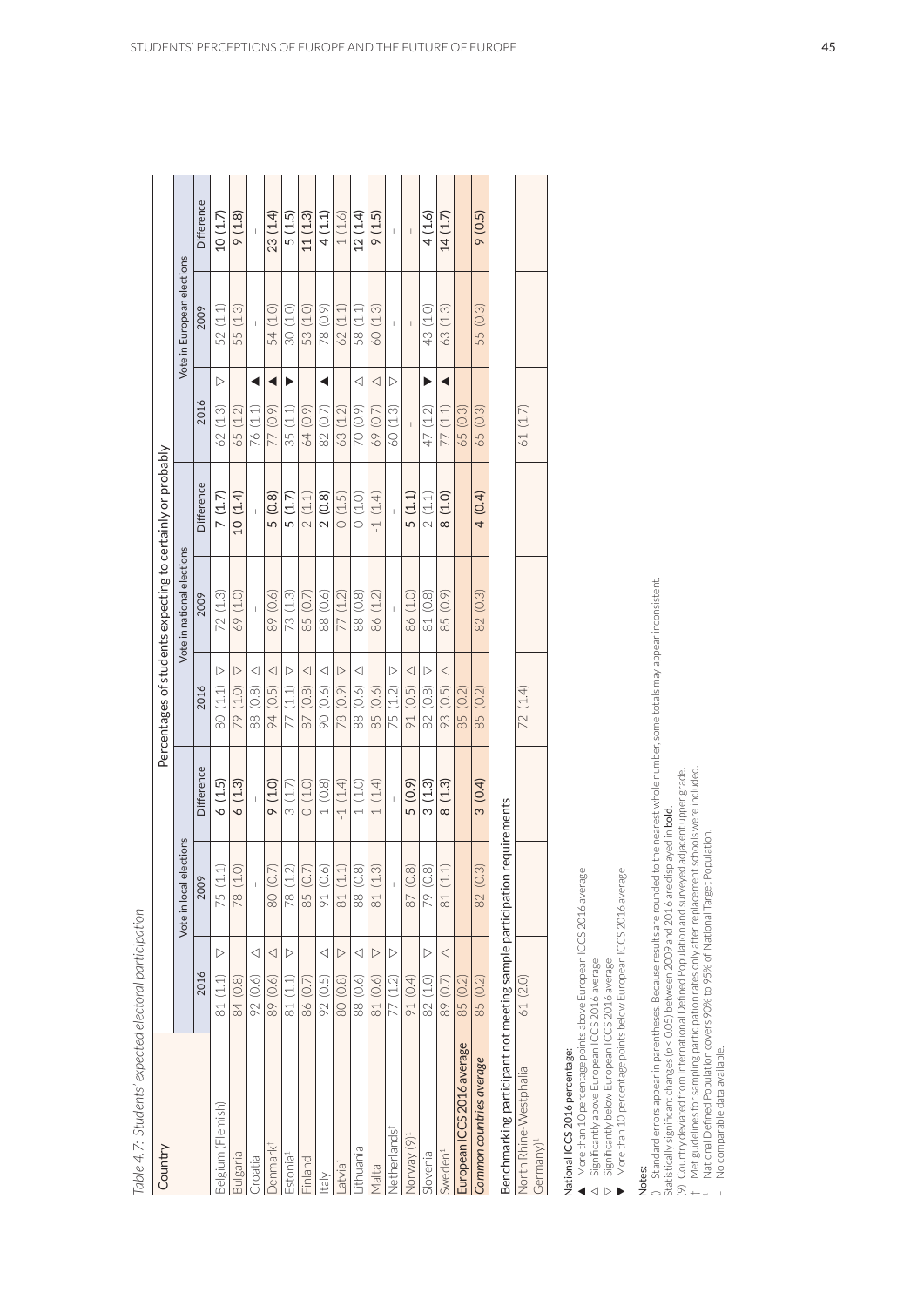## *Table 4.8: Students' expectations for their individual future*

|                            |                                     |                                                                                | Percentages of students who expected that the following may likely or very likely happen: |                                                                             |                                                            |
|----------------------------|-------------------------------------|--------------------------------------------------------------------------------|-------------------------------------------------------------------------------------------|-----------------------------------------------------------------------------|------------------------------------------------------------|
| Country                    | I will find a<br>steady job<br>(% ) | My financial<br>situation will be<br>better than that<br>of my parents<br>(% ) | I will find a<br>job I like<br>$(\%)$                                                     | I will have the<br>opportunity to<br>travel abroad<br>for leisure<br>$(\%)$ | I will earn<br>enough money to<br>start a family<br>$(\%)$ |
| Belgium (Flemish)          | 98 (0.3)<br>Δ                       | 68 (1.1)<br>$\blacktriangledown$                                               | 94 (0.5)<br>Δ                                                                             | 96 (0.5)<br>$\triangle$                                                     | 98 (0.3)<br>$\triangle$                                    |
| Bulgaria                   | 92(0.6)<br>$\triangledown$          | 84 (0.8)<br>$\triangle$                                                        | 86 (0.9)<br>$\triangledown$                                                               | (1.0)<br>81<br>$\triangledown$                                              | 90 (0.9)<br>$\triangledown$                                |
| Croatia                    | 90 (0.7)<br>$\triangledown$         | 76 (1.0)<br>$\triangledown$                                                    | 84 (0.9)<br>$\triangledown$                                                               | 74 (1.1)<br>▼                                                               | 94 (0.4)<br>$\triangledown$                                |
| Denmark <sup>+</sup>       | 98 (0.2)<br>$\triangle$             | 84 (0.6)<br>$\triangle$                                                        | 98 (0.2)<br>Δ                                                                             | 97 (0.3)<br>$\triangle$                                                     | 98 (0.2)<br>$\triangle$                                    |
| Estonia <sup>1</sup>       | 95 (0.5)                            | 84 (0.8)<br>$\triangle$                                                        | 93 (0.5)<br>$\triangle$                                                                   | 89 (0.8)                                                                    | 95 (0.4)                                                   |
| Finland                    | 97(0.3)<br>$\triangle$              | 76 (0.9)<br>$\triangledown$                                                    | 94 (0.4)<br>Δ                                                                             | 93 (0.5)<br>$\triangle$                                                     | 96(0.4)                                                    |
| Italy                      | 92 (0.5)<br>$\triangledown$         | 81 (0.8)<br>$\triangle$                                                        | 89 (0.5)<br>$\triangledown$                                                               | 79 (0.8)<br>$\triangledown$                                                 | 95 (0.6)                                                   |
| Latvia <sup>1</sup>        | 96 (0.5)                            | 87(0.8)<br>$\triangle$                                                         | 90(0.6)                                                                                   | 89 (0.6)                                                                    | 95 (0.4)                                                   |
| Lithuania                  | 97(0.4)<br>Δ                        | 86 (0.7)<br>$\triangle$                                                        | 91 (0.6)                                                                                  | 90 (0.7)                                                                    | 97 (0.4)<br>$\triangle$                                    |
| Malta                      | 93 (0.4)<br>$\triangledown$         | 85 (0.6)<br>$\triangle$                                                        | 89 (0.5)<br>$\triangledown$                                                               | 88 (0.7)                                                                    | 92 (0.5)<br>$\triangledown$                                |
| Netherlands <sup>†</sup>   | 97(0.3)<br>Δ                        | 71(1.2)<br>▽                                                                   | 96 (0.5)<br>Δ                                                                             | 96 (0.5)<br>$\triangle$                                                     | 98 (0.4)<br>$\triangle$                                    |
| Norway (9) <sup>1</sup>    | 98 (0.2)<br>$\triangle$             | 75 (0.7)<br>$\triangledown$                                                    | 97(0.3)<br>$\triangle$                                                                    | 96 (0.3)<br>$\triangle$                                                     | 97(0.3)<br>$\triangle$                                     |
| Slovenia                   | 92 (0.6)<br>$\triangledown$         | 71(1.1)<br>$\triangledown$                                                     | 88 (0.7)<br>$\triangledown$                                                               | 80 (0.9)<br>▽                                                               | 95 (0.5)                                                   |
| Sweden <sup>1</sup>        | 96 (0.4)                            | 68 (1.2)<br>$\blacktriangledown$                                               | 89 (1.0)<br>$\triangledown$                                                               | 92 (0.5)<br>$\triangle$                                                     | 96(0.4)                                                    |
| European ICCS 2016 average | 95(0.1)                             | 78 (0.2)                                                                       | 91(0.2)                                                                                   | 89 (0.2)                                                                    | 96 (0.1)                                                   |

## Benchmarking participant not meeting sample participation requirements

| ----                   | __      |                                      |             |       |                   |
|------------------------|---------|--------------------------------------|-------------|-------|-------------------|
| North-Rhine-Westphalia | 27(0.6) | $\overline{\phantom{0}}$<br>(4(1.7)) | (1.0)<br>94 | (0.9) | 96<br>$\sim$ (0., |
| (Germany) <sup>1</sup> |         |                                      |             |       |                   |

### National ICCS 2016 percentage:

▲ More than 10 percentage points above European ICCS 2016 average

 $\triangle$  Significantly above European ICCS 2016 average

 $\nabla$  Significantly below European ICCS 2016 average

 $\blacktriangledown$  More than 10 percentage points below European ICCS 2016 average

### Notes:

() Standard errors appear in parentheses. Because results are rounded to the nearest whole number, some totals may appear inconsistent.

(9) Country deviated from International Defined Population and surveyed adjacent upper grade.

† Met guidelines for sampling participation rates only after replacement schools were included. 1 National Defined Population covers 90% to 95% of National Target Population.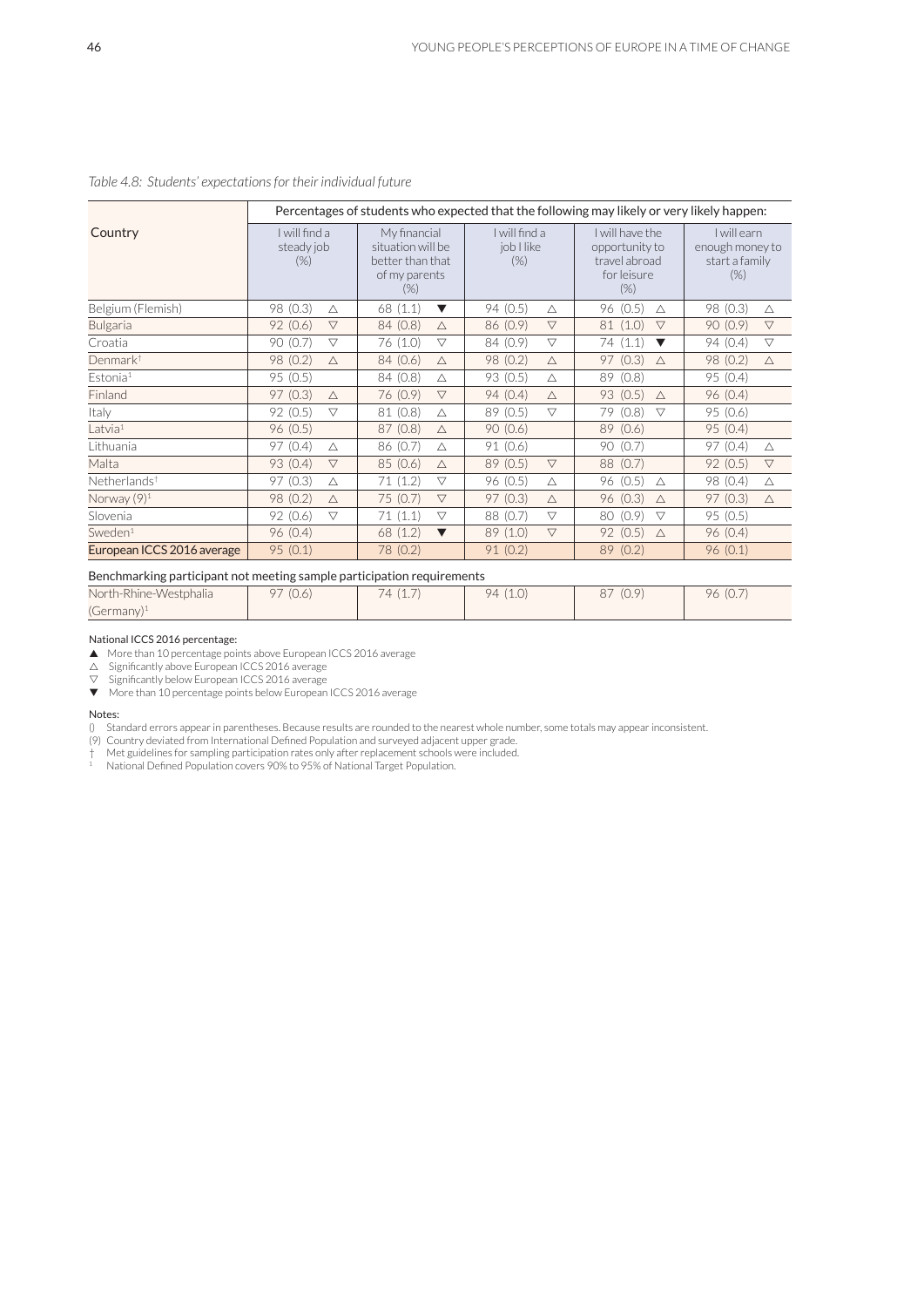## **References**

European Commission. (2016a). *Standard Eurobarometer 86 "European citizenship" report*. Brussels, Belgium: Author. Retrieved from http://ec.europa.eu/COMMFrontOffice/publicopinion/index.cfm/Survey/ getSurveyDetail/instruments/STANDARD/surveyKy/2137

European Commission. (2016b). *Standard Eurobarometer 86 "Public opinion in the European Union, first results."*  Brussels, Belgium: Author. Retrieved from http://ec.europa.eu/COMMFrontOffice/publicopinion/index. cfm/Survey/getSurveyDetail/instruments/STANDARD/surveyKy/2137

European Parliament. (2014). *Flash Eurobarometer of the European Parliament (EP EB395): European youth in 2014*. Brussels, Belgium: Author. Retrieved from http://www.europarl.europa.eu/pdf/eurobarometre/2014/ youth /eb\_395\_synthesis\_ youth\_en.pdf

Eurostat. (2017). Migration and migrant population statistics. *Eurostat statistics explained* [Website]. Retrieved from http://ec.europa.eu/eurostat/statistics-explained/index.php/migration\_and\_migrant\_ population\_statistics

Kerr, D., Sturman, L., Schulz, W., & Burge, B. (2010). *ICCS 2009 European report: Civic knowledge, attitudes and engagement among lower secondary school students in twenty-four European countries*. Amsterdam, the Netherlands: International Association for the Evaluation of Educational Achievement (IEA).

Sabbati, G. (2016). *Recent migration flows to the EU* (European Parliamentary Research Service PE 580.893). Retrieved from http://www.europa.eu

Schulz, W., Ainley, J., Fraillon, J., Losito, B., & Agrusti, G. (2016). *IEA International Civic and Citizenship Education Study 2016: Assessment framework*. Amsterdam, the Netherlands: International Association for the Evaluation of Educational Achievement (IEA).

Schulz, W., Ainley, J., Fraillon, J., Losito, B., Agrusti, G., & Friedman, T. (2017). *Becoming citizens in a changing world: IEA International Civic and Citizenship Education Study 2016 international report*. Amsterdam, the Netherlands: International Association for the Evaluation of Educational Achievement (IEA).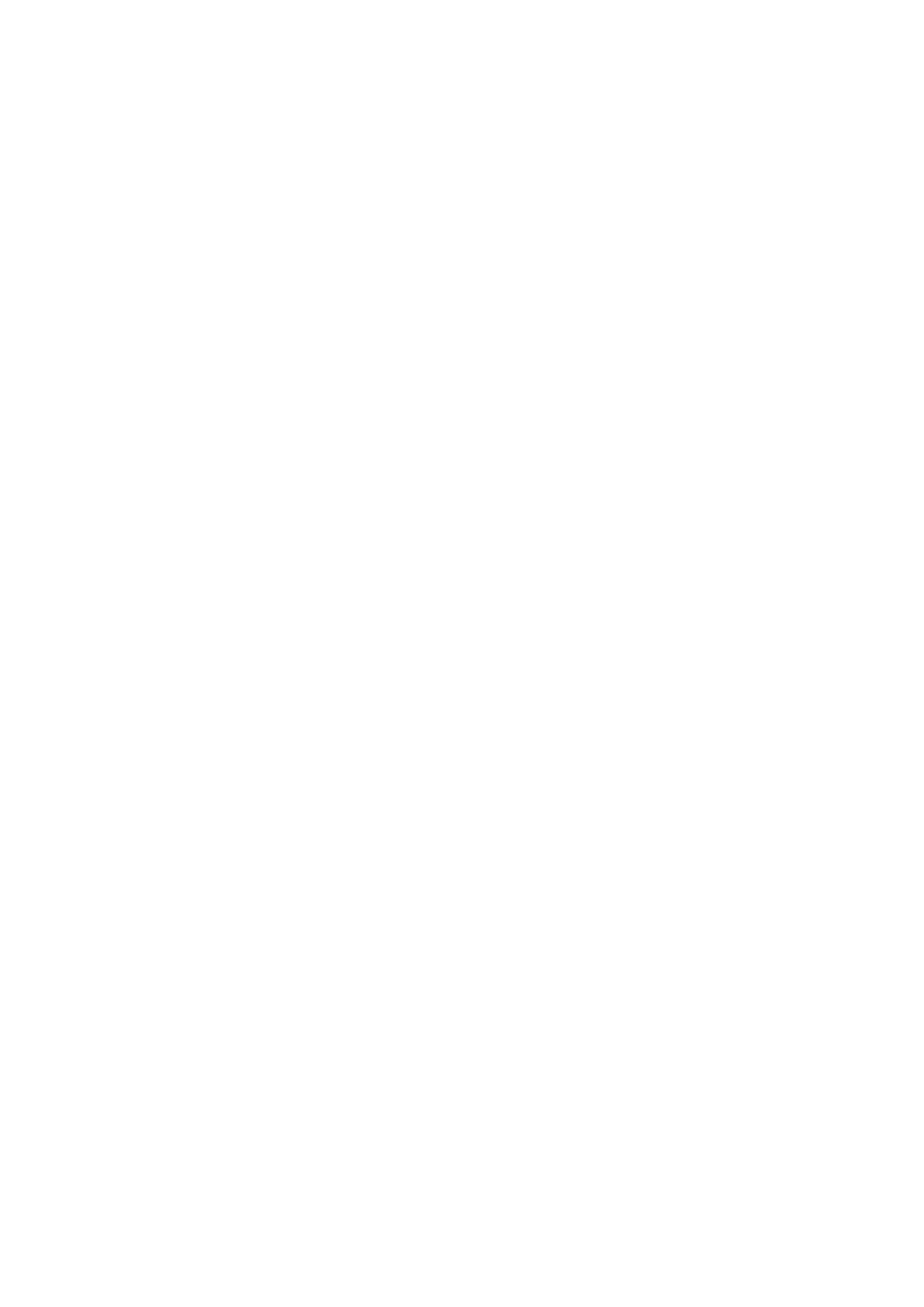## CHAPTER 5:

# **Main findings and implications for policy and practice**

Within its overarching purpose of investigating the ways in which young people are prepared to undertake their roles as citizens in a range of countries and through its questionnaire for students in participating European countries, the International Civic and Citizenship Education Study 2016 (ICCS 2016) addressed issues related to the specific European context and to the problems currently facing Europe. Decreased solidarity together with the increase in populist, nationalist, anti-establishment political parties in several European countries are the factors complicating dynamics linked not only to the original project of European integration but also to the economic and political relationships between countries (Archick, 2017). Furthermore, in recent years, public debate in Europe has been characterized by broad questions relating to citizens' sense of belonging to Europe, the need for stronger cooperation among European countries, and concerns about immigration and the effects of the financial crisis.

In addition to demographic changes, European countries are facing comprehensive and intertwined problems such as pollution and economic crisis. The rising demand for democratic participation is often connected to a sense that the established governance procedures are proving inadequate (Hennette, Piketty, Sacriste, & Vauchez, 2017). These issues explain why the European ICCS 2016 research team paid special attention to migration and to freedom of movement within Europe, and viewed these matters against a background encompassing perspectives focused on increasing integration and cooperation among European countries and on the wider milieu of the financial crisis. Within this context, the European student questionnaire also explored students' attitudes toward Europe and the extent to which students felt they belonged to it, as well as their perceptions of Europe's likely future.

This chapter summarizes the main findings from the ICCS 2016 European student questionnaire with regards to students' perceptions of their being European and their opportunities to learn about Europe at school. It also summarizes the findings on students' attitudes toward freedom and restriction of movement and immigration in Europe, and to students' perceptions of Europe and the future of Europe.

## **Summary of main findings**

## *Most surveyed students saw themselves as Europeans, and their sense of European identity increased in the interval between ICCS 2009 and ICCS 2016.*

Majorities of students saw themselves as European and were proud to live in Europe. Students from countries that are members of the European Union also expressed pride that their country was a member of the EU.

When students were asked about the opportunities they had to learn about Europe at school, high percentages of them reported that the history of Europe was the most common such opportunity. The national percentages of students who said they had opportunities to learn about political and economic systems at the European level, about political and social issues in European countries, and about political and economic integration varied across the participating European countries.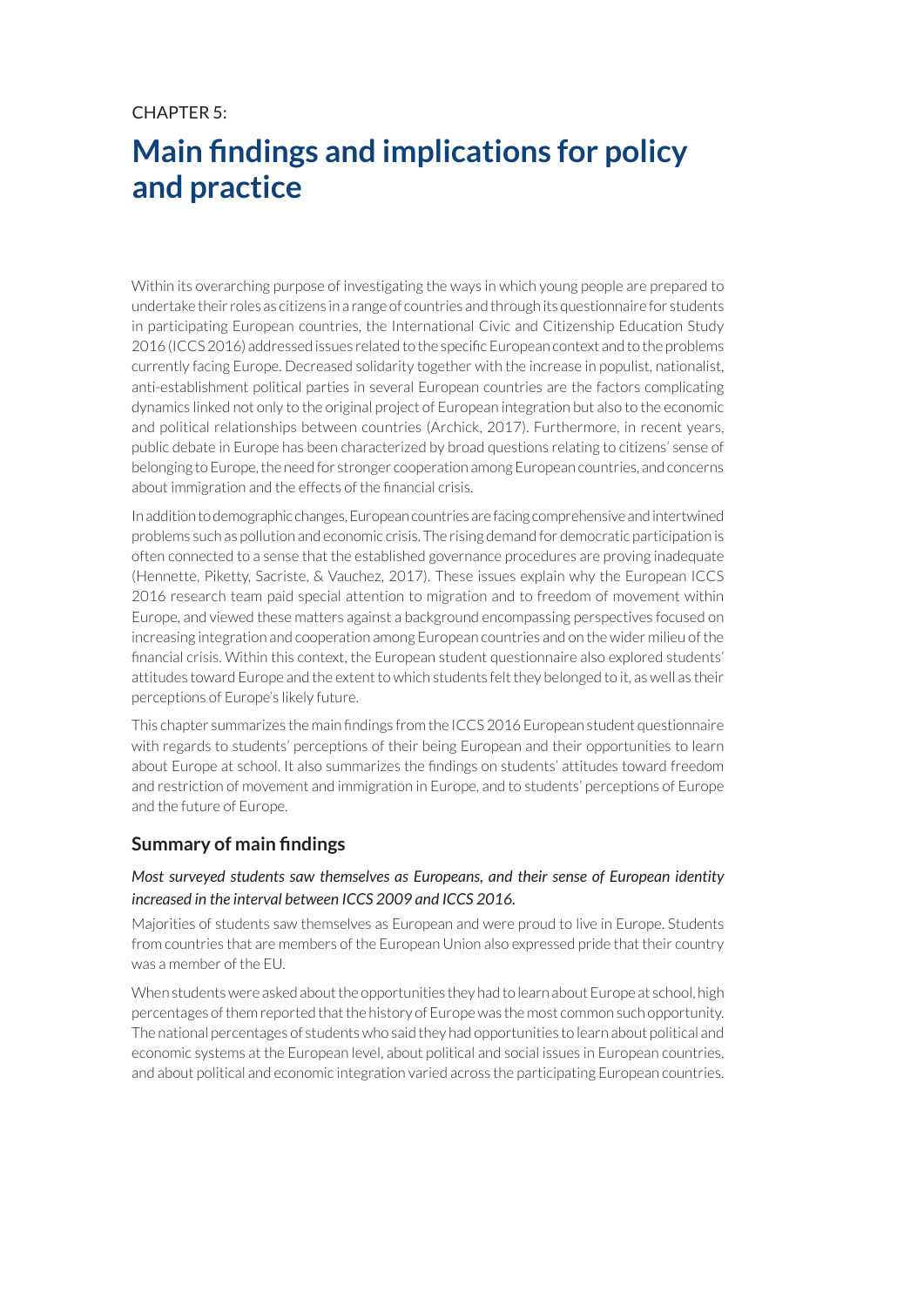## *Surveyed students favored freedom for European citizens to reside and work within Europe*

Large majorities of students strongly agreed or agreed with statements related to freedom of movement for European citizens within Europe and tended to strongly disagree or disagree with statements on restricting movement. However, strong variation was evident across countries for the statements related to restricting of movement, with students of some countries tending to favor such restrictions. In all countries, students' positive views on freedom of movement appeared to be associated with higher levels of civic knowledge. Students with a higher level of civic knowledge also tended not to endorse restrictions on European citizens' freedom of movement within Europe.

Although we observed little variation in students' endorsement of statements on the freedom of movement by gender and by immigrant background, we did find strong differences with regard to restriction of movement by gender groups. Here, male students were more in favor of restriction than their female peers were.

## *Surveyed students held positive attitudes toward equal rights for immigrants*

Majorities of surveyed students favored providing immigrants with the same opportunities for education and the same rights as everyone else in the country. Some variation was evident, however, in the extent to which students favored more specific rights for immigrants, such as immigrants having the right to speak their own language, to vote in elections, and to continue their own lifestyles.

Female students and students from an immigrant family tended to hold more positive attitudes than males and students from a non-immigrant family (findings also observed in ICCS 2009). In almost all countries, students' positive attitudes toward immigrants were associated with higher levels of civic knowledge (at or above Level B on the civic knowledge scale). In several countries, as evident from comparison of the European findings in ICCS 2009 and ICCS 2016, students' positive attitudes toward immigrants remained relatively unchanged over that time period.

## *Surveyed students supported cooperation among European countries with regard to the adoption of common policies in Europe*

On average, most students agreed with the need for European countries to work together to adopt common policies on environmental protection, economic development, strengthening employment opportunities, and combating terrorism. Most students also endorsed common policies focused on providing refugees with shelter and preventing illegal immigration. Students with a higher level of civic knowledge showed greater support for cooperation among European countries than their peers with lower levels of knowledge did.

### *Students generally felt positive about Europe's future but expressed concern about some issues*

Although students expressed confidence that cooperation among European countries would increase and that democracy and peace would strengthen across Europe, almost half of them saw economic downturn and increases in poverty, unemployment, and pollution as potential problematic issues. They also identified terrorism and the influence of non-European powers as major threats to the future stability of Europe.

### *Students tended to hold positive perceptions of the European Union*

Most surveyed students were positive about the role of the EU in guaranteeing respect for human rights, keeping people in Europe safe, protecting the environment, strengthening the economy, and sharing common rules and laws. Across the European ICCS 2016 participating countries, majorities of students trusted the European Commission and the European Parliament. Students also said that they thought they would be more likely, on average, to participate in local and national elections than in European elections.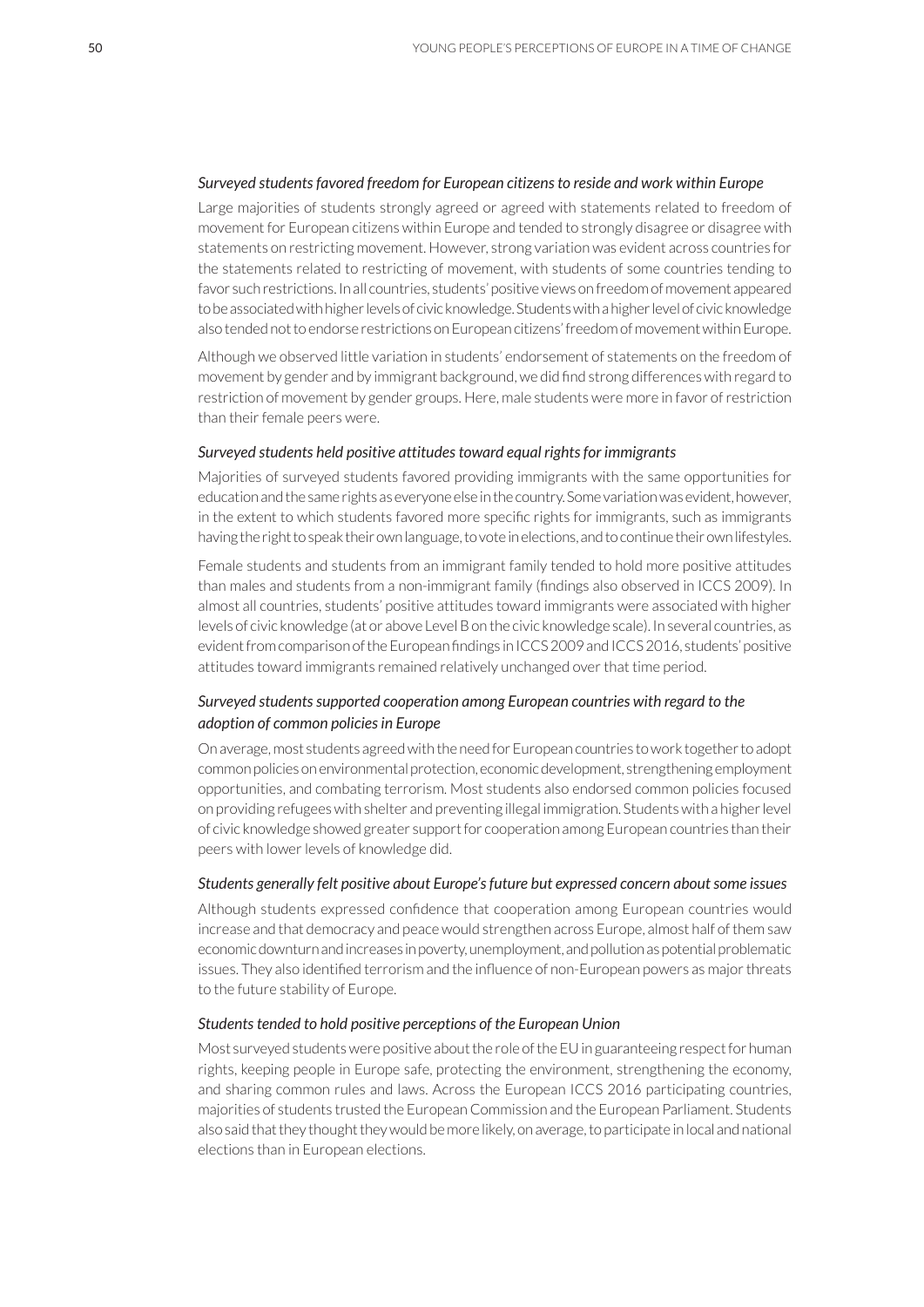## *Overall, the surveyed students expressed optimism about their respective futures.*

Students were generally positive about their own lives in the future. Majorities of students felt confident that they would find a steady job, find a job they liked, would earn enough money to start a family, and would travel abroad for leisure.

## **Implications for policy and practice**

Any discussion of potential implications for policy and practice requires careful consideration of the limitations associated with the features of ICCS 2016 in general and the European student questionnaire in particular. The cross-sectional survey design of this study means that we cannot establish firm causal relationships based on its results. Also, several of Europe's largest countries did not participate in ICCS 2016 and in the European regional option. Consequently, we cannot generalize beyond the scope of this data collection because it is not fully representative of the countries in Europe. Despite these restrictions, the data have produced several interesting results that suggest possible policy implications for the future.

The first such finding was the association between students' perceptions of their European identity and their trust in civic institutions. The more students trusted their national civic institutions, the more likely they were to see themselves as part of a broader community at the supranational level. These findings suggest that national and European identities can positively coexist.

The findings regarding students' opportunities to learn about civics and citizenship at school showed variation across countries. Most of the students across the ICCS 2016 European countries said they had learned about the history of Europe at school. However, the extent to which they had opportunities to learn about economic systems at the European level, about political and social issues in European countries, and about political and economic integration between European countries varied across the countries. These findings not only support the results of previous studies on the national curricula of European countries but also indicate that schools can do more to enhance students' knowledge about European topics and issues.

The role of schools in developing students' civic knowledge perhaps assumes even greater importance given the associations between students' level of civic knowledge (as measured in ICCS 2016) and students' positive attitudes toward equal rights for immigrants and toward freedom of movement within Europe. Despite the variation we observed across countries, students with higher levels of civic knowledge tended to be the students expressing more tolerant attitudes. They were also more in favor than their less knowledgeable peers of cooperation among European countries.

As pointed out in the international ICCS 2016 report (Schulz, Ainley, Fraillon, Losito, Agrusti, & Friedman, 2017), many countries globally continue to express concern about young people's participation in political elections. The national percentages of European ICCS 2016 students who said they would certainly or probably vote in European elections were lower than the national percentages of students who said they would certainly or probably vote in national and local elections. The ICCS 2016 results also indicated associations between civic knowledge, civic engagement, and students' expectation to vote. The inclusion of EU-related topics in national curricula and the development of initiatives supporting students' engagement at school and in the community may strengthen students' awareness of the importance of their participation as citizens at a supranational level.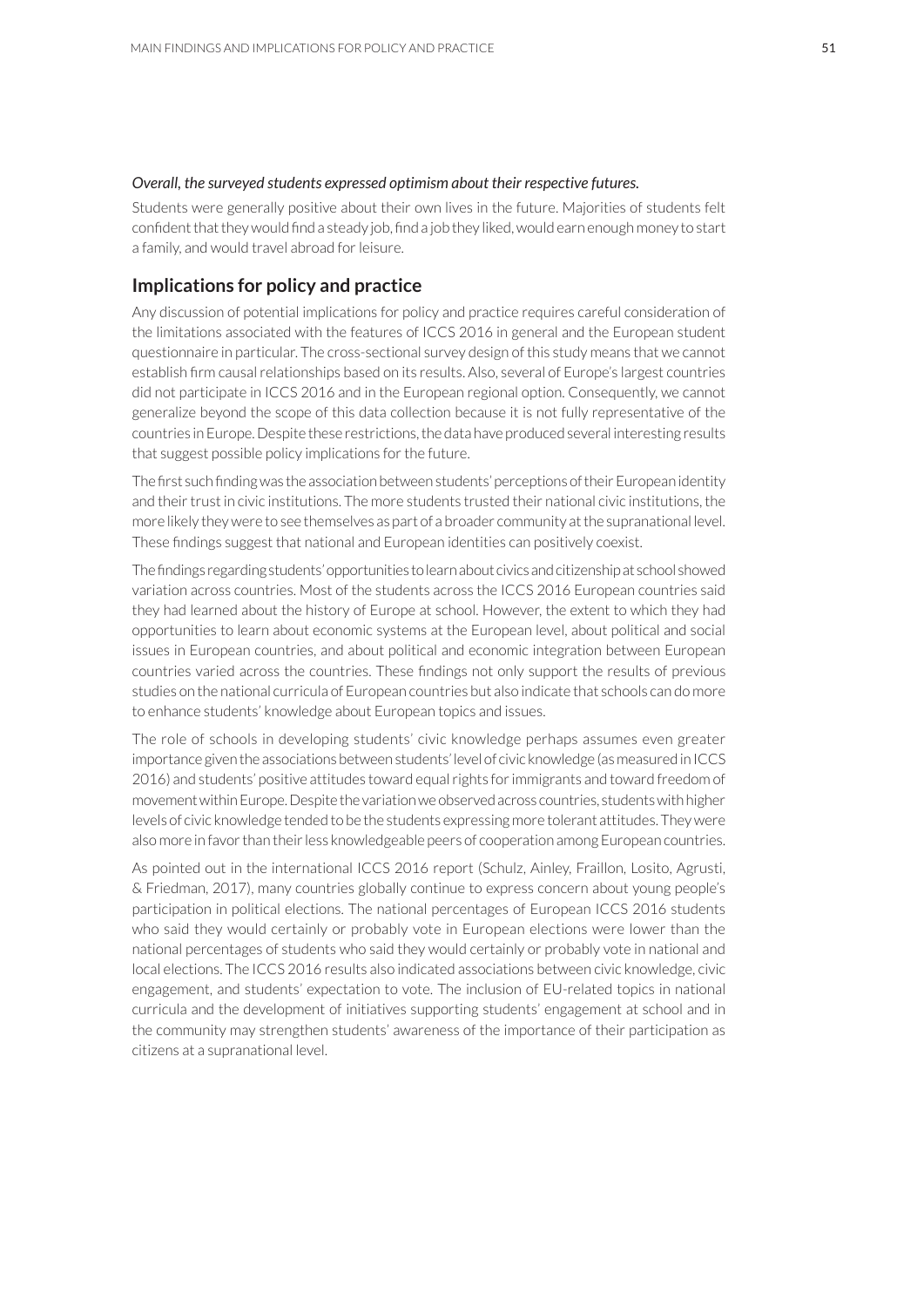## **Outlook**

The ICCS 2016 European report has provided a rich database that provides a platform for future research on civic and citizenship education in Europe. Together with the international results of ICCS 2016, the European data offer researchers and other interested parties the opportunity not only to conduct more in-depth secondary analyses involving interpretation of the collected data at different levels and from different perspectives but also to address international and regionspecific aspects of civic and citizenship education.

Since the drafting and the administration of the ICCS 2016 European regional student questionnaire, Europe has experienced mass movements of refugees to this region, the rise of populism (in several countries), and potential threats to democracy, such as more vociferous racism and the increase in terrorist attacks. These developments provide new challenges for civic and citizenship education in Europe, especially in terms of helping countries address these emerging issues and of sustaining the long-term aims (e.g., social cohesion, integration) of this learning area. The next cycle of ICCS, scheduled for 2022, will attempt to address these new developments as well as changes in policy agendas directed at ensuring civic and citizenship education is an important area of school and out-of-school education

## **References**

Archick, K. (2017, February 27). *The European Union: Current challenges and future prospects*. Washington DC: Congressional Research Service (US). Retrieved from https://fas.org/sgp/crs/row/R44249.pdf Hennette, S., Piketty, T., Sacriste, G., & Vauchez, A. (2017). *Pour un traité de démocratisation de l'Europe* [For a treaty democratizing Europe]. Paris, France: Ed. du Seuil.

Schulz, W., Ainley, J., Fraillon, J., G., Losito, B., Agrusti, G., & Friedman, T. (2017). *Becoming citizens in a changing world: IEA International Civic and Citizenship Education Study 2016 international report*. Amsterdam, the Netherlands: International Association for the Evaluation of Educational Achievement (IEA).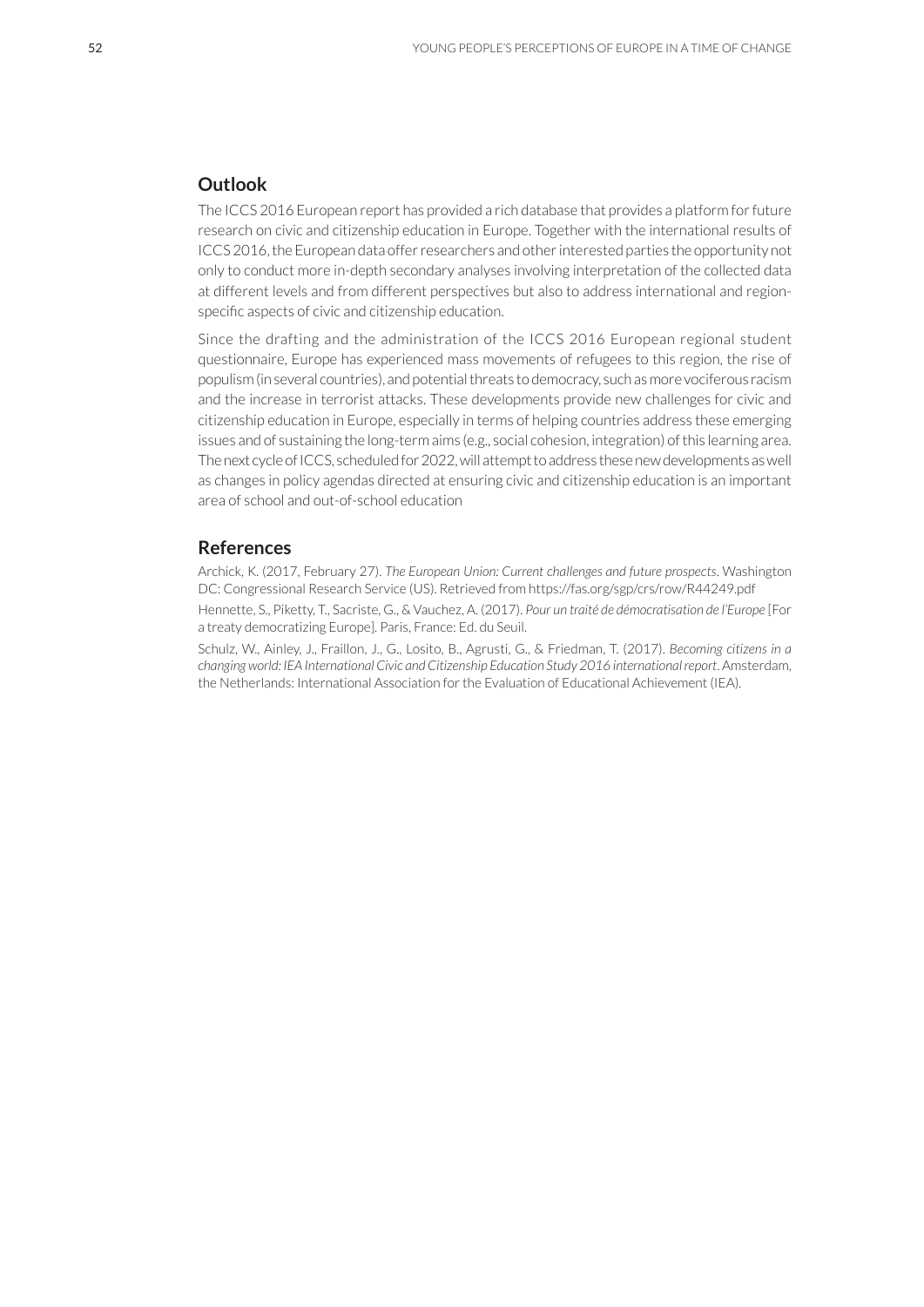## **APPENDIX A: SAMPLING INFORMATION AND PARTICIPATION RATES**

*Table A.1: Coverage of ICCS 2016 target population*

| Country                             | International target population |                                      | Exclusions from target population   |                            |
|-------------------------------------|---------------------------------|--------------------------------------|-------------------------------------|----------------------------|
|                                     | Coverage<br>(% )                | School-level<br>exclusions<br>$(\%)$ | Within-sample<br>exclusions<br>(% ) | Overall exclusions<br>(% ) |
| Belgium (Flemish)                   | 100                             | 4.8                                  | 0.1                                 | 4.9                        |
| Bulgaria                            | 100                             | 1.6                                  | 0.9                                 | 2.5                        |
| Croatia                             | 100                             | 0.5                                  | 4.6                                 | 5.2                        |
| Denmark                             | 100                             | 1.7                                  | 2.7                                 | 4.4                        |
| Estonia                             | 100                             | 5.1                                  | 1.6                                 | 6.7                        |
| Finland                             | 100                             | 2.2                                  | 1.1                                 | 3.3                        |
| Italy                               | 100                             | 0.8                                  | 3.9                                 | 4.8                        |
| Latvia                              | 100                             | 4.3                                  | 2.2                                 | 6.5                        |
| Lithuania                           | 100                             | 3.5                                  | 1.8                                 | 5.3                        |
| Malta                               | 100                             | 1.6                                  | 0.2                                 | 1.8                        |
| Netherlands                         | 100                             | 3.0                                  | 0.9                                 | 3.9                        |
| Norway                              | 100                             | 1.3                                  | 4.2                                 | 5.5                        |
| Slovenia                            | 100                             | 1.8                                  | 0.8                                 | 2.7                        |
| Sweden                              | 100                             | 2.2                                  | 4.3                                 | 6.4                        |
| Benchmarking participant            |                                 |                                      |                                     |                            |
| North Rhine-Westphalia<br>(Germany) | 100                             | 1.4                                  | 5.6                                 | 7.0                        |

Note:

Because results are rounded to the nearest whole number, some totals may appear inconsistent.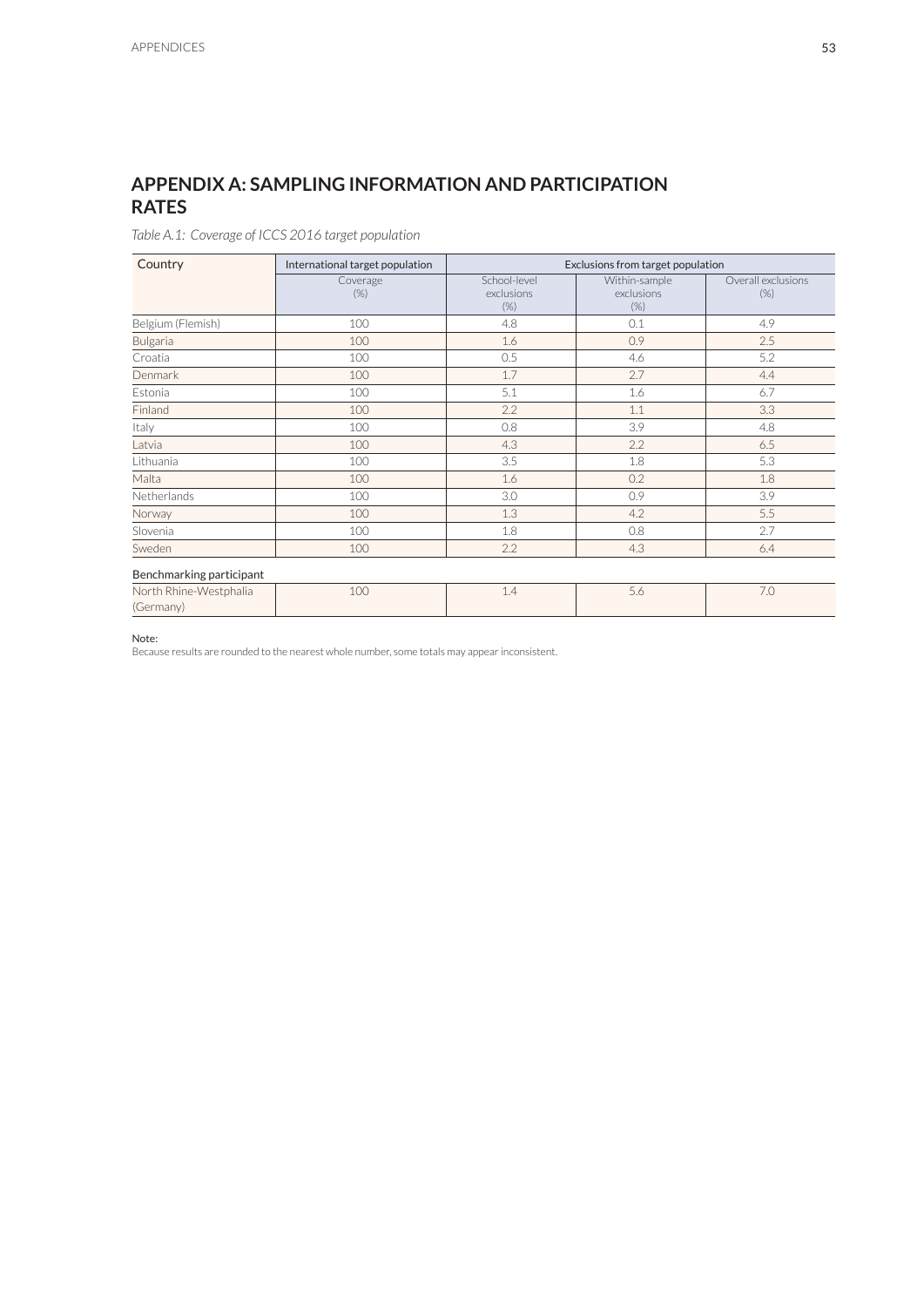|                                  | School pai                          | ticipation rate (in %)             |                                   |                                                                      |                                                  |                                         | Overall participation rate (in %)  |                                    |
|----------------------------------|-------------------------------------|------------------------------------|-----------------------------------|----------------------------------------------------------------------|--------------------------------------------------|-----------------------------------------|------------------------------------|------------------------------------|
| Country                          | replacement<br>(weighted)<br>Before | replacement<br>(weighted)<br>After | After replacement<br>(unweighted) | of schools that<br>participated in<br>student survey<br>Total number | participation rate<br>(weighted) in %<br>Student | Total number<br>of students<br>assessed | eplacement<br>(weighted)<br>Before | replacement<br>(weighted)<br>After |
| Belgium (Flemish)                | 79.9                                | 98.2                               | 98.2                              | 162                                                                  | 94.7                                             | 2931                                    | 75.7                               | 92.9                               |
| Bulgaria                         | <b>OOT</b>                          | 100                                | 100                               | 147                                                                  | 94.4                                             | 2966                                    | 94.4                               | 94.4                               |
| Croatia <sup>*</sup>             | 96.2                                | 98.0                               | 98.3                              | 175                                                                  | 91.7                                             | 3896                                    | 88.1                               | 89.8                               |
| Denmark                          | 54.5                                | 84.8                               | 84.8                              | 184                                                                  | 93.0                                             | 6254                                    | 50.7                               | 78.9                               |
| Estonia                          | 96.2                                | 98.3                               | 98.2                              | 164                                                                  | 90.5                                             | 2857                                    | 87.0                               | 88.9                               |
| Finland                          | 88.0                                | 98.3                               | 98.4                              | 179                                                                  | 91.7                                             | 3173                                    | 80.7                               | 90.1                               |
| taly                             | 92.4                                | 100                                | 100                               | 170                                                                  | 96.0                                             | 3450                                    | 88.7                               | 96.0                               |
| Latvia                           | 92.7                                | 93.9                               | 94.2                              | 147                                                                  | 89.3                                             | 3224                                    | 82.7                               | 83.8                               |
| ithuania                         | 99.3                                | 99.3                               | 99.5                              | 182                                                                  | 92.1                                             | 3631                                    | 91.5                               | 91.5                               |
| <b>Malta</b> **                  | 100                                 | 100                                | 100                               | 47                                                                   | 95.5                                             | 3764                                    | 95.1                               | 95.1                               |
| Netherlands                      | 52.6                                | 81.9                               | 82.0                              | 123                                                                  | 92.5                                             | 2812                                    | 48.7                               | 75.8                               |
| <b>AewjoN</b>                    | 95.2                                | 100                                | 100                               | 148                                                                  | 93.7                                             | 6271                                    | 89.2                               | 93.7                               |
| Slovenia                         | 90.5                                | 96.7                               | 96.7                              | 145                                                                  | 92.1                                             | 2844                                    | 83.4                               | 89.0                               |
| Sweden                           | 98.3                                | 98.8                               | 98.7                              | 155                                                                  | 90.8                                             | 3264                                    | 89.2                               | 89.7                               |
| Benchmarking participant         |                                     |                                    |                                   |                                                                      |                                                  |                                         |                                    |                                    |
| North Rhine-Westphalia (Germany) | 16.7                                | 40.5                               | 38.6                              | 59                                                                   | 90.8                                             | 1451                                    | 15.1                               | 36.8                               |

| Ó<br>۱<br>١<br>ç<br>١<br>ļ<br>ī<br>ļ<br>ł<br>י<br>I<br>ī<br>d<br>֖֖֚֚֚֚֚֚֚֚֬<br>j<br>Į<br>ã       |                  |      |      |                    |        |      |           |      |
|---------------------------------------------------------------------------------------------------|------------------|------|------|--------------------|--------|------|-----------|------|
| ŕ.<br>$\hat{c}$<br>r por<br>l<br>Ι<br>$\overline{a}$<br>ï<br>l<br>ļ<br>I<br>j<br>l<br>ś<br>1<br>ļ | I<br>j<br>J<br>ł | 40., | 38.6 | $\frac{C}{4}$<br>5 | )<br>C | 1451 | T CT<br>ý | 36.8 |
|                                                                                                   |                  |      |      |                    |        |      |           |      |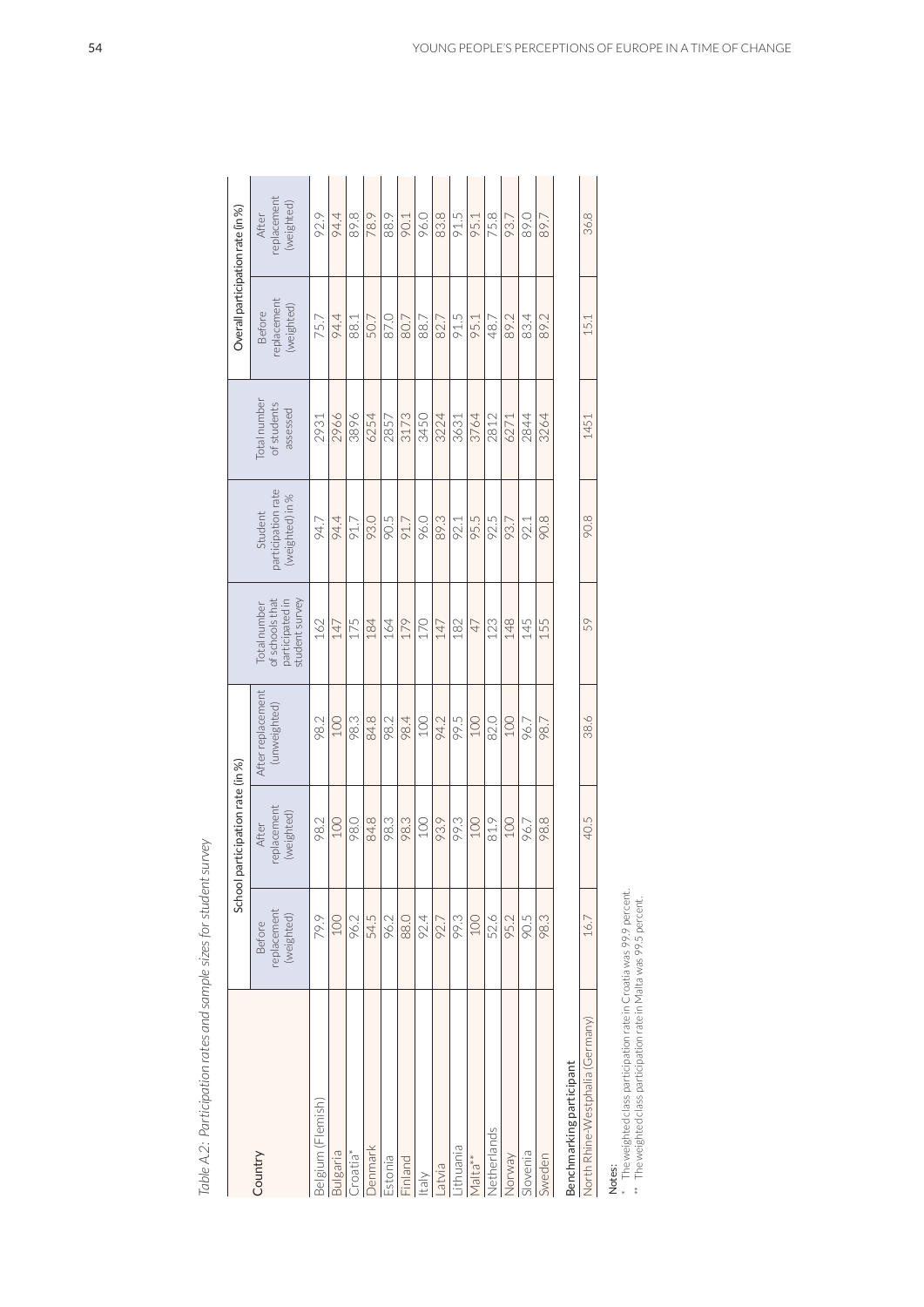## **APPENDIX B: STUDENT PERCENTAGES FOR DICHOTOMOUS VARIABLES**

*Table B.1: Percentages of students in categories for dichotomous variables* 

| Country                    |          | Gender   |                                      | Immigrant status                         |                                                 | Levels of civic knowledge                       |
|----------------------------|----------|----------|--------------------------------------|------------------------------------------|-------------------------------------------------|-------------------------------------------------|
|                            | Males    | Females  | Students from<br>immigrant<br>family | Students from<br>non-immigrant<br>family | Civic knowledge<br>below Level B<br>(below 479) | Civic knowledge<br>below Level B<br>(below 479) |
| Belgium (Flemish)          | 51 (1.8) | 49 (1.8) | 16(1.6)                              | (1.6)<br>84                              | 24 (1.8)                                        | 76 (1.8)                                        |
| Bulgaria*                  | 54 (1.8) | 46(1.8)  | 0(0.0)                               | 100<br>(0.0)                             | 45 (2.1)                                        | 55(2.1)                                         |
| Croatia                    | 50 (0.9) | 50 (0.9) | 9(0.9)                               | 91<br>(0.9)                              | 24 (1.4)                                        | 76 (1.4)                                        |
| Denmark <sup>+</sup>       | 49 (0.8) | 51 (0.8) | 9(0.8)                               | (0.8)<br>91                              | 13(1.0)                                         | 87 (1.0)                                        |
| Estonia <sup>1</sup>       | 50(1.2)  | 50(1.2)  | 9(0.7)                               | (0.7)<br>91                              | 20<br>(1.2)                                     | 80 (1.2)                                        |
| Finland                    | 53(1.1)  | 47(1.1)  | 3(0.5)                               | (0.5)<br>97                              | 13 (0.8)                                        | 87 (0.8)                                        |
| Italy                      | 52 (0.9) | 48 (0.9) | 11 (0.9)                             | (0.9)<br>89                              | 29<br>(1.2)                                     | 71 (1.2)                                        |
| Latvia <sup>1</sup>        | 48 (1.3) | 52 (1.3) | 4 $(0.4)$                            | (0.4)<br>96                              | 42<br>(1.7)                                     | 58 (1.7)                                        |
| Lithuania                  | 50 (0.8) | 50 (0.8) | 2(0.3)                               | 98<br>(0.3)                              | 31(1.5)                                         | 69 (1.5)                                        |
| Malta                      | 51 (0.5) | 49 (0.5) | 8(0.4)                               | 92<br>(0.4)                              | 42<br>(1.3)                                     | 58 (1.3)                                        |
| Netherlands <sup>+</sup>   | 49 (1.2) | 51(1.2)  | 9(1.4)                               | 91<br>(1.4)                              | 32<br>(2.3)                                     | (2.3)<br>68                                     |
| Norway $(9)^1$             | 50 (0.6) | 50 (0.6) | 11(1.1)                              | 89<br>(1.1)                              | (0.8)<br>18                                     | 82 (0.8)                                        |
| Slovenia                   | 52 (0.7) | 48 (0.7) | 15(1.0)                              | 85<br>(1.0)                              | 25<br>(1.1)                                     | 75(1.1)                                         |
| Sweden <sup>1</sup>        | 51(1.0)  | 49 (1.0) | 18<br>(1.6)                          | 82<br>(1.6)                              | 17(1.0)                                         | 83 (1.0)                                        |
| European ICCS 2016 average | 50 (0.2) | 50 (0.2) | 9(0.3)                               | 91<br>(0.3)                              | 34 (0.3)                                        | 66 (0.3)                                        |

Notes:

() Standard errors appear in parentheses.

(9) Country deviated from International Defined Population and surveyed adjacent upper grade.

† Met guidelines for sampling participation rates only after replacement schools were included. 1 National Defined Population covers 90% to 95% of National Target Population.

In the report, data related to immigrant status has not been reported because of the small number of students from immigrant families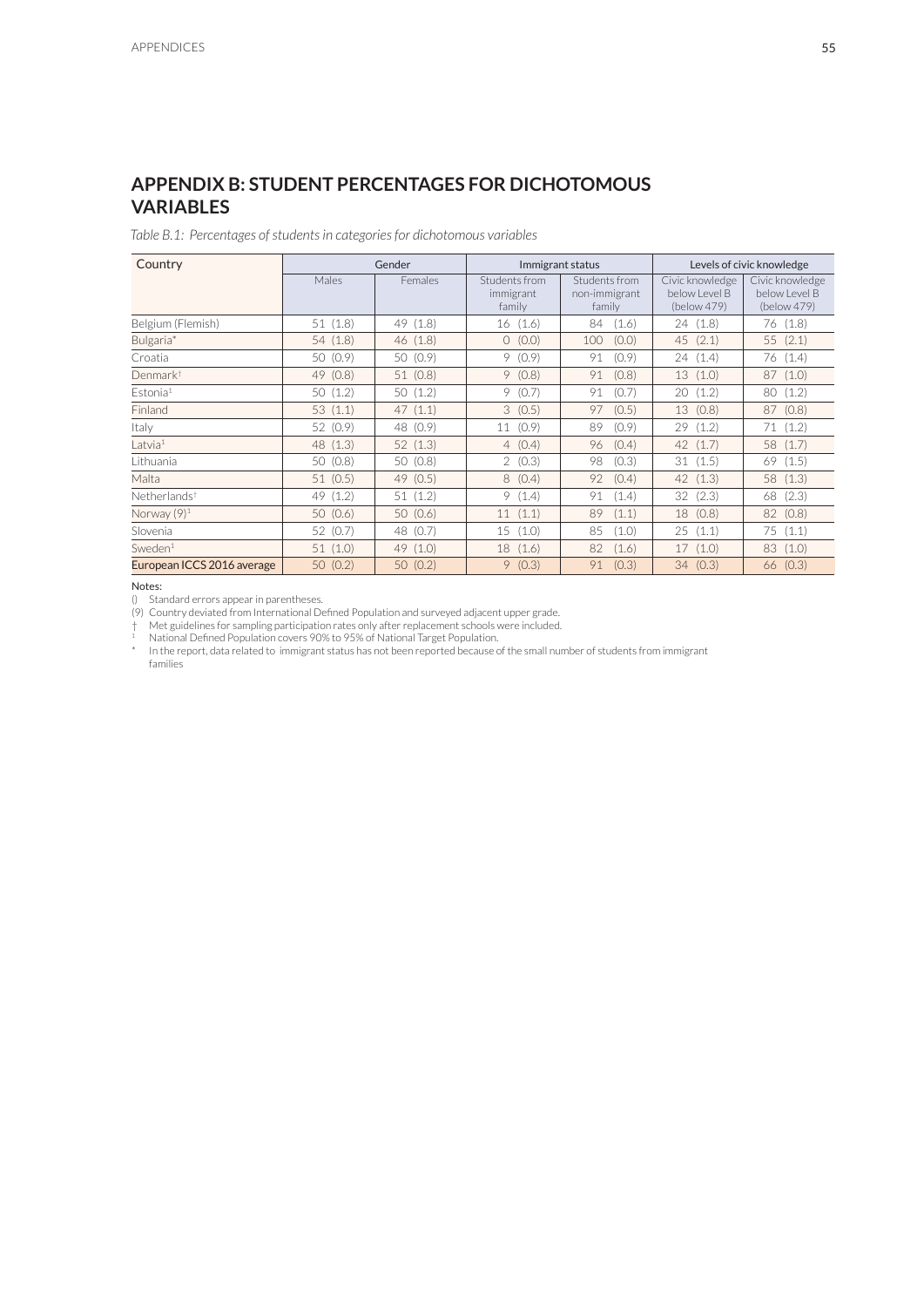## **APPENDIX C: ITEM MAPS**

The ICCS 2016 European student questionnaire used sets of items to measure constructs relevant in the field of civic and citizenship education and having region-specific importance and relevance. Usually, sets of Likert-type items with four categories (e.g., "strongly agree," "agree," "disagree," and "strongly disagree"). The items were then recoded so that the higher scale scores reflected more positive attitudes or higher frequencies.

The Rasch Partial Credit Model (Masters & Wright, 1997) was used for scaling, and the resulting weighted likelihood estimates (Warm, 1989) were transformed into a metric with a mean of 50 and a standard deviation of 10 for equally weighted ICCS 2016 national samples that satisfied guidelines for sample participation. For scales equated to ICCS 2009, the averages and standard deviations were 50 and 10 respectively for all countries that participated in the previous survey. The ICCS 2016 technical report will provide more details on scaling and equating procedures (Schulz, Carstens, Losito, & Fraillon, forthcoming).

The resulting ICCS 2016 scale scores can be interpreted with regard to the average across countries participating in ICCS 2016 (or ICCS 2009 where scales were equated), but they do not reveal the extent to which students endorsed the items used for measurement. However, our application of the Rasch Partial Credit Model allowed us to map scale scores to item responses, making it possible for us to predict, for each scale score, the most likely item response for a respondent. (For an application of these properties in the previous survey, see Schulz & Friedman, 2011.)

Appendix C provides item maps for each questionnaire scale presented in the report. The maps provide a prediction of the minimum coded score (e.g.,  $0 =$  "strongly disagree,"  $1 =$  "disagree"  $2$ = "agree," and 3 = "strongly agree") a respondent would obtain on a Likert-type item based on their questionnaire scale score. For example, for students with a certain scale score, one could predict that they would have a 50 percent probability of at least agreeing (or strongly agreeing) with a particular item (see example item in Figure C.1). For each item, it is possible to determine Thurstonian thresholds, the points at which a minimum item score becomes more likely than any lower score and which determine the boundaries between item categories on the item map.

This information can also be summarized at the scale level by calculating the average thresholds across all of the corresponding scaled items. For four-point Likert-type scales, we typically did the calculation for the second threshold, thereby allowing us to predict how likely it would be for a respondent with a certain scale score to have (on average across items) responses in the two lower or upper categories. Use of this approach in the case of items measuring agreement made it possible to distinguish between scale scores with which respondents were most likely to agree or disagree with the average item used for scaling.

In some of the reporting tables with national average scale scores, means are depicted as boxes that indicate their mean values plus or minus sampling error. The boxes are set in graphical displays (e.g., Table 2.2 in the main body of the text) that have two underlying colors. National average scores located in the darker-shaded area indicate that, on average across items, students would have had responses in the respective lower item categories (e.g., "agree, disagree or strongly disagree"). National average scores found in the lighter-shaded area indicate that students' average item responses would have been in the upper item response categories (e.g., "strongly agree"). Choice of thresholds between categories depended on the distributions of responses. For example, if over 80 percent of students responded with agreement, this meant a threshold set between "strongly agree" and all other categories.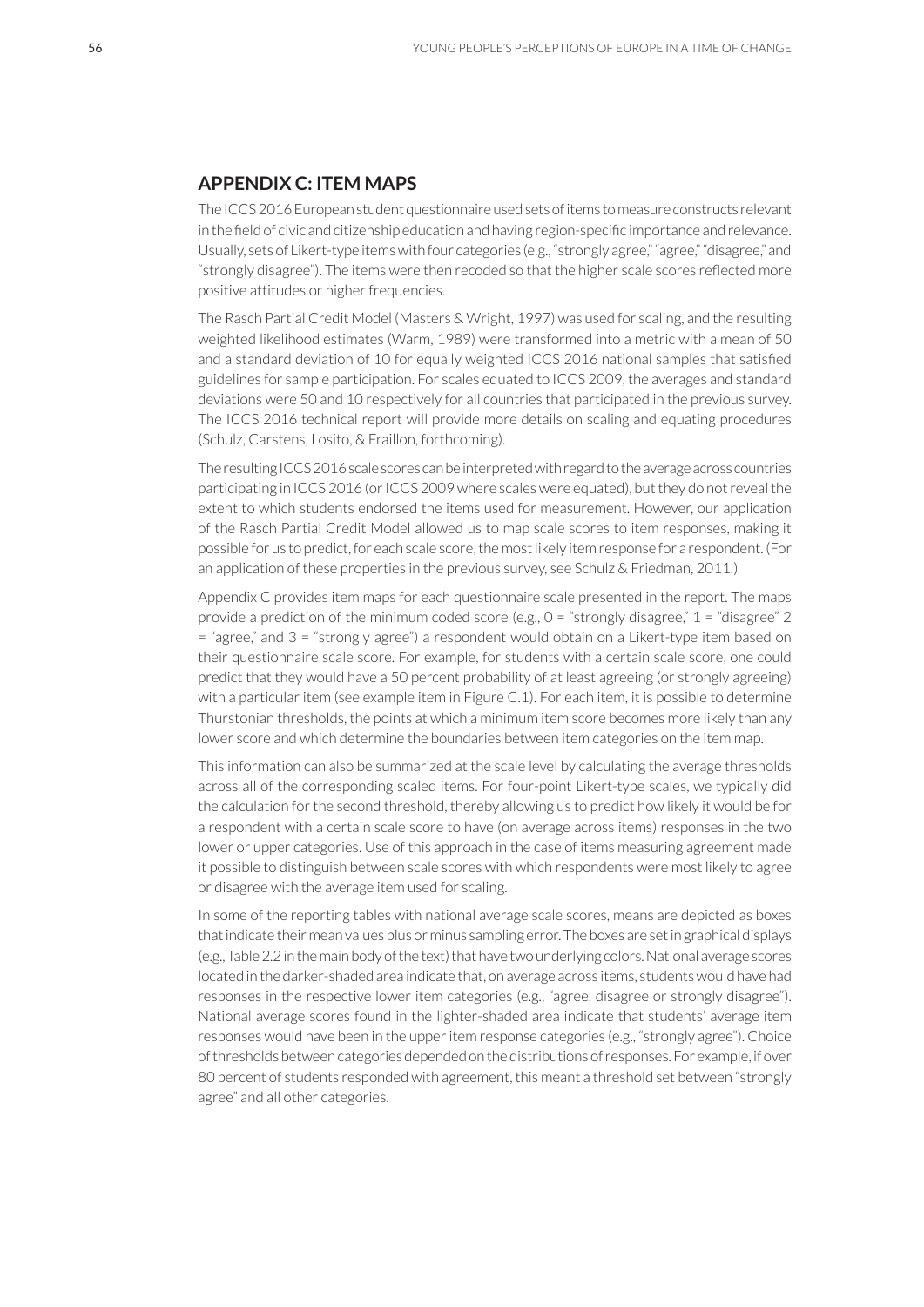

## *Figure C.1: Example of questionnaire item map*

## Example of how to interpret the item-by-score map

| #1: | A respondent with score 30 has more than a 50 percent probability of strongly disagreeing with<br>all three items                                           |
|-----|-------------------------------------------------------------------------------------------------------------------------------------------------------------|
| #2: | A respondent with score 40 has more than a 50 percent probability of not strongly disagreeing<br>with Items 1 and 2 but of strongly disagreeing with Item 3 |
| #3: | A respondent with score 50 has more than a 50 percent probability of agreeing with Item 1 and<br>of disagreeing with Items 2 and 3                          |
| #4: | A respondent with score 60 has more than a 50 percent probability of strongly agreeing with<br>Item 1 and of at least agreeing with Items 2 and 3           |
| #5: | A respondent with score 70 has more than a 50 percent probability of strongly agreeing with<br>Items $1, 2$ , and $3$                                       |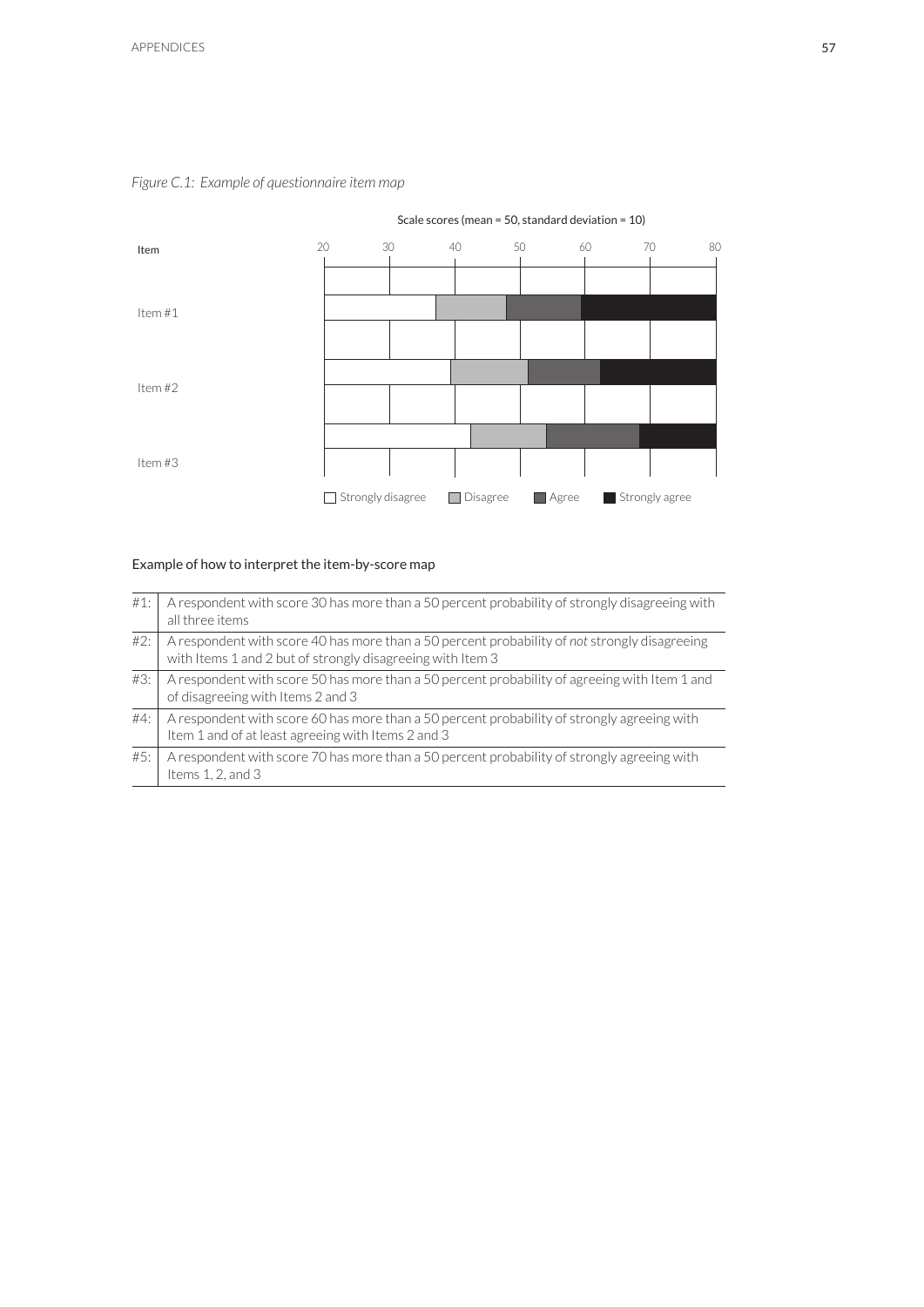## *Figure 2.1: Item map for the scale reflecting students' sense of European identity*

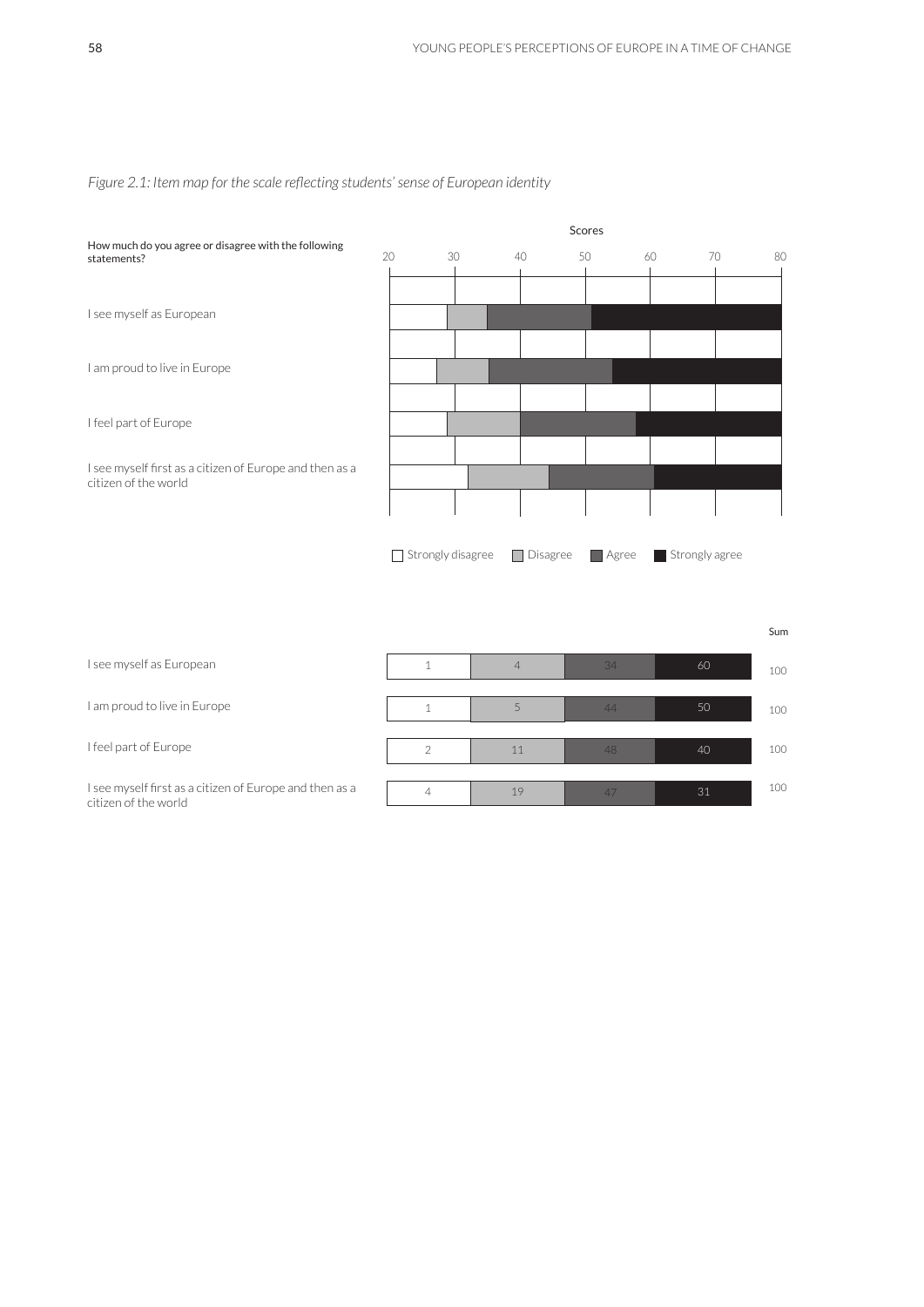

## *Figure 2.2: Item map for the scale reflecting students' reports on opportunities for learning about Europe at school*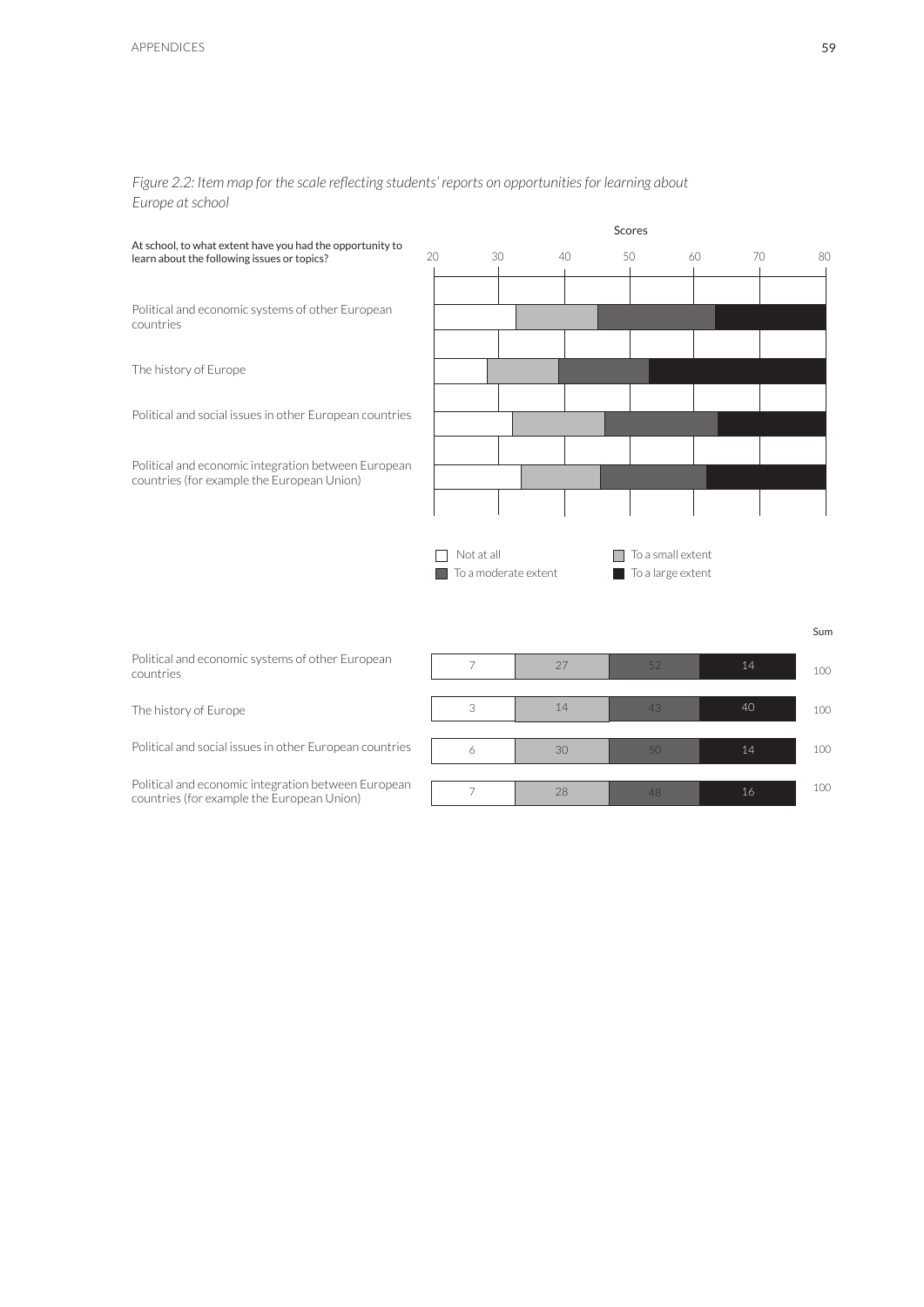## *Figure 3.1: Item map for the scale reflecting students' attitudes toward freedom of migration within Europe*

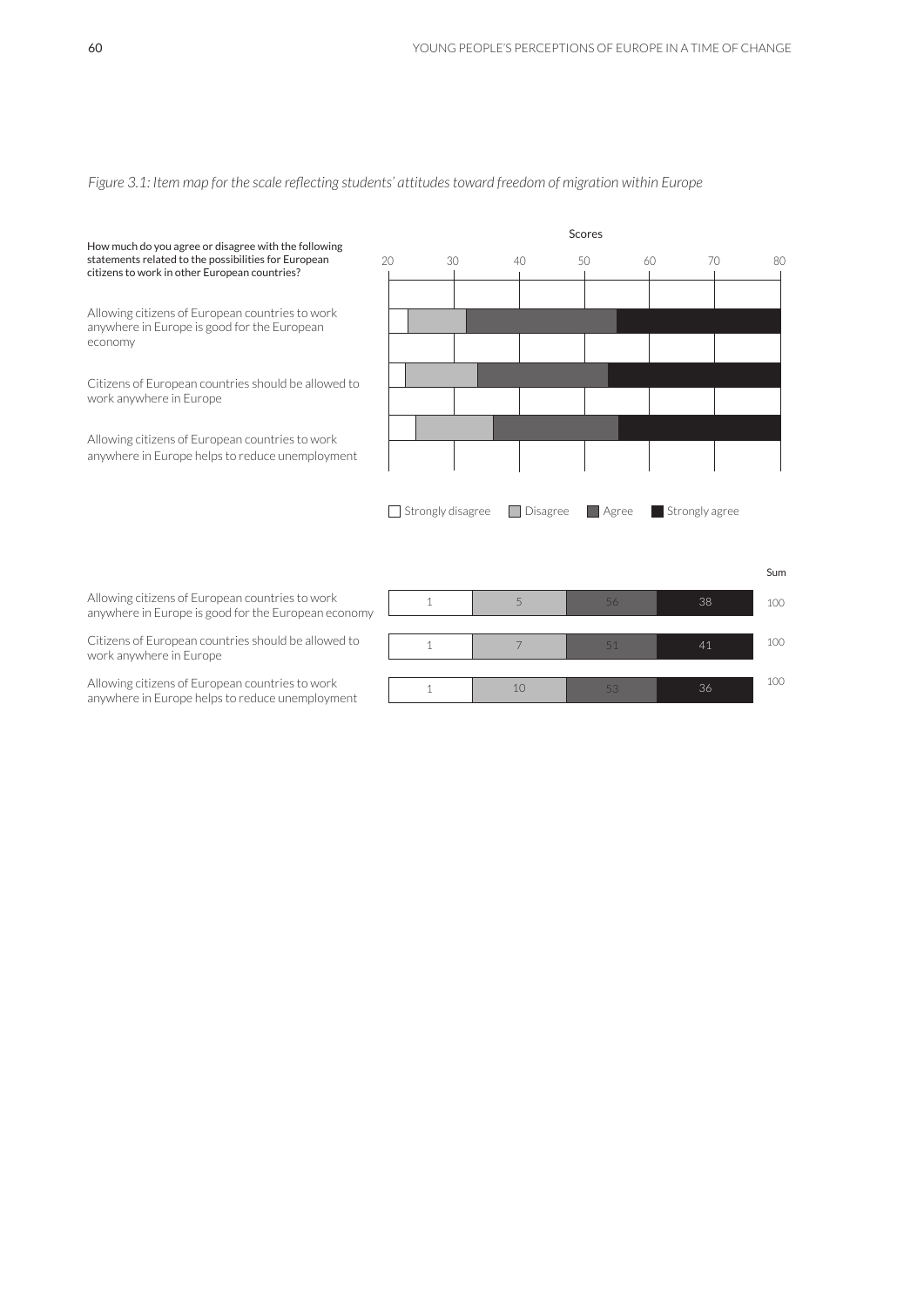## *Figure 3.2: Item map for the scale reflecting students' attitudes toward restricting migration within Europe*

How much do you agree or disagree with the following statements related to the possibilities for European citizens to work in other European countries?

Citizens of European countries should be allowed to work in another European country only if their skills are needed there

Citizens of European countries who wish to work in another country should be allowed to take only the jobs that no one in the other country wants to do

Only a limited number of people should be allowed to move for work from one European country to another





Citizens of European countries should be allowed to work in another European country only if their skills are needed there

Citizens of European countries who wish to work in another country should be allowed to take only the jobs that no one in the other country wants to do

Only a limited number of people should be allowed to move for work from one European country to another

|    |    |    |    | Sum |
|----|----|----|----|-----|
| 5  | 31 | 45 | 19 | 100 |
|    |    |    |    |     |
| 18 | 45 | 27 | 10 | 100 |
|    |    |    |    |     |
| 20 | 43 | 28 | 9  | 100 |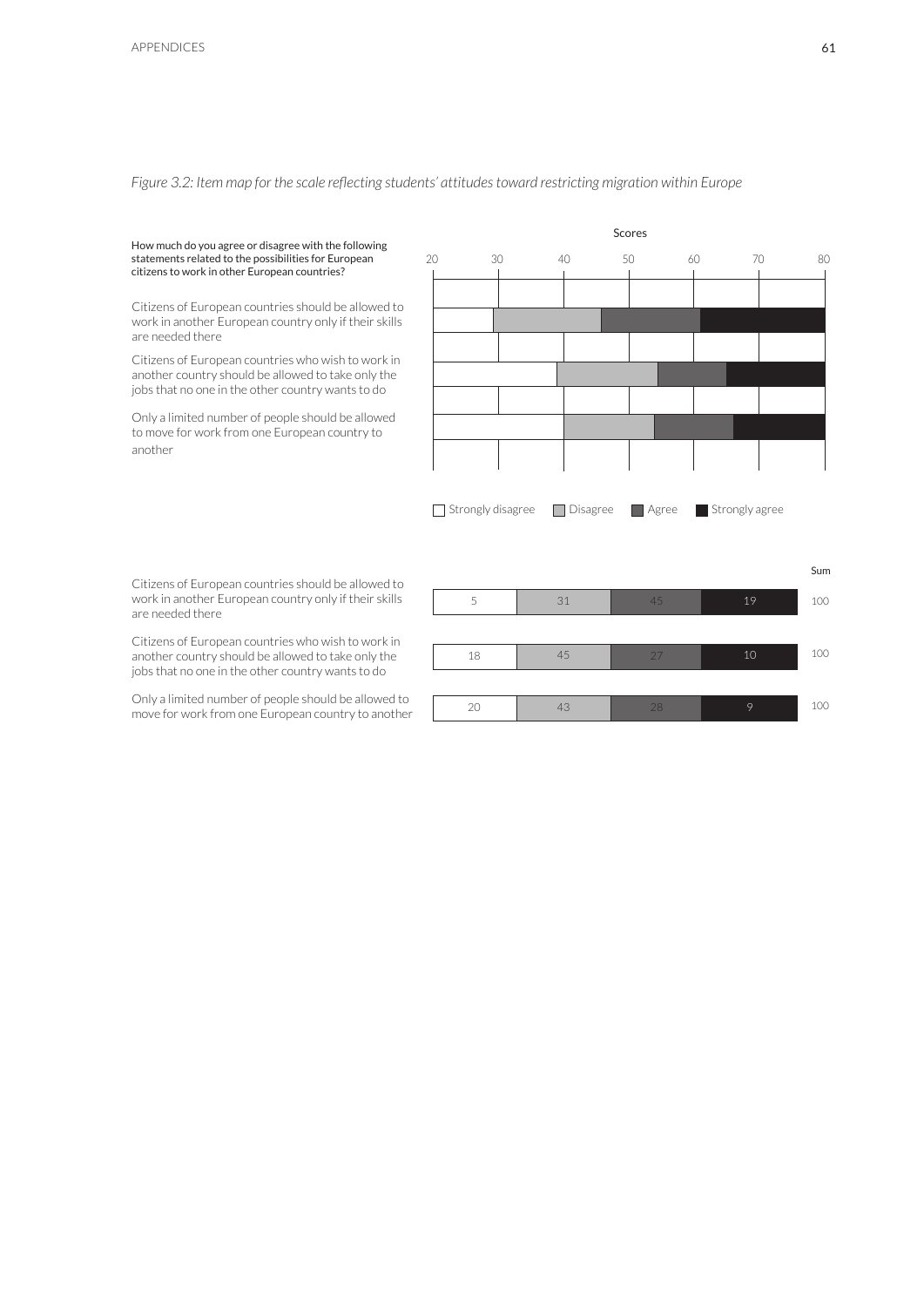### *Figure 3.3: Item map for the scale reflecting students' attitudes toward equal rights for immigrants*

<Immigrants> should have the opportunity to continue speaking their own language

How much do you agree or disagree with the following

statements about <immigrants>?

<Immigrant> children should have the same opportunities for education that other children in the country have

<Immigrants> who live in a country for several years should have the opportunity to vote in elections

<Immigrants> should have the opportunity to continue their own customs and lifestyle

<Immigrants> should have the same rights that everyone else in the country has



<Immigrants> should have the opportunity to continue speaking their own language

<Immigrant> children should have the same opportunities for education that other children in the country have

<Immigrants> who live in a country for several years should have the opportunity to vote in elections

<Immigrants> should have the opportunity to continue their own customs and lifestyle

<Immigrants> should have the same rights that everyone else in the country has

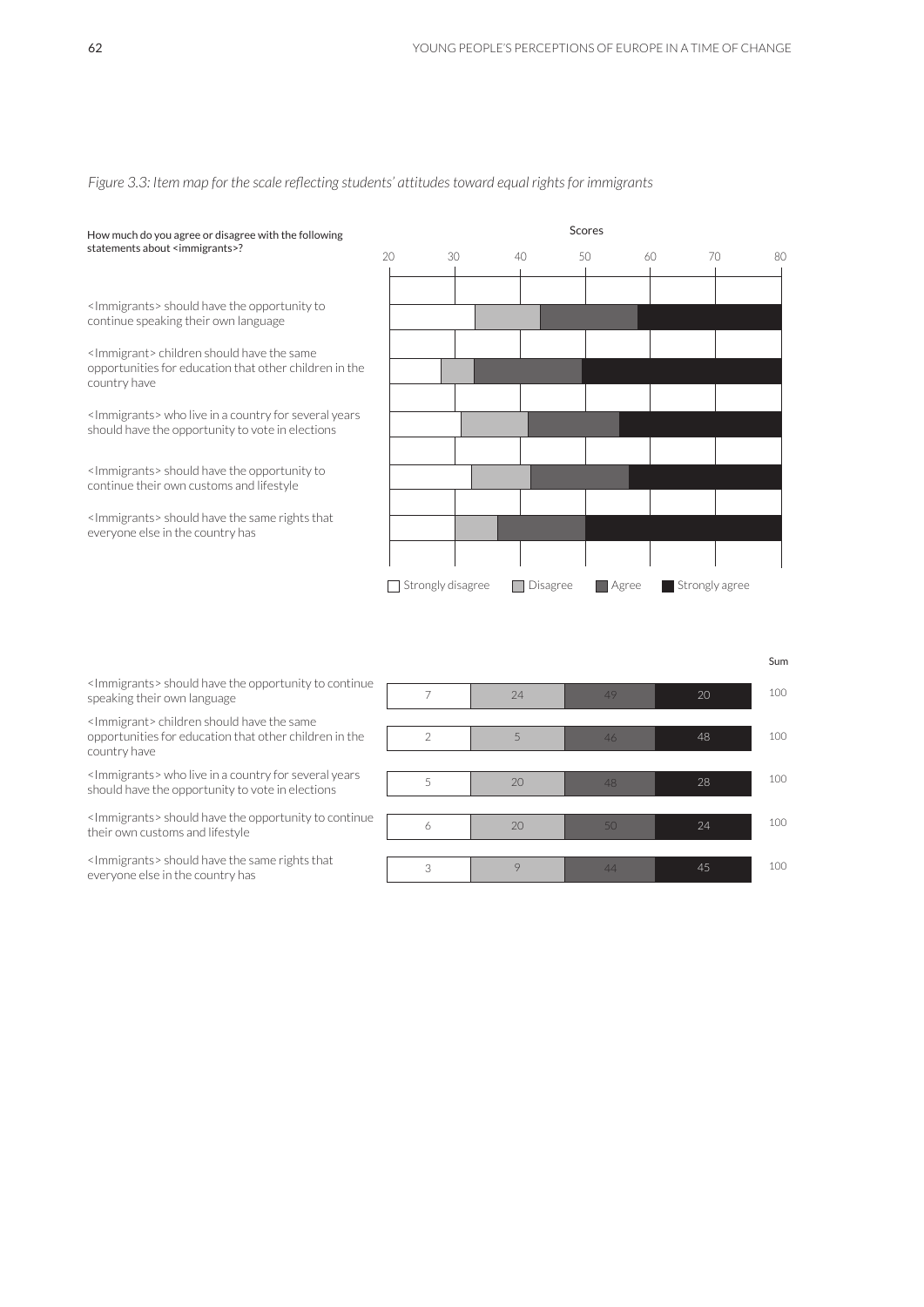statements?

# How much do you agree or disagree with the following Scores

*Figure 4.1: Item map for the scale reflecting students' attitudes toward cooperation among European countries*

European countries should cooperate to protect the environment (e.g. through programs to limit pollution, programs to combat climate change).

European countries should cooperate to guarantee high levels of employment

European countries should cooperate to strengthen their economies

European countries should recognize all educational qualifications achieved in any other European country.

European countries should have a European army for peace-keeping missions

European countries should cooperate to prevent and combat terrorism

European countries should cooperate to combat illegal entry from non-European countries

European countries should cooperate to provide shelter to people escaping persecution in their countries for reasons of race, religion, or political opinions

European countries should cooperate to protect the environment (e.g. through programs to limit pollution, programs to combat climate change).

European countries should cooperate to guarantee high levels of employment

European countries should cooperate to strengthen their economies

European countries should recognize all educational qualifications achieved in any other European country.

European countries should have a European army for peace-keeping missions

European countries should cooperate to prevent and combat terrorism

European countries should cooperate to combat illegal entry from non-European countries

European countries should cooperate to provide shelter to people escaping persecution in their countries for reasons of race, religion, or political opinions



|                |                |    |    | Sum |
|----------------|----------------|----|----|-----|
| $1\,$          | $\overline{2}$ | 38 | 59 | 100 |
| $1\,$          | 5              | 54 | 41 | 100 |
|                |                |    |    |     |
| $\mathbf{1}$   | 5              | 50 | 44 | 100 |
|                |                |    |    | 100 |
| $1\,$          | 10             | 53 | 36 |     |
| $\sqrt{2}$     | 15             | 51 | 32 | 100 |
|                |                |    |    |     |
| $\mathbf 1$    | 3              | 31 | 65 | 100 |
| $\overline{2}$ | 11             | 48 | 39 | 100 |
|                |                |    |    |     |
| $\overline{2}$ | 8              | 48 | 42 | 100 |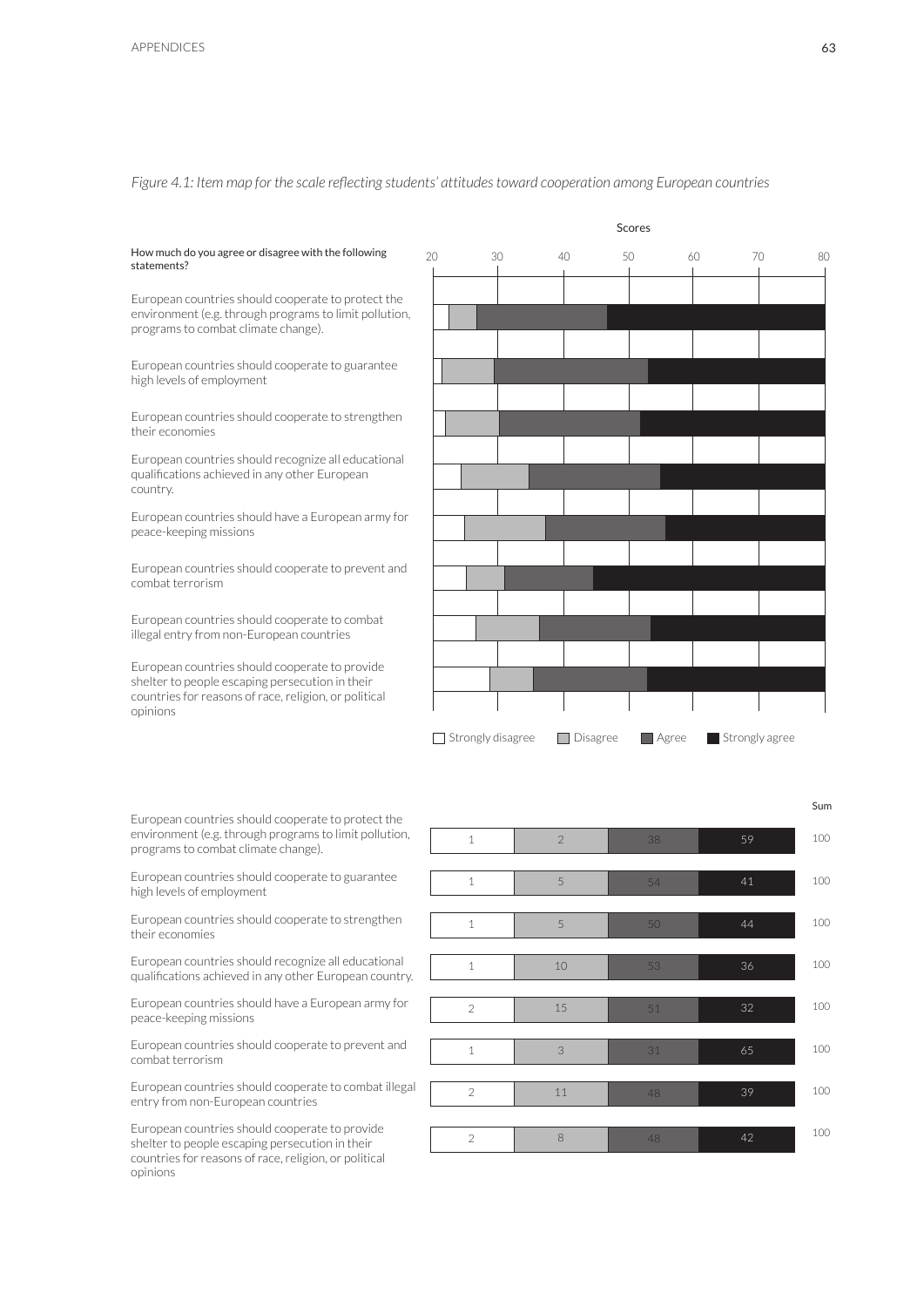## *Figure 4.2: Item map for the scale reflecting students' positive expectations for European future*

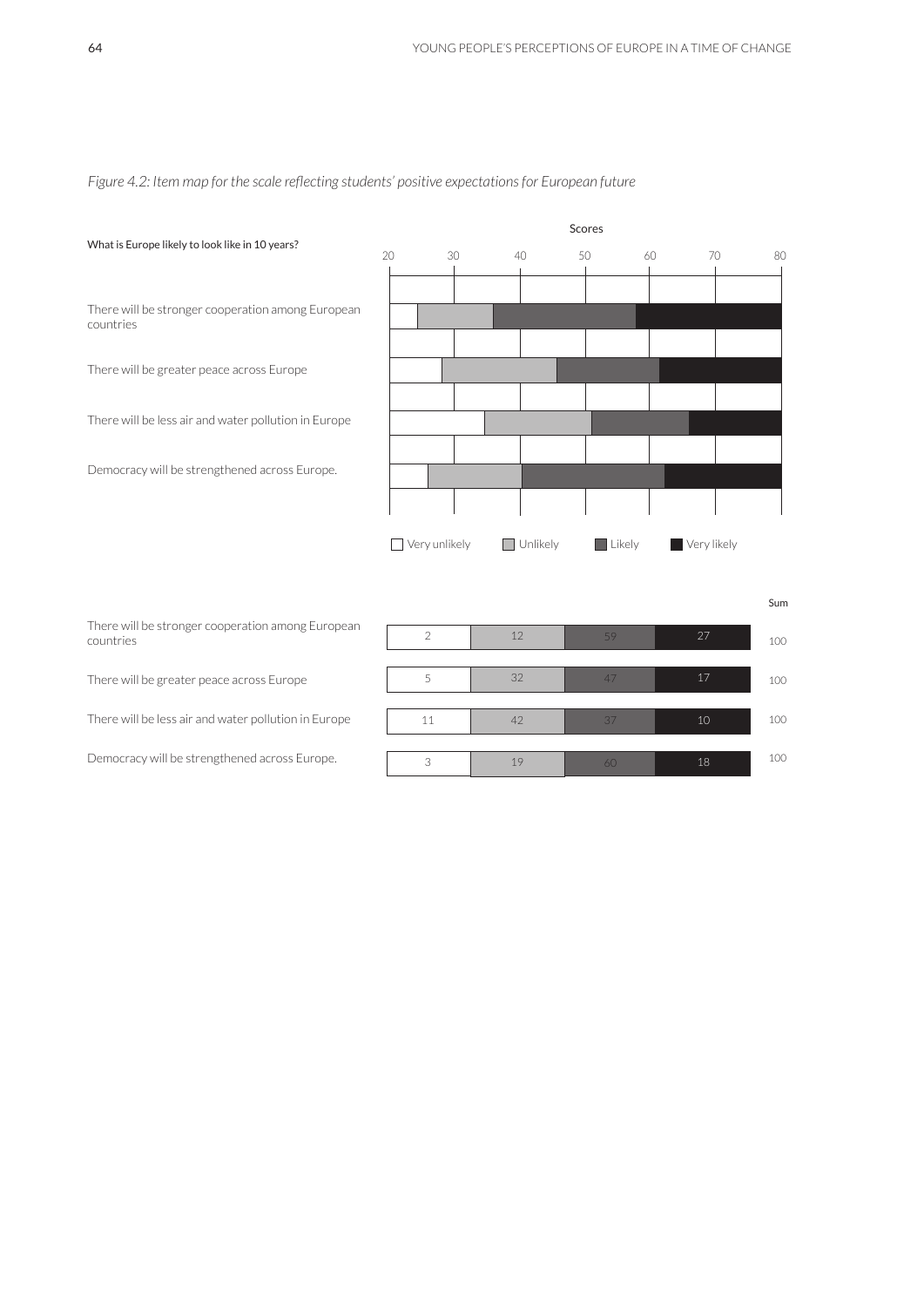*Figure 4.3: Item map for the scale reflecting students' negative expectations for European future*



What is Europe likely to look like in 10 years?

Europe will be more influenced by non-European powers like China, India, and the United States

The economy will be weaker in all European countries

There will be a rise in poverty and unemployment in Europe



Terrorism will be more of a threat all across Europe

Europe will be more influenced by non-European powers like China, India, and the United States

The economy will be weaker in all European countries

There will be a rise in poverty and unemployment in Europe

| 22 | 46 | 28 | 4 | 100 |
|----|----|----|---|-----|
|    |    |    |   |     |
| 18 | 50 | 28 | 4 | 100 |
|    |    |    |   |     |
| 8  | 35 | 51 |   | 100 |
|    |    |    |   |     |
| 11 | 41 | 42 | 6 | 100 |

Sum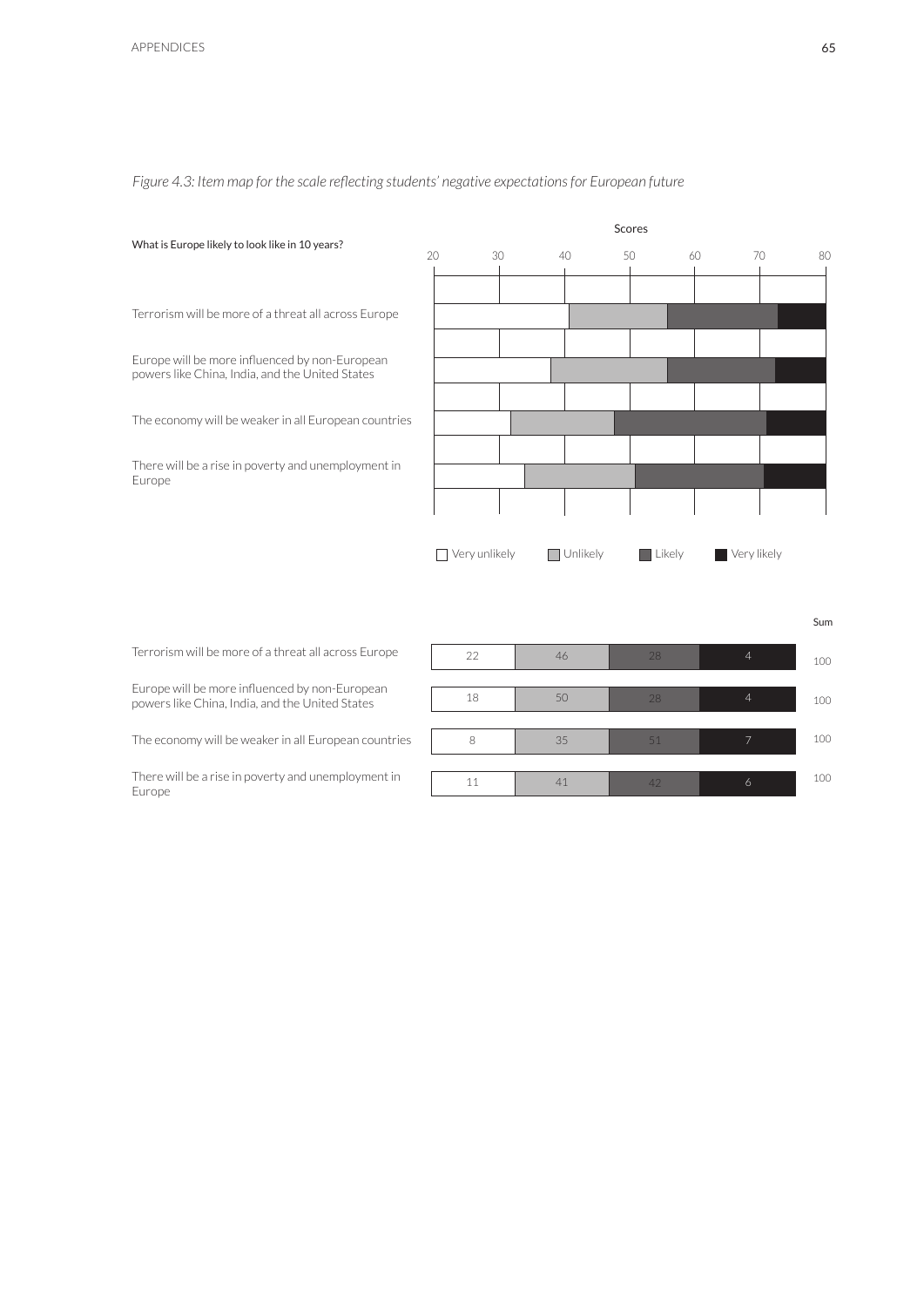## *Figure 4.4: Item map for the scale reflecting students' attitudes toward European Union*



| <eu> guarantees respect for human rights all over<br/>Europe</eu>            |               | 11 | 64 | 24 | 100 |
|------------------------------------------------------------------------------|---------------|----|----|----|-----|
| <eu> makes Europe a safe place to live</eu>                                  |               | 14 | 64 | 21 | 100 |
| <eu> takes care of the environment</eu>                                      | $\mathcal{P}$ | 22 | 60 | 17 | 100 |
| <eu> is good for the economy of individual countries</eu>                    | $\mathcal{P}$ | 17 | 65 | 16 | 100 |
| <eu> is good because countries share a common set<br/>of rules and laws</eu> | $\mathcal{P}$ | 11 | 64 | 24 | 100 |

Sum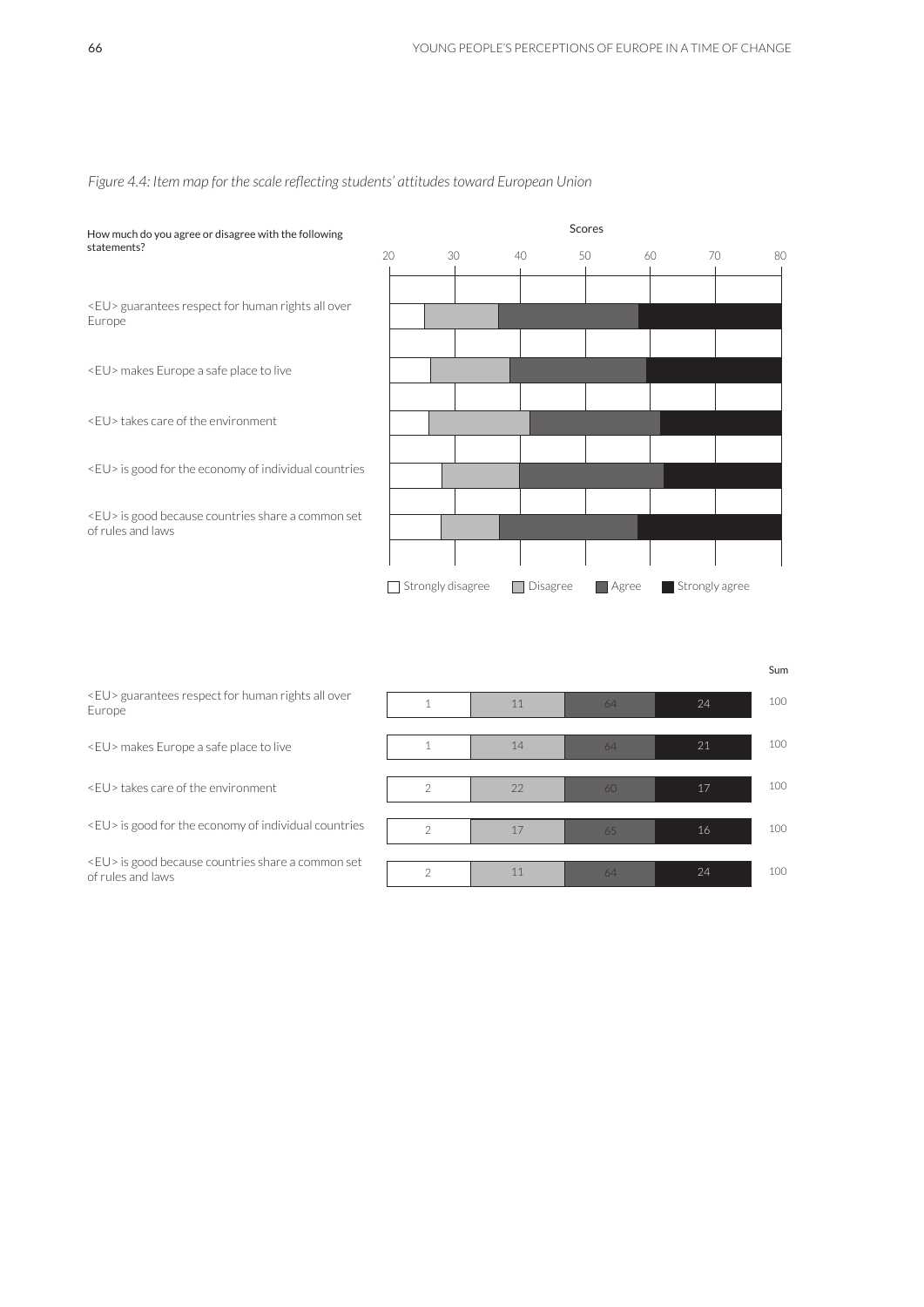

## *Figure 4.5: Item map for the scale reflecting students' expectations for their individual future*

| I will find a steady job                                         | $\overline{4}$ | 43 | 52 | 100 |
|------------------------------------------------------------------|----------------|----|----|-----|
| My financial situation will be better than that of my<br>parents | 21             | 58 | 21 | 100 |
| I will find a job I like                                         |                | 45 | 47 | 100 |
| I will have the opportunity to travel abroad for leisure         | 9              | 46 | 43 | 100 |
| I will earn enough money to start a family                       | 3              | 43 | 52 | 100 |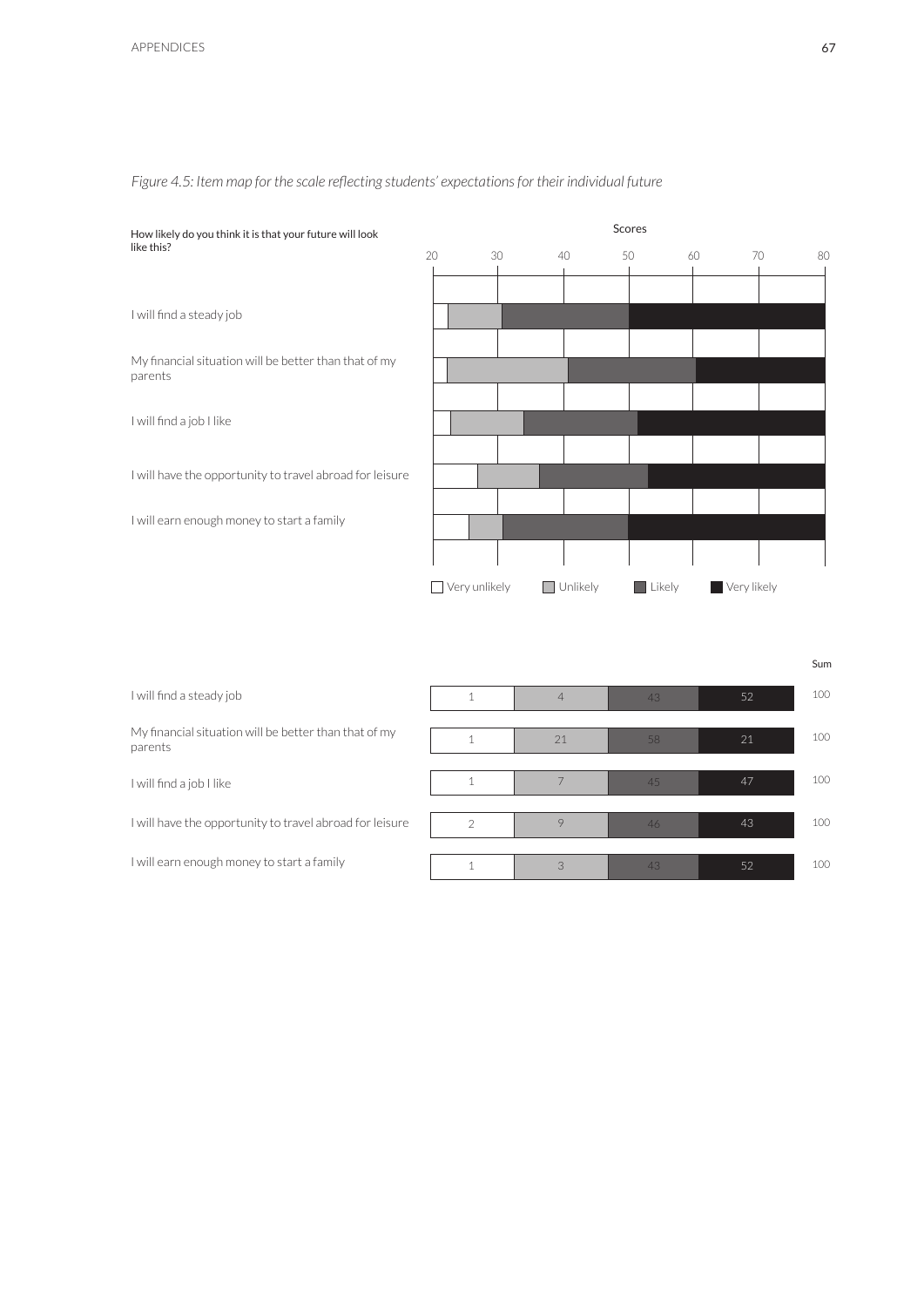## **References**

Masters, G. N., & Wright, B. D. (1997). The partial credit model. In W. J. van der Linden & R. K. Hambleton (Eds.), *Handbook of modern item response theory* (pp. 100−222). New York, NY: Springer

Schulz, W., Carstens, R., Losito, B., & Fraillon, J. (forthcoming). *IEA International Civic and Citizenship Education Study 2016: Technical report*. Amsterdam, the Netherlands: International Association for the Evaluation of Educational Achievement (IEA).

Schulz, W., & Friedman, T. (2011). Scaling procedures for ICCS questionnaire items. In W. Schulz, J. Ainley, & J. Fraillon (Eds.), *ICCS 2009 technical report* (pp. 157–259). Amsterdam, the Netherlands: International Association for the Evaluation of Educational Achievement (IEA).

Warm, T. A. (1989). Weighted likelihood estimation of ability in item response theory. *Psychometrika*, *54*(3), 427−520.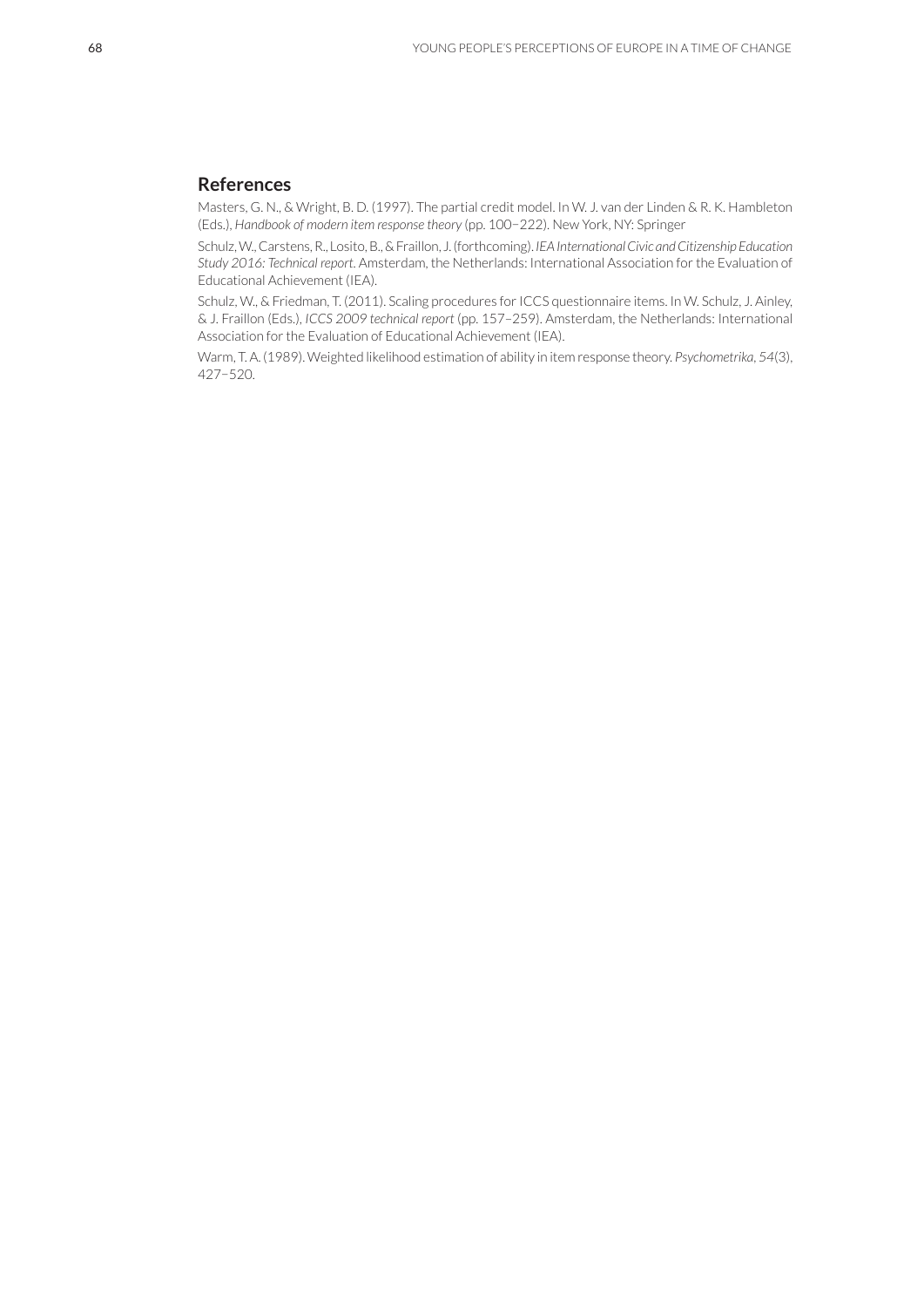## **APPENDIX D: ORGANIZATIONS AND INDIVIDUALS INVOLVED IN ICCS 2016**

### *International Study Center*

The international study center is located at the Australian Council for Educational Research (ACER). ACER is responsible for designing and implementing the study in close cooperation with LPS (Laboratorio di Pedagogia Sperimentale at the Roma Tre University, Rome, Italy) on behalf of the IEA.

## **Staff at ACER**

Wolfram Schulz, *research director* Julian Fraillon, *coordinator of test development* John Ainley, *project researcher* Tim Friedman, *project researcher* Nora Kovarcikova, *project researcher* Naoko Tabata, *project researcher* Judy Nixon, *test development* Trisha Reimers, *test development* Eveline Gebhardt*, coordinator of data analysis* Louise Ockwell, *data analyst* Jorge Fallas, *data analyst* Leigh Patterson, *data analyst* Dulce Lay, *data analyst* Renee Kwong, *data analyst*

#### **Staff at LPS**

Bruno Losito, *associate research director* Gabriella Agrusti, *project researcher* Valeria Damiani, *project researcher* Elisa Caponera, *project researcher* Paola Mirti, *project researcher* Francesco Agrusti, *project researcher* Alessandro Sanzo, *project researcher*

## **International Association for the Evaluation of Educational Achievement (IEA)**

IEA provides overall support and supervision for ICCS. The IEA Hamburg, Germany, as the international coordinating center for ICCS, is responsible for overall coordination of all activities, relations with participating countries, and sampling and data-processing. The IEA Amsterdam, the Netherlands, is responsible for translation verification and quality monitoring of the data collection.

## **Staff at the IEA Hamburg**

Ralph Carstens, *project director* Marta Kostek, *project coordinator*  Juliane Kobelt, *project coordinator*  Falk Brese, *international data manager* Hannah Köhler, *international data manager* Christine Busch, *deputy international data manager* Sabine Weber, *researcher (sampling)* Sabine Tieck, *researcher (sampling)* Diego Cortes, *researcher (sampling)* Olaf Zuehlke, *researcher (sampling)* Duygu Savasci, *research analyst (sampling)*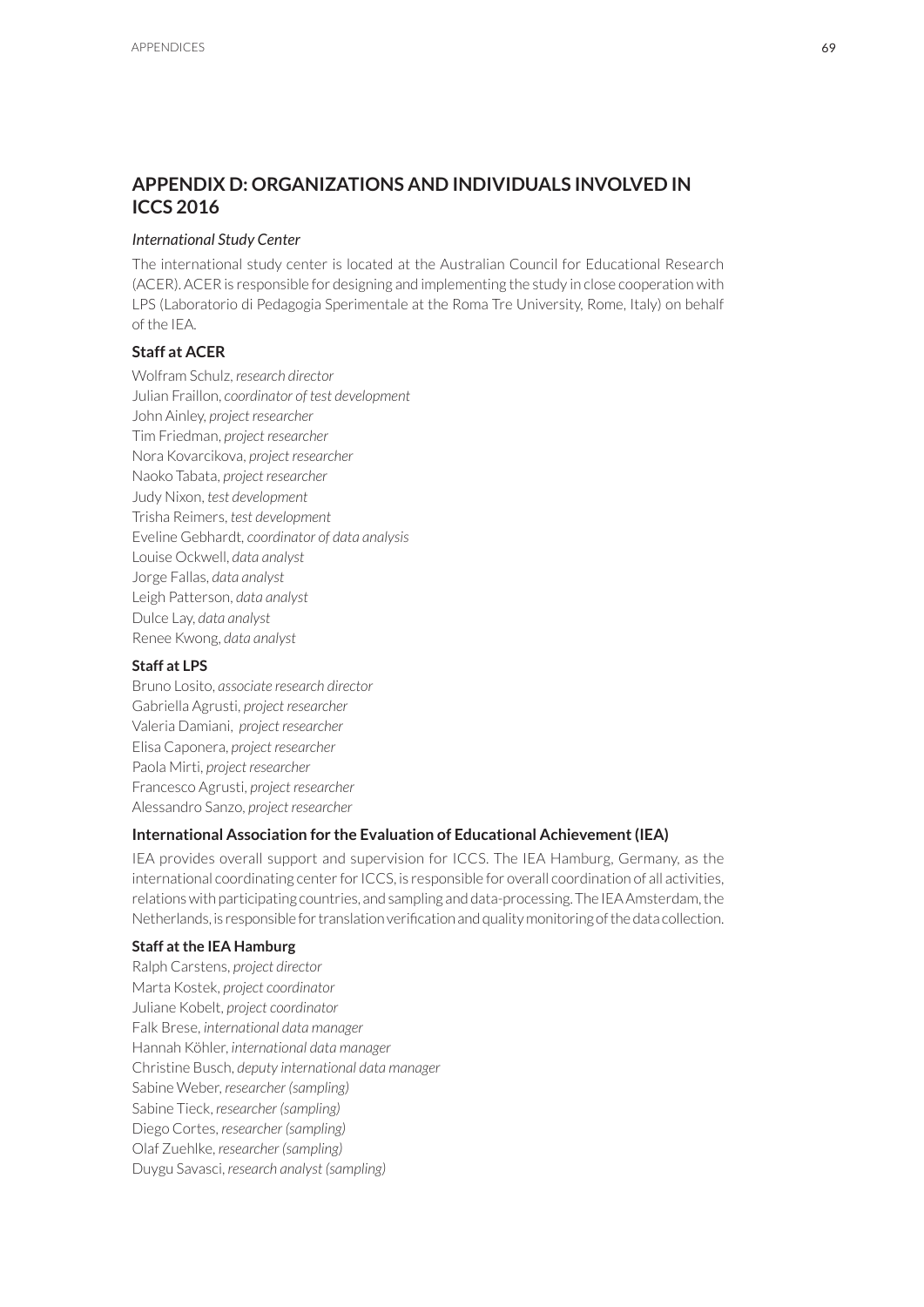Dirk Oehler, *research analyst* Tim Daniel, *research analyst* Michael Jung, *research analyst* Alena Becker, *research analyst* Parisa Aghakasiri, *research analyst* Kamil Kowolik, *research analyst* Svetoslav Velkov, *research analyst* Ekaterina Mikheeva, *research analyst* Clara Beyer, *research analyst* Oriana Mora, *research analyst* Maike Junod, *programmer* Limiao Duan, *programmer* Deepti Kalamadi, *programmer* Bettina Wietzorek, *meeting and seminar coordinator* Heiko Sibberns, *director*

#### **Staff at the IEA Amsterdam**

Dirk Hastedt, *executive director* Paulína Koršňáková, *director of the IEA Secretariat* Andrea Netten, *director of the IEA Secretariat*  Gabriela Noveanu, *senior researcher*  Gillian Wilson, *publications officer* Roel Burgers, *financial manage*r Isabelle Gemin, *financial officer* Anna Kähne, *public outreach officer*

### **Project advisory committee (PAC)**

The ICCS 2016 PAC has, from the beginning of the project, advised the international study center and its partner institutions during regular meetings.

## *PAC members*

Erik Amnå, *Örebro University, Sweden* Cristián Cox, *Diego Portales University, Chile* Barbara Malak-Minkiewicz, *Netherlands* Judith Torney-Purta, *University of Maryland, United States* Wiel Veugelers, *University of Humanistic Studies Utrecht, Netherlands*

#### *Other project advisors*

#### ICCS sampling referee

Marc Joncas from Statistics Canada in Ottawa was the sampling referee for the study. He provided invaluable advice on all sampling-related aspects of the study.

#### Experts

Christian Monseur (University of Liege) conducted a review of test and questionnaires scaling methodology.

Barbara Malak-Minkiewicz was invited by the international study center to review the European report's content.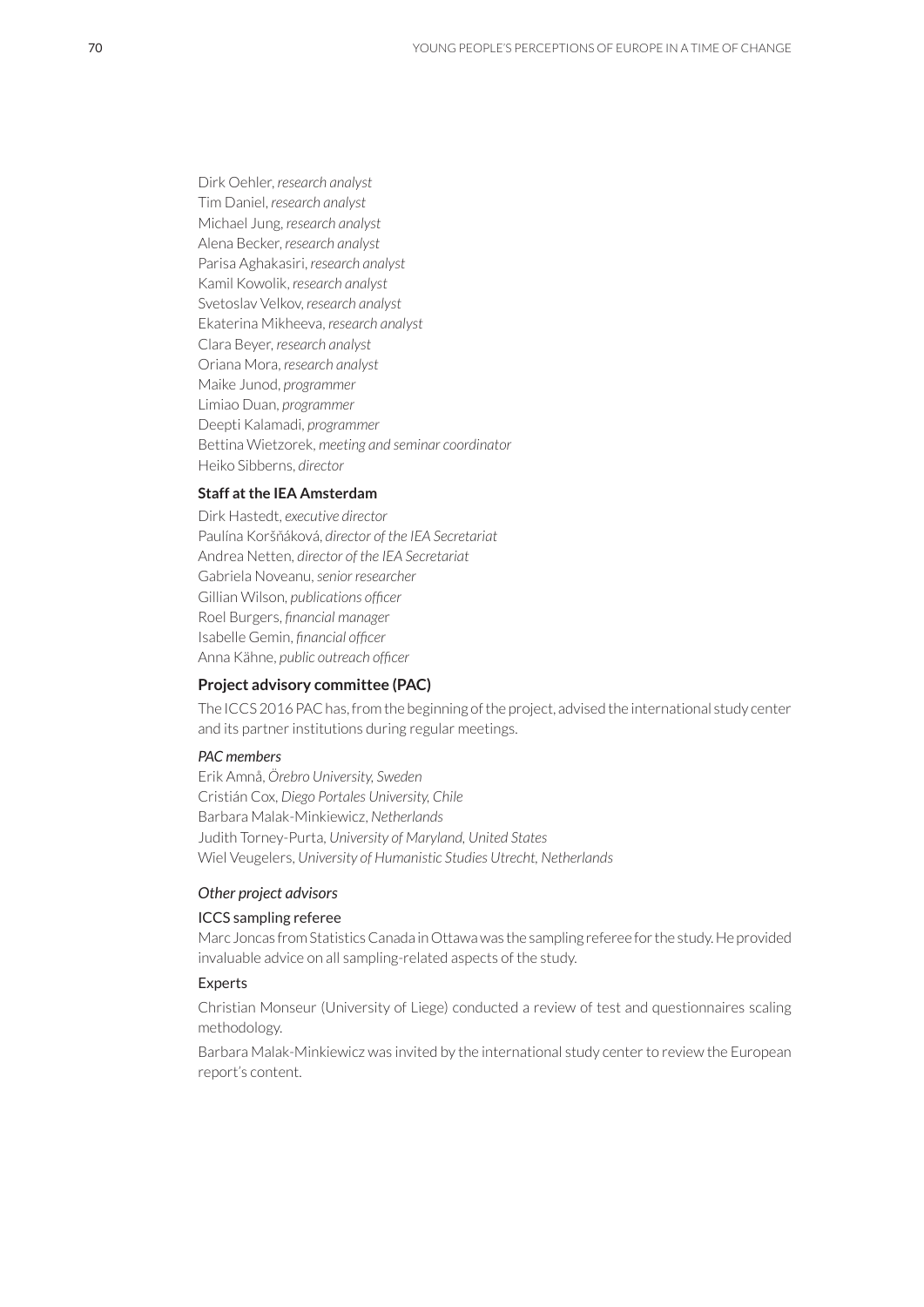## **ICCS 2016 national research coordinators (NRCs)**

The national research coordinators (NRCs) played a crucial role in the study's development. They provided policy- and content-oriented advice on developing the instruments and were responsible for the implementation of ICCS 2016 in the participating countries.

#### **Belgium (Flemish)**

Ellen Claes *University of Leuven, Centre for Citizenship and Democracy*

#### **Bulgaria**

Svetla Petrova *Center for Control and Assessment of the Quality in School Education*

#### **Croatia**

Ines Elezović *Department for Quality Assurance in Education, National Centre for External Evaluation of Education*

## **Denmark**

Jens Bruun *Danish School of Education, Aarhus University*

#### **Estonia**

Anu Toots *Tallin University*

## **Finland**

Jouko Mehtäläinen *Finnish Institute for Educational Research, University of Jyväskylä*

## **Germany (North Rhine-Westphalia)**

Hermann Josef Abs *University of Duisburg-Essen*

**Italy**

Laura Palmerio *INVALSI*

#### **Latvia**

Ireta Chekse *University of Latvia*

#### **Lithuania**

Mindaugas Stundža Justė Grebliūnienė *National Examination Center*

#### **Malta**

Karen Grixti *Directorate for Research and Policy Development*

## **The Netherlands**

Anke Munniksma *University of Amsterdam*

#### **Norway**

Lihong Huang *NOVA—Norwegian Social Research, Oslo and Akershus University College of Applied Sciences*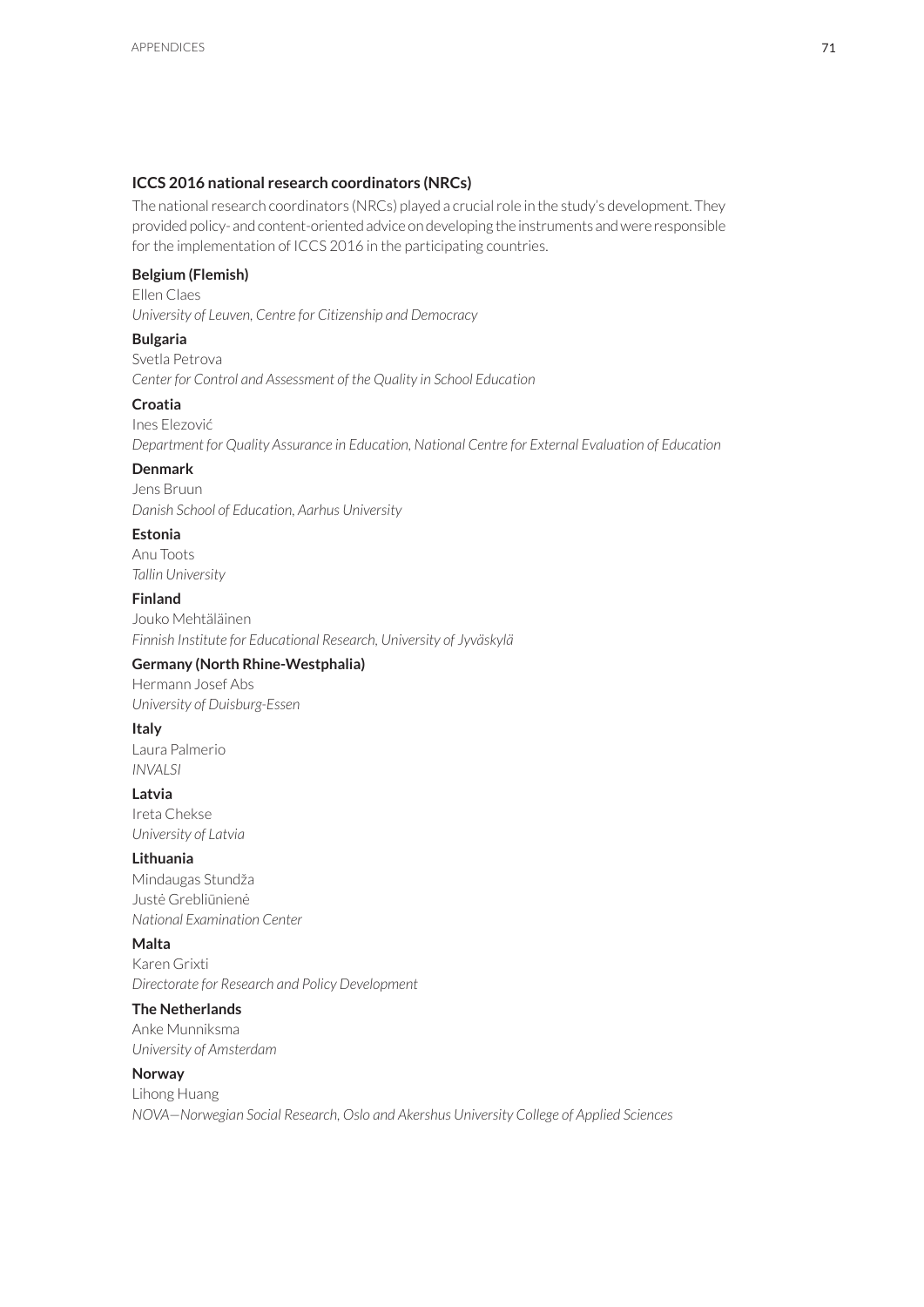## **Slovenia**

Eva Klemencic *Educational Research Institute*

## **Sweden**

Ellen Almgren *Swedish National Agency for Education*